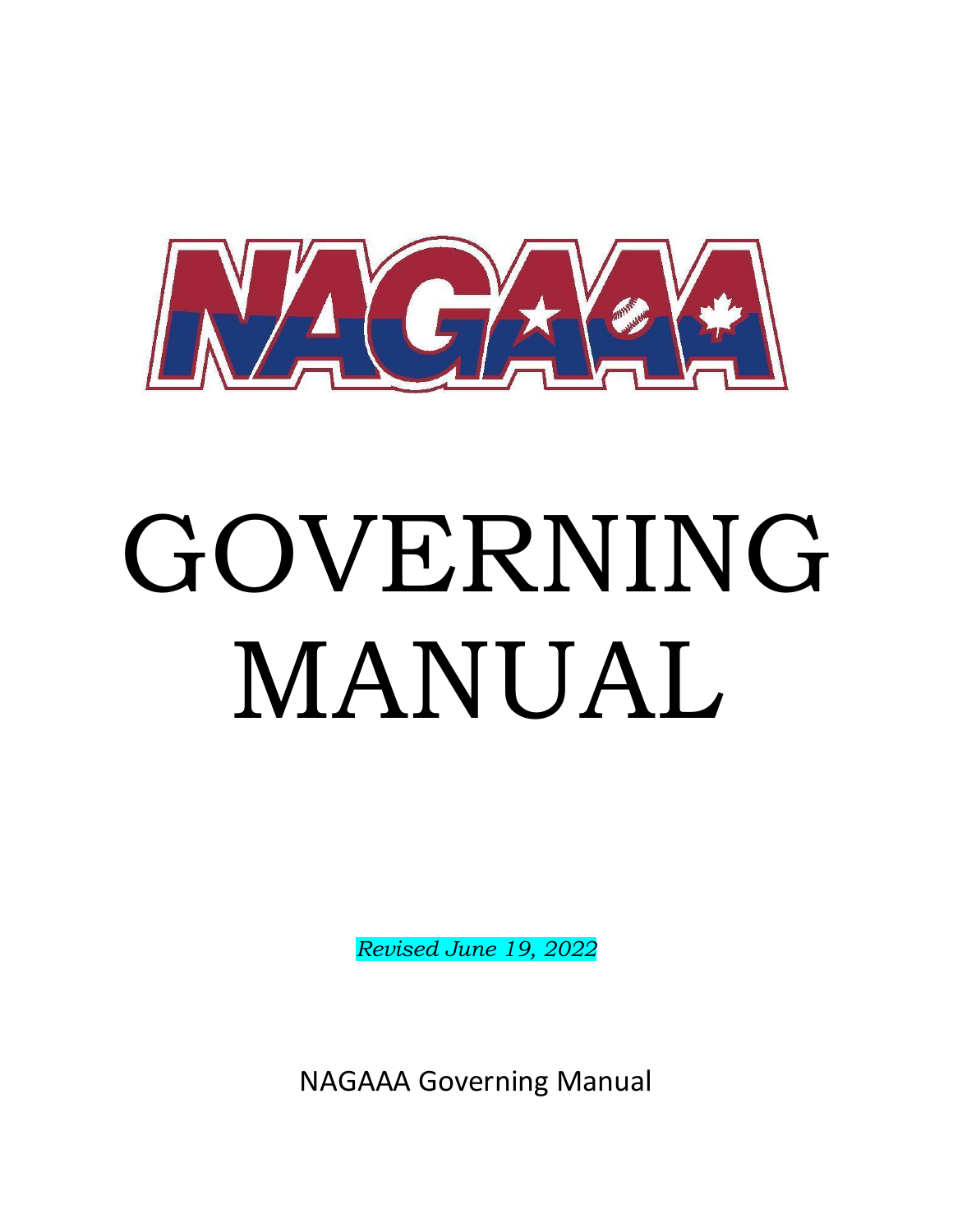# TABLE OF CONTENTS

| <b>VOLUME 1</b>           |            |                                                            | PAUL           |
|---------------------------|------------|------------------------------------------------------------|----------------|
| Articles of Incorporation |            |                                                            | $\mathbf 1$    |
| <b>VOLUME 2</b>           |            |                                                            |                |
| <b>Bylaws</b>             | Chapter 1  | Membership                                                 | $\overline{2}$ |
|                           | Chapter 2  | Council                                                    | 4              |
|                           | Chapter 3  | Committees                                                 | 5              |
|                           | Chapter 4  | <b>Board of Directors</b>                                  | 6              |
|                           | Chapter 5  | <b>Financial Management</b>                                | 8              |
|                           | Chapter 6  | Policies of this Organization                              | 8              |
|                           | Chapter 7  | <b>Bylaws Amendments</b>                                   | 8              |
| <b>VOLUME 3</b>           |            |                                                            |                |
| Policies                  | Chapter 10 | Rules of the Game                                          | 9              |
|                           | Chapter 20 | Member Association Responsibilities and Player Eligibility | 11             |
|                           | Chapter 25 | <b>Player Rating Guidelines</b>                            | 16             |
|                           | Chapter 30 | Gay Softball World Series                                  | 21             |
|                           | Chapter 40 | <b>NAGAAA Cup</b>                                          | 25             |
|                           | Chapter 50 | <b>Protest Procedure</b>                                   | 26             |
|                           | Chapter 60 | <b>Ethics Procedure</b>                                    | 30             |
|                           | Chapter 70 | Master Dues, Fines, and Fee Schedule                       | 32             |
|                           | Chapter 80 | <b>Budget and Fiscal Policy</b>                            | 37             |
|                           | Chapter 81 | <b>Master Compensation Policy</b>                          | 37             |
|                           | Chapter 85 | <b>Conflict of Interest Policy</b>                         | 38             |
|                           | Chapter 90 | Drafting and Revision Manual                               | 40             |
|                           |            |                                                            |                |

#### VOLUME 4

| Administrative<br>Policies |  | Chapters 100+ See Table of Contents at Volume 4 |  |
|----------------------------|--|-------------------------------------------------|--|
|----------------------------|--|-------------------------------------------------|--|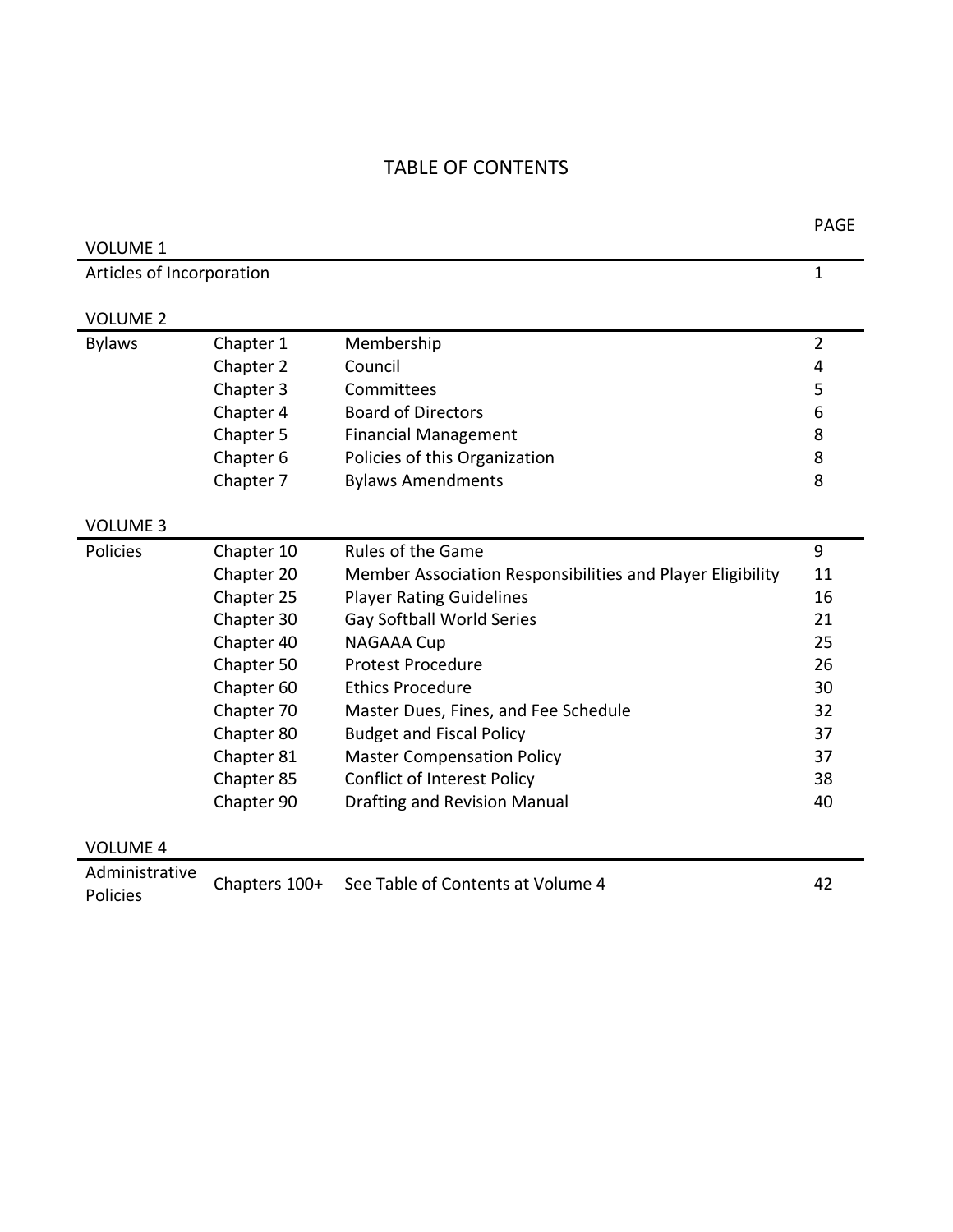| 1                          | <b>VOLUME 1 - ARTICLES OF INCORPORATION</b>                                                                                                                                                                                                                                                                                                                                                                              |
|----------------------------|--------------------------------------------------------------------------------------------------------------------------------------------------------------------------------------------------------------------------------------------------------------------------------------------------------------------------------------------------------------------------------------------------------------------------|
| $\overline{2}$             |                                                                                                                                                                                                                                                                                                                                                                                                                          |
| 3                          | <b>Article One - Name</b>                                                                                                                                                                                                                                                                                                                                                                                                |
| 4<br>5                     | 1.1 The name of the organization is the North American Gay Amateur Athletic Alliance-Open Softball Division, Inc.                                                                                                                                                                                                                                                                                                        |
| 6<br>$\overline{7}$<br>8   | Article Two - Existence                                                                                                                                                                                                                                                                                                                                                                                                  |
| 9                          | 2.1 The period of existence is perpetual                                                                                                                                                                                                                                                                                                                                                                                 |
| 10<br>11<br>12             | <b>Article Three - Purpose</b>                                                                                                                                                                                                                                                                                                                                                                                           |
| 13<br>14<br>15<br>16       | 3.1 Said organization is organized exclusively for charitable, religious, educational and scientific purposes, including<br>for such purposes, the making of distributions to organizations that qualify as exempt organizations under section<br>501 I (3) of the Internal Revenue Code, or corresponding section of any future federal tax code.                                                                       |
| 17<br>18<br>19<br>20<br>21 | 3.2 To be a nonprofit organization dedicated to the promotion of amateur sports competition, particularly softball,<br>for all persons regardless of age, sexual orientation or preference, with special emphasis on the participation of<br>members of the LGBT Community: and to otherwise foster national and international sports competition by<br>planning, promoting and carrying out amateur sports competition. |
| 22<br>23<br>24             | 3.3 To establish uniform rules and regulations for amateur sports competition organized or conducted by this<br>organization.                                                                                                                                                                                                                                                                                            |
| 25<br>26<br>27<br>28       | 3.4 To organize and conduct any regional championship playoffs among member teams and organize and conduct<br>a Gay Softball World Series; the further purpose of the corporation being to organize, promote and conduct the<br>best possible tournaments in LGBT athletics; and to otherwise foster national and international sports competition.                                                                      |
| 29<br>30<br>31             | 3.5 To encourage the education and training of the proper skills of athletics, particularly softball, by promoting<br>clinics, seminars and training courses.                                                                                                                                                                                                                                                            |
| 32<br>33                   | 3.6 To plan, promote and carry out other exempt activities that serve the welfare of the public at large.                                                                                                                                                                                                                                                                                                                |
| 34<br>35                   | 3.7 To raise, collect, administer and dispense funds for the purposes set forth in the Articles of Incorporation.                                                                                                                                                                                                                                                                                                        |
| 36<br>37<br>38             | 3.8 To carry out all of the purposes stated solely within the scope and meaning of Section 501 I of the Internal<br>Revenue Code of 1954 or corresponding section of future tax code.                                                                                                                                                                                                                                    |
| 39<br>40                   | <b>Article Four - Members</b>                                                                                                                                                                                                                                                                                                                                                                                            |
| 41<br>42                   | 4.1 The corporation shall have no members.                                                                                                                                                                                                                                                                                                                                                                               |
| 43<br>44                   | <b>Article Five - Directors</b>                                                                                                                                                                                                                                                                                                                                                                                          |
| 45<br>46                   | 5.1 The general management of the affairs of the corporation shall be vested in the directors of the corporation.                                                                                                                                                                                                                                                                                                        |
| 47<br>48<br>49             | 5.2 The term of office of the initial directors shall be until the first meeting of the incorporators and the initial<br>board of directors.                                                                                                                                                                                                                                                                             |
| 50<br>51                   | 5.3 The number of subsequent directors and their qualifications, manner of election and term of office shall be<br>specified in the Bylaws.                                                                                                                                                                                                                                                                              |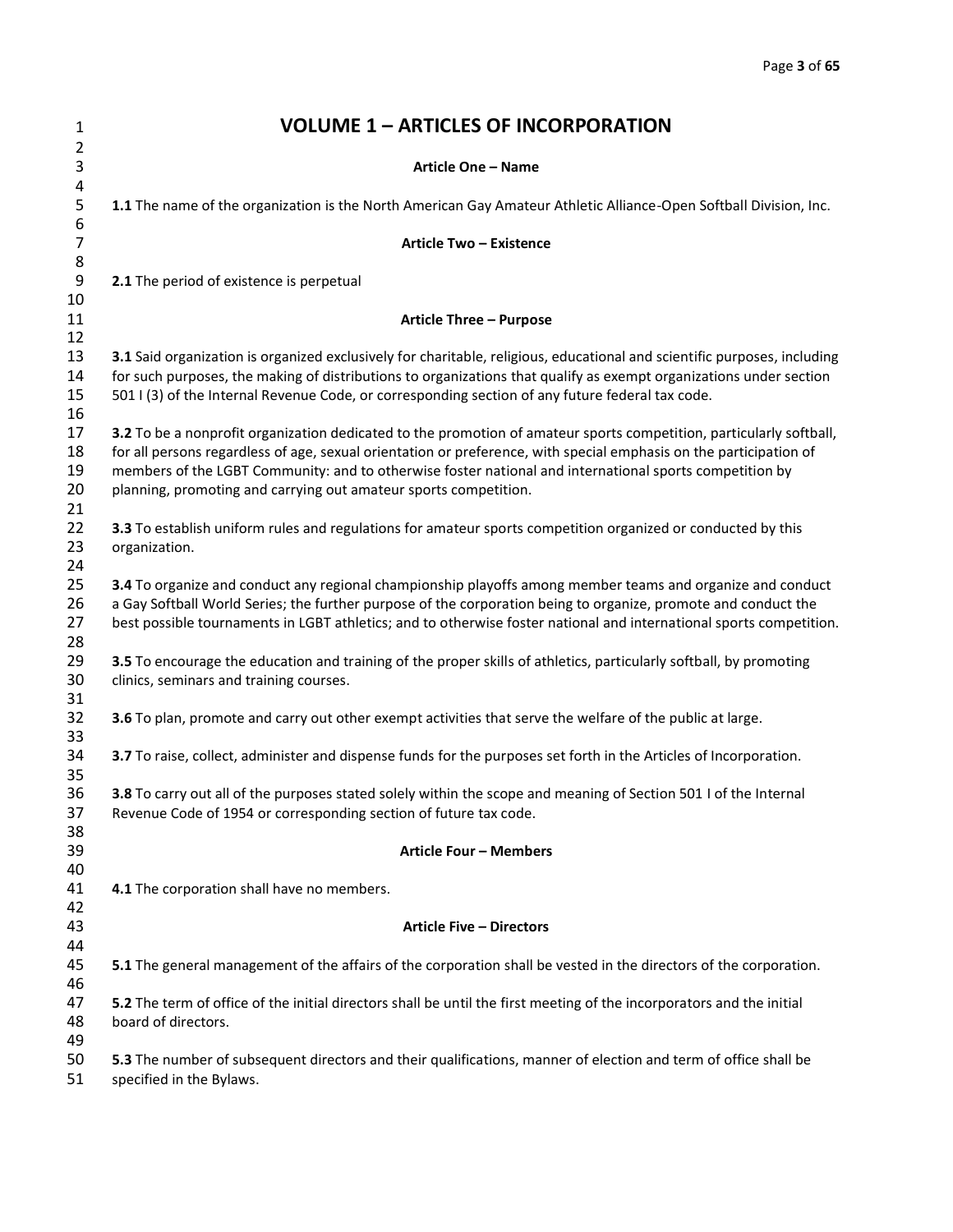| 52                   |                                                                                                                                                                                                                                                                                                                                                                                                                                                                   |  |  |  |  |  |  |
|----------------------|-------------------------------------------------------------------------------------------------------------------------------------------------------------------------------------------------------------------------------------------------------------------------------------------------------------------------------------------------------------------------------------------------------------------------------------------------------------------|--|--|--|--|--|--|
| 53                   | 5.4 The number of directors shall not be less than three (3).                                                                                                                                                                                                                                                                                                                                                                                                     |  |  |  |  |  |  |
| 54                   |                                                                                                                                                                                                                                                                                                                                                                                                                                                                   |  |  |  |  |  |  |
| 55                   | <b>Article Six - Disbursements</b>                                                                                                                                                                                                                                                                                                                                                                                                                                |  |  |  |  |  |  |
| 56                   |                                                                                                                                                                                                                                                                                                                                                                                                                                                                   |  |  |  |  |  |  |
| 57<br>58<br>59<br>60 | 6.1 No part of net earnings of the corporation shall inure to the benefit of, or be distributed to its members,<br>trustees, or other private persons, except that the organization shall be authorized and empowered to pay<br>reasonable compensation for services rendered and to make payments and distributions in furtherance of the<br>purposes set forth in the purpose clause hereof. No substantial part of the activities of the organization shall be |  |  |  |  |  |  |
| 61                   |                                                                                                                                                                                                                                                                                                                                                                                                                                                                   |  |  |  |  |  |  |
| 62                   | the carrying on of propaganda, or otherwise attempting to influence legislation; and the organization shall not<br>participate in or intervene in (including the publishing or distribution of statements) any political campaign on                                                                                                                                                                                                                              |  |  |  |  |  |  |
| 63                   | behalf of any candidate for public office. Notwithstanding any other provisions of this document the organization                                                                                                                                                                                                                                                                                                                                                 |  |  |  |  |  |  |
| 64                   | shall not carry on any other activities not permitted to be carried on (a) by an organization exempt from federal                                                                                                                                                                                                                                                                                                                                                 |  |  |  |  |  |  |
| 65                   | income tax under section 501 (c) (3) of the Internal Revenue Code, or corresponding section of any future federal                                                                                                                                                                                                                                                                                                                                                 |  |  |  |  |  |  |
| 66                   | tax code; or (b) by an organization, contributions to which are deductible under section 170(c) (2) of the Internal                                                                                                                                                                                                                                                                                                                                               |  |  |  |  |  |  |
| 67                   | Revenue Code, or corresponding section of any future federal tax code.                                                                                                                                                                                                                                                                                                                                                                                            |  |  |  |  |  |  |
| 68                   |                                                                                                                                                                                                                                                                                                                                                                                                                                                                   |  |  |  |  |  |  |
| 69                   | <b>Article Seven - Operations</b>                                                                                                                                                                                                                                                                                                                                                                                                                                 |  |  |  |  |  |  |
| 70                   |                                                                                                                                                                                                                                                                                                                                                                                                                                                                   |  |  |  |  |  |  |
| 71                   | 7.1 This corporation shall not, except to an insubstantial degree, engage in any activities or exercise any powers                                                                                                                                                                                                                                                                                                                                                |  |  |  |  |  |  |
| 72                   | that are not in furtherance of the purposes of this corporation.                                                                                                                                                                                                                                                                                                                                                                                                  |  |  |  |  |  |  |
| 73                   |                                                                                                                                                                                                                                                                                                                                                                                                                                                                   |  |  |  |  |  |  |
| 74                   | Article Eight - Dissolution                                                                                                                                                                                                                                                                                                                                                                                                                                       |  |  |  |  |  |  |
| 75                   |                                                                                                                                                                                                                                                                                                                                                                                                                                                                   |  |  |  |  |  |  |
| 76                   | 8.1 Upon the dissolution of the organization, assets shall be distributed for one (1) or more exempt purposes                                                                                                                                                                                                                                                                                                                                                     |  |  |  |  |  |  |
| 77                   | within the meaning of the section 5011 (3) of the Internal Revenue Code, or corresponding section of any future                                                                                                                                                                                                                                                                                                                                                   |  |  |  |  |  |  |
| 78                   | federal tax code, or shall be distributed to the federal government, or to a state or local government, for a public                                                                                                                                                                                                                                                                                                                                              |  |  |  |  |  |  |
| 79                   | purpose. Any such assets not disposed of shall be disposed of by the Court of Common Pleas of the county in                                                                                                                                                                                                                                                                                                                                                       |  |  |  |  |  |  |
| 80                   | which the principal office of the organization is then located, exclusively for the purposes or to such organization                                                                                                                                                                                                                                                                                                                                              |  |  |  |  |  |  |
| 81                   | or organizations, as said Court shall determine, which are organized and operated exclusively for such purposes.                                                                                                                                                                                                                                                                                                                                                  |  |  |  |  |  |  |
| 82                   |                                                                                                                                                                                                                                                                                                                                                                                                                                                                   |  |  |  |  |  |  |
| 83                   | <b>VOLUME 2 - BYLAWS</b>                                                                                                                                                                                                                                                                                                                                                                                                                                          |  |  |  |  |  |  |
| 84                   |                                                                                                                                                                                                                                                                                                                                                                                                                                                                   |  |  |  |  |  |  |
| 85                   | <b>CHAPTER 1 - MEMBERSHIP</b>                                                                                                                                                                                                                                                                                                                                                                                                                                     |  |  |  |  |  |  |
| 86                   |                                                                                                                                                                                                                                                                                                                                                                                                                                                                   |  |  |  |  |  |  |
| 87                   | Membership: Upon proper petition and qualification, membership in this organization shall be granted or<br>1.01                                                                                                                                                                                                                                                                                                                                                   |  |  |  |  |  |  |
| 88                   | denied by action of the Council. Petitions for membership are to be completed in the form and manner provided                                                                                                                                                                                                                                                                                                                                                     |  |  |  |  |  |  |
| 89                   | by the committee assigned membership duties and to the committee's satisfaction before presentation to a                                                                                                                                                                                                                                                                                                                                                          |  |  |  |  |  |  |
| 90                   | regular meeting of the Council. That committee shall offer a recommendation on the petition of the prospective                                                                                                                                                                                                                                                                                                                                                    |  |  |  |  |  |  |
| 91                   | member to the Council.                                                                                                                                                                                                                                                                                                                                                                                                                                            |  |  |  |  |  |  |
| 92                   | Voting for new members shall occur during the New Business section of the meeting.<br>a.                                                                                                                                                                                                                                                                                                                                                                          |  |  |  |  |  |  |
| 93                   | Approval for membership requires a majority vote of the Council in the meeting it is requested. If, by any<br>b.                                                                                                                                                                                                                                                                                                                                                  |  |  |  |  |  |  |
| 94                   | reason, a petitioning association is denied membership, the association will not be allowed to petition for                                                                                                                                                                                                                                                                                                                                                       |  |  |  |  |  |  |
| 95                   | membership again until two (2) successive meetings (e.g., if rejected at the Winter Meeting, the                                                                                                                                                                                                                                                                                                                                                                  |  |  |  |  |  |  |
| 96                   | association will not be able to apply again until the next year's Winter Meeting).                                                                                                                                                                                                                                                                                                                                                                                |  |  |  |  |  |  |
| 97                   | Membership dues and deadlines are outlined in the Master Dues, Fines, and Fees Schedule (Chapter 70).<br>c.                                                                                                                                                                                                                                                                                                                                                       |  |  |  |  |  |  |
| 98                   |                                                                                                                                                                                                                                                                                                                                                                                                                                                                   |  |  |  |  |  |  |
| 99                   | 1.02<br>Qualifications: For any membership petition to be considered by the Council, the committee assigned                                                                                                                                                                                                                                                                                                                                                       |  |  |  |  |  |  |
| 100                  | membership duties must affirm to the Council that all of the following qualifications have been met: (a) The                                                                                                                                                                                                                                                                                                                                                      |  |  |  |  |  |  |
| 101                  | petitioning association has operated a league for two (2) consecutive calendar years preceding the meeting of                                                                                                                                                                                                                                                                                                                                                     |  |  |  |  |  |  |
| 102                  | consideration of the membership petition with a minimum of four (4) teams registered in each of those years; (b)                                                                                                                                                                                                                                                                                                                                                  |  |  |  |  |  |  |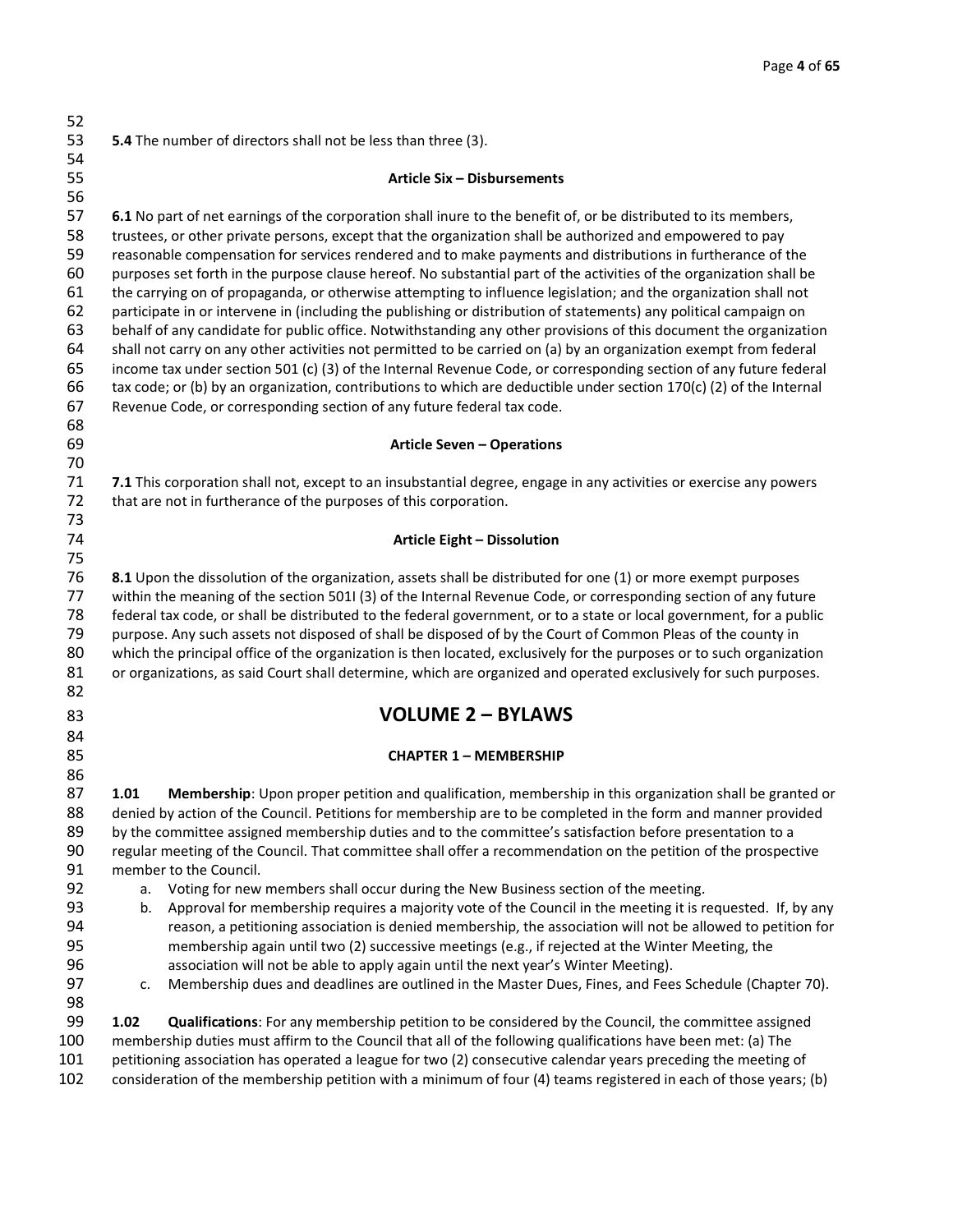- The petitioning association identifies itself as a sports organization in the LGBT community of its metropolitan
- area; and (c) The petitioning association's representative attended the immediately two (2) preceding regular Meetings.

 a. The two-year operating minimum criteria can be waived at the request of the committee and a two-thirds majority of the Council.

 **1.03 Interdependence of Members and NAGAAA**: Members of NAGAAA and the organization of NAGAAA are interdependent bodies, each mutually benefitting from one another and each with expectations to one another. Other than fulfilling the expectation of membership provided for in these bylaws or authorized by these bylaws, it is understood that NAGAAA has no power to compel or direct the governance or operations of Member Associations. The Board of Directors may interact with Member Associations to help mediate conflicts or resolve differences as requested. Additionally, the Board of Directors of NAGAAA shall, when receiving or engaging in communication with individual members of Member Associations, communicate through and direct issues to the Member Association's leadership. 

 **1.04 Expectations of Membership**: Membership in this organization is critical to the operations and goals of this organization. Member associations, their individual members, and volunteers or staff members of the NAGAAA organization are expected to adhere to the common set of expectations.

- a. Conduct: Each Member Association is expected to perform in and to the spirit of the NAGAAA Open Softball Division, Inc. policies and procedures.
- b. Association Participation: Each Member Association must comply with and report the information of its activities and leadership as determined by the Board of Directors and pay all dues, fines, and fees by the date due. Member Associations are required to attend the meetings of this organization. Failure to report 126 all required information, attend as required, and/or pay all monies due may result in suspension of voting 127 rights and/or suspension or termination of membership, including possible other sanctions, until such 128 time as compliance is achieved.
- c. Athletic Participation: Each Member Association shall register the minimum number of regular season 130 teams in a qualifying season in a calendar year and shall register the minimum number of teams for the Gay Softball World Series (GSWS). Requirements and exceptions to this requirement shall be stated in policy documents of this organization.
- d. Legal Issues: No Member Association or individual may enter into a legal agreement using the incorporated name of this organization without the written consent of the Board of Directors. Members of this organization will adhere to the Conflict of Interest Policy of this organization. All Members Associations, voting representatives, committee chairs and members, board directors, staff, and volunteers shall return all organizational property and materials to the Commissioner within ninety (90) days after the end of term of service to the organization.
- e. Privacy: Use of the directories of this association is limited to official NAGAAA business only. Reproduction, sale, rental, lease, or use of the directories or any of its contents by any person or group other than the Board of Directors or member associations is strictly prohibited.
- f. Local Tournaments: Member Association Tournament Directors/League Officers utilizing NAGAAA ratings 143 in a local tournament must verify those ratings are current and accurate. Team rosters must include the person's name, date of birth, and each rating question. All local tournaments must have a clearly defined protest process.
- **1.05 Suspension/Termination of Membership**: Member Associations and/or individual members of Member Associations may be suspended, for a time certain or indefinitely, and/or terminated from membership in this organization by a two-thirds (2/3) vote of the Council following a hearing before the Council, in a form and manner provided for by the Ethics Committee, unless provided for differently by express language in these bylaws. A 151 period of suspension may be ordered by the Council which may include specific restorative and accountability requirements and/or other sanctions, which if not met, may result in termination of membership. Automatic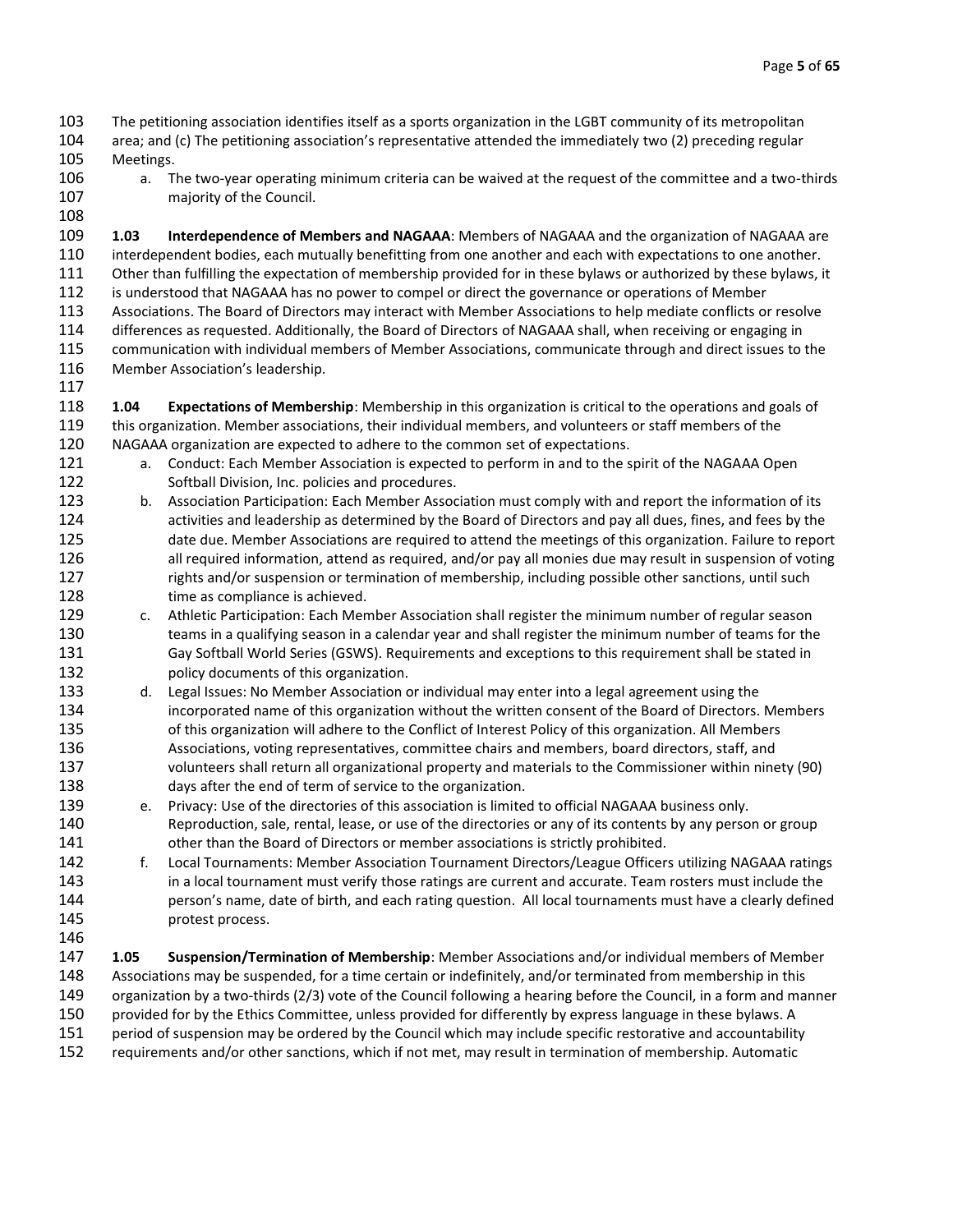suspensions for failure to pay membership dues by the deadline established may be issued and repealed by the Commissioner.

 **1.06 Reinstatement of Membership Following Suspension or Termination:** The Council may reinstate a suspended Member Association following a review by the committee assigned membership duties of the complaint leading to suspension and any corrective actions taken regarding the nature of the complaint. The Council may reinstate a suspended and/or terminated individual member of a member association following a review by the Ethics Committee of the complaint leading to suspension and/or termination and any corrective actions taken regarding the nature of the complaint. Member Associations or Individuals suspended for a time certain are automatically reinstated to good standing following the expiration of the time of suspension provided that qualifications for membership continue to be met. Terminated Member Associations shall only be eligible for reinstatement through the process of petitioning for membership in the organization. 

#### **CHAPTER 2 – COUNCIL**

 **2.01 Authority and Purpose**: The Council shall be the legislative body of this organization. All committees, boards, officers, staff, and volunteers are subordinate to the authority of the Council. The Council is limited in its power only by the provisions of these bylaws, the Articles of Incorporation, and the Laws of the State of Wisconsin. The Council is created to give policy direction to the operations of NAGAAA; act on legislative proposals appropriate for the fulfillment of policy functions; elect officers of the organizations; create committees that assist the officers in the operations of the organization; act on matters relating to membership; and to support and promote the work of this organization.

 **2.02 Composition**: The Council shall be composed of one (1) voting representative from each member association and the voting members of the Board of Directors. The voting representative from each member association shall furnish credentials in the form and manner provided by the committee assigned membership duties attesting that he/she and any listed alternates represent the Member Association on the Council. Failure to provide such attestation shall be cause for immediate revocation of voting and voice rights on the Council until 181 such time as remedy is made. Voting representatives, properly credentialed, remain as voting representatives, until such time as new credentials are furnished by a member.

- a. A voting representative or alternate voting representative from a member association shall be or have been in the twelve months prior to the Council meeting: a board member of that association, a player declaring that association their qualifying association, and/or an active member of that association.
- **2.03 Parliamentary Authority**: The rules contained in the latest edition of *Robert's Rules of Order Newly Revised* shall govern the organization and all its bodies in all cases to which they are applicable and in which they are not inconsistent with these bylaws and any special rules of order the organization may adopt. Attendance by a majority of those Council members granted the right to vote constitutes a quorum for any meeting of the Council. All main motions shall be delivered in writing, in the form and manner provided for by the Secretary.

 **2.04 Right of Vote**: Each voting representative of the council and the members of the Board of Directors shall be entitled to one (1) vote. The Commissioner shall only be allowed to cast a vote in elections for officers of this organization or, on other matters, to cast a vote to affect the outcome. No member association shall be entitled to more than one (1) vote by its designated voting representative or alternates on any question pending before the Council or any of the subordinate functions (e.g., committees) of this organization, not including the Board of Directors.

 **2.05 Right of Voice**: The right of voice at the meetings of the council is extended to the voting representatives 201 of each member, the board of directors, committee chairs not serving as voting representatives, staff, volunteers, 202 and any other person as approved by the council or by the board of directors. Committee chairs not serving as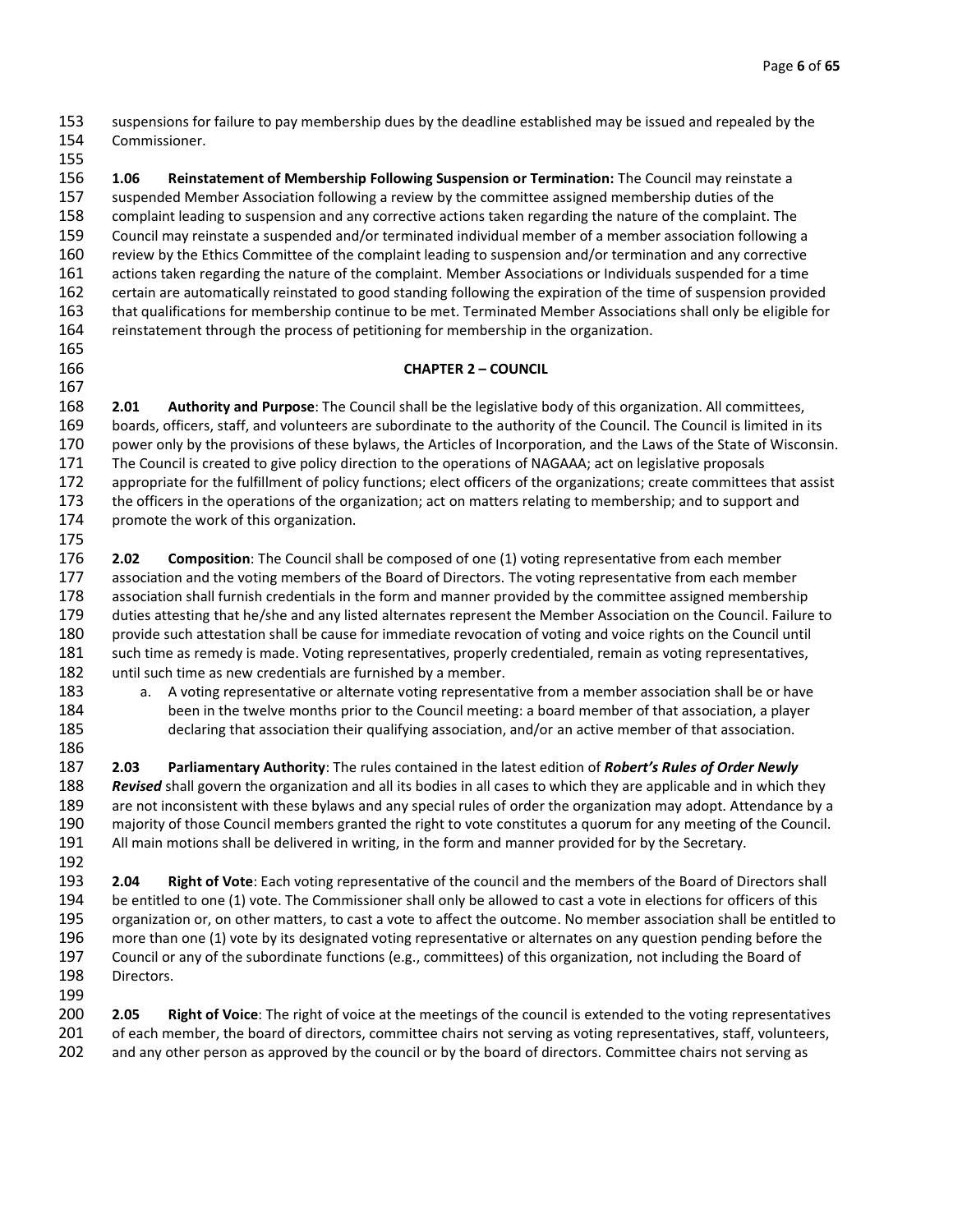voting representatives shall be given the privilege of proposing questions and matters of business to the council 204 but shall not be allowed voting rights.

 **2.06 Meetings**: The Council will conduct two (2) Regular Meetings in a calendar year. The annual Winter Meeting will be held on or before March 31 in any year and shall not be held on the same weekend as the annual Championship game of the National Football League. The annual Summer Meeting will be held in conjunction with the GSWS in that year's host city and shall end no later than Columbus Day of any year. Special Meetings may be petitioned for by at least two (2) members of the Board of Directors or by the signatures of a majority of the members of the Council, in a form and manner provided for the Governance Committee. Said petition must include whether the meeting will be in held by physical attendance of the voting representatives or electronic means and include all items of business to be discussed at the special meeting. Only those items of business listed 214 on the petition for the special meeting shall be considered at that meeting. 

 **2.061 Notice of Meetings**: Written or printed notice stating the date, time and place of each Regular Meeting or a Special Meeting to held in physical attendance of the voting representatives, with a proposed agenda and items 218 of businesses that have been appropriately submitted in the form and manner provided by the Governance Committee, will be delivered by electronic means to each Member Association at least thirty (30) calendar days 220 prior to the convening of said meeting. Notice shall be delivered in the same manner for a Special Meeting to be held by electronic means at least seventy-two (72) hours prior to the convening of said meeting. 

 **2.07 Deadline for Submission of Items of Business:** For all regular meetings of the Council, member associations may submit items of business for consideration by the council in the form and manner provided for by the Governance Committee no later than fourteen (14) days prior to the convening of the regular meeting. Any motion, having the effect of adding an item of business for consideration not so submitted, shall require a majority 227 of the Council members present to allow the item to be considered. Petitions to the Ethics Committee on matters 228 of discipline are subject to other deadline rules as authorized in the policies of this organization. The Secretary 229 shall provide notice to the member associations of these deadlines.

 **2.08 Elections**: The Council shall elect members of the Board of Directors to specific office. Elections shall be held at the Winter Meeting. Individuals active in member associations, the Council, and any active NAGAAA official shall be eligible to nominate persons for office. Nominees shall be subject to background check. The Board of Directors shall create a policy governing the nominations and background check requirements and communicate 235 said policy to the Council, which shall include the following provisions: 1) Nominations may be submitted beginning at the adjournment of the Summer Meeting and shall end no earlier than 11:59pm (PST) of the forty-fifth (45) 237 calendar days prior to the convening of the following Winter Meeting.; 2) Persons nominated shall have fifteen (15) calendar days, after the close of nominations, to accept or decline the nomination.

 a. Election of Directors: The Council shall elect the directors of this organization. Each nominee will be given 240 the opportunity to address the Council prior to the first ballot. Votes will be conducted by secret ballot unless a nominee is unopposed for election at which time a motion for a unanimous ballot shall be in 242 order. A majority of the votes cast, including abstentions, is required for election. If no nominee receives a majority on the first ballot, the nominee receiving the least votes shall be removed and a second ballot conducted in the same manner as the first. Ballots will continue to be conducted in the same manner as 245 the first until such time as a nominee receives a majority of the votes cast. In the event of a tie on any ballot, the nominees engaged in the tie shall remain on the following ballot. In the event where two (2) successive ballots have been cast on which there were only two (2) nominees and neither nominee has received a majority of the votes cast, including abstentions, the third ballot cast in this manner shall be 249 the final ballot cast where only a plurality of votes for a nominee is required to be elected, except no nominee shall be elected on any ballot cast in this manner which resulted in a tie. Any ballot recording a 251 tie shall require a following ballot until a plurality is reached.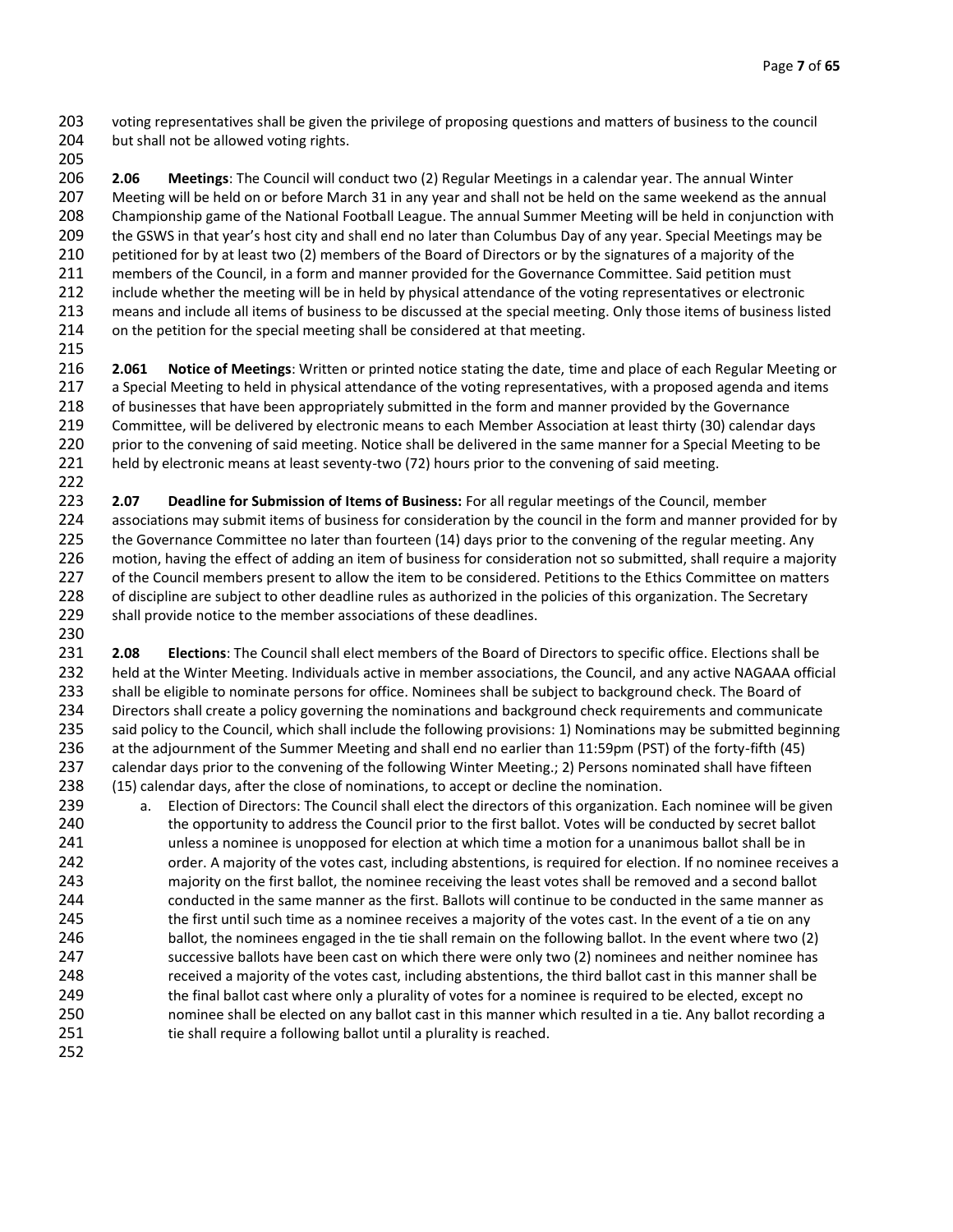**2.09 Appeals of Fines and Penalties**: The Council will hear all appeals of fines assessed, except protest fines, or penalties assigned at the next semi-annual meeting after which the fine is incurred. Appeals shall be referred to the Ethics Committee which shall have jurisdiction to preside over the appeal. Appeals will not be matters of business before the council at said meeting, unless an appeal is filed by the fined or penalized entity, in the form and manner provided for by the Ethics Committee.

#### **CHAPTER 3 – COMMITTEES**

 **3.01 Committees**: The following committees are created which the Board of Directors shall engage to assist in the execution and management of this organization. The objectives, structure, reporting, and priorities of these committees shall be approved by the Board of Directors.

- a. Governance
- b. Ethics

c. Athletics

 **3.011 Finance and Audit Committee:** The Finance and Audit Committee is a permanent committee which shall be constituted of four members with accounting and financial experience appointed by the Commissioner. The committee shall meet three times in a calendar year – at the Winter and Summer Council meetings and at a fall 271 meeting of the committee's choosing. The committee is charged with budget management and development in conjunction with the Board of Directors and any other duties as assigned by the Board of Directors. 

 **3.02 Other Committees**: The Board of Directors may create or dissolve a committee by majority vote. Creation of the committee shall specify the objective of the committee.

 **3.03 Appointments**: The Commissioner will appoint one (1) member of each committee as its chairperson and one (1) member as the vice-chair of the committee. The Commissioner shall appoint the chair and vice-chair at the 279 vacancy of each of those offices and those appointees shall serve until such time as the appointee resigns or is removed by the Commissioner. The chairperson shall be responsible for the operation of the committee. 281 Appointed membership on committees, excluding the chair and vice-chair, shall be appointed for a term commencing of the annual Winter Meeting until the commencement of the next annual Winter Meeting. Members of the committee shall be those voting representatives of the council or alternates who attend a meeting of the committee or members appointed by the Commissioner. No member association is granted more than one (1) vote in any committee or taskforce. 

 **3.04 Meetings and Quorum**: Committee meetings not held in conjunction with regular or special meetings of the Council shall be noticed by the chair to the members at least 24 hours prior to the meeting's convening. Notice 289 of Committee meetings held in conjunction with a regular or special council meeting is satisfied by the presentation of a proposed agenda indicating such. A quorum of a committee is always present in a meeting called in accordance with these bylaws. Committee meetings may be held by electronic or telephonic means. 

 **3.05 Referral to Committee**: The Commissioner shall refer all items of business to the appropriate committee. Any item of business for which a committee recommends approval, and which obligates a fiscal expenditure by this organization shall be referred to the Finance and Audit Committee before any action of the council on that recommendation. 

 **3.06 Status of Committee Reports**: On any item of business referred to a committee which requires approval 299 of the Council to be enacted, the committee of referral may recommend any legal motion of action on that item. The recommendations, if any, of any committee to which the item was referred shall be reported to the Council for its consideration. The recommendation, if any, in the report of the last committee to which the item was referred shall be the pending main motion before the Council during consideration of the committee report.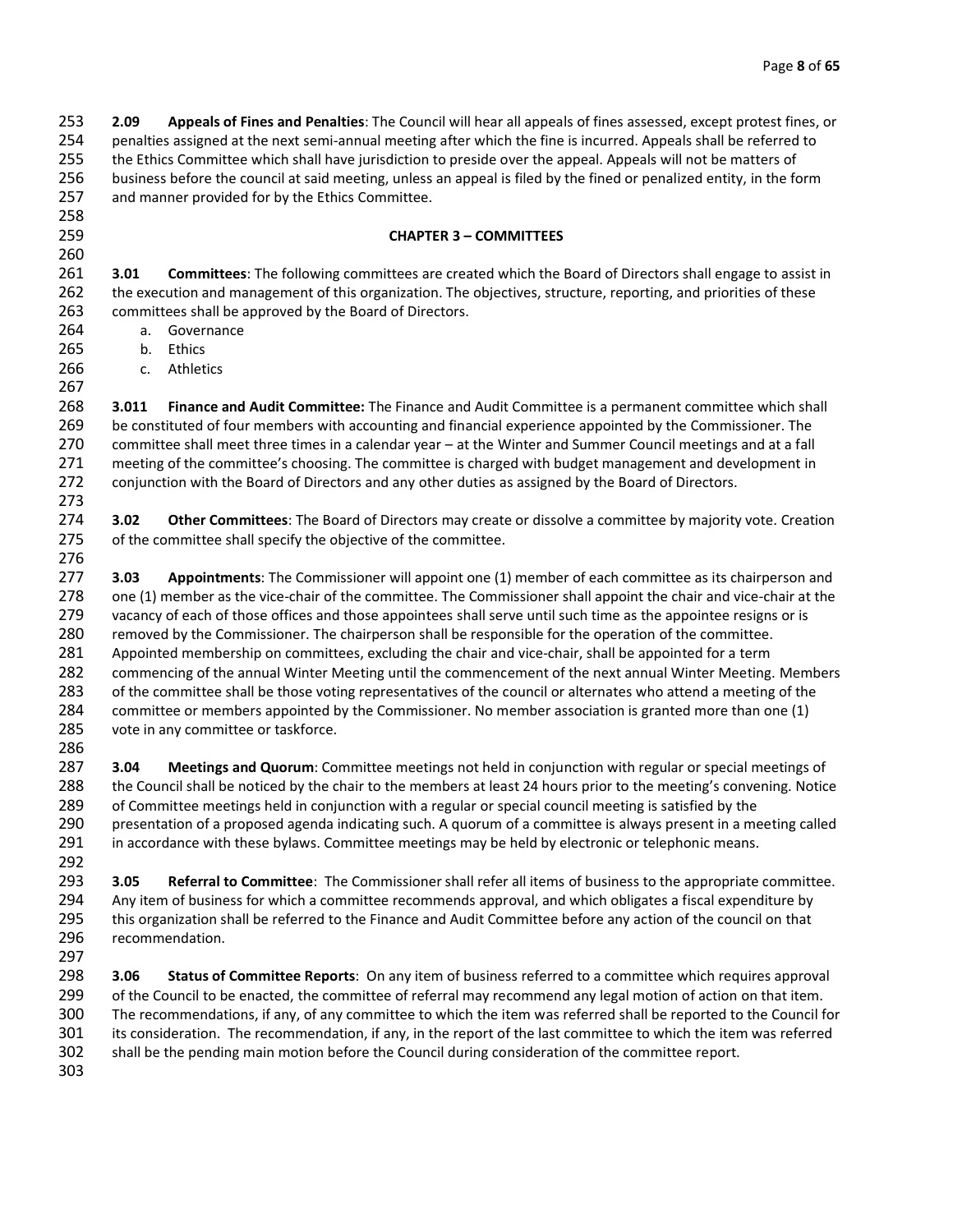**CHAPTER 4 – BOARD OF DIRECTORS**

 **4.01 Authority**: The Board of Directors shall be the administrative and management body of the organization, subject to the policy direction of the Council.

 **4.02 Composition and Terms of Office**: The Board of Directors shall consist of a Commissioner, Secretary, Treasurer, Business Development Director, Director of Competition, Athletic Director, and Operations Director. Directors shall serve two (2)-year terms. Each Director shall serve until his or her successor has been qualified and elected, unless such Director shall sooner be removed from office. The Commissioner, Treasurer, and Athletic Director positions shall be elected in odd numbered years. The Secretary, Director of Competition, Operations Director, and Business Development Director positions shall be elected in even numbered years.

 **4.03 Removal and Vacancies**: A Director may be removed from office by a two-thirds (2/3) Council vote for illegal conduct, failure to perform the duties of office, or violation of the expectations of a member. Actions for removal shall be in the jurisdiction of the Ethics Committee and shall conform to a process provided for by the Ethics Committee. For a vacancy in any office, other than that of Commissioner, the vacancy shall be filled by nomination and election by the remaining Board of Directors for the balance of the term. For a vacancy in the 321 office of Commissioner, the vacancy shall be filled within 30 days by nomination and election by the remaining Board of Directors, from among the current Directors who have been duly elected to office, for the balance of the term of the Commissioner. In event of a tie on any ballot, should more than two (2) nominees exist, the nominee with lowest votes cast, excluding ties, on that ballot shall be removed from future ballots and the remaining directors shall vote again on a successive ballot and repeat this process on successive ballots until such time as nominee is elected by a majority of the remaining directors. Vacancies, in offices other than the Commissioner, shall be filled as soon as practicable and the Board of Directors may not number less than three (3) officers at any time. A vacancy in any office shall be reported to the Council forthwith.

329<br>330 **4.04 Director's Duties**: Unless expressly provided for in these bylaws, the duties of Office for each individual Director shall be determined by the Board of Directors and listed in the policies of this organization.

- a. Commissioner: The Commissioner shall oversee all operations of the NAGAAA Board and the organization, including implementation of policies and procedures, enforcement of rules, administration of priorities and initiatives. The Commissioner shall preside over meetings of the Council and propose the agenda and 335 schedule of meetings. The Commissioner will appoint all tournament personnel, chairs of committees, 336 taskforces, and any other special groups. The Commissioner shall perform any other duties or functions as assigned by the Board of Directors.
- b. Secretary The Secretary shall maintain, update, and record all official governance documents of the organization. The Secretary shall maintain and execute official communication with the Member Associations, Council voting representatives, Committees, and Board of Directors. The Secretary shall perform any other duties or functions as assigned by the Commissioner or the Board of Directors.
- c. Treasurer The Treasurer shall oversee management and reporting of the organization's finances and compliance with applicable regulations. The Treasurer shall perform any other duties or functions as assigned by the Commissioner or the Board of Directors.
- d. Business Development Director: The Business Development Director shall oversee the marketing, sponsorship, and public relations efforts of this organization. The Business Development Director shall perform any other duties or functions as assigned by the Commissioner or the Board of Directors.
- e. Director of Competition: The Director of Competition shall have the responsibility for the development and implementation of the policies on and surrounding fair play, rules of the game, ratings, player eligibility and accountability, protests, member association softball operations, and shall perform any other duties or functions as assigned by the Commissioner or the Board of Directors.
- f. Athletics Director: The Athletic Director shall have responsibility for the planning, preparation, and operation of NAGAAA sanctioned tournaments and shall perform any other duties or functions as assigned by the Commissioner or the Board of Directors.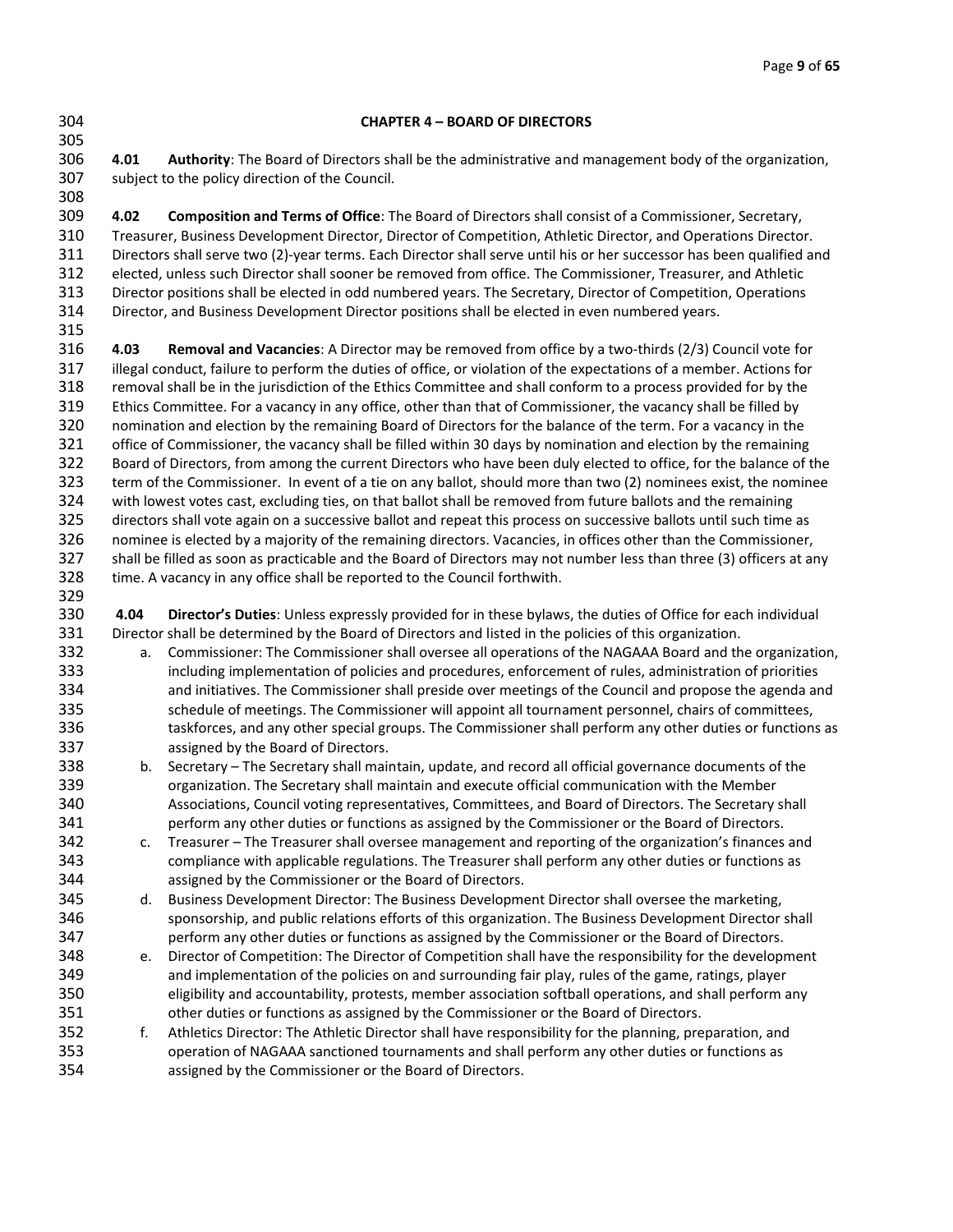- g. Operations Director: The Operations Director shall have responsibility for the administrative and logistical management of the NAGAAA corporate body and shall perform any other duties or functions as assigned by the Commissioner or the Board of Directors.
- 

#### **CHAPTER 5 – FINANCIAL MANAGEMENT**

 **5.01 Fiscal Year and Budget**: The fiscal year begins on the first day of January and ends on the last day of December of the same calendar year. The Treasurer shall prepare, in consultation with the Commissioner, and present a proposed annual operating budget at each Winter Meeting. The proposed budget shall be referred to the Finance and Audit Committee which shall provide a recommendation to the Council. The budget shall be considered by and may be adopted by the Council. In the course of the fiscal year, the Board of Directors is authorized to adjust appropriations of this organization consistent with the policy direction of the Council. 

 **5.02 Budget Provisions**: The proposed and adopted budget shall provide estimated revenue amounts, appropriation amounts, including appropriations sufficient to fund salaries, per diems, expenses, and compensation as determined by the Board of Directors in the Master Compensation schedule. The budget shall establish and maintain a segregated budget stabilization fund of not less than \$80,000. The budget stabilization funds shall only be encumbered with the adoption of resolution authorizing such by a two-thirds (2/3) vote of the Council. Fifty percent (50%) of all net positive income, once all budget items have been accounted for, shall be appropriated to the budget stabilization fund until the fund reaches a balance of \$125,000, at which point only ten percent (10%) shall be appropriated each year.

- **5.03 Compensation and Payments**: The Board of Directors shall set the compensation of all staff and volunteers serving in roles and positions designated for compensated status and list those compensation amounts in the Master Compensation Schedule. The Board of Directors shall set the monetary amount of all fines, penalties, 379 and fees, and corresponding due dates, unless otherwise expressly specified in these bylaws, and list those amounts along with the dues of this organization and relevant association reporting deadlines in the Master Dues, Fines and Fees Schedule. Member Associations shall submit all dues, fines, fees, and other payments in their national currency which shall be accepted at a 1:1 exchange rate.
- 
- 

#### **CHAPTER 6 – POLICIES OF THIS ORGANIZATION**

 **6.01 Policies**: The Council, the Board of Directors, and/or any subordinate body (e.g.: committees, etc.) of this organization may create policies and procedures not in conflict with these bylaws and/or policies created by the Council which shall be in the form and manner provided for by the Governance Committee. Any policy created shall contain and provide for the manner of amendments. Policies are the jurisdiction of the body authorizing them unless stated otherwise. Policies of this organization shall be organized in chapter 10 or higher of the governing documents and are subordinate to the bylaws.

#### **CHAPTER 7 – BYLAW AMENDMENTS**

 **7.01 Amendments**: These Bylaws may be amended by a two-thirds (2/3) vote of the Council at any regular meeting or special meeting called for that purpose. Amendments shall be submitted in writing in the form and manner provided for by the Governance Committee. Amendments shall become effective immediately upon adoption unless a different effective date is adopted concurrently with the amendment.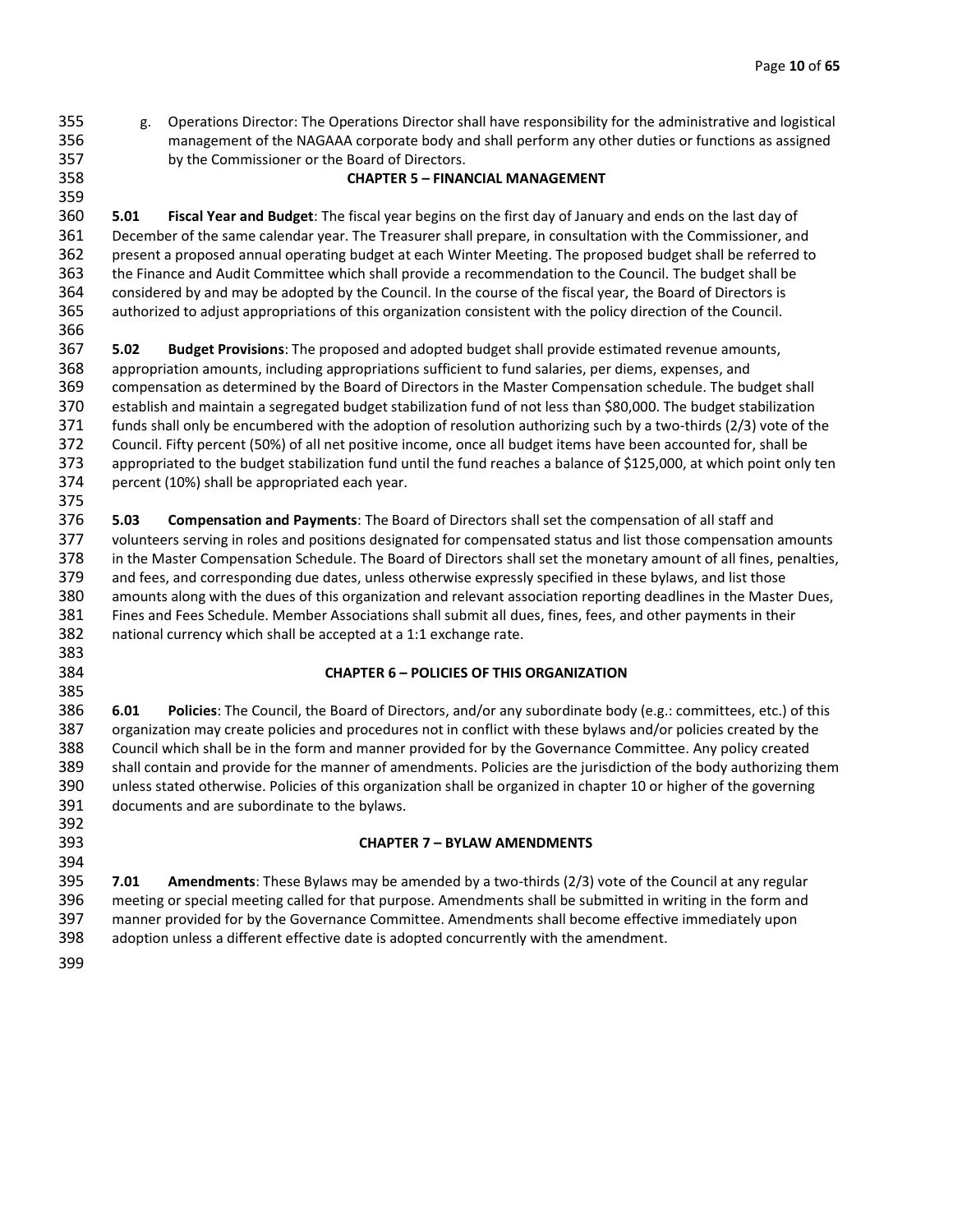| 400        |                                                                                                                 | <b>VOLUME 3 - POLICIES</b>                                                                                                                                                                                              |  |  |  |  |  |  |  |  |  |
|------------|-----------------------------------------------------------------------------------------------------------------|-------------------------------------------------------------------------------------------------------------------------------------------------------------------------------------------------------------------------|--|--|--|--|--|--|--|--|--|
| 401        |                                                                                                                 |                                                                                                                                                                                                                         |  |  |  |  |  |  |  |  |  |
| 402        |                                                                                                                 | <b>CHAPTER 10 - RULES OF THE GAME</b>                                                                                                                                                                                   |  |  |  |  |  |  |  |  |  |
| 403        |                                                                                                                 |                                                                                                                                                                                                                         |  |  |  |  |  |  |  |  |  |
| 404<br>405 | 10.01                                                                                                           | Jurisdiction: This chapter shall be the jurisdiction of the Council and amended by majority at any council<br>meeting, except that any amendment adopted at summer meeting of the Council must achieve a ninety percent |  |  |  |  |  |  |  |  |  |
| 406<br>407 |                                                                                                                 | (90%) vote to be effective at the Gay Softball World Series immediately following that meeting.                                                                                                                         |  |  |  |  |  |  |  |  |  |
| 408        | 10.02                                                                                                           | USA Softball (ASA) and NAGAAA Rules: This organization, in all its official events, shall adopt and conform                                                                                                             |  |  |  |  |  |  |  |  |  |
| 409        |                                                                                                                 | to the USA Softball (ASA) Rules of Softball for Men's Slow-Pitch, latest edition, unless explicitly stated in this                                                                                                      |  |  |  |  |  |  |  |  |  |
| 410        |                                                                                                                 | chapter or elsewhere in this organization's policy documents. No exception or modification to an USA Softball                                                                                                           |  |  |  |  |  |  |  |  |  |
| 411        | (ASA) rule may be approved except by the Council. All games shall be conducted in accordance with the governing |                                                                                                                                                                                                                         |  |  |  |  |  |  |  |  |  |
| 412        |                                                                                                                 | manual of this organization.                                                                                                                                                                                            |  |  |  |  |  |  |  |  |  |
| 413        |                                                                                                                 |                                                                                                                                                                                                                         |  |  |  |  |  |  |  |  |  |
| 414        | 10.03                                                                                                           | Exceptions: The following rules are exceptions to the USA Softball (ASA) rules and shall apply as rules for                                                                                                             |  |  |  |  |  |  |  |  |  |
| 415        |                                                                                                                 | any NAGAAA event.                                                                                                                                                                                                       |  |  |  |  |  |  |  |  |  |
| 416        | a.                                                                                                              | Any person, of any gender identity, may compete on any team.                                                                                                                                                            |  |  |  |  |  |  |  |  |  |
| 417        | b.                                                                                                              | No metal cleats shall be worn by any player, manager, coach, or umpire.                                                                                                                                                 |  |  |  |  |  |  |  |  |  |
| 418        | c.                                                                                                              | No base stealing will be allowed in any division.                                                                                                                                                                       |  |  |  |  |  |  |  |  |  |
| 419        | d.                                                                                                              | Safety bases will be used on all fields when possible. If safety bases cannot be used on one (1) or more of                                                                                                             |  |  |  |  |  |  |  |  |  |
| 420        |                                                                                                                 | the total fields scheduled for use, no safety bases will be utilized unless required by field ownership                                                                                                                 |  |  |  |  |  |  |  |  |  |
| 421        |                                                                                                                 | and/or management.                                                                                                                                                                                                      |  |  |  |  |  |  |  |  |  |
| 422        | e.                                                                                                              | Official field dimensions for NAGAAA events utilize a 300' (91.4 meters) outfield fence and 70' (21.3m)                                                                                                                 |  |  |  |  |  |  |  |  |  |
| 423        |                                                                                                                 | base path.                                                                                                                                                                                                              |  |  |  |  |  |  |  |  |  |
| 424        | f.                                                                                                              | All batters will begin with a one (1) ball and one (1) strike count. One (1) courtesy foul shall be awarded                                                                                                             |  |  |  |  |  |  |  |  |  |
| 425        |                                                                                                                 | after the second strike.                                                                                                                                                                                                |  |  |  |  |  |  |  |  |  |
| 426        | g.                                                                                                              | The official NAGAAA pitch height shall be 6' to 12' (1.8m to 3.7m).                                                                                                                                                     |  |  |  |  |  |  |  |  |  |
| 427        | h.                                                                                                              | Electronic scorekeeping is deemed an acceptable scorebook format.                                                                                                                                                       |  |  |  |  |  |  |  |  |  |
| 428        | i.                                                                                                              | Masters Division teams will not observe a second home plate or commitment line.                                                                                                                                         |  |  |  |  |  |  |  |  |  |
| 429        | j.                                                                                                              | The following are the divisional limits for out of the park home runs: $A - 4$ , $B - 3$ , $C - 1$ , $D - 0$ , $E - 0$ ,                                                                                                |  |  |  |  |  |  |  |  |  |
| 430        |                                                                                                                 | Masters-C Division - 1, Masters-D Division - 0. Once a team has reached their maximum of out of the park                                                                                                                |  |  |  |  |  |  |  |  |  |
| 431        |                                                                                                                 | home runs, any additional out-of-the-park homerun will be considered an inning-ending out in all                                                                                                                        |  |  |  |  |  |  |  |  |  |
| 432        |                                                                                                                 | divisions.                                                                                                                                                                                                              |  |  |  |  |  |  |  |  |  |
| 433        | k.                                                                                                              | In all divisions, no new inning may begin after 55 minutes in pool play and 60 minutes in double                                                                                                                        |  |  |  |  |  |  |  |  |  |
| 434        |                                                                                                                 | elimination with the exception of Championship games. The team ahead in the score shall be declared the                                                                                                                 |  |  |  |  |  |  |  |  |  |
| 435<br>436 |                                                                                                                 | winner and the game shall be declared completed after such innings. The start of game time is defined as                                                                                                                |  |  |  |  |  |  |  |  |  |
| 437        |                                                                                                                 | the scheduled game time; or in games beginning earlier than scheduled, the time agreed to by both                                                                                                                       |  |  |  |  |  |  |  |  |  |
| 438        |                                                                                                                 | managers and umpire(s); or in games beginning later than scheduled, immediately once both scheduled                                                                                                                     |  |  |  |  |  |  |  |  |  |
| 439        |                                                                                                                 | teams have occupied the field. In all games, the umpire assigned to officiate the game has to announce<br>that time has begun.                                                                                          |  |  |  |  |  |  |  |  |  |
| 440        | I.                                                                                                              | The International Tiebreaker rule shall apply in double-elimination time-restricted games if the score is                                                                                                               |  |  |  |  |  |  |  |  |  |
| 441        |                                                                                                                 | tied after seven (7) innings or 60 minutes. At the beginning of each half inning, the batting team shall                                                                                                                |  |  |  |  |  |  |  |  |  |
| 442        |                                                                                                                 | begin its turn at bat with the player who is scheduled to bat last in that respective half-inning being placed                                                                                                          |  |  |  |  |  |  |  |  |  |
| 443        |                                                                                                                 | on second base. A substitute may be inserted for the runner following regular substitution rules.                                                                                                                       |  |  |  |  |  |  |  |  |  |
| 444        |                                                                                                                 | Uniforms are required. Players competing in NAGAAA events must play in like-colored shirts or jerseys.                                                                                                                  |  |  |  |  |  |  |  |  |  |
| 445        | m.<br>n.                                                                                                        | At no time is smoking on the field or the dugout allowed by any players, coaches or managers.                                                                                                                           |  |  |  |  |  |  |  |  |  |
| 446        | о.                                                                                                              | A team may bat up to twelve (12) players.                                                                                                                                                                               |  |  |  |  |  |  |  |  |  |
| 447        | p.                                                                                                              | In both the Masters-C and Masters-D Divisions, a team may utilize up to two (2) courtesy runners per                                                                                                                    |  |  |  |  |  |  |  |  |  |
| 448        |                                                                                                                 | inning subject to all other USA Softball rules on courtesy runners.                                                                                                                                                     |  |  |  |  |  |  |  |  |  |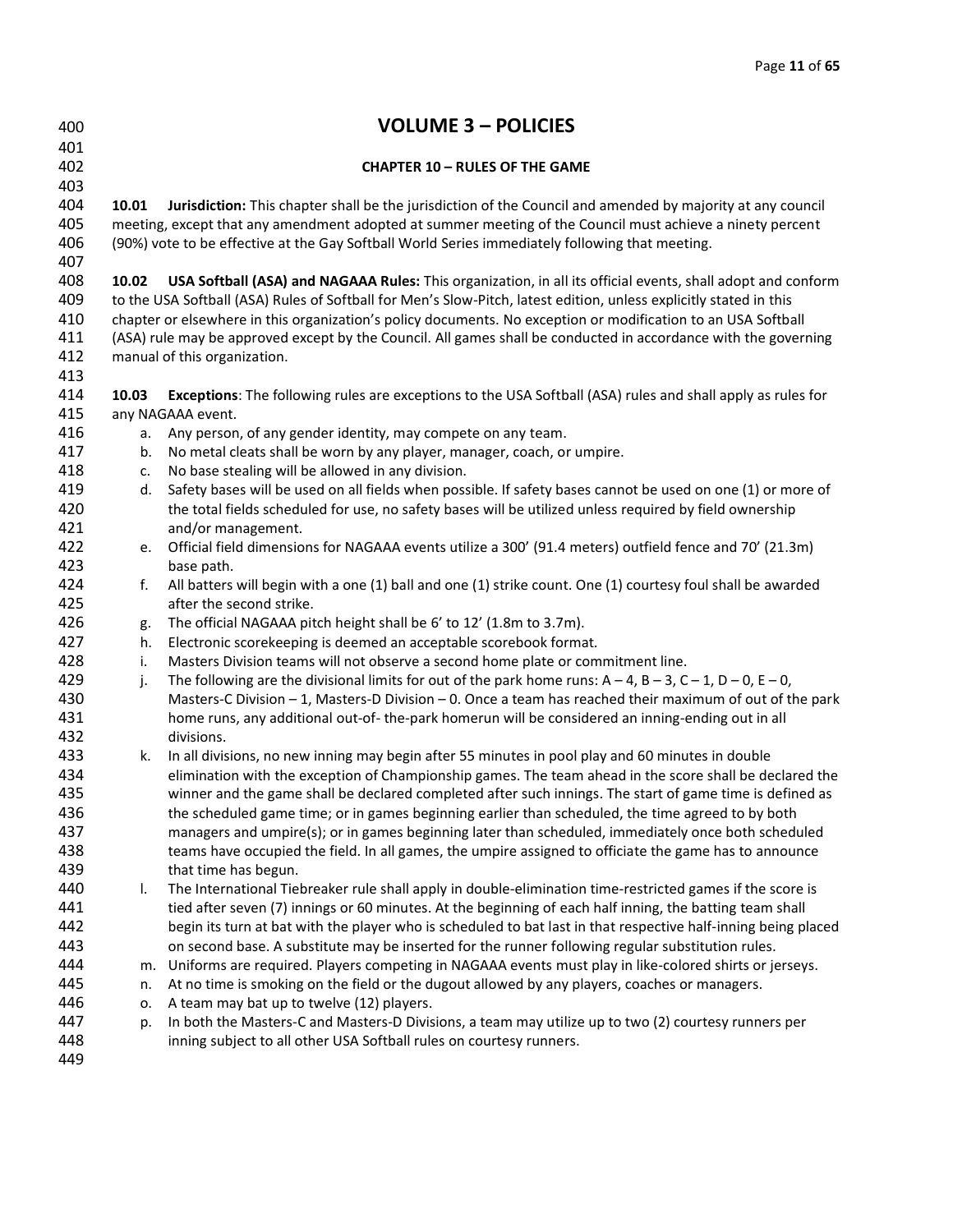**10.04 Bat Rules**: NAGAAA will provide all bats to be used during its tournaments for all divisions, provided the 451 supply of bats is budget neutral. The same bats will be provided to both teams to use during competition and must

meet current USA Softball (ASA) bat rules. The Athletic Director will determine the specific bat models to be used

and announced no later than January 15 of the year in which they are to be used. No team member may use any

other bat than those provided by NAGAAA anywhere on the playing field, inclusive of the dugout. A team member

shall be ejected from the current game if a violation of this rule occurs during game play, or for the next game for

- that team if the violation happens outside the game if either of the following are true:
- a. That team member transports or takes an approved bat to any area of the field that is not the immediate
- area surrounding the batter's box or warm-up circle for the on-deck batter as determined by the umpire. b. That team member uses a non-approved bat on the playing field, inclusive of the dugouts, at any time the
- approved bats are on the field.
- Any ejection under this section is subject to further consequences under 10.07.

 **10.05 Acts of Disqualification:** The following is a list of acts any one of which may be justification for the ejection, suspension or termination of any individual, team, team member, or member association by the Open Division:

- a. Unsportsmanlike conduct.
- b. Abusive behavior toward an umpire, tournament official or participant of the current event immediately preceding, during, or after a game. Any expense that is incurred by NAGAAA to ensure the safety of the NAGAAA participants will be paid by the offending member association or person or persons.
- c. Commission of fraud such as playing under an assumed name, falsifying an affidavit or roster, or giving false information to tournament officials.
- d. Receiving money or financial benefits in consideration of participating in softball or baseball competition.
- e. Participating while knowing they do not meet the eligibility requirements of the Open Division.
- f. Knowingly competing with players that are disqualified from Open Division play.
- g. Accepting money (directly or indirectly) by capitalizing on athletic ability, athletic performance, or fame in softball or baseball, such as allowing the use of the player's name to advertise, recommend, or promote 476 the sale of softball or baseball sporting goods or by accepting compensation for using such goods.
- 477 h. Using any bat not approved by this organization or using an approved bat in violation of rules established by this organization.
- 

 **10.06 Non-Registered Players**: Any person entering the tournament as a player shall register following the established process for registration before entering any game as an active player. The Athletic Director, shall, upon confirmation that a player entered a game as an active player without that player having completed the official tournament registration process, eject that player from that game and disqualify that player for the remainder of the tournament. The team which rosters a player ejected and disqualified under this rule, shall be recorded a forfeit loss in any game in which that player participated. An active player means a player who participated in the game in an offensive or defensive role including as a courtesy runner. A player listed as a substitute on a line-up card but who does not enter the game is not governed by this rule.

- a. No team eliminated from the double elimination tournament shall be reinstated to the bracket, except when that team is granted a forfeit win by this section and no intervening game in the bracket affecting that team has been played between the game in which the team was eliminated and the game in which the team with an unregistered player is recorded a forfeit loss.
- **10.07 Ejections from Game**: During NAGAAA play, any time a player, coach or manager strikes another player, coach or manager, said player, coach or manager shall be ejected from the game and shall not be allowed to sit on the player's bench.
- a. If a player is ejected from a game, the ejecting umpire will record the player's name, team name / city and the reason for the ejection. They must provide this information to a NAGAAA official immediately who must ensure the Athletic Director obtains this information whom shall rule on the length of ineligibility arising from the ejection.
-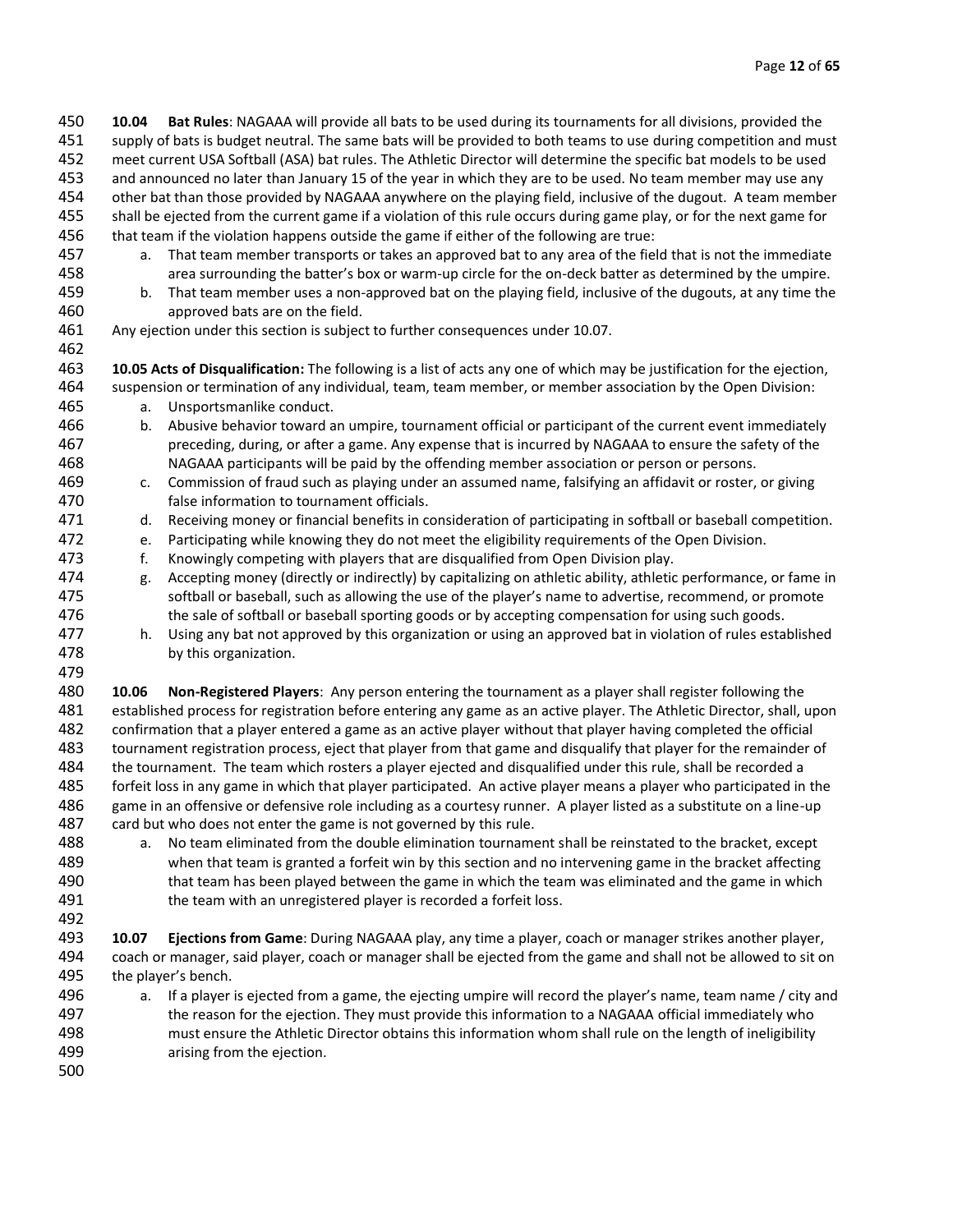**10.08 Ejections at Any Time**: Any individual ejected from a game or any individual who engages in conduct defined as act of disqualification during the time of the tournament inclusive of all tournament related events, and is identified and recommended for disqualification by a member of the Board of Directors, the Umpire-in-Charge, or Assistant Umpire(s)-in-Charge shall be subject to a disciplinary hearing.

- a. If the ejection or recommendation for disqualification occurs before the time that protest committees are available at the field complex(s) then the Competition Director shall convene a panel of 3 directors, exclusive of the Commissioner, to hear the case and make a ruling subject to (c.)
- b. If the ejection or recommendation for disqualification occurs while a protest committee is available to convene, the committee shall convene, hear the case, and make a recommendation to the Athletic Director, subject to (c.)
- c. Any recommendation for sanctions under this section shall be limited only to the tournament, inclusive of all tournament related events, and may include any sanction up to complete disqualification from that tournament.

#### **CHAPTER 20 – MEMBER ASSOCIATION RESPONSIBILITIES AND PLAYER ELIGIBILITY**

 **20.01 Jurisdiction:** This chapter shall be the jurisdiction of the Council and amended by majority at any council meeting, except that any amendment adopted at summer meeting of the Council must achieve a ninety percent (90%) vote to be effective at the Gay Softball World Series immediately following that meeting. 

#### **20.02 Definitions:** The following definitions apply in this chapter and in common usage throughout the Governing Manual:

- a. Additional Player a player added to a team's regular season roster for purposes of tournament play. The player must be from the regular season roster of another team within the same member association.
- b. Metropolitan Area: In the United States, a metropolitan area is defined as the US Census Combined Statistical Area (CSA), or Metropolitan Statistical Area (MSA) when not located in a CSA, in which the member association is predominantly located. In Canada, a metropolitan area is defined by the Statistics Canada Census Metropolitan Area (CMA) in which the member association is predominantly located.
- c. Non-LGBT a person who does not self-identify as Lesbian, Gay, Bisexual, or Transgender.
- d. Non-qualifying Association A member association in which a player does not maintain eligibility to qualify and participate for a calendar year's GSWS despite having played part or all of a qualifying season in that association.
- e. Player ID The unique identifying number assigned to an individual player in the NAGAAA database.
- f. Qualifying Association The member association through which a player maintains eligibility to qualify and participate in a calendar year's GSWS by that association bearing responsibility for the player's rating, eligibility standards, and compliance with the NAGAAA database standards.
- g. Qualifying Season The playing season of each member association in which a player and teams qualify for the GSWS and in which the player is evaluated and rated by the Association.
- h. Sanctioned NAGAAA Tournament a tournament sanctioned by NAGAAA, currently only the Gay Softball World Series and the NAGAAA Cup.

#### **SECTION 1 – MEMBER ASSOCIATION AND PLAYER REGISTRATION RESPONSIBILITIES**

 **20.10 Registration Declarations**: At the first registration for a season in a calendar year in which a player registers in any association, the player must declare which NAGAAA member association is that player's qualifying association and any other association that player has, will, or may play in all or part of a qualifying season in that calendar year. A player who only registers and declares in one (1) association shall consider that association that player's qualifying association. At any subsequent registration in that calendar year, the player shall declare to the association in which the player is registering, that player's qualifying association and any other association that player has, will, or may play all or part of a qualifying season. The player shall make declaration to NAGAAA

through their qualifying association of any association(s) played in.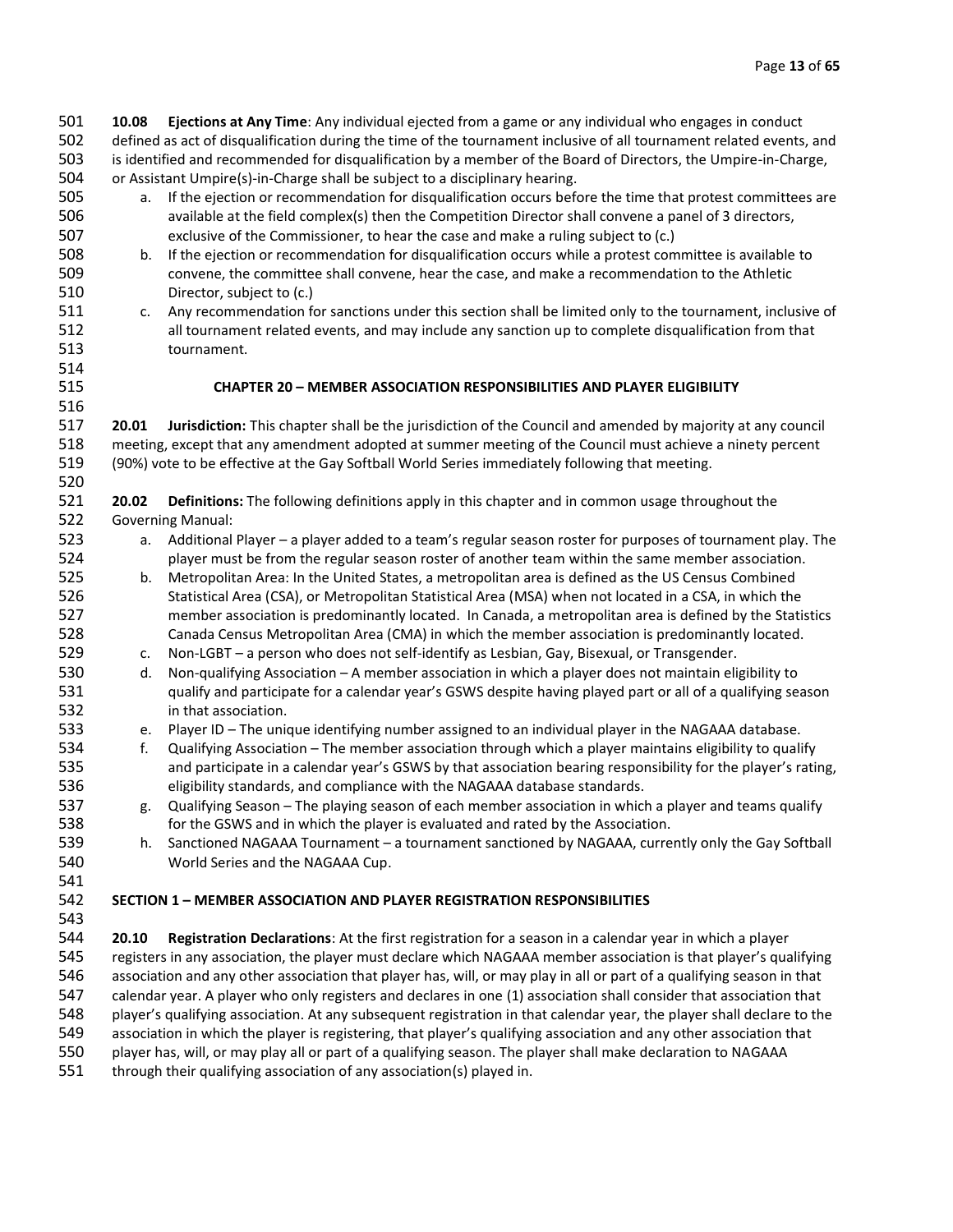**20.11 Association Registration Duties**: Any association, registering a player as a non-qualifying association, shall immediately inform, in writing via electronic mail, that player's qualifying association of the player's registration. As applicable, the qualifying association, upon receiving the registration of a player declaring the association that player's qualifying association or receiving the notice of the player's declaration shall request, in writing via electronic mail, a transfer of the player in the NAGAAA database to their association for control of the player's rating and eligibility. Any association which is declared as the qualifying association of a player, and that player fails to register in that association, the association shall immediately transfer the player to one (1) of the players declared non-qualifying associations as chosen by the player which shall become the player's qualifying association. 

- **20.12 Transfer Timeline and Penalties**: Any and all associations, which receive a valid request for transfer of a player in the NAGAAA database, shall perform the transfer as soon as practicable and without delay, but not later 565 than 30 days after the transfer request has been made or July  $10<sup>th</sup>$ , whichever comes first, so as not to hinder the duty of the qualifying association. All associations are expected to maintain open and timely communication between associations to foster correct and accurate registration and declarations of players. Any association violating the provisions in this chapter shall be required to attend the next available Registration and Database Workshop after the violation has been noted by the Director of Competition and shall also be subject to penalties outlined in these policies.
- 

**20.13 Regular Season Roster**: The roster submitted by Member Associations that serves three purposes:

- 1. To account for each player whose primary team is in the Member Association
- 2. To identify each player's primary team
- 3. To determine each Member Association's berth allotments for the GSWS
- 

 A Regular Season Roster must have at least ten (10) players on the roster. No player may be listed on more than one (1) Roster submitted to NAGAAA for a GSWS. A Regular Season Roster team may not be comprised of more than twenty (20) players. Managers and/or coaches who are not eligible to play or who do not play as a player do not count towards this requirement. Each Regular Season roster may name two (2) non-playing members in addition to the maximum of twenty (20) players. The Board of Directors shall determine the manner and form for submission of the rosters, deadline for submission of the rosters, and any sanctions for errors, omissions, and/or changes. 

 **20.14 Standard Roster**: The GSWS / NAGAAA Cup roster submitted by Member Associations that consists of players from a Regular Season Roster and a **maximum of four (4) pickup players**, all from the **same member association**.

 A Standard Season Roster must have at least ten (10) players on the roster, and may have a maximum of three (3) non-LGBT players. No player may be listed on more than one (1) roster submitted to NAGAAA for a GSWS. A Standard Season Roster team may not be comprised of more than twenty (20) players. Managers and/or coaches who are not eligible to play or who do not play as a player do not count toward this requirement. Each Standard Season Roster may name two (2) non-playing members in addition to the maximum of twenty (20) players. The Board of Directors shall determine the manner and form for submission of the rosters, deadline for submission of the rosters, and any sanctions for errors, omissions, and/or changes.

#### **20.15 RESERVED FOR FUTURE USE**

 **20.16 Extended Association Roster**: The GSWS / NAGAAA Cup roster submitted by Member Associations that consists of players from a Member Association's Regular Season Roster with a **maximum of four (4) pickup players** from **other** Member Associations. An Extended Association Roster must have at least ten (10) players on the roster and may have a maximum of three (3) non-LGBT players. No player may be listed on more than one (1) roster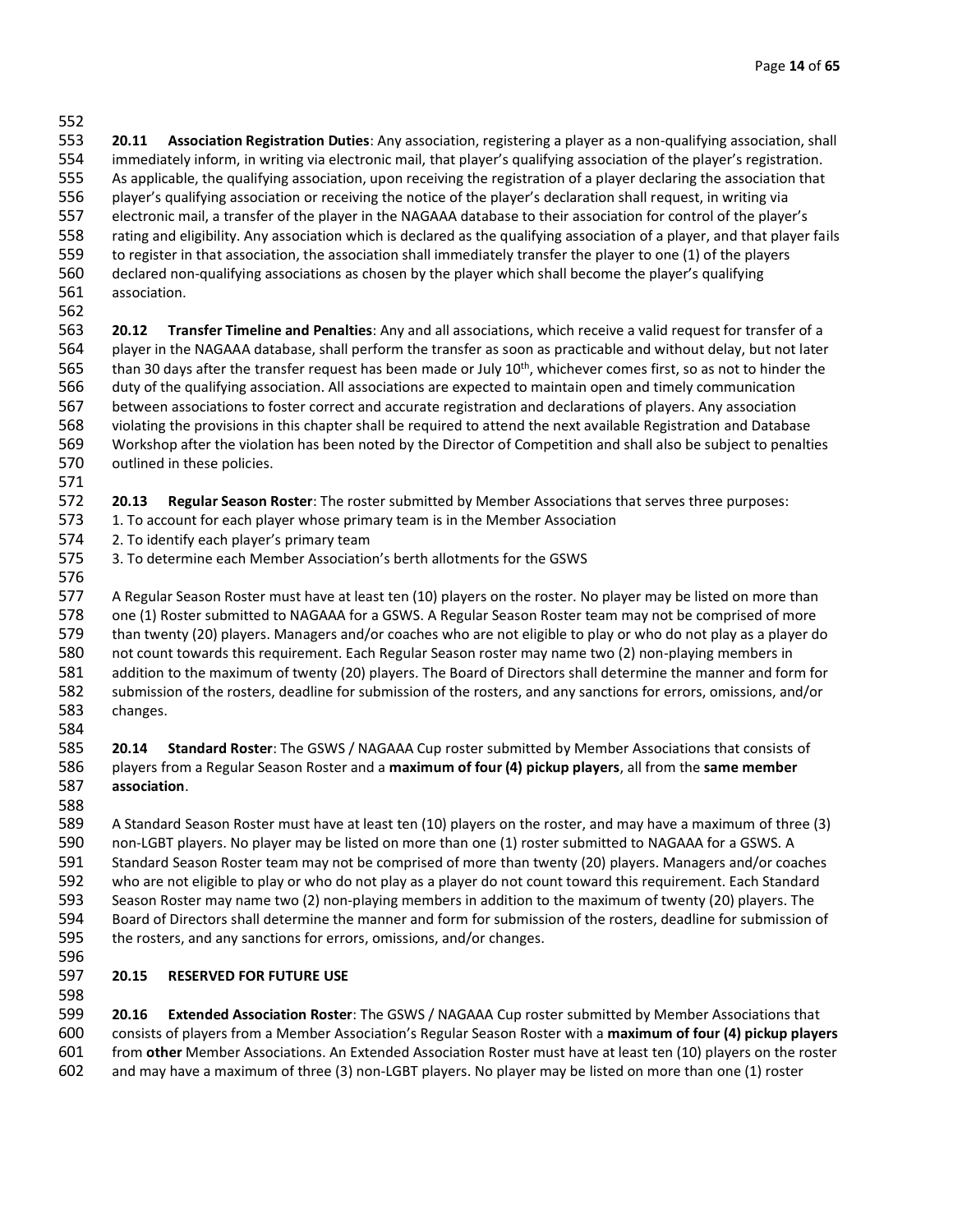submitted to NAGAAA for a GSWS. An Extended Association Roster team may not be comprised of more than twenty (20) players. Managers and/or coaches who are not eligible to play or who do not play as a player do not count toward this requirement. Each Extended Association Roster may name two (2) non-playing members in addition to the maximum of twenty (20) players. The Board of Directors shall determine the manner and form for submission of the rosters, deadline for submission of the rosters, and any sanctions for errors, omissions, and/or changes.

 **20.17 All NAGAAA Roster**: The GSWS / NAGAAA Cup roster submitted by Member Associations that consists of players from Regular Season Rosters of **multiple** Member Associations. An All NAGAAA Roster must have at least ten (10) players on the roster and may have a maximum of three (3) non-LGBT players. No player may be listed on more than one (1) Roster submitted to NAGAAA for a GSWS. An All NAGAAA Roster team may not be comprised of more than twenty (20) players. Managers and/or coaches who are not eligible to play or who do not play as a player do not count toward this requirement. Each All NAGAAA roster may name two (2) non-playing members in addition to the maximum of twenty (20) players. The Board of Directors shall determine the manner and form for submission of the rosters, deadline for submission of the rosters, and any sanctions for errors, omissions, and/or changes.

 **20.18 Masters Division Open Roster Tournament Teams**: Any Masters Division team shall be considered an Open Roster Tournament team and must adhere to either the C or D divisional guidelines. A Masters Division open roster team must have at least ten (10) players on the roster, and the roster may have a maximum of three (3) non-LGBT players. No player may be listed on more than one (1) NAGAAA Tournament or Open Roster Tournament team for that GSWS. A Masters Division Open Roster Tournament team may not be comprised of more than twenty (20) players, except that managers and/or coaches who are not eligible to play or who do not play as a player do not count toward this requirement.

 Each roster may name two (2) non-playing members in addition to the maximum of twenty (20) players. Rostered non-players are permitted on the field of play, including the dugout areas. 

- A Member Association may submit an unlimited number of All NAGAAA Rosters to participate in the Masters Divisions of the GSWS.
- 

Any players on a Masters Division Open Roster tournament team need not have qualified for the GSWS in the

same member association that is rostering the team. Any player on these rosters must have met player eligibility

- standards in their qualifying NAGAAA member association. The Board of Directors shall determine the manner and form for submission of the rosters, deadline for submission of the roster, and any sanctions for errors, omissions, and/or changes
- 

 **20.19 Adding Players to a GSWS Roster from Other Associations**: A Member Association may submit up to one Extended Association Roster if the Member Association is sending only one team to the GSWS across all Divisions. This team shall be subject to the Open Roster Tournament Team rules, except that the member association may add up to four (4) players from any other Member Association, provided that all players on the team have met the player eligibility standards in their qualifying NAGAAA Member Association.

 In addition, for any A Division or B Division teams participating at the GSWS, each team is allowed to add two (2) of their four (4) total pickup players from any other Member Association, provided that all players have met the player eligibility standards in their qualifying NAGAAA Member Association.

This rule is the sole manner in which a Member Association may add a player who qualified in another member

 association to their GSWS roster. This section does not apply to or restrict any Masters Division team from adding players from other Member Associations to their GSWS roster, subject to the rules governing the Masters Division

- 
- Open Roster Tournament teams.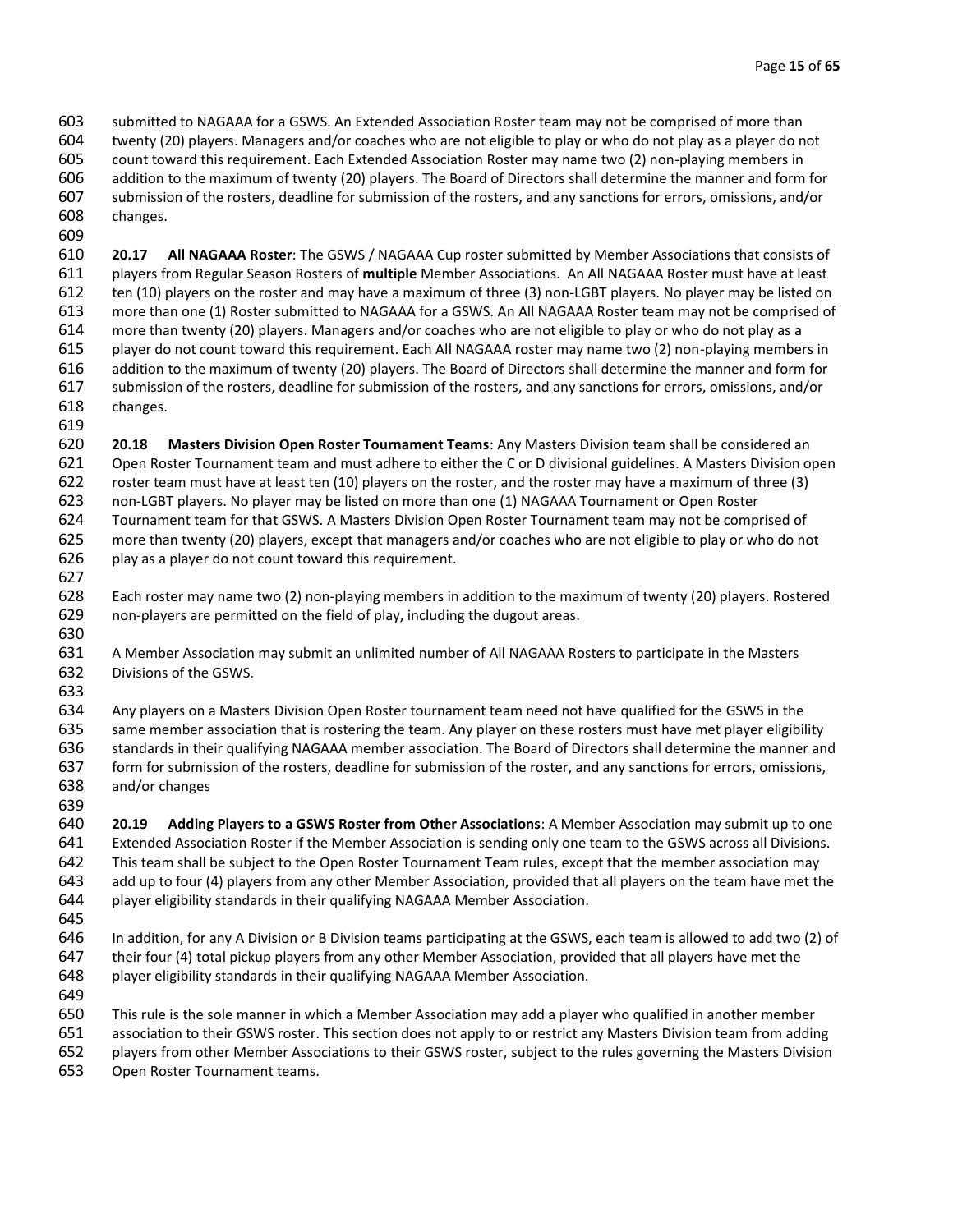**20.20 Preferred Supporters**: Each association may name two (2) non-playing members per the number of teams that the association is sending to the current year's GSWS. These supporters will not be added to rosters but are entitled to the same benefits that apply to players or non-players on a roster at the GSWS. Preferred Supporters are NOT permitted on the field of play, including the dugout areas. The Board of Directors shall determine the manner and form for submission of the preferred supporters, deadline for submission of all association preferred supporters, and any sanctions for errors, omissions, and/or changes pertaining to preferred employers.

#### **SECTION 2 – RATINGS AND DIVISIONAL GUIDELINES**

 **20.21 Individual Player Ratings:** Each member association shall rate every player, who has declared that association as the player's qualifying association, on each of its teams using the Player Rating Guidelines and report these ratings along with regular season roster in the form and manner as determined by the Board of Directors. Only a player's qualifying association shall rate that player for the purposes of the NAGAAA database, and the qualifying association shall be responsible to ensure that the player exists only once in the database with a single Player ID attributed to the player. The qualifying association bears all responsibility for the accuracy of all data attributed and attached to the player. A qualifying association, upon discovering a duplicate player entry, shall notify the Director of Competition to have the duplications merged into one (1) player identity. In the case of a player who plays in multiple associations, the player shall be listed on a team's regular season roster in the non- qualifying association, but the non-qualifying association shall not recreate the player with a separate Player ID nor alter the rating assigned that player by the qualifying association or any data entered by any other association. 

- **20.22 Team Ratings:** A team rating is defined as the sum of the highest ten (10) individual player ratings rostered on that team.
- **20.23 Divisional Guidelines:** Teams may compete in the following divisions based on their Player and Team Ratings.
- a. A division There is no maximum team or individual player rating for the A division. No team rated lower 682 than 170 is allowed to play in the A division, except any B team granted eligibility in or required to move to A Division under the no-repeat rule of this organization shall be exempt from this minimum rating requirement.
- b. B division All teams rated 180 or lower; no players rated over 20 are allowed on a B division team.
- c. C division All teams rated 140 or lower; no players rated over 15 are allowed on a C division team.
- d. D division All teams rated 110 or lower; no players rated over 12 are allowed on a D division team.
- e. E division All teams rated 75 or lower; no players rated over 8 are allowed on an E division team

- **20.24 Amendments Affecting Divisional Guidelines:** Prior to adoption of any amendment to alter the divisional guidelines, the Director of Competition shall report to the council the number of players that will be displaced by the proposed change and the number of member associations that shall be impacted by the proposed change. No amendment is in order until such report is received.
- 
- **20.25 Threshold for Amendments:** Any amendment to divisional guidelines requires a two-thirds (2/3) vote of the Council for adoption and is effective in the calendar year following the year the amendment was adopted, except that an amendment to divisional guidelines adopted at a winter meeting of the Council requires a ninety percent (90%) vote to be effective at a sanctioned NAGAAA Tournament in the same calendar year as the winter meeting.
- **20.26 Ratings Workshop:** All new member associations and first-time voting representatives of any member association are required to attend the ratings workshop held at their first regular meeting.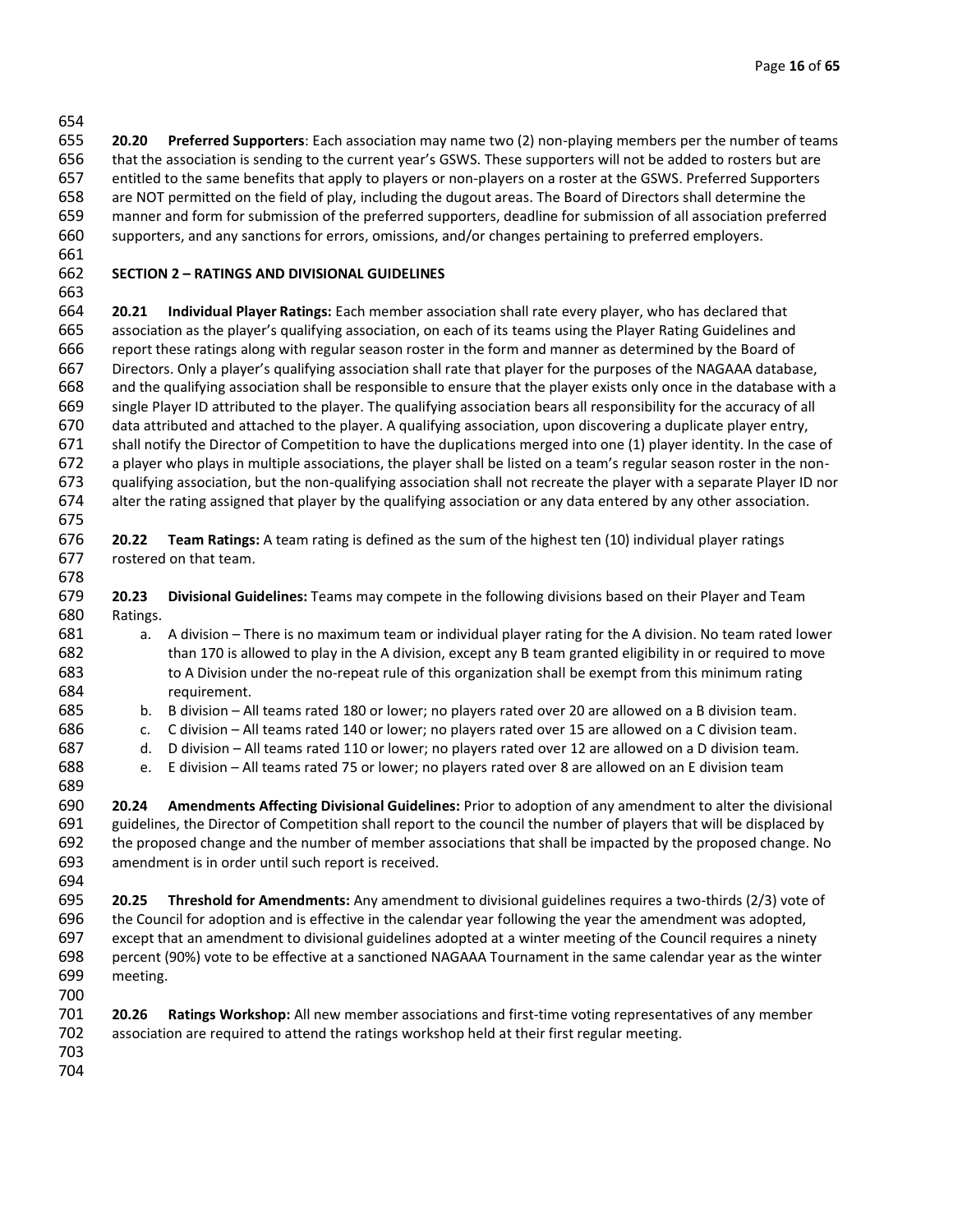#### **SECTION 3 – ATHLETIC PARTICIPATION AND ELIGIBILITY**

 **20.30 Professional players:** Professional softball or baseball players are ineligible to qualify for any Association while pursuing their profession.

 **20.31 Player age:** Players must be at least eighteen (18) years of age prior to roster submission deadline of the NAGAAA tournament in which they are registered. Masters Division players must be at least 50 years of age at any 712 time in the calendar year of the NAGAAA tournament.

 **20.32 Participation:** A player must participate in a minimum of fifty percent (50%) of their team's regular season games; except for Masters Division, for which the minimum requirement is five (5) games. Participation is defined as a player included on their team's game lineup card and present in or within close vicinity of their team bench or dugout.

718 a. Players on a tournament roster of a NAGAAA Cup team in "A" or "B" Division may include their<br>719 participation in the NAGAAA Cup under rule 20.33(b) to meet the fifty percent (50%) participati participation in the NAGAAA Cup under rule 20.33(b) to meet the fifty percent (50%) participation requirement.

 **20.33 Requirements for Teams**: No team may be considered a regular season roster team nor be eligible for a NAGAAA event unless the team completes at least ten (10) regular-season games against other teams within the member association. This preceding requirement may be waived by the Board of Directors in extraordinary circumstances. The games must be conducted according to the rules of USA Softball (ASA) or a similar sanctioning body.

- a. An "A" or "B" Division team may meet its ten (10) game requirement by playing scheduled games against teams from other Associations, except for games played in any tournament.
- b. Notwithstanding any other rule, any team competing at the NAGAAA Cup in a "A" or "B" Division shall be credited four (4) games towards this ten (10) game requirement.

 **20.34 Ratings Changes Affecting Players:** Should a player's rating change during the member association's NAGAAA qualifying season and the rating change force the player to move to a new division or a different team, the games played on either team or in either division in the same member association qualify towards the participation requirement.

 **20.35 Ineligible Players for the E Division:** Any player who receives a YES answer to Question 3 of the Player Ratings Guidelines is not eligible to be rostered on a team in or compete with a team in the E Division. Any player who receives a YES answer to Question 5 of the Player Ratings Guidelines is not eligible to be rostered on a team in or compete with a team in the E Division nor the D Division.

### **CHAPTER 25 – PLAYER RATING GUIDELINES**

 **25.01 Jurisdiction:** This chapter shall be the jurisdiction of the Council and amended at any meeting. Any amendment to this chapter requires a two-thirds (2/3) vote of the Council for adoption and is effective in the calendar year following the year the amendment was adopted, except that an amendment adopted at a winter meeting of the Council requires a ninety percent (90%) vote to be effective at a sanctioned NAGAAA Tournament in the same calendar year as the winter meeting.

### **SECTION 1 – DEFINITIONS**

- **25.10 Definitions:** The following definitions apply to this chapter:
- a. Accuracy A throw that is within one to two steps of the intended target. For pitches, a ball thrown that is called a strike or causes the batter to swing.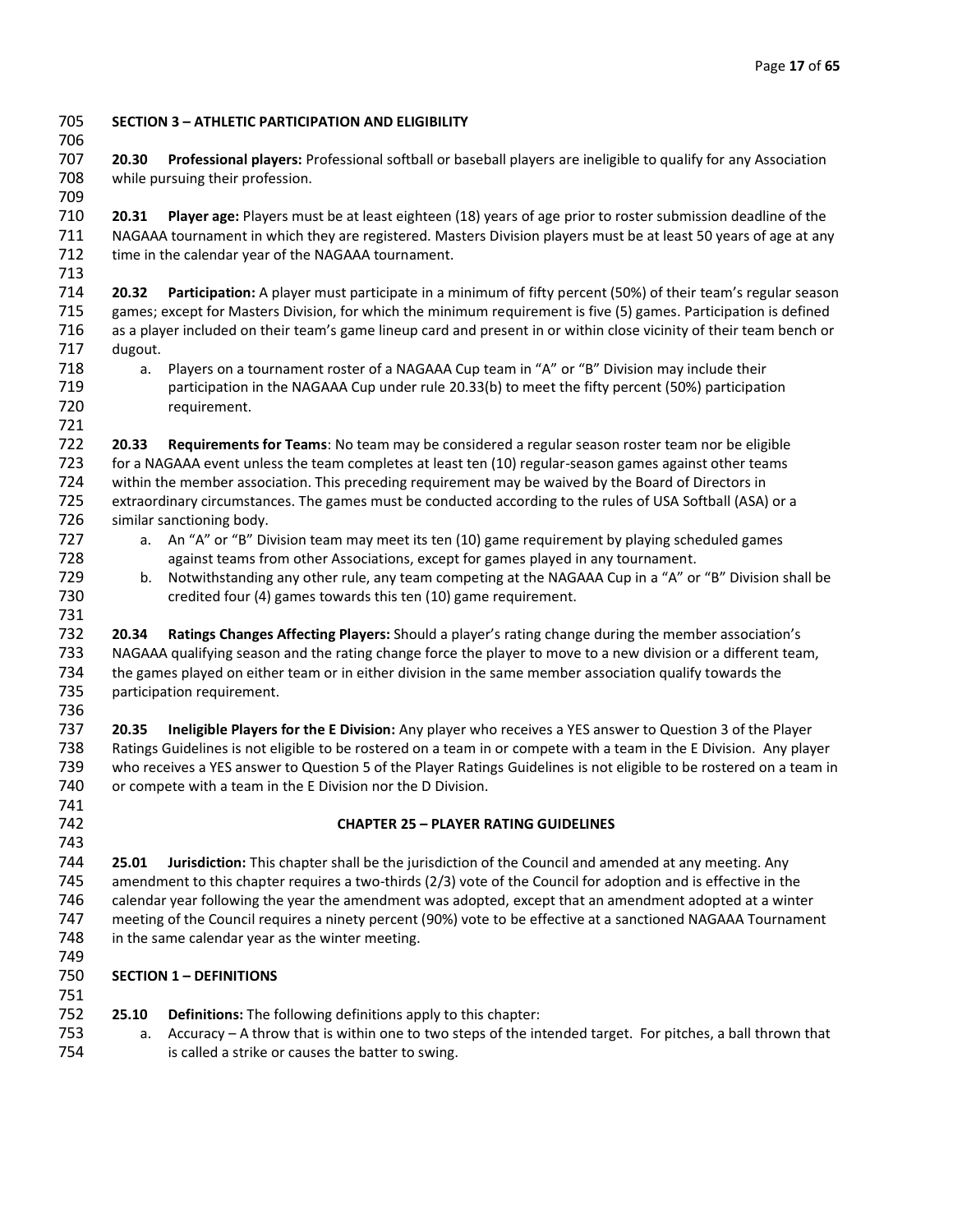- b. At-bat An at-bat is charged to a player following every plate appearance except when: 1) the player hits a sacrifice fly that scores a runner, 2) the player is awarded a base on balls, or 3) the third out occurs and the batter is not entitled to run to first base. Exception #3 shall not be considered if the batter is out due 758 to a strike being a foul ball which ends the at-bat. In the event of any discrepancy between this definition and the official scoring rules of the USA Softball (ASA) and definition contained therein, the latest version of the USA Softball (ASA) rules shall control.
- c. Base Safely Reached on Error A batter shall be credited with a base safely reached on error on the part of a defensive player(s) who is charged with an error by the scorekeeper.
- d. Behind the player (for fly balls) The area on the field starting directly to the right of the player, proceeding in a 180-degree arc behind the player and ending directly to the left of the player.
- e. Cleanly Fielding the Ball The player receives and controls the ball immediately while over his/her center of gravity (i.e., not on their knees, on the ground or off-balance) and does not cause any delay in making 767 the next play (e.g., tags the runner, steps on the base, throws the ball to the appropriate place on the field).
- f. Deliver Multiple Pitch Techniques with Accuracy The ability to use arc, spin, location, and movement of 770 the ball to deliver various pitches (e.g., curve, change up, cutter / reverse curve, knuckle ball) that are called strikes or cause the batter to swing.
- g. Directly at the Player A ball hit at a player that does not require the player to move his/her feet, although it may cause the player to reach in any direction to make the play.
- h. Fly Ball Any batted ball that is in the air for more than three (3) seconds but less than five (5) seconds
- 775 i. Ground Ball Ball hit with a downward trajectory that makes contact with the ground in front of the 776 player when hit directly at a player or in front of the bases when hit between players.
- 777 j. High Velocity A ball hit greater than 250 feet (76.2m) in the air or a ground ball that would roll to a distance greater than 250 feet (76.2m), if not impeded.
- 779 k. High Fly Ball Any batted ball that is in the air for five (5) seconds or more.
- l. Hit A batted ball that allows the batter to reach base safely: 1) on a fair ball which settles on the ground, clears the fence, or strikes the fence before being touched by a fielder, 2) on a fair ball which is hit with such force or such slowness or which takes an unnatural bounce that it is impossible to field with ordinary effort in time to make an out, 3) when a fair ball which has not been touched by a fielder becomes dead because of touching the person or clothing of an umpire, or 4) when a fielder unsuccessfully attempts to 785 retire a previous runner and in the scorer's judgement, the batter-runner would not have been retired at first base by perfect fielding. A hit shall not be scored: 1) when a runner is forced out on a batted ball or would have been forced out except for a fielding error, 2) when a player fielding a batted ball retires a preceding runner with ordinary effort, 3) when a fielder fails in an attempt to retire a preceding runner, and in the scorer's judgement, the batter-runner could have been retired at first base, or 4) when a batter 790 reaches first base safely as a result of a preceding runner being called out for interfering with a batted or 791 thrown ball, or with a defensive player. In the event of any discrepancy between this definition and the 792 official scoring rules of the USA Softball (ASA) and the definition contained therein, the latest version of 793 the USA Softball (ASA) rules shall control.
- m. In the Hole A ball hit that requires a player to take 4-5 steps (12 feet (3.7m) or greater) in order to make 795 the play.
- n. Intentionally See "on purpose".
- o. Intentionally Place Hit a Ball The batter executes getting on base and/or moving base runners for an advantage by hitting the ball to a specific place within their field of choice.
- 799 p. Line Drive A ball that from the point of contact rises vertically less than 10% of the total horizontal distance it travels, or in the case of a throw, a ball that from the point of release rises vertically less than 5% of the total horizontal distance it travels.
- q. Low Velocity A ball hit up to 150 feet (45.7m) or less in the air or a ground ball that would roll to a distance of less than 150 feet (45.7m), if not impeded.
- 804 r. Medium Velocity A ball hit 150 to 250 feet (45.7 to 76.2 meters) in the air or a ground ball that would roll to a distance of 150 to 250 feet (45.7 to 76.2 meters), if not impeded.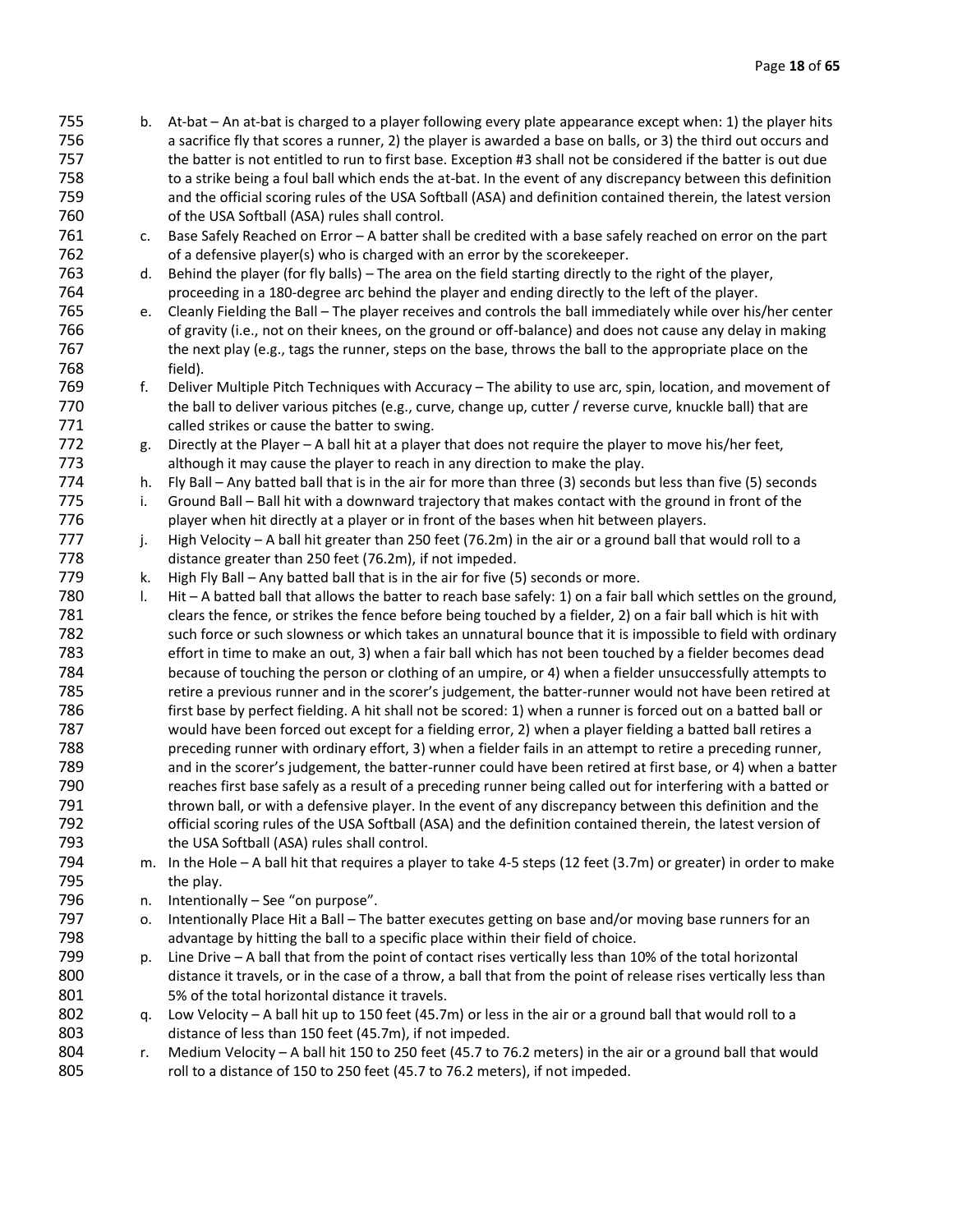| 806 | s.                                                                                                                 | Modified Batting Average - The percentage resulting from the sum of a player's: 1) hits and 2) bases                  |  |  |  |  |  |  |  |
|-----|--------------------------------------------------------------------------------------------------------------------|-----------------------------------------------------------------------------------------------------------------------|--|--|--|--|--|--|--|
| 807 |                                                                                                                    | safely reached on error divided by the player's at-bats.                                                              |  |  |  |  |  |  |  |
| 808 | t.                                                                                                                 | Off Center of Gravity - The player fields the ball from his/her knees, off one foot, while moving the                 |  |  |  |  |  |  |  |
| 809 |                                                                                                                    | opposite direction from the throw or while in the air.                                                                |  |  |  |  |  |  |  |
| 810 | u.                                                                                                                 | On Purpose - With intent.                                                                                             |  |  |  |  |  |  |  |
| 811 | v.                                                                                                                 | Stopping the Ball - The player prevents the ball from continuing beyond the player and causes it to                   |  |  |  |  |  |  |  |
| 812 |                                                                                                                    | remain in the vicinity of the player. The player is not able, however, to make the next play without delay.           |  |  |  |  |  |  |  |
| 813 | w.                                                                                                                 | Vicinity - Within a step in any direction laterally of the player receiving the throw.                                |  |  |  |  |  |  |  |
| 814 | х.                                                                                                                 | Within a Few Steps - A ball hit that requires a player to take $2 - 3$ steps (9 - 10 feet or 2.7 - 3 meters) in       |  |  |  |  |  |  |  |
| 815 |                                                                                                                    | order to make the play.                                                                                               |  |  |  |  |  |  |  |
| 816 |                                                                                                                    |                                                                                                                       |  |  |  |  |  |  |  |
| 817 |                                                                                                                    | (NOTE: In reference to the modified batting average, a batted ball resulting in a fielder's choice is not included in |  |  |  |  |  |  |  |
| 818 |                                                                                                                    | the definition of a hit and therefore is not included in the number of hits a player is recorded to calculate the     |  |  |  |  |  |  |  |
| 819 |                                                                                                                    | modified batting average. The USA Softball Rules and NAGAAA Governing Manual do not define a fielder's choice.        |  |  |  |  |  |  |  |
| 820 |                                                                                                                    | A Fielder's Choice is understood to the be an outcome of a batted ball where a preceding runner was put-out (or       |  |  |  |  |  |  |  |
| 821 | could have been in the judgement of the scorer) rather than the batter-runner. See lines 806-813 for these results |                                                                                                                       |  |  |  |  |  |  |  |
| 822 |                                                                                                                    | of a batted ball that do not constitute a hit. This note is explanatory on the definition of modified batting average |  |  |  |  |  |  |  |
| 823 |                                                                                                                    | and is not considered a governing rule. Added by Board of Directors February 17, 2019)                                |  |  |  |  |  |  |  |
| 824 |                                                                                                                    |                                                                                                                       |  |  |  |  |  |  |  |
| 825 |                                                                                                                    | <b>SECTION 2 - PLAYER RATING GUIDELINES</b>                                                                           |  |  |  |  |  |  |  |
| 826 |                                                                                                                    |                                                                                                                       |  |  |  |  |  |  |  |
| 827 | 25.20                                                                                                              | Rating Guidelines: The following are the official rating guidelines of this organization:                             |  |  |  |  |  |  |  |
| 828 |                                                                                                                    |                                                                                                                       |  |  |  |  |  |  |  |
| 829 | Directions:                                                                                                        |                                                                                                                       |  |  |  |  |  |  |  |
| 830 |                                                                                                                    | 1. Read the following Statement of Purpose: This form is intended to be used as a tool to assist those                |  |  |  |  |  |  |  |
| 831 |                                                                                                                    | responsible for rating players so ratings may be fair and consistent across all levels of play and across             |  |  |  |  |  |  |  |
| 832 |                                                                                                                    | all leagues in the Open Division. All questions are intended to determine if a player possesses a skill or            |  |  |  |  |  |  |  |
| 833 |                                                                                                                    | skills necessary for softball.                                                                                        |  |  |  |  |  |  |  |
| 834 |                                                                                                                    | 2. Read and understand the definitions of the various terms used in ratings in the definitions section of             |  |  |  |  |  |  |  |
| 835 |                                                                                                                    | this chapter.                                                                                                         |  |  |  |  |  |  |  |
| 836 |                                                                                                                    | 3. Answer YES or NO for each question.                                                                                |  |  |  |  |  |  |  |
|     |                                                                                                                    |                                                                                                                       |  |  |  |  |  |  |  |
| 837 |                                                                                                                    | 4. Many questions have multiple parts. A YES to ANY one part is a YES to the question.                                |  |  |  |  |  |  |  |
| 838 |                                                                                                                    | 5. Questions: All questions will begin with the phrase, "DOES THE PLAYER HAVE THE ABILITY TO"                         |  |  |  |  |  |  |  |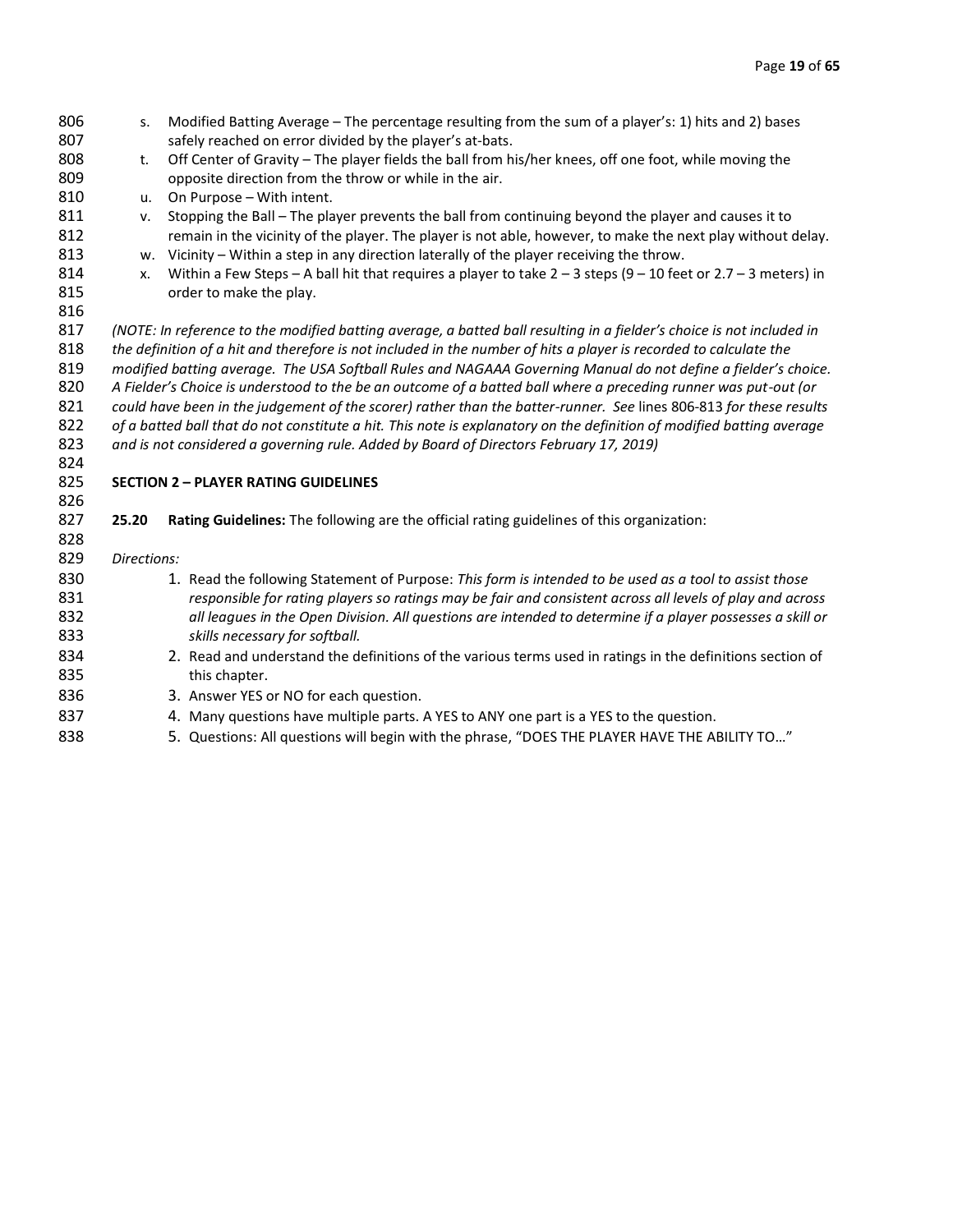| DIRECTIONS: Review each of the following questions for every player. Does the player have the ability to perform the listed skill 60% of the time (unless otherwise identified)?<br>If so, the player receives a YES for the question. A YES to any part of a question is a YES to that question. |                                        |                                           |                                                                                                                                                                               |                                                         |                                    |                                                               |                                                                                                                                                                                                              |  |
|---------------------------------------------------------------------------------------------------------------------------------------------------------------------------------------------------------------------------------------------------------------------------------------------------|----------------------------------------|-------------------------------------------|-------------------------------------------------------------------------------------------------------------------------------------------------------------------------------|---------------------------------------------------------|------------------------------------|---------------------------------------------------------------|--------------------------------------------------------------------------------------------------------------------------------------------------------------------------------------------------------------|--|
| <b>HITTING</b>                                                                                                                                                                                                                                                                                    | Question 1                             | Question 2<br>Question 3                  |                                                                                                                                                                               |                                                         | Question 4                         |                                                               |                                                                                                                                                                                                              |  |
|                                                                                                                                                                                                                                                                                                   | Hits a fair ball with<br>low velocity. | Hits a fair ball with<br>medium velocity. | Hits a fair ball with high<br>velocity. (20%<br>threshold)                                                                                                                    | Hits a fair ball with high velocity.<br>(60% threshold) |                                    | Hits a fly ball<br>300' (91.4m) or<br>more. (5%<br>threshold) | NOTE: Players with a YES to<br>Question 3 cannot participate in<br>the E Division. Players with a YES<br>to Question 5 cannot participate in<br>the D or E Divisions. See Governing<br>Manual Section 20.35. |  |
|                                                                                                                                                                                                                                                                                                   | <b>Batting against</b>                 | Question 6                                | Question 7                                                                                                                                                                    | Question 8                                              | Question 9                         |                                                               |                                                                                                                                                                                                              |  |
| <b>Modified</b><br><b>Batting</b>                                                                                                                                                                                                                                                                 | <b>E</b> Division<br>> .800            |                                           | >.850                                                                                                                                                                         | > .900                                                  | > .950                             |                                                               | <i>NOTE</i> : The following questions are linked: $1 - 4$ , $6 - 9$ ,                                                                                                                                        |  |
|                                                                                                                                                                                                                                                                                                   | D Division<br>> .600                   |                                           | > .700                                                                                                                                                                        | > .800                                                  | > .900                             |                                                               | $10 - 13$ , $15 - 22$ , and $23 - 28$ . A YES to the highest                                                                                                                                                 |  |
| Average                                                                                                                                                                                                                                                                                           | C Division<br>> .500                   |                                           | 5.600                                                                                                                                                                         | > .700                                                  | > .800                             | question in a linked set earns the player all those           |                                                                                                                                                                                                              |  |
|                                                                                                                                                                                                                                                                                                   | <b>B</b> Division<br>> .400            |                                           | > .500                                                                                                                                                                        | > .600<br>> .700                                        |                                    | questions (i.e., a player with YES on Q21, will also be       |                                                                                                                                                                                                              |  |
|                                                                                                                                                                                                                                                                                                   | A Division<br>> .300                   |                                           | > .400                                                                                                                                                                        | > .600<br>> .500                                        |                                    |                                                               | given Q15 - Q20.                                                                                                                                                                                             |  |
| <b>RUNNING</b>                                                                                                                                                                                                                                                                                    | Question 10                            | Question 11                               | Question 12                                                                                                                                                                   | Question 13                                             |                                    | Question 14                                                   |                                                                                                                                                                                                              |  |
|                                                                                                                                                                                                                                                                                                   |                                        |                                           | From a stopped standing ready position, runs from home plate to first base, one base<br>to the next, or third base to home plate (i.e., 70 feet or 21.3 meters) in less than: |                                                         | Runner<br>successfully<br>advances | <b>NOTE: Question 14 Definitions are</b>                      |                                                                                                                                                                                                              |  |
| Speed                                                                                                                                                                                                                                                                                             | 4.5 seconds                            | 4 seconds                                 |                                                                                                                                                                               | 3 seconds                                               | <b>Base</b><br><b>Running</b>      |                                                               | 1. Batter reaches first, runner goes<br>from first to third, or runner goes<br>from second to home.                                                                                                          |  |
|                                                                                                                                                                                                                                                                                                   |                                        |                                           | NOTE: Q10 - Q13 are assessed based on the player having or not having the ability to perform                                                                                  |                                                         |                                    | relative to the                                               | 2. Batter reaches second or runner                                                                                                                                                                           |  |
|                                                                                                                                                                                                                                                                                                   |                                        |                                           | the listed skill. There is no percentage threshold for these questions; the player can or cannot                                                                              |                                                         |                                    | Division and                                                  | goes from first to home.                                                                                                                                                                                     |  |
|                                                                                                                                                                                                                                                                                                   | perform the skill.                     |                                           |                                                                                                                                                                               |                                                         |                                    | game situation.                                               |                                                                                                                                                                                                              |  |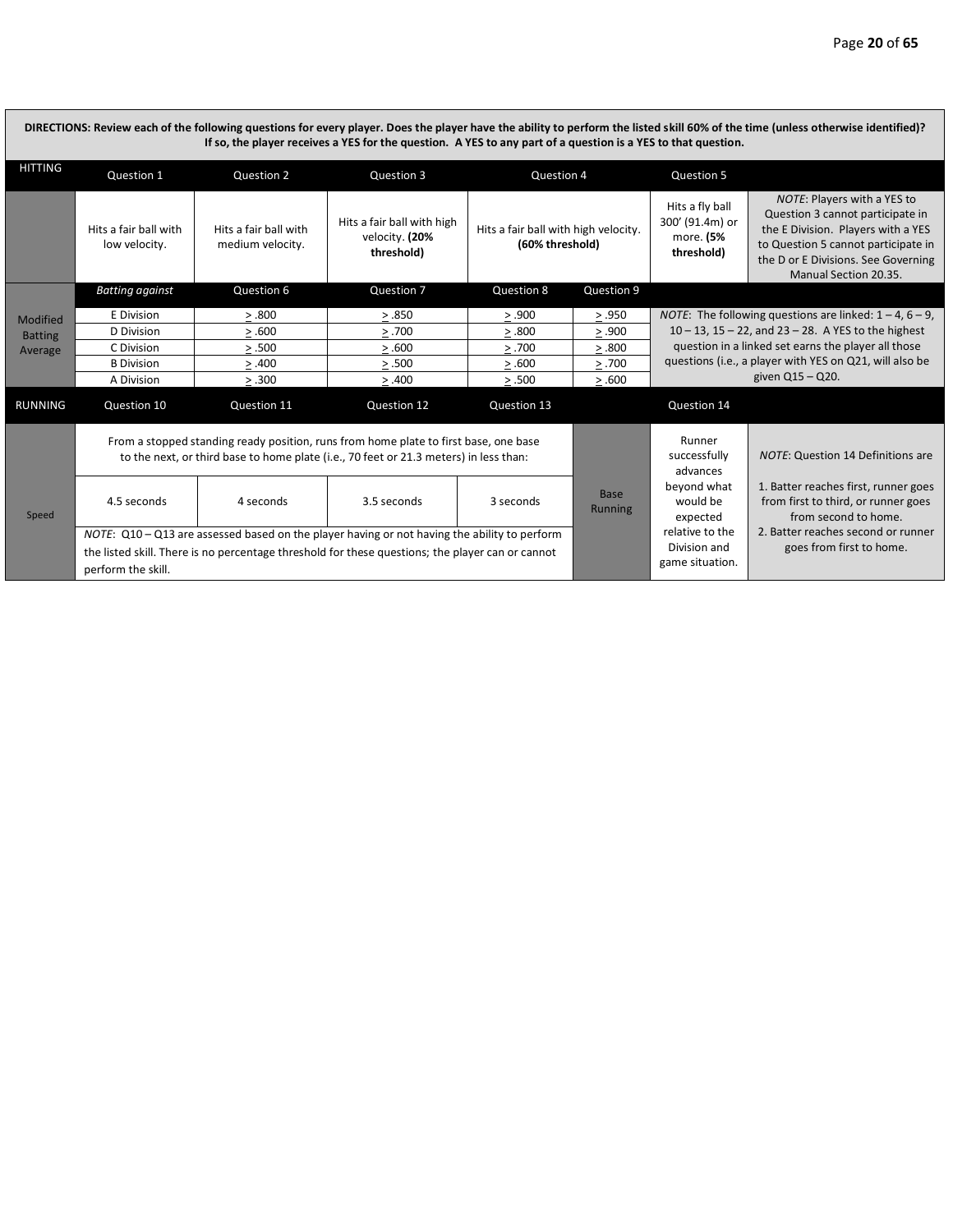| <b>FIELDING</b><br>(INFIELD)                               | Question 15                                                                                                                                                 | Question 16                                                                                                                                                                                                  | Question 17                                                                                                                                                       | Question 18                                                                                                                                                                                                    | Question 19                                                                                                                                                                                        | Question 20                                                                                                                                                                                               | Question 21                                                                                                                                                                                               | Question 22                                                                                                                            |
|------------------------------------------------------------|-------------------------------------------------------------------------------------------------------------------------------------------------------------|--------------------------------------------------------------------------------------------------------------------------------------------------------------------------------------------------------------|-------------------------------------------------------------------------------------------------------------------------------------------------------------------|----------------------------------------------------------------------------------------------------------------------------------------------------------------------------------------------------------------|----------------------------------------------------------------------------------------------------------------------------------------------------------------------------------------------------|-----------------------------------------------------------------------------------------------------------------------------------------------------------------------------------------------------------|-----------------------------------------------------------------------------------------------------------------------------------------------------------------------------------------------------------|----------------------------------------------------------------------------------------------------------------------------------------|
| <b>Ground Ball/Line</b><br><b>Drive Low Velocity</b>       | Cleanly fields a<br>ball hit with low<br>velocity directly<br>at the player<br>OR<br>Stops the ball hit<br>with low velocity<br>directly at the<br>pitcher. | Cleanly fields a ball hit<br>with low velocity<br>within a few steps $(9 -$<br>10 feet or 2.7-3<br>meters) of the player<br>OR<br>Cleanly fields a ball hit<br>with low velocity<br>directly at the pitcher. | Cleanly fields a ball<br>hit with low<br>velocity in the hole<br>(>12 feet (3.7<br>meters) or 4-5<br>steps) away from<br>the player.                              |                                                                                                                                                                                                                |                                                                                                                                                                                                    |                                                                                                                                                                                                           |                                                                                                                                                                                                           |                                                                                                                                        |
| <b>Ground Ball/Line</b><br><b>Drive Medium</b><br>Velocity |                                                                                                                                                             |                                                                                                                                                                                                              | Cleanly fields a ball<br>hit with medium<br>velocity directly at<br>the player<br>OR<br>Stops the ball hit<br>with medium<br>velocity directly at<br>the pitcher. | Cleanly fields a ball hit<br>with medium velocity<br>within a few steps (9-10<br>feet or 2.7-3 meters) of<br>the player<br>OR<br>Cleanly fields a ball hit<br>with medium velocity<br>directly at the pitcher. | Cleanly fields a ball hit<br>with medium velocity<br>in the hole (>12 feet<br>(3.7 meters) or 4-5<br>steps) away from the<br>player.                                                               |                                                                                                                                                                                                           |                                                                                                                                                                                                           |                                                                                                                                        |
| <b>Ground Ball/Line</b><br>Drive High Velocity             |                                                                                                                                                             |                                                                                                                                                                                                              | Stops the ball hit<br>with high velocity<br>directly at the<br>player.                                                                                            | Cleanly fields a ball hit<br>with high velocity<br>directly at the player<br>ΟR<br>Stops the ball hit with<br>high velocity directly at<br>the pitcher.                                                        | Stops a ball hit with<br>high velocity within a<br>few steps (9-10 feet or<br>2.7-3 meters) of the<br>player<br>OR<br>Cleanly fields a ball hit<br>with high velocity<br>directly at the pitcher.  | Cleanly fields a ball<br>hit with high<br>velocity within a<br>few steps (9-10<br>feet or 2.7-3<br>meters) of the<br>player.                                                                              | Stops a ball hit with<br>high velocity in the<br>hole (>12 feet (3.7<br>meters) or 4-5<br>steps) away from<br>the player.                                                                                 | Cleanly fields a ball<br>hit with high<br>velocity in the hole<br>(>12 feet (3.7)<br>meters) or 4-5<br>steps) away from<br>the player. |
| <b>Fly Ball</b>                                            | Catches a fly ball<br>hit directly at the<br>player.                                                                                                        | Catches a fly ball hit<br>zero up to 15 feet (4.6<br>meters) to the<br>sides/front of the<br>player.                                                                                                         | Catches a fly ball<br>hit >15 up to 30<br>feet (>4.6 up to 9.1<br>meters) to the<br>sides/front of or up<br>to 15 feet (4.6)<br>meters) behind the<br>player.     | Catches a fly ball hit >30<br>up to 45 feet (>9.1 up to<br>13.7 meters) to the<br>sides/front of or more<br>than 15 up to 30 feet<br>(4.6 up to 9.1 meters)<br>behind the player.                              | Catches a fly ball hit<br>>45 up to 60 feet<br>(>13.7 up to 18.3<br>meters) to the<br>sides/front of or more<br>than 30 feet up to 45<br>feet (9.1 meters to<br>13.7 meters) behind<br>the player. | Catches a fly ball<br>hit >60 up to 75<br>feet (>18.3 up to<br>22.9 meters) to the<br>sides/front of or<br>more than 45 feet<br>up to 60 feet (13.7<br>meters to 18.3<br>meters) behind of<br>the player. | Catches a fly ball<br>hit >75 up to 90<br>feet (>22.9 up to<br>27.4 meters) to the<br>sides/front of or<br>more than 60 feet<br>up to 75 feet (18.3<br>meters to 22.9<br>meters) behind of<br>the player. | Catches a fly ball<br>hit >90 feet (27.4<br>meters) to the<br>sides/front of or<br>>75 feet (22.9<br>meters) behind of<br>the player.  |
| <b>FIELDING</b><br>(OUTFIELD)                              | Question 15                                                                                                                                                 | Question 16                                                                                                                                                                                                  | Question 17                                                                                                                                                       | Question 18                                                                                                                                                                                                    | Question 19                                                                                                                                                                                        | Question 20                                                                                                                                                                                               | Question 21                                                                                                                                                                                               | Question 22                                                                                                                            |
| Ground<br><b>Ball Medium</b><br>Velocity                   | Cleanly fields a<br>ball hit with<br>medium velocity<br>directly at the<br>player.                                                                          | Cleanly fields a ball hit<br>with medium velocity<br>zero up to 15 feet (4.6<br>meters) of the player.                                                                                                       | Cleanly fields a ball<br>hit with medium<br>velocity >15 up to<br>30 feet (>4.6 up to<br>9.1 meters) of the<br>player.                                            | Cleanly fields a ball hit<br>with medium velocity<br>>30 up to 45 feet (>9.1<br>up to 13.7 meters) of<br>the player.                                                                                           | Cleanly fields a ball hit<br>with medium velocity<br>>45 up to 60 feet<br>(>13.7 up to 18.3<br>meters) of the player.                                                                              | Cleanly fields a ball<br>hit with medium<br>velocity >60 up to<br>75 feet (>18.3 up<br>to 22.9 meters) of<br>the player                                                                                   | Cleanly fields a ball<br>hit with medium<br>velocity >75 up to<br>90 feet (>22.9 up<br>to 27.4 meters) of<br>the player                                                                                   |                                                                                                                                        |
| <b>Ground Ball High</b><br>Velocity                        |                                                                                                                                                             | Cleanly fields a ball hit<br>with high velocity<br>directly at the player.                                                                                                                                   | Cleanly fields a ball<br>hit with high<br>velocity zero up to<br>15 feet (4.6<br>meters) of the<br>player.                                                        | Cleanly fields a ball hit<br>with high velocity >15<br>up to 30 feet (>4.6 up to<br>9.1 meters) of the<br>player.                                                                                              | Cleanly fields a ball hit<br>with high velocity >30<br>up to 45 feet (>9.1 up<br>to 13.7 meters) of the<br>player.                                                                                 | Cleanly fields a ball<br>hit with high<br>velocity >45 up to<br>60 feet (>13.7 up<br>to 18.3 meters) of<br>the player.                                                                                    | Cleanly fields a ball<br>hit with high<br>velocity >60 up to<br>75 feet (>18.3 up<br>to 22.9 meters) of<br>the player.                                                                                    | Cleanly fields a ball<br>hit with high<br>velocity >75 up to<br>90 feet (>22.9 up<br>to 27.4 meters) of<br>the player.                 |
| Fly Ball                                                   | Catches a fly ball<br>hit directly at the<br>player.                                                                                                        | Catches a fly ball hit<br>zero up to 15 feet (4.6<br>meters) to the<br>sides/front of the<br>player.                                                                                                         | Catches a fly ball<br>hit >15 up to 30<br>feet (>4.6 up to 9.1<br>meters) to the<br>sides/front of or up<br>to 15 feet (4.6<br>meters) behind the<br>player.      | Catches a fly ball hit >30<br>up to 45 feet (>9.1 up to<br>13.7 meters) to the<br>sides/front of or more<br>than 15 up to 30 feet<br>(4.6 up to 9.1 meters)<br>behind the player.                              | Catches a fly ball hit<br>>45 up to 60 feet<br>(>13.7 up to 18.3<br>meters) to the<br>sides/front of or more<br>than 30 feet up to 45<br>feet (9.1 up to 13.7<br>meters) behind the<br>player.     | Catches a fly ball<br>hit >60 up to 75<br>feet (>18.3 up to<br>22.9 meters) to the<br>sides/front of or<br>more than 45 feet<br>up to 60 feet (13.7<br>up to 18.3 meters)<br>behind the player.           | Catches a fly ball<br>hit >75 up to 90<br>feet (>22.9 up to<br>27.4 meters) to the<br>sides/front of or<br>more than 60 feet<br>up to 75 feet (18.3<br>up to 22.9 meters)<br>behind the player.           | Catches a fly ball<br>hit >90 feet (27.4<br>meters) to the<br>sides/front of or<br>>75 feet (22.9<br>meters) behind<br>the player.     |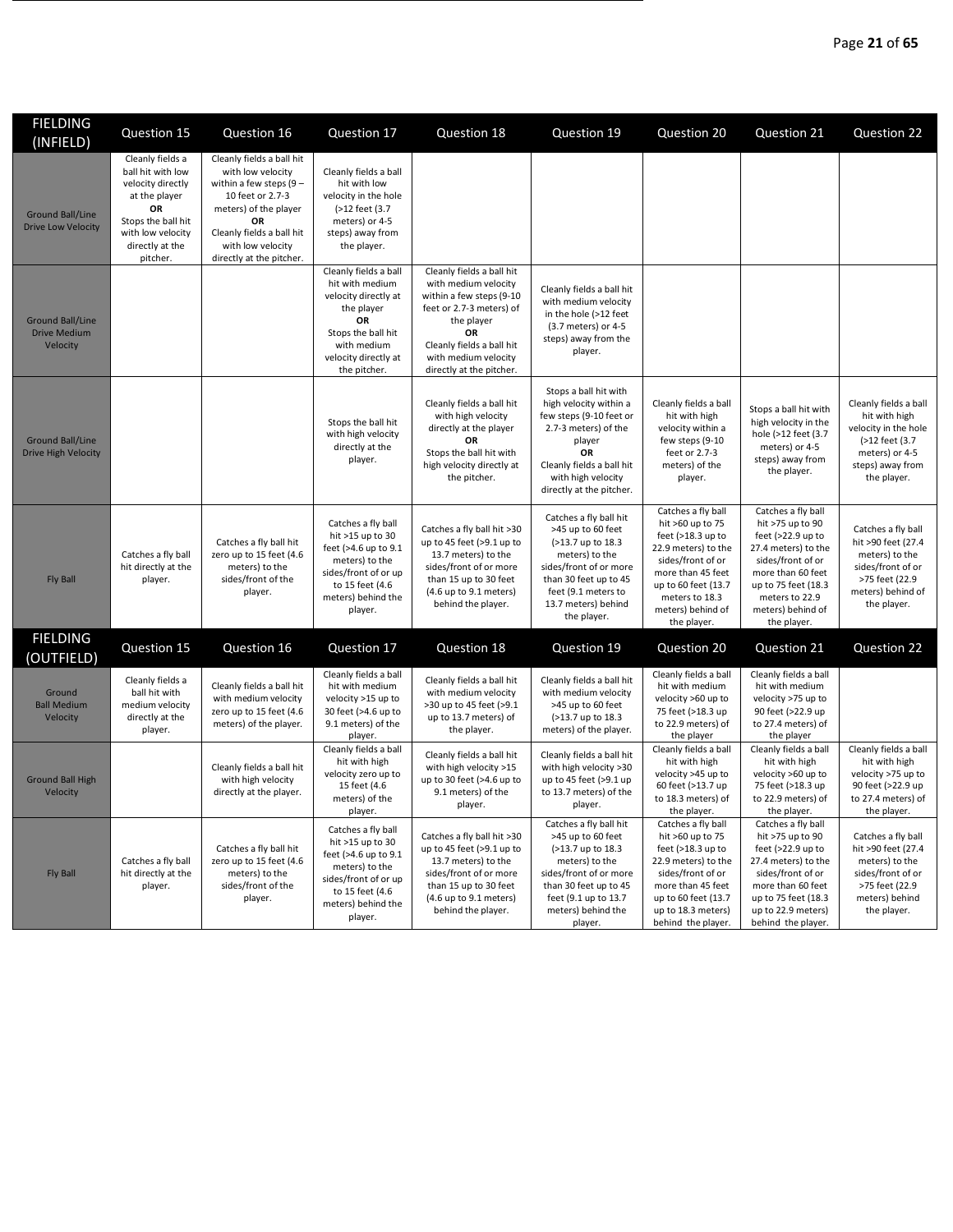| THROWING AND PITCHING                                                       |                                                                             |                                                                                                             |                                                                                              |                                                                                                                                   |                                                                                                                                |  |  |  |  |
|-----------------------------------------------------------------------------|-----------------------------------------------------------------------------|-------------------------------------------------------------------------------------------------------------|----------------------------------------------------------------------------------------------|-----------------------------------------------------------------------------------------------------------------------------------|--------------------------------------------------------------------------------------------------------------------------------|--|--|--|--|
| Question 23                                                                 | Question 24                                                                 | Question 25                                                                                                 | Question 26                                                                                  | Question 27                                                                                                                       | Question 28                                                                                                                    |  |  |  |  |
| Throw 50 feet (15.2<br>meters) with line drive<br>(regardless of accuracy). | Throw 50 feet (15.2)<br>meters) with line drive<br>and accuracy.            | Throw 70 feet (21.3<br>meters) with line drive<br>and accuracy.                                             | Throw 100 feet (30.5 meters)<br>with line drive and accuracy.                                | Throw 150 feet (45.7 meters) with<br>line drive and accuracy.                                                                     | Throw >200 feet (61 meters) with line drive and accuracy.                                                                      |  |  |  |  |
|                                                                             | Pitch a strike.                                                             | Vary the height, depth<br>and location of the pitch<br>while pitching a called<br>strike or being swung at. | Deliver multiple pitch<br>techniques while pitching a<br>called strike or being swung<br>at. |                                                                                                                                   |                                                                                                                                |  |  |  |  |
| Throw 70 feet (21.3<br>meters) (regardless of<br>arc or accuracy).          | Throw 70 feet (21.3<br>meters) with line drive<br>(regardless of accuracy). | Throw 100 feet (30.5<br>meters) with line drive<br>(regardless of accuracy).                                | Throw 150 feet (45.7 meters)<br>with line drive (regardless of<br>accuracy).                 | Throw >200 feet (61 meters) with<br>line drive (regardless of accuracy).                                                          | Throw 150 feet (45.7 meters) with line drive and accuracy<br>while off center of gravity (e.g., from knees, from one<br>foot). |  |  |  |  |
|                                                                             | Throw 100 feet (30.5<br>meters) (regardless of<br>arc or accuracy).         | Throw 150 feet (45.7<br>meters) (regardless of<br>arc or accuracy).                                         | Throw >200 feet (61 meters)<br>(regardless of arc or<br>accuracy).                           | Throw 100 feet (30.5 meters) with<br>line drive and accuracy while off<br>center of gravity (e.g., from knees,<br>from one foot). |                                                                                                                                |  |  |  |  |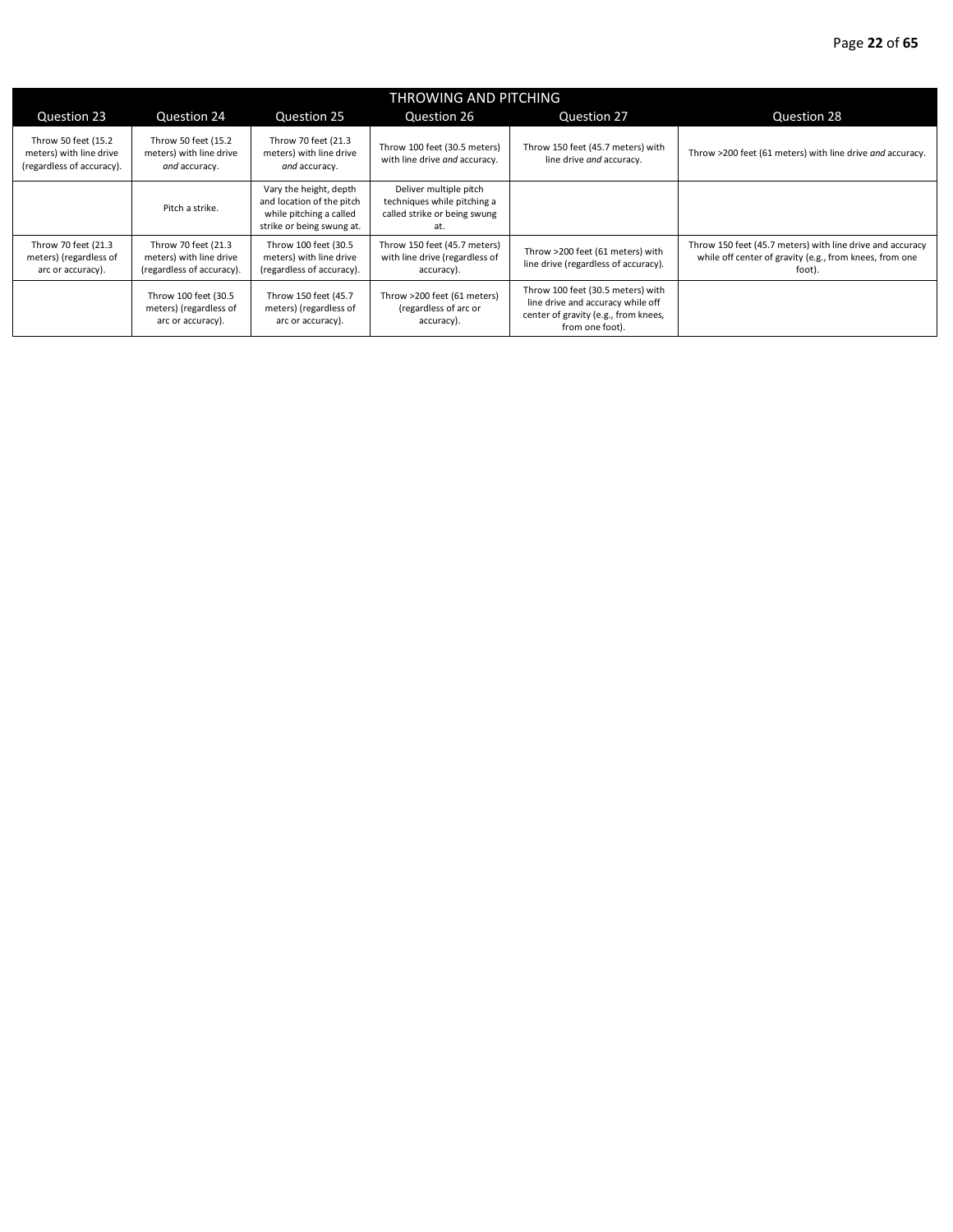| 820<br>821                             | <b>CHAPTER 30 - GAY SOFTBALL WORLD SERIES</b>                                                                                                                                                                                                                                                                                                                                                                                                                                                                                                                                                      |
|----------------------------------------|----------------------------------------------------------------------------------------------------------------------------------------------------------------------------------------------------------------------------------------------------------------------------------------------------------------------------------------------------------------------------------------------------------------------------------------------------------------------------------------------------------------------------------------------------------------------------------------------------|
| 822                                    | Jurisdiction: This chapter shall be the jurisdiction of the Council and amended by majority at any council                                                                                                                                                                                                                                                                                                                                                                                                                                                                                         |
| 823                                    | 30.01                                                                                                                                                                                                                                                                                                                                                                                                                                                                                                                                                                                              |
| 824                                    | meeting, except that any amendment adopted at summer meeting of the Council must achieve a ninety percent                                                                                                                                                                                                                                                                                                                                                                                                                                                                                          |
| 825                                    | (90%) vote to be effective at the Gay Softball World Series immediately following that meeting.                                                                                                                                                                                                                                                                                                                                                                                                                                                                                                    |
| 826<br>827<br>828<br>829               | Authority: The actual contest between teams during the GSWS is solely under the jurisdiction of the<br>30.02<br>Athletic Director. The Board of Directors may, upon request of the Athletic Director, alter and change the format<br>and rules of the tournament as needed to accomplish play and ensure completion of the tournament in times of,<br>including, but not limited to, nature-related incidents, acts of terror or civil emergency, and other emergency                                                                                                                              |
| 830<br>831<br>832                      | situations. Complete cancellation of the tournament may only be authorized by the Board of Directors. The Board<br>of Directors shall outline the roles and responsibilities for all personnel of the tournament.                                                                                                                                                                                                                                                                                                                                                                                  |
| 833                                    | Expenses: The organization will assume all real and necessary expenses directly related to the conduct of                                                                                                                                                                                                                                                                                                                                                                                                                                                                                          |
| 834                                    | 30.03                                                                                                                                                                                                                                                                                                                                                                                                                                                                                                                                                                                              |
| 835                                    | the tournament and any other expenses assumed by the organization in the host city contract.                                                                                                                                                                                                                                                                                                                                                                                                                                                                                                       |
| 836                                    | Umpire Selection: The Umpire-in-Chief (UIC) shall select umpires in a manner consistent with the rules,                                                                                                                                                                                                                                                                                                                                                                                                                                                                                            |
| 837                                    | 30.04                                                                                                                                                                                                                                                                                                                                                                                                                                                                                                                                                                                              |
| 838                                    | regulations and acts of the Open Division. Umpires may be nominated through the member association in whose                                                                                                                                                                                                                                                                                                                                                                                                                                                                                        |
| 839                                    | geographic area they are accredited. Recommendations may come from their league commissioner, the league                                                                                                                                                                                                                                                                                                                                                                                                                                                                                           |
| 840                                    | UIC, previous GSWS UIC or previous/current Athletic Director. The Board of Directors shall create policies for                                                                                                                                                                                                                                                                                                                                                                                                                                                                                     |
| 841                                    | umpire selection that welcome umpires from all diverse representations of this organization and ensure                                                                                                                                                                                                                                                                                                                                                                                                                                                                                             |
| 842                                    | competent administration and officiation of the game.                                                                                                                                                                                                                                                                                                                                                                                                                                                                                                                                              |
| 843                                    | Team Manager Responsibilities: Team Managers will be held responsible for the conduct of their Team                                                                                                                                                                                                                                                                                                                                                                                                                                                                                                |
| 844                                    | 30.05                                                                                                                                                                                                                                                                                                                                                                                                                                                                                                                                                                                              |
| 845                                    | members at all times during the GSWS both on and around the playing field. In case of a disputed play or decision,                                                                                                                                                                                                                                                                                                                                                                                                                                                                                 |
| 846                                    | only the Team Manager may consult game officials; other players, coaches or sponsors may not participate in the                                                                                                                                                                                                                                                                                                                                                                                                                                                                                    |
| 847                                    | discussion. Team Managers are to report any unsportsmanlike or derogatory acts by players or spectators to the                                                                                                                                                                                                                                                                                                                                                                                                                                                                                     |
| 848                                    | AD. Team Managers or their designated representatives must attend the pre-GSWS Managers' meeting on behalf                                                                                                                                                                                                                                                                                                                                                                                                                                                                                         |
| 849                                    | of his/her team. If the manager named on the team's GSWS roster will not be managing the team in the GSWS, a                                                                                                                                                                                                                                                                                                                                                                                                                                                                                       |
| 850                                    | proxy manager must be named at the Manager's Meeting. Team managers must verify the accuracy and eligibility                                                                                                                                                                                                                                                                                                                                                                                                                                                                                       |
| 851                                    | of the GSWS roster.                                                                                                                                                                                                                                                                                                                                                                                                                                                                                                                                                                                |
| 852<br>853                             | <b>SECTION 1 - HOST CITY SELECTION</b>                                                                                                                                                                                                                                                                                                                                                                                                                                                                                                                                                             |
| 854                                    | 30.10                                                                                                                                                                                                                                                                                                                                                                                                                                                                                                                                                                                              |
| 855                                    | Host City Partnership Agreement: The GSWS Host City Partnership Agreement is a standalone document,                                                                                                                                                                                                                                                                                                                                                                                                                                                                                                |
| 856                                    | under the jurisdiction of the Board of Directors, which shall be signed by any potential Host City prior to and filed                                                                                                                                                                                                                                                                                                                                                                                                                                                                              |
| 857                                    | with the Intent to Bid. Amendments to the Host City Partnership Agreement can be authored and adopted with                                                                                                                                                                                                                                                                                                                                                                                                                                                                                         |
| 858                                    | the consent of both parties.                                                                                                                                                                                                                                                                                                                                                                                                                                                                                                                                                                       |
| 859                                    | Host City Bid Process: A potential Host City shall complete and submit an Intent to Bid form by the stated                                                                                                                                                                                                                                                                                                                                                                                                                                                                                         |
| 860                                    | 30.11                                                                                                                                                                                                                                                                                                                                                                                                                                                                                                                                                                                              |
| 861                                    | deadline and remit a non-refundable deposit, in an amount to be determined by the Board of Directors, to the                                                                                                                                                                                                                                                                                                                                                                                                                                                                                       |
| 862                                    | NAGAAA Treasurer prior to the start of the winter meeting. The Intent to Bid shall be accompanied by a signed                                                                                                                                                                                                                                                                                                                                                                                                                                                                                      |
| 863                                    | copy of the host city contract and a written list of all promises and guarantees that shall be made by the potential                                                                                                                                                                                                                                                                                                                                                                                                                                                                               |
| 864                                    | Host City in the course of their bid presentation.                                                                                                                                                                                                                                                                                                                                                                                                                                                                                                                                                 |
| 865<br>866<br>867<br>868<br>869<br>870 | Bid Presentations: All member associations, having properly submitted the Intent to Bid, deposit, and<br>30.12<br>accompanying document(s) shall be allowed to present to their bids to the Council at the Summer Meeting two (2)<br>years prior to the intended GSWS. There will be no hosted bid city parties. The Commissioner will set aside<br>individual meeting rooms, at a particular time, during the Summer Meeting for a Q and A session with the bidding<br>associations.<br>If the state or province where the GSWS is being conducted requires insurance above and beyond what<br>a. |
| 871                                    | the Council has previously authorized this situation should be presented in the initial bid by the member                                                                                                                                                                                                                                                                                                                                                                                                                                                                                          |
| 872                                    | association(s) seeking to host the GSWS.                                                                                                                                                                                                                                                                                                                                                                                                                                                                                                                                                           |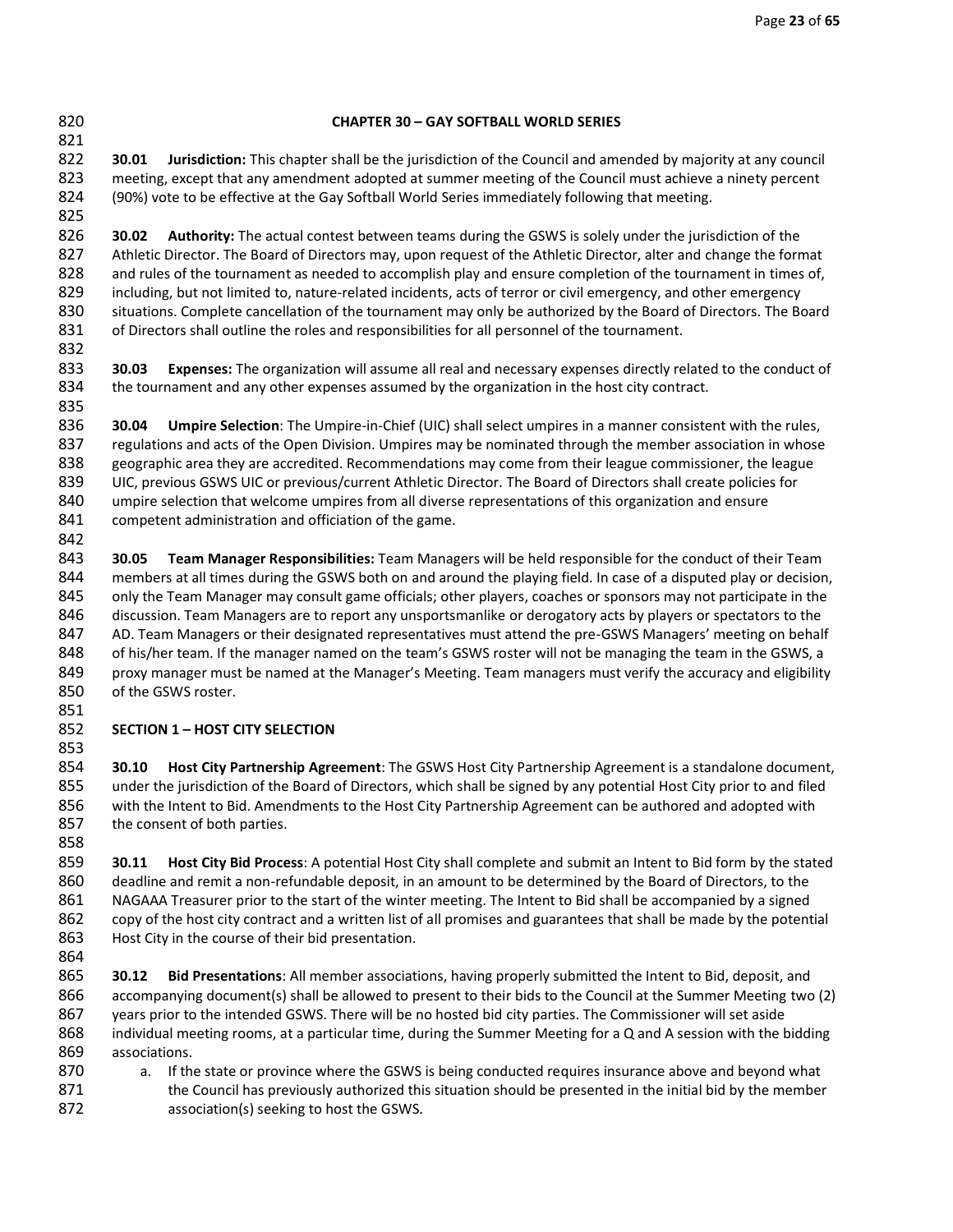**30.13 Bid Restrictions**: No association will hold a GSWS in another member association's metropolitan area without permission of that member association. No organization that is not a member of the NAGAAA, Open Division Softball, Inc. can serve as a Host City for the GSWS.

 **30.14 No-Bid Authorizations**: In the event no association submits an Intent to Bid form for the GSWS, the NAGAAA Board of Directors will select the Host City for the event. In such cases, NAGAAA assumes all responsibilities and costs for hosting said GSWS and the Board of Directors is exempt from the restrictions listed in 881 this chapter. 

 **30.15 Host City (Bid) Selection**: The GSWS Host Cities shall be selected by majority vote of the Council before the conclusion of the Summer Meetings but after the Q&A presentation. 

#### **SECTION 2 – TOURNAMENT FORMAT**

 **30.20 Divisions:** The GSWS shall be conducted with teams divided by the divisional guidelines of this organization in the following divisions: "A", "B", "C", "D", "E", "Masters-C", and "Masters-D" Divisions.

890 a. If there are less than four (4) teams registered in the Masters-D Division, the division shall be consolidated 891 into the Masters-C Division. Teams originally registered for the Masters-D Division may, upon notice of 892 the consolidation, elect to withdraw from the tournament and receive a full refund of the team and other 893 required fees and deposits without penalty.

 **30.21 Pool Play**: For all divisions, the pool play draw is based on team ratings, except for A and B Division pool 896 play assignments, the top three (3) seeds will be assigned to the top teams from NAGAAA Cup in their respective division, if applicable. For Masters-C and Masters-D Divisions, pool play shall begin no earlier than Wednesday of the week of the GSWS except that when more than 20 teams are registered in either Masters Division then pool play shall begin no earlier than Tuesday of the same week. Pool play shall consist of four (4) games per team, where possible, with a minimum of two (2) pool play games. The Athletic Director shall assign each team an equal number of games per team as the home team and the visiting team and in the case of any odd number of games per team, the Athletic Director shall randomly assign the team as home or the visiting team.

- a. Forfeiting any pool play game will result in an automatic disqualification of the team from that year's double elimination tournament. Appeals of an automatic disqualification may be presented to the Athletic Director before the beginning of the double elimination games if accompanied by a non-refundable \$50 906 fee. If an appeal is upheld, the team will be reinstated in the GSWS with the pool play record as recorded. If an appeal is denied, the team is disqualified.
- **30.22 Double Elimination**: The Athletic Director will hold and publish the results of a double elimination bracket draw. Seeding into Double Elimination will be determined by the results of pool play. Any teams with the same record shall be seeded in order of their ratings, highest to lowest. If any teams are tied on ratings, the seed shall be determined by random draw. Any team eliminated in pool play will be assigned the lowest seed in the Double Elimination Bracket. If two teams from the same member association are drawn to play each other the first round of the Double Elimination bracket, the lower seeded team will be dropped one seed. If two teams from the same member association are drawn to play each other the first round of the Double Elimination bracket and both teams occupy the lowest two seeds in that division, then the higher seed of the two shall be elevated one more position in the seeding. The AD is authorized to schedule the tournament such that some teams may be eliminated on the first day of Double Elimination play. For all games in double elimination, the home team shall be the higher 919 seeded team between the two (2) opposing teams, except that the no team that is undefeated in double- elimination may be the away team when facing an opponent, with a recorded loss in double elimination, who is seeded higher.

 **30.23 Trophies**: Trophies will be given in all divisions and awarded after the conclusion of the Double 924 Elimination Tournament. Team Trophies will be given for the 1st,  $2^{nd}$ ,  $3^{rd}$ , and 4<sup>th</sup> place winners for each division. Individual awards will be given to the rostered members of the trophy-winning teams in each division.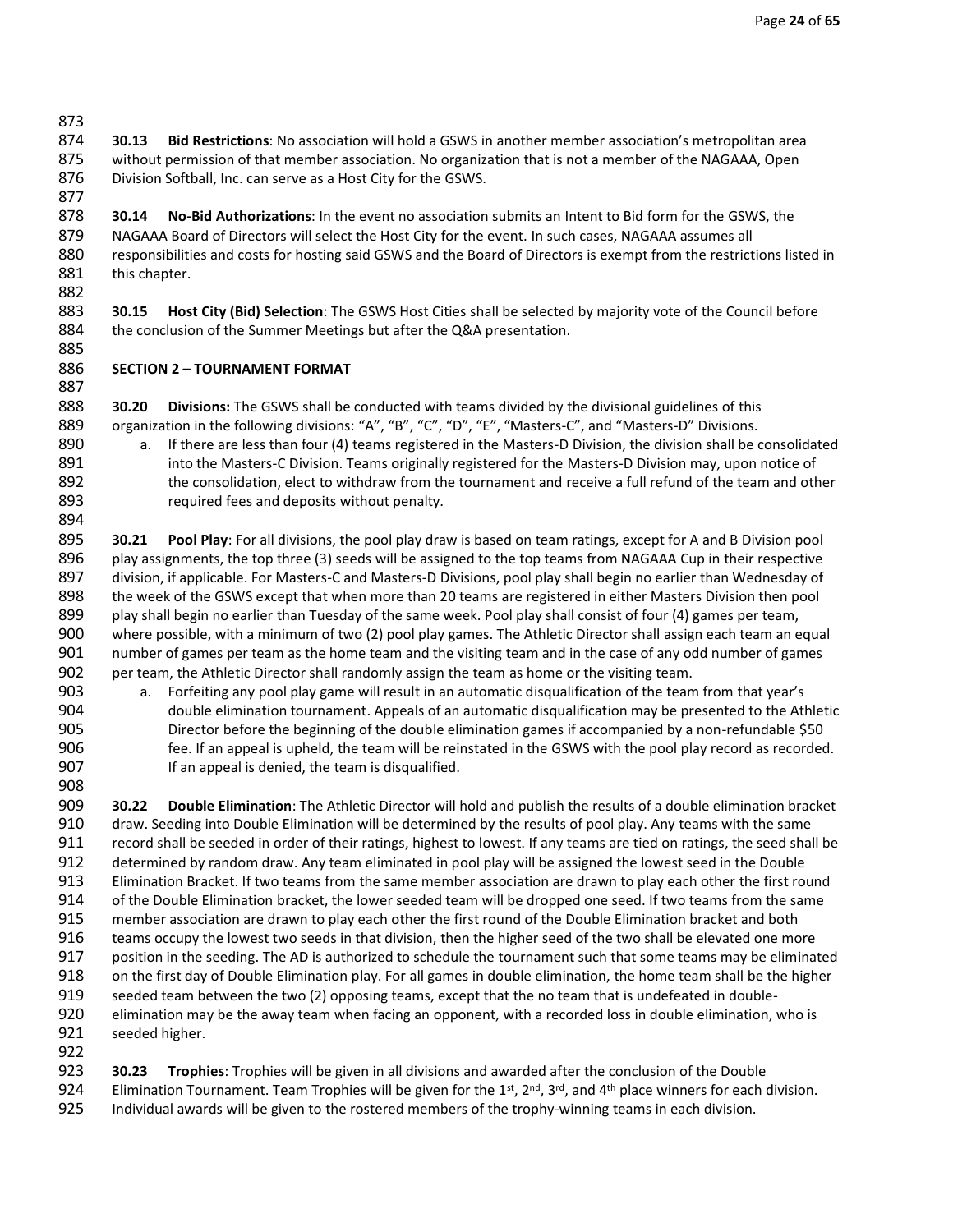#### **SECTION 3 – REGISTRATION**

 **30.30 Player Registration:** Each member of each GSWS team shall be required to register prior to playing in the GSWS. During registration, players must verify their rating, pick up player status, select an LGBT/Non-LGBT status, review the required waiver information, declare any and all associations in which the player played during the qualifying seasons for that years' GSWS, and verify the accuracy of all information and provide their signature to complete the registration. Players will be required to present state or nationally accepted photo identification at registration for the purposes of establishing identity. No changes can be made to any player rating, either adding or deleting.

 A. **Player Fee:** Starting with the 2022 GSWS, players and non-players on a GSWS roster will be charged a fee at the time of registration.

938<br>939 **30.31 Registration Terms and Exceptions**: Player registration will be closed prior to the start of the first double elimination game in that player's division. The Director of Competition shall have the authority to allow late registration to a player with a travel delay demonstrated to be beyond their control. 

 **30.32 Director of Competition Review:** The Director of Competition shall review GSWS rosters and the ratings database for any rostering and rating of players on more than one (1) GSWS roster and/or ratings in more than one (1) association and report the violation to the Commissioner(s) of the association(s) in which the player is rostered and rated, the Commissioner of NAGAAA, the committee charged with membership related matters, and the Ethics Committee.

#### **SECTION 4 – TEAM ENTRIES**

 **30.40 Team Entry Fees:** Member associations shall reserve GSWS tournament berths by paying an entry fee as determined by the Board of Directors and by the deadline established by the board, unless exempted from the fee. Late payments of the fee are subject to fine. Cancellations of team entry, subject to the minimum berth requirement, shall result in refund of the team fee if cancelled before the deadline set by the Board of Directors. Cancellations after the deadline are not refundable.

 **30.41 Host Hotel Deposits**: Each Association, except for the Host City, shall also provide a hotel deposit for each of its GSWS teams as determined by the Board of Directors and by the deadline established by the board. The hotel deposit for each team, or on a cumulative basis for an Association, shall be fully refunded to the Association only when the Association provides receipts totaling the number of nights per team in rooms booked within the official block of qualifying rooms as determined by the Board of Directors and the receipts are provided to the Treasurer by 962 the deadline established by the Board of Directors. 

- **30.42 World Series Berth Allocation:** Teams may participate in the GSWS by earning a berth through one of the following:
- a. Association Berth Allotment: Member associations are allotted a certain number of GSWS berths. In turn, each member association shall be responsible for its own determination on utilizing its allotted GSWS berths.
- b. The top four (4) GSWS teams in the B, C, D, and E Divisions receive an automatic berth to the following year's GSWS. These berths do not count against the Member Association's berth allotment. To utilize the automatic berth, the GSWS team must: play in the next highest Division the following year and include at least four (4) players from the previous year's GSWS roster. Any B team awarded an automatic berth by 973 this provision shall be exempt from the minimum team rating requirement for the A Division.
- c. The top three (3) NAGAAA Cup teams in the B and A Divisions receive an automatic berth to the same year's GSWS. These berths do not count against the Member Association's berth allotment. To utilize the automatic berth: the NAGAAA and the GSWS Rosters for the team must adhere to the guidelines for a 977 Standard Roster, the players from both rosters must meet all eligibility requirements for the GSWS and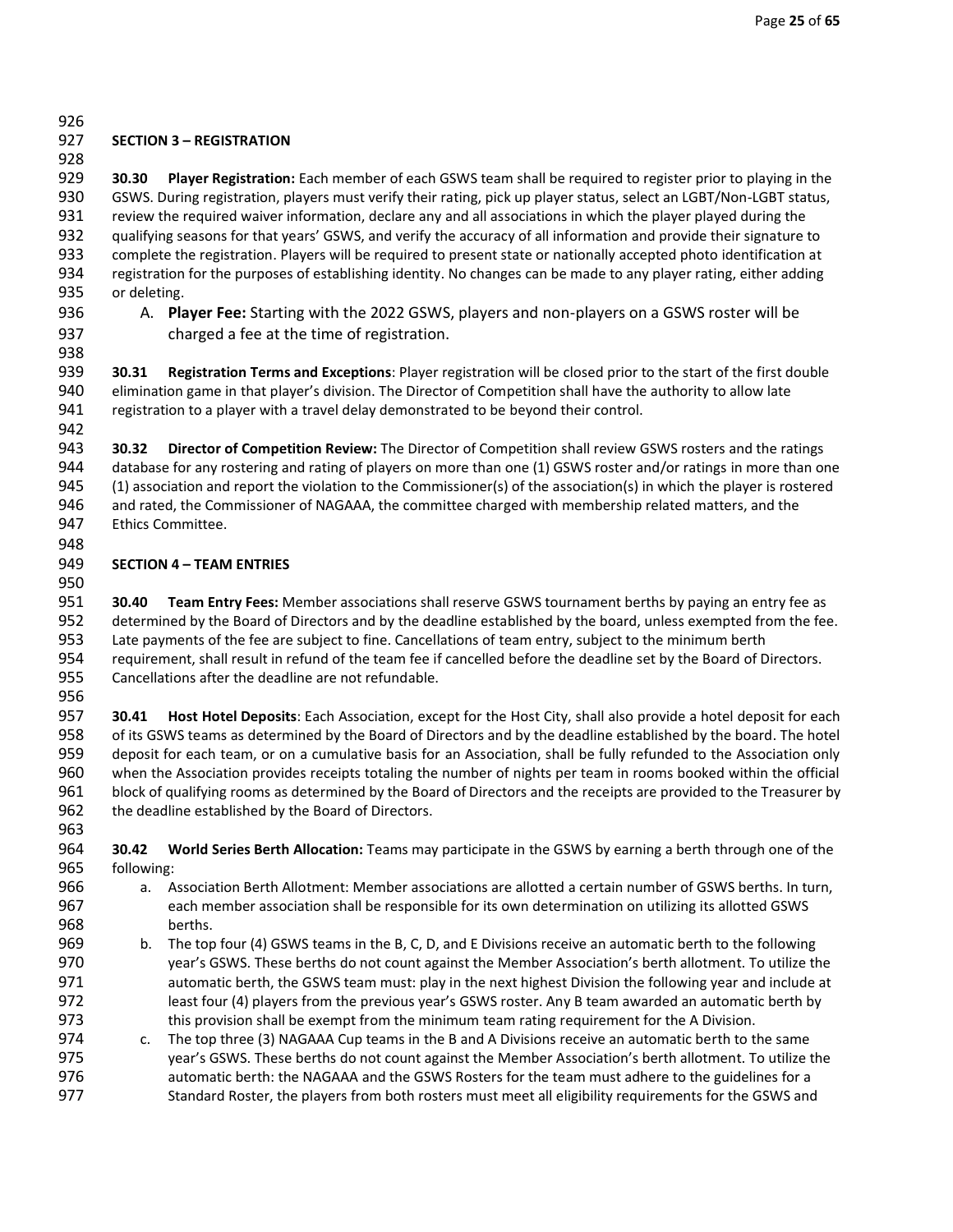- 978 the GSWS roster must not include more than 4 pickup players from the same Member Association. The 979 first-place team in each Division will also have their GSWS fee waived.
- 981 **30.43 Minimum Berth Requirement:** Each Association must send at least one (1) team to the GSWS, or be 982 subject to a fine as determined by the Board of Directors as well as other sanctions, including, reduction of the 983 total berth allocation to one (1) total team for the following years' GSWS, and possible suspension or termination 984 of membership.
- 986 **30.44 Exemptions from Minimum Requirements:** A member association with eight (8) or fewer teams shall be 987 exempt from the penalties under the Minimum Berth Requirement under certain circumstances. To exercise this 988 exemption, the Association must notify the Commissioner of its intent not to participate in that year's GSWS by the 989 deadline established by the Board of Directors and must not have exercised this exemption in the immediately 990 preceding two (2) calendar years. The member association shall be required to fulfill all other obligations, 991 including, but not limited to, the GSWS Protest Committee(s).
- 993 **30.45 Association Berth Allotment**: Each member association is allotted a certain number of GSWS berths as 994 listed in the table below:
- 995 a. A member association may enter an unlimited number of A, Masters-C, or Masters-D Division teams 996 notwithstanding any other berth allotments.
- 997 b. In calculating berth allotments, all regular season teams of a member association shall be 998 considered in determining the number of berths allotted.
- 999 c. A member association may submit up to one All Association Roster in the E, D and C Divisions. Any 1000 submission of an All Association Roster in a Division precludes the submission of any other type of 1001 rosters in that same Division.
- 1002 d. A member association entering only one (1) A Division team may do so as on open-roster team.
- 1003 e. All Masters-C and Masters-D Division teams shall be considered open roster teams.
- 1004 f. A member association may only enter one (1) E Division team which shall be considered an open-1005 rostered team
- 1006

985

992

# ASSOCIATION BERTH ALLOTMENTS

| Team entries may not exceed maximum limits for each division nor the total maximum berths.                                                                                                                                            |                      |                 |                 |                 |                 |                              |                                     |  |  |
|---------------------------------------------------------------------------------------------------------------------------------------------------------------------------------------------------------------------------------------|----------------------|-----------------|-----------------|-----------------|-----------------|------------------------------|-------------------------------------|--|--|
| <b>TEAMS IN</b><br><b>MEMBER</b><br>ASSOCIATION                                                                                                                                                                                       | А<br><b>DIVISION</b> | <b>DIVISION</b> | <b>DIVISION</b> | <b>DIVISION</b> | <b>DIVISION</b> | MASTERS-C<br><b>DIVISION</b> | <b>MASTERS-D</b><br><b>DIVISION</b> |  |  |
| < 25 teams                                                                                                                                                                                                                            | <b>UNLIMITED</b>     | UNLIMITED       |                 |                 |                 | UNLIMITED                    |                                     |  |  |
| 25+ teams                                                                                                                                                                                                                             |                      |                 |                 |                 |                 |                              | UNLIMITED                           |  |  |
| For the 2022 GSWS, any association that sends their full allotment of E, D, and C Teams in current or prior years'<br>. And the there is a strong to the state of the strong of the strong and the strong strong strong strong strong |                      |                 |                 |                 |                 |                              |                                     |  |  |

GSWS may have one (1) additional berth in the division of their choice. This is eliminated for the 2023 GSWS and on.

The GSWS Host City may add one (1) team in each division for only the 2022 GSWS and 2023 GSWS. For the 2024 GSWS and on, the host city may only add one (1) team in the division of their choice.

1007

 **30.46 No-Repeat Rule**: No team awarded first, second, third, or fourth place in the B, C, D, or E Division of the GSWS shall be eligible to compete in the same or lower division at the following two (2) years' GSWS. Any B team, awarded first or second place in a GSWS, shall only be eligible to play in the A Division in the following year's GSWS, regardless of the team rating. The Masters-D team awarded first place of the GSWS shall not be eligible to compete in the same or lower division at the following year's GSWS. For the purpose of this rule, an ineligible returning team shall be defined as consisting of four (4) or more players from the prior-year GSWS roster of a team awarded first, second, third, or fourth place. This section shall not be enforced until the 2023 GSWS, and the prior 1015 rule of only first and second place teams moving up a division shall remain in effect for the 2022 GSWS. 1016

#### 1017 **CHAPTER 40 – NAGAAA CUP**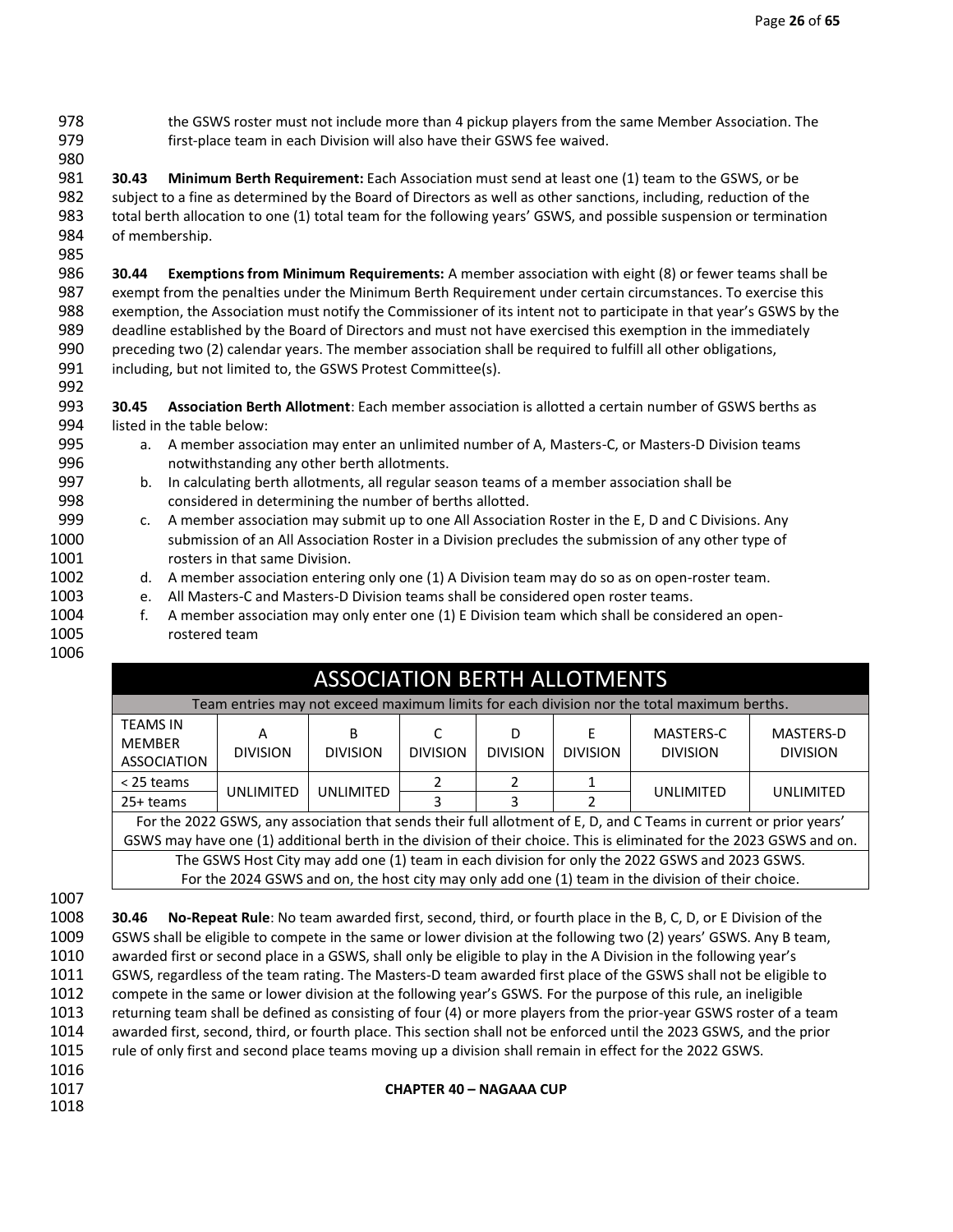**40.01 Jurisdiction:** This chapter shall be the jurisdiction of the Council and amended by majority at any council meeting.

 **40.02 Purpose**: The NAGAAA Cup is an invitational tournament that is designed to increase GSWS participation by the A and B Divisions.

#### **SECTION 1 – ADMINISTRATION AND TEAMS**

 **40.10 Administration**: The Board of Directors will determine the location and date of the NAGAAA Cup. All teams will pay a fee for participating in the NAGAAA Cup, as determined by the Board of Directors. The Board of Directors may, upon request of the Athletic Director, alter and change the format and rules of the tournament as needed to accomplish play and ensure completion of the tournament in times of, including, but not limited to, nature-related incidents, acts of terror or civil emergency, and other emergency situations. Complete cancellation of the tournament may only be authorized by the Board of Directors. The Board of Directors shall outline the role and responsibility for all personnel of the tournament.

 **40.11 Teams**: Invitations will be given to all A Division teams and the top B Division teams from the previous year's GSWS. Teams that have been invited must have 4 members of their GSWS roster to be considered eligible for play in the NAGAAA Cup. Teams must accept the invitation by the deadline set by the Director of Competition. After the deadline for acceptance has passed, the NAGAAA Director of Competition will then issue invitations to any new A Division Team that has formed that year and then the remaining B teams from the previous GSWS in order of their finish. All teams must submit their NAGAAA Cup roster by the deadline established by the Board of Directors.

 **40.12 NAGAAA Cup Roster:** Teams entered in the NAGAAA Cup should register with the same roster that they intend to submit as a regular season roster and may add only up to four (4) pick-up players to its roster that will not be a part of the team's regular season roster. A roster for the NAGAAA Cup must have at least ten (10) players rostered and a maximum of three (3) non-LGBT players. No player may be listed on more than one (1) NAGAAA Cup Roster. The roster may not be comprised of more than twenty (20) players, except that managers and/or coaches who are not eligible to play or who do not play as a player do not count towards this requirement and each NAGAAA Cup roster may name two (2) non- playing members in addition to the maximum of 20 players. The Board of Directors shall determine the manner and form for submission of the rosters, deadline for submission of 1051 the roster, and any sanctions for errors, omissions, and/or changes.

 **40.13 Winners and GSWS Berths**: Regardless of their overall NAGAAA Cup standing, the 3-highest placing A and B Division teams will receive an automatic berth into that year's GSWS. GSWS team fees for the highest-placed A and B Division teams will be waived. All other fees/deposits will still apply. Automatic berths shall not count toward the respective association's GSWS berth allotment. A team earning a berth awarded in this sub-section may only add up to four (4) players on its roster at the GSWS to utilize the berth as awarded or the berth shall be forfeited. Any berth awarded in this sub-section shall be forfeited if any player from the NAGAAA Cup roster of the team awarded the berth is listed on a regular season roster in a different member association, but only if that member association is the player's qualifying association. A NAGAAA Cup trophy for overall first, second and third place will be awarded.

- 
- 

#### **SECTION 2 – RULES AND TOURNAMENT FORMAT**

 **40.20 Rules**: All USA Softball (ASA) and NAGAAA rules as listed in this manual apply to the NAGAAA Cup unless explicitly stated in this section.

 **40.21 Explicit NAGAAA Cup Rules**: These rules are those that preempt USA Softball (ASA) and NAGAAA rules in 1069 the NAGAAA Cup.

a. Each team is guaranteed five (5) games.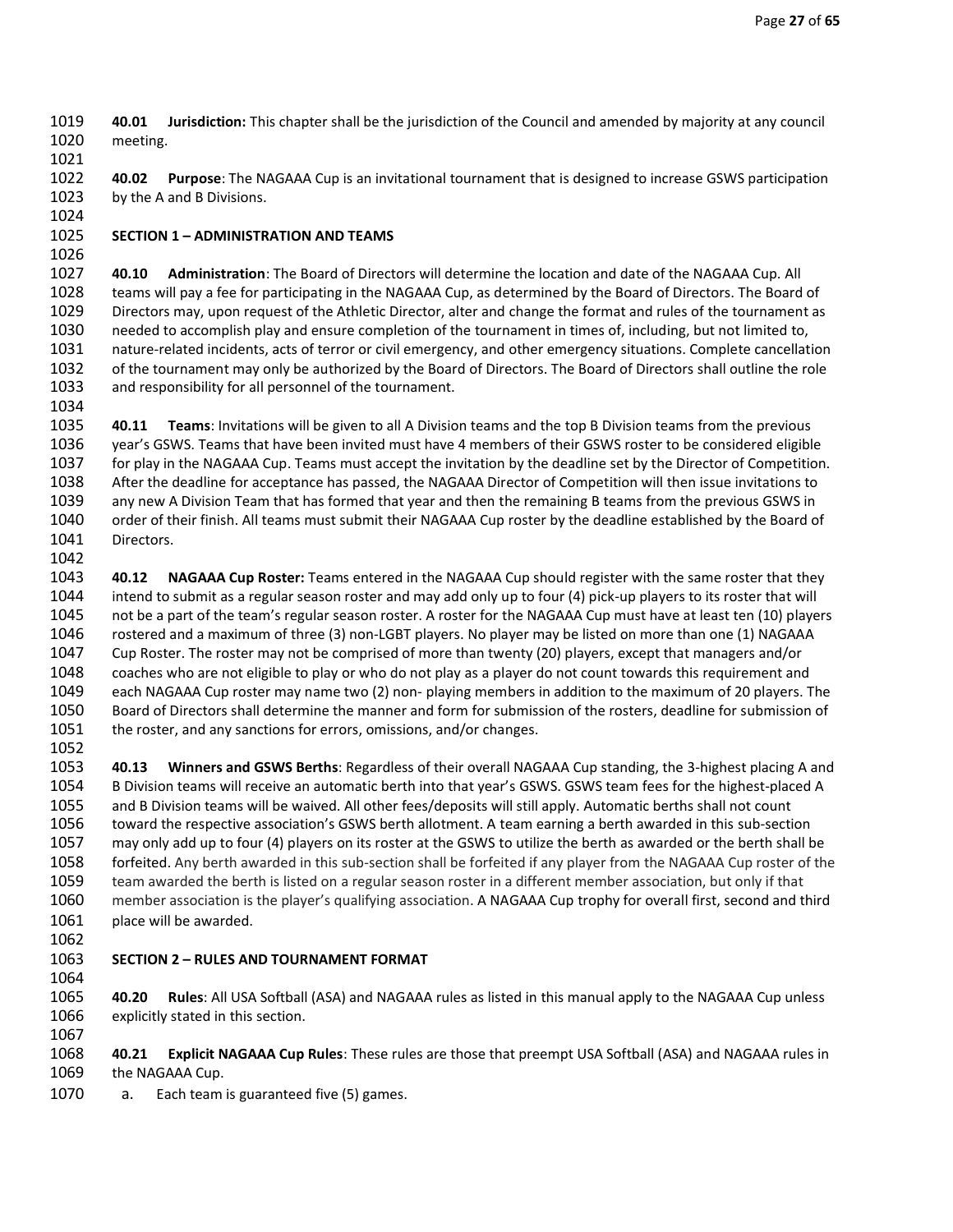b. Pool play will have a mixture of A and B Division teams.

- c. Home team will be decided by a double flip for pool play games. For all games in double elimination, the home team shall be the higher seeded team between the two (2) opposing teams, except that no team that is undefeated in double-elimination may be the away team when facing an opponent, with a recorded loss in double elimination, who is seeded higher.
- d. Uniforms need not be like colored. However, an Arabic whole number (0-99) of contrasting color at least 6 inches high must be worn and visible. Identical numbers are not permitted.

 **40.22 Seeding Process:** For pool play games, seeds shall be determined by the ratings of the teams. In double elimination games, all seeds will be determined by the win-loss-tie record of the teams. The Double

Elimination bracket shall be a combined bracket for the A and B Divisions.

#### **CHAPTER 50 – PROTEST PROCEDURE**

 **50.01 Jurisdiction:** This chapter shall be the jurisdiction of the Council and amended by majority at any council meeting except that any amendment adopted at summer meeting of the Council must achieve a ninety percent (90%) vote to be effective at the Gay Softball World Series immediately following that meeting and the amount of any fines or fees shall be the jurisdiction of the Board of Directors and amended at any board meeting by majority. 

 **50.02 Authority:** A Protest Committee will rule on all eligible protests of player eligibility and ratings. Any protest on the application of the rules of play are made to the UIC and are not in the authority of any Protest Committee to act on. Any Protest Committee shall consist of members appointed by the Commissioner. The Commissioner shall not, in any circumstance, be a party to the protest or act as a member of a Protest Committee.

 **50.03 Protest Committee Schedule**: Member Associations may be appointed as Protest Committee members by the Commissioner and be assigned times and required to fulfill their duties as part of a protest committee or face penalties provided for by this organization. The Director of Competition will create a Protest Committee schedule assigning times and locations in proportion to the number of teams that an Association sends to that year's GSWS. This schedule will be distributed prior to the close of the Summer Meeting for that year's GSWS. Protest Committee members must be present and available to hear protests at the assigned time and place. Protest committee members may change assigned times/places provided they initiate the change with another Association and notify the Protest Chair.

 **50.04 Protest Chairs and Assistant Protest Chairs:** The Commissioner shall appoint one (1) Protest Chair and a number of Assistant Protest Chair(s) as determined by the Board of Directors. These positions shall act as chairs of any Protest Committee and operate as an independent judge of the matter before the committee, including, but not limited to, guiding the process, assisting the committee with inquiry and exploration, and informing the parties of the process and matters before the committee. In no way, shall a chair opine on the merits of the protest, take part as an advocate for or against any party, nor cast a vote on the matter before the committee. The designated Protest Chair will explain and distribute the procedure for protesting a player or team to the GSWS team representatives at the Managers' meeting held prior to the start of the GSWS, including explanations of reasons for denial of a protest.

1082<br>1083

 **50.05 Protest Committee Composition**: The Commissioner shall appoint at least five (5) persons for each field complex or designated location for protests for the tournament. The Commissioner may appoint additional persons so that multiple protests may be heard concurrently if necessary. These persons shall be protest committee members. For the purposes of hearing a protest, three (3) protest member shall constitute the committee.

 a. No member of the protest committee shall be on the roster of a team in the division of which the protest 1120 is involved, a member of a regular season roster for any of the member associations involved in that protest, nor a party that filed said protest or is evidence to the protest, and no member association may have more than one (1) person represented on the protest committee.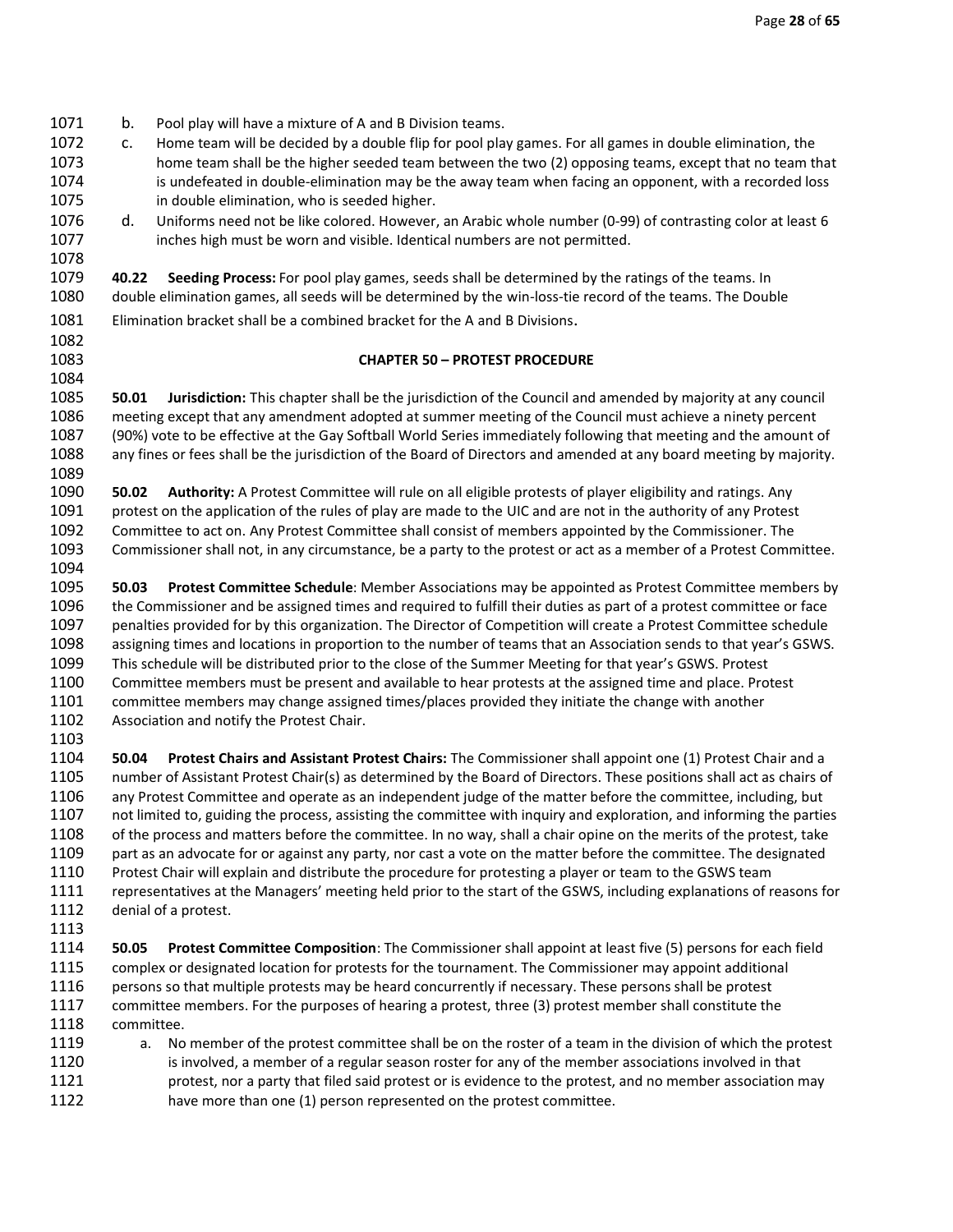**50.06 Protest Committee Deliberations**: Protest Committee business shall only be discussed with other Protest Committee members, the chair of the Protest Committee, the Athletic Director or their assistant(s), and/or the NAGAAA Board of Directors. In the course of an appeal or on business matters before the Council, member associations may be involved in post facto discussions about a protest that filed, heard, and adjudicated. Only members of the committee, the chair, NAGAAA Board of Directors, parties involved in the protest, the Athletic Director or their assistant(s), and witness and/or advocates as allowed by the committee shall be permitted into 1130 the hearing of evidence and testimony before the Committee. 

#### **SECTION 1 – FILING A PROTEST**

 **50.10 Who Can File a Protest:** Protests may only be filed by the opposing team's manager of record or their proxy, named to the Director of Competition prior to the tournament, or any Open Division Director, or a member association's Commissioner or their proxy, submitted to the Director of Competition prior to the start of the tournament. To be eligible to file a protest, a member association must be a member in good standing.

 **50.11 Protests Not Eligible:** No player can have their ratings protested, if the result of the protest would cause 1140 their current GSWS rating to be lowered. No protests may be filed based on ratings in the A division.

 a. Beginning in 2019 and thereafter, no protests may be filed based upon a player's sex, sexuality, gender, or gender identity.

 **50.12 Filing a Protest:** A protest must be filed prior to the completion of the game in question. The game umpire will suspend the game and notify a NAGAAA official, of all protests or ejections. When filing a protest, the protesting party must complete the Protest Form in its entirety and a protest fee must be submitted at the time of the filing. The Protest Form will include a list of required fees for reference. The form will only include spaces for 1148 the following required information: date, game time, name of the team protesting (OR name and title of the person protesting if it is not a team filing the protest), name of the team being protested, division of play, name of the player being protested (if any), ratings questions being protested (if any), nature of the protest (required ONLY 1151 for protests other than ratings protests), and the name and signature of the person submitting the protest. 

 **50.13 Initial Review of the Protest**: Upon initial review of the protest filing, should the protest be denied due to an improper filing, the NAGAAA official denying the protest will provide a denial reason but may not directly assist completing the form. Upon initial review of the protest filing, should the protest be accepted, the NAGAAA official making that determination will notify the teams' managers and the game will continue to conclusion.

 a. Any NAGAAA Official denying a protest under this review must clearly state the complete reason for denial of the protest, including any errors and/or omissions on the part of the protesting party. Failure to clearly state such reasons for denial shall be reported by the protesting party to the Commissioner.

 **50.14 Fees for Filing a Protest:** The costs, due at the time of filing, for filing a protest are as follows: a. For protests not based on player ratings there shall be a fifty-dollar (\$50) fee to protest a player for non-

- 1163 rating issues.
- b. During pool play, the ratings protest filing fee is \$50.00 and \$10.00 per challenged question.
- c. During double elimination, the ratings protest filing fee is \$100.00 and \$20.00 per challenged question.
-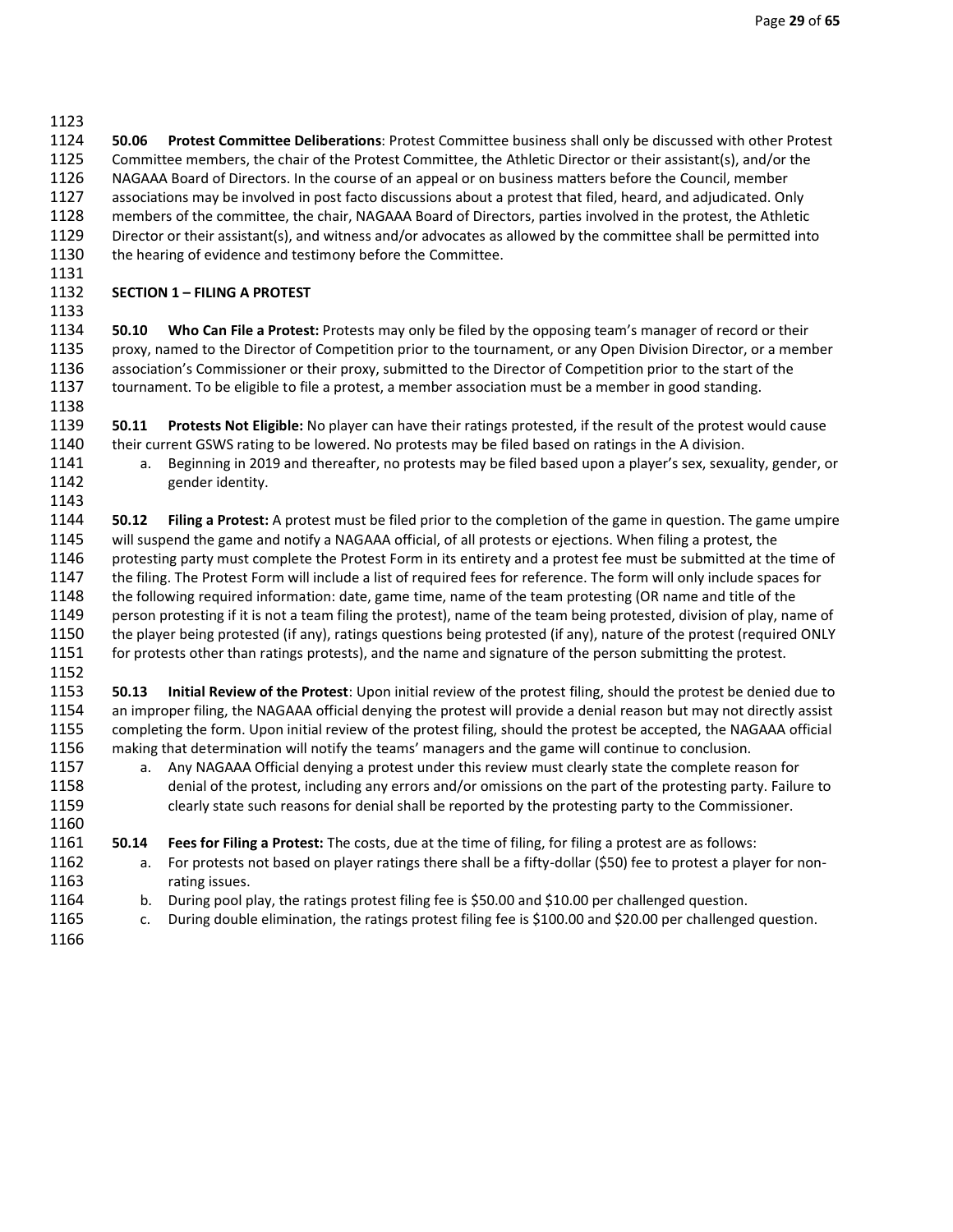1167 **50.15 Refundable Filing Fees**: If a protest is upheld, any protest filing fee and challenged question fee(s) are 1168 returned. If a protest is denied, all fees are nonrefundable. If only a portion of the protest is upheld, monies shall 1169 be returned based on the sliding scale for the protest filing fee and challenged question fee as shown below:

1170

| <b>Partially Upheld Protests in Pool Play</b> |   |      |      |      | Par  |       |       |               |  |
|-----------------------------------------------|---|------|------|------|------|-------|-------|---------------|--|
| #of questions challenged                      |   |      |      |      |      |       |       |               |  |
|                                               |   | 1    | 2    | 3    | 4    | 5     | 6     |               |  |
| <b>Filing Fee</b>                             |   | \$20 | \$40 | \$60 | \$80 | \$100 | \$120 | <b>Filing</b> |  |
|                                               |   |      |      |      |      |       |       | Fee           |  |
| #                                             | 1 | \$20 | \$20 | \$20 | \$20 | \$20  | \$20  | #             |  |
| о<br>f                                        | 2 |      | \$40 | \$40 | \$40 | \$40  | \$40  | o<br>f        |  |
| q                                             | 3 |      |      | \$60 | \$60 | \$60  | \$60  | q             |  |
| u                                             | 4 |      |      |      | \$80 | \$80  | \$80  | u             |  |
| е<br>S                                        | 5 |      |      |      |      | \$100 | \$100 | е<br>S        |  |
| t                                             | 6 |      |      |      |      |       | \$120 | t             |  |
| i                                             |   |      |      |      |      |       |       | i             |  |
| $\mathbf{o}$                                  |   |      |      |      |      |       |       | O             |  |
| n                                             |   |      |      |      |      |       |       | n             |  |
| s                                             |   |      |      |      |      |       |       | s             |  |
| u                                             |   |      |      |      |      |       |       | u             |  |
| p                                             |   |      |      |      |      |       |       | р             |  |
| h                                             |   |      |      |      |      |       |       | h             |  |
| e                                             |   |      |      |      |      |       |       | e             |  |
|                                               |   |      |      |      |      |       |       |               |  |
| d                                             |   |      |      |      |      |       |       | d             |  |

| Partially Upheld Protests in Pool Play |                          |      |      |      |       |       |                                           |   |      | Partially Upheld Protests in Double Elimination |                          |       |       |       |
|----------------------------------------|--------------------------|------|------|------|-------|-------|-------------------------------------------|---|------|-------------------------------------------------|--------------------------|-------|-------|-------|
|                                        | #of questions challenged |      |      |      |       |       |                                           |   |      |                                                 | #of questions challenged |       |       |       |
|                                        | 1                        | 2    | 3    | 4    | 5     | 6     |                                           |   | 1    | $\overline{2}$                                  | 3                        | 4     | 5     | 6     |
| ∶ee                                    | \$20                     | \$40 | \$60 | \$80 | \$100 | \$120 | <b>Filing</b><br>Fee                      |   | \$40 | \$80                                            | \$120                    | \$160 | \$200 | \$240 |
| 1                                      | \$20                     | \$20 | \$20 | \$20 | \$20  | \$20  | #                                         | 1 | \$40 | \$40                                            | \$40                     | \$40  | \$40  | \$40  |
| $\overline{2}$                         |                          | \$40 | \$40 | \$40 | \$40  | \$40  | О                                         | 2 |      | \$80                                            | \$80                     | \$80  | \$80  | \$80  |
| 3                                      |                          |      | \$60 | \$60 | \$60  | \$60  | q                                         | 3 |      |                                                 | \$120                    | \$120 | \$120 | \$120 |
| 4                                      |                          |      |      | \$80 | \$80  | \$80  | u                                         | 4 |      |                                                 |                          | \$160 | \$160 | \$160 |
| 5                                      |                          |      |      |      | \$100 | \$100 | e<br>s                                    | 5 |      |                                                 |                          |       | \$200 | \$200 |
| 6                                      |                          |      |      |      |       | \$120 | ŧ<br>O<br>n<br>s<br>u<br>р<br>h<br>е<br>d | 6 |      |                                                 |                          |       |       | \$240 |

#### 1171

1172 **SECTION 2 – CONVENING AND CONDUCTING A PROTEST** 1173

 **50.20 Convening a Protest Committee**: When a protest is filed, the respective Protest Chair or Assistant Protest Chair will convene a Protest Committee to hear and rule on the protest. A chair with a conflict of interest will recuse themselves, and an alternate will be assigned. The Protest Chair or Assistant Protest Chair shall randomly select three (3) of the appointed protest members to constitute the committee and hear the protest.

1182

1178 a. No member of the protest committee shall be on the roster of a team in the division of which the protest 1179 is involved, a member of a regular season roster for any of the member associations involved in that 1180 protest, nor a party that filed said protest or is evidence to the protest, and no member association may

1181 have more than one (1) person represented on the protest committee.

 **50.21 Protest Hearing Process:** The Protest Committee will hear the arguments of both teams and/or parties involved in the protest in order to rule on a protest. During pool play, the Protest Committee will rule on protests as quickly as possible but, in any event, prior to the determination of seeding for double elimination play. During double elimination play, the Protest Committee will rule on the protest prior to the start of the next game in which either team is to be involved. A protest that involves player eligibility and not player ratings, must include at least one (1) member of the NAGAAA Board of Directors, which shall not be the Commissioner.

 **50.22 Protest Committee Evidence and Record:** Protest Committee hearings are to be audio recorded. The recordings from the protest hearing(s) will be kept for one (1) year from the date of the hearing by the Director of Competition and then destroyed. All player ratings from the prior year and the current year will be available for all Protest Committee hearings.

1194

1189

1195 **50.23 Protest Hearing Process**: A protest hearing shall be conducted in the following process:

1196 a. The Protest Committee chairperson will begin the proceedings by explaining the protest hearing 1197 procedures to each team's Manager.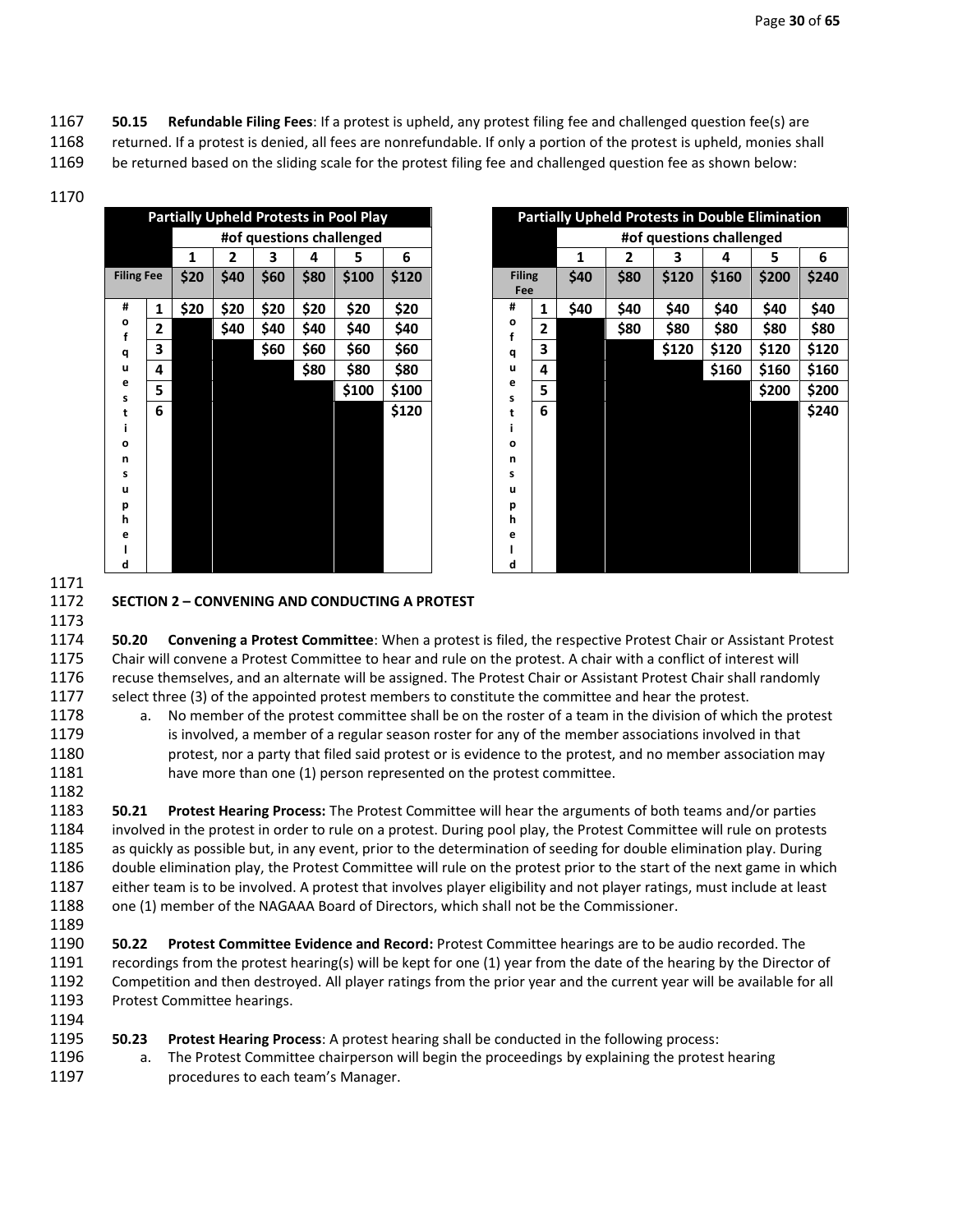1198 b. The protesting party will begin the hearing by explaining the basis for the protest and presenting any evidence of any kind, including, but not limited to scorebooks, to support the protest. c. The Protest Committee has the authority to then call for a vote to move the protest forward. d. After the protesting party has presented its case, the protested party will be afforded the opportunity to present evidence of any kind, including, but not limited to scorebooks, to rebut the protesting party's argument. e. After the parties have presented their cases the Protest Committee will have the authority to interview players involved in the GSWS, Association officials and Members, and Open Division and GSWS officials and umpires. f. Both principal parties must be notified of and afforded an opportunity to be present. g. The Protest Chair shall remove all parties from the room except for the Protest Committee after the parties have presented their case to allow careful deliberation. h. When the principal parties and the Protest Committee have completed their interviews and deliberations, the Protest Committee shall vote by secret ballot to determine whether to uphold or deny the protest, by majority vote. The principal parties shall have the opportunity to observe the voting process. i. The votes will be tallied, and the parties will be informed of the Protest Committee's decision. 1214 j. The decision of the Protest Committee is final for the duration of that tournament. Both the Protesting Party and the Protested Party are asked to certify, by signature, that the protest hearing was completed in accordance and compliance with the process outlined in the policies of this organization. Should either party refuse to sign, the review of the process is referred to the Commissioner. **SECTION 3 – PENALTIES FROM A PROTEST 50.30 Actions Arising from the Protest Committee:** If the Protest Committee changes a player's rating question, 1222 it will be submitted to the Director of Competition and will remain marked as "Yes" or "Y" through the following season. Any action taken by the Protest Committee will be reviewed by the Council through the Ethics Committee at the next Regular Meeting to determine if further sanctions are appropriate. The Protest Committee may make recommendation for any additional penalties. **50.31 Penalties for Non-Ratings Based Protests**: A person protested on matters other than player rating and found in violation shall be assessed the following penalties: a. The player's team forfeits the protested game and any subsequent games in which the protested player has played prior to the resolution of the protest. b. The player and their team manager will be disqualified from the remainder of the current GSWS.

c. A fine of \$500 assessed to the player's qualifying association.

 **50.32 Fines for Ratings Based Protests:** A player protested on player ratings and found in violation shall have their qualifying association assessed the fines listed in the table:

|  | э.<br>۰. | ┍<br>I |  |
|--|----------|--------|--|
|  |          |        |  |

| # of Questions<br><b>Successfully Challenged</b> | <b>Fines Assessed for Each</b><br><b>Successfully Challenged</b> | <b>Total Fine for All Questions</b><br><b>Successfully Challenged</b> |
|--------------------------------------------------|------------------------------------------------------------------|-----------------------------------------------------------------------|
|                                                  | \$100.00                                                         | \$100.00                                                              |
|                                                  | \$200.00                                                         | \$300.00                                                              |
|                                                  | \$300.00                                                         | \$600.00                                                              |
| 4                                                | \$400.00                                                         | \$1,000.00                                                            |
|                                                  | \$500.00                                                         | \$1,500.00                                                            |
| 6+                                               | \$600.00 and additional                                          | The sum of fine amount immediately                                    |
|                                                  | \$100/question (7+) successfully                                 | to the right and each fine listed in that                             |
|                                                  | challenged                                                       | column.                                                               |

 **50.33 Penalties for Ratings Violations Causing a Team to Move Up a Division**: If a protest results in a player rating change that causes a team to move up a division, the protested team forfeits the protested game and the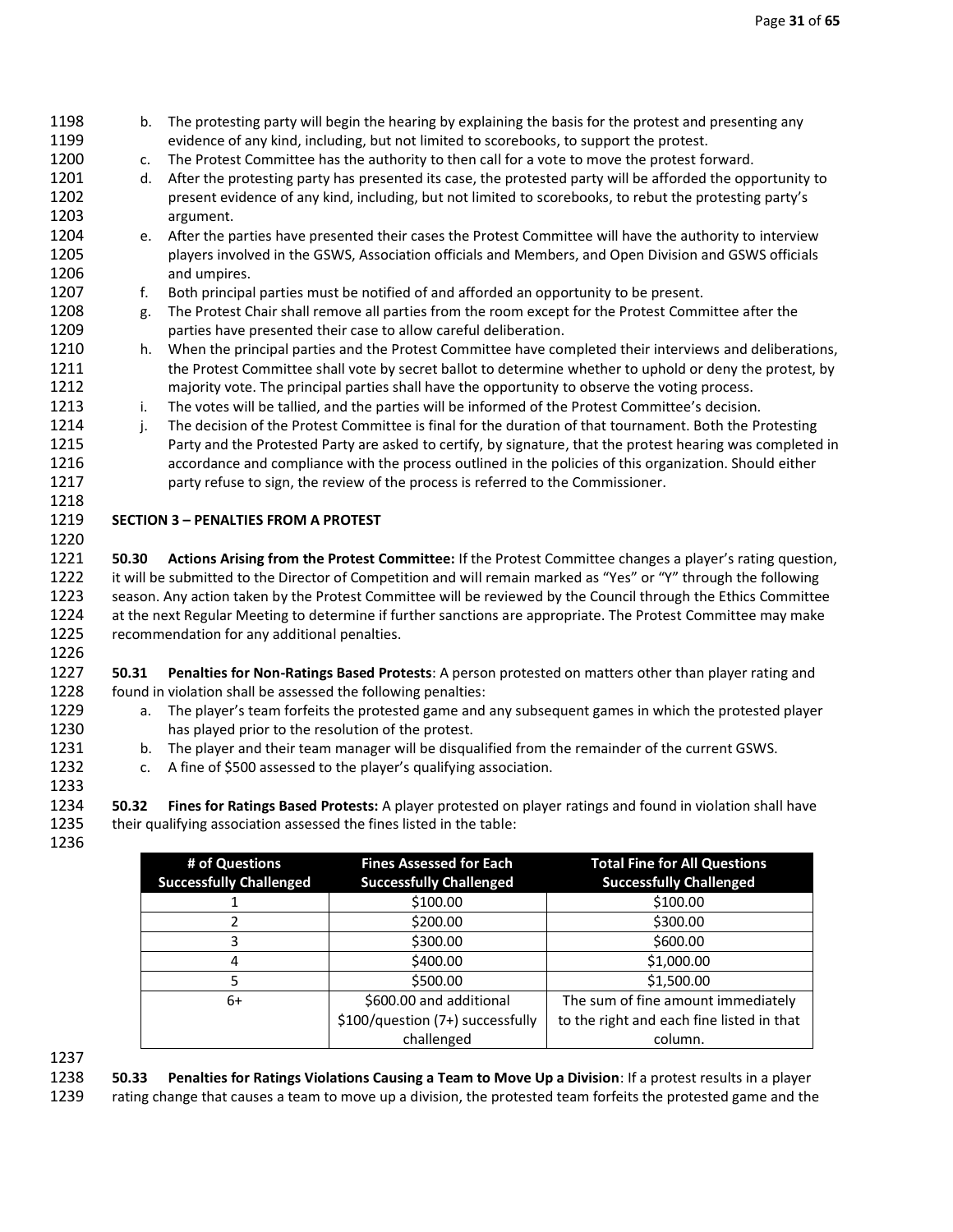opponent is named the winner of the game. Additionally, the protested team is eliminated from the current tournament and the protested team's member association is fined \$500, in addition to the fines listed above in this section.

 **50.34 Penalties for Ratings Violations Not Causing a Team to Move Up a Division:** If a protested player's rating is increased by one (1) point and does not move the player over the ratings cap for that division, the player can continue to play in the current tournament. The new rating for the protested player will apply for the team's overall rating. The result of the game stands and the team whose player was protested can continue in the tournament, provided that it is not their second loss in double elimination.

- **50.35 Penalties for Specific Rating Violations:** The following provisions apply in the scenarios as outlined:
- a. If a protested player's rating is increased by two (2) or more points, the player will be deemed ineligible for the remainder of the current tournament, regardless of maintaining eligibility. In addition, the new rating will be accounted for in the team's overall rating. Notwithstanding the penalty, the result of the game stands and the team whose player was protested can continue in the tournament, provided that it is not their second loss in double elimination.
- b. If a protested player's rating exceeds the limit for that division; the player is ineligible going forward and can no longer play in the current GSWS. In addition, the new rating will be accounted for in the team's overall rating. The protested team will be declared the loser of the game. The protested team can continue to play in the tournament only if the new team rating falls in the divisional guidelines of the division entered and provided that loss recorded on the part of the protest was not the team's second 1261 loss in double elimination.
- **50.36 Penalties for Numerous Rating Violations**: If a team has three (3) or more protest ratings questions upheld, either in one (1) game or multiple games, the protested team will forfeit the last protested game and the opponent is declared the winner. Additionally, the protested team is eliminated from the current tournament and the protested team's member association is automatically fined \$500.00 in addition to the fines imposed in this chapter.
- **50.37 Dual protests**: Whenever two (2) teams shall protest each other in the same game and both teams have not yet had a loss in double elimination and both teams have at least one (1) protest question upheld the following shall apply:
- a. If the penalty for both Team A and Team B result in both teams being declared the loser, yet allowed to remain in the tournament, then the loser of the game, as determined by the real score of the game, will move to the loser's bracket. The winner of the game will advance to next level of the winner's bracket and a forfeit will be declared, thus sending the team to the loser's bracket.
- b. If the penalty for both Team A and Team B results in both teams being declared the loser, and one (1) 1277 team is ejected based on the result of the protest and the other team is allowed to continue based on the result of the protest, the team that is allowed to continue will move to the loser's bracket.

 **50.38 Rating Workshop Requirements**: Mandatory attendance of member associations is required at the Rating Workshop held concurrently to the Winter Meetings if any of the below are true. A fine of \$100 will be assessed to member associations required to attend the workshop and who fail to attend.

- a. A team of a member association lodges two (2) or more unsuccessful ratings questions during one (1) single tournament.
- b. A member association has more than two (2) protest questions upheld during one single tournament.

# 

#### **CHAPTER 60 – ETHICS PROCEDURE**

 **60.01 Jurisdiction:** This chapter shall be the jurisdiction of the Ethics Committee and amended by majority at any committee meeting, except that the amount of any fines or fees shall be the jurisdiction of the Board of 1291 Directors and amended at any board meeting by majority.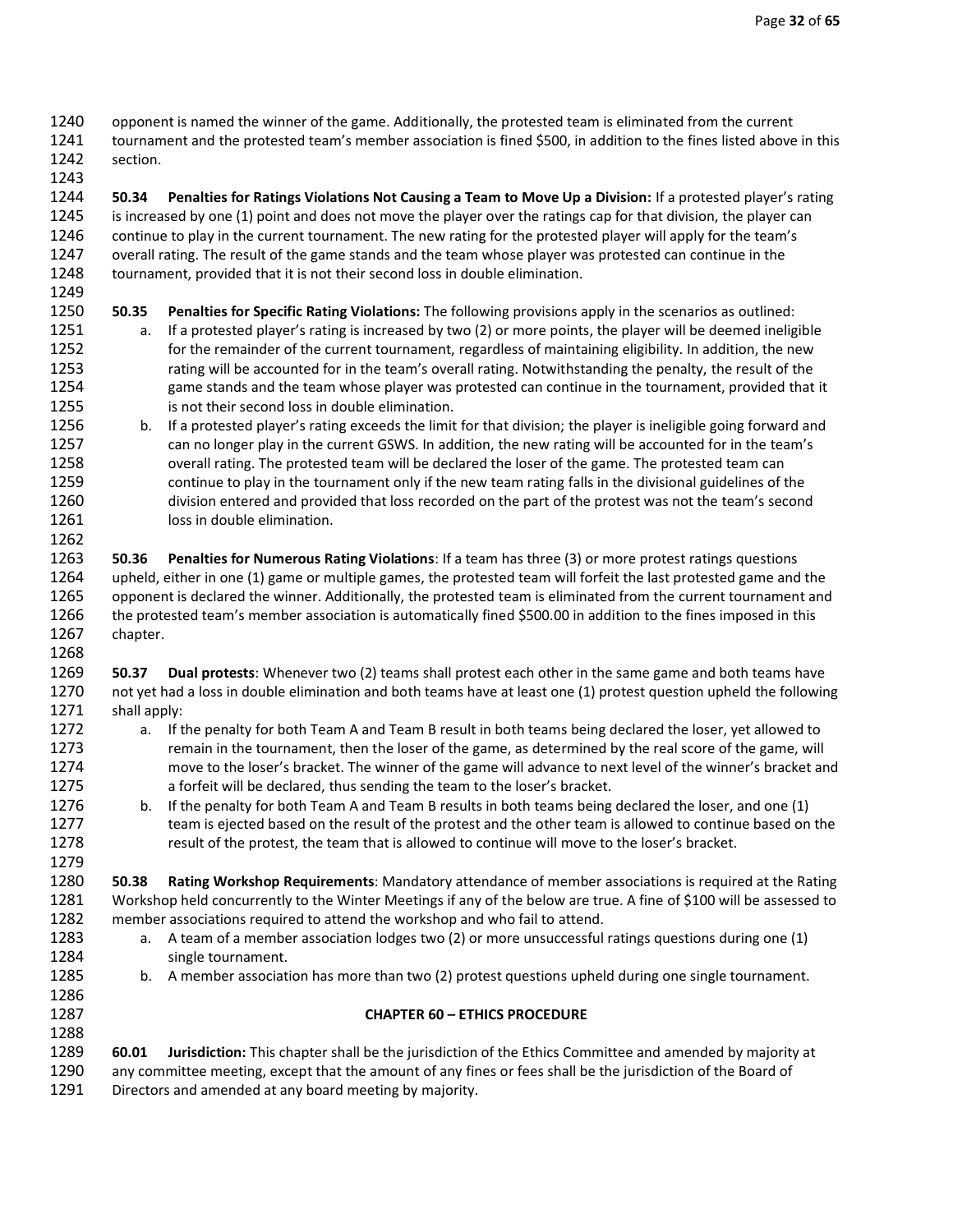**60.02 Authority and Applicability**: The power of this organization to discipline its member associations or teams and/or players of the individual member associations is retained by the Council through the processes in this chapter. Penalties and sanctions as assigned by this organization only apply to membership in NAGAAA and official events as hosted by this organization. This organization has no power to compel the suspension and/or expulsion of individual players or teams from local member association events nor to bar member associations from participating in any event or action other than official events of this organization. No member association's action or inaction to discipline to its member shall apply to this organization without action by the Council.

 **60.03 Petition by Member Associations:** A member association and/or player may file a petition seeking discipline against another member association and/or individual not less than ninety (90) days prior to the next meeting of the Council. The petition shall include the following information to be accepted:

- a. Name(s) of the alleged violators
- b. Qualifying Association of the violators
- c. Date(s) of the alleged violations
- d. Reference to the rule(s) violated
- e. Brief Summary of the violation

 **60.04 Screening of Petition:** The Commissioner and Chair of the Ethics Committee shall screen all petitions received and ensure that the required information is presented, and the petition is not frivolous. All attempts will be made to assist in correcting a petition. Any petition that is screened out shall not be forwarded to the Council 1312 for action, except that a report shall be made by the Chair to the Council of the petition and its nature. All petitions accepted shall be forwarded for action under this chapter.

#### **SECTION 1 – HEARING**

 **60.10 Hearing Procedures:** The following procedure shall be followed in all actions, except for protests, where discipline may be applied:

- a. Hearing Prior to disqualification by the Open Division or by an Association, a Team or Team member must be given an opportunity for a hearing by the Council or by the ruling body of the Association to which the team or team member belongs, except during the course of tournament play when the Protest Process shall apply.
- b. Notification If the Open Division is taking the action, the Open Division Secretary will notify the Team manager and Team's member Association, at least 60 days prior to the scheduled hearing date, electronically and/or in writing of the time, place and date of the hearing. The Association is responsible for forwarding this information to its involved Members.
- c. Rulings After hearing all of the evidence, the Council may take whatever action it deems necessary and appropriate in accordance with this Code. The Association must be advised electronically and/or in writing of the action taken. The Association is responsible for notifying its involved Member(s) of the ruling.
- d. Right of Appeal A Team or Team member disqualified from Open Division play may appeal to the Commissioner who shall determine if a fair hearing was held and an equitable decision reached. The decision of the Commissioner shall be final.
- a) Timing of Appeal Any Disqualified Team or Team member must notify the Commissioner of his/her desire to appeal the decision within thirty (30) days of being notified of the disqualification. Such appeal must be made in writing and sent by certified or registered mail with return receipt requested.
- **SECTION 2 – PENALTIES**

 **60.20 Sanctions Imposed by NAGAAA:** The Council's action in hearing to set sanctions as it sees fits shall be recorded the Secretary. The Council may order financial sanctions, including fines and/or fees, which, per the bylaws, shall be set by the Board of Directors.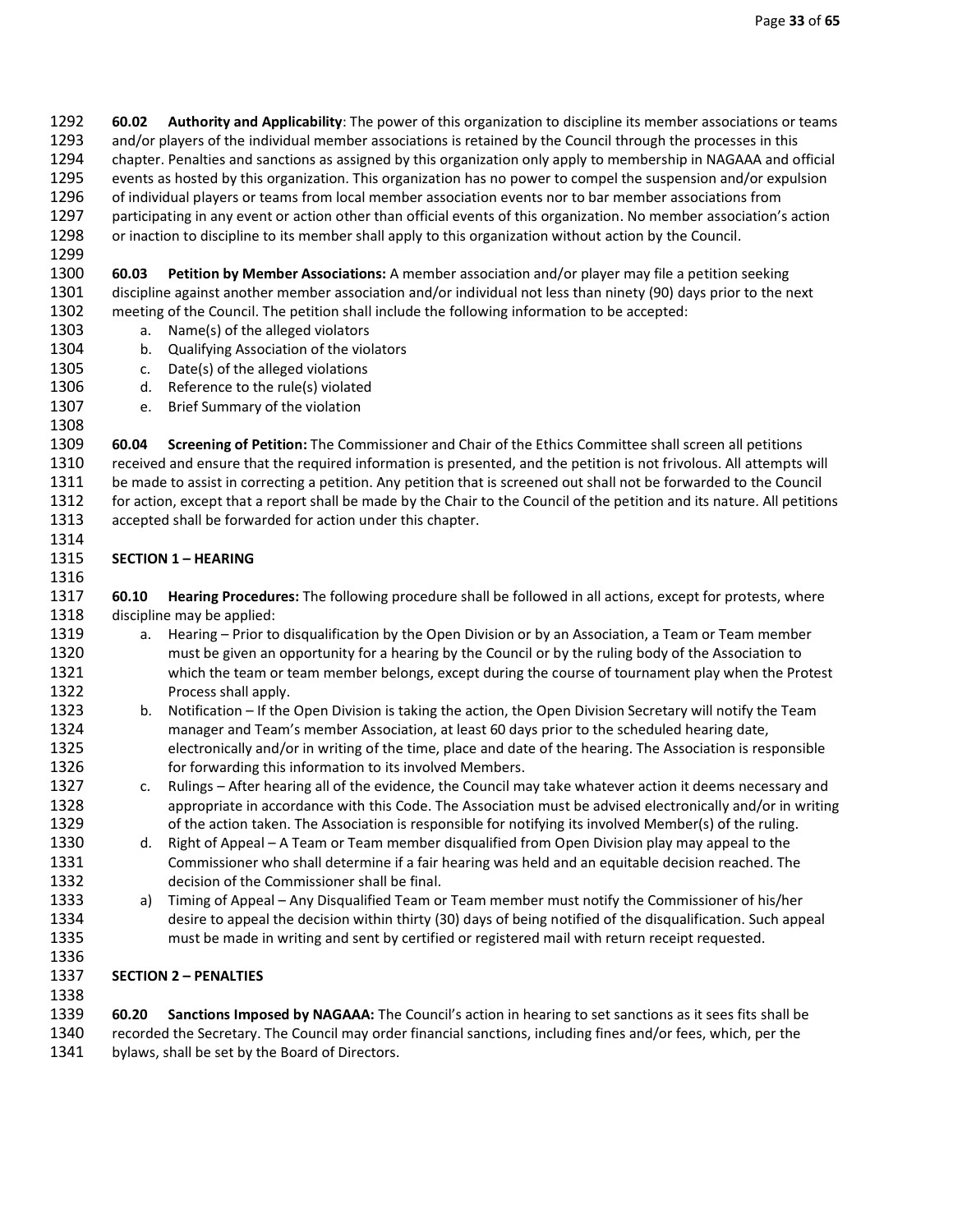**60.21 Penalties Imposed by NAGAAA**: After a hearing, a Team or Team member may be disqualified for a period of time at the discretion of the Council for violations of the rules of this organization except that the following acts of disqualification require a minimum of one (1) year loss of eligibility in this organization: a. Physical violence. b. Commission of fraud. c. Knowingly competing with disqualified players. 1348 d. Receiving money by capitalizing on athletic ability or promotion of softball or baseball goods. **60.22 Discretionary Penalties for Ratings Violations:** Any or all of the following penalties may be imposed by the Council after a review has been completed at the following Winter Meeting: a. Suspension of all members and the Manager of that team from the next GSWS and/or NAGAAA Cup. b. Suspension of any individual determined to be involved from the next GSWS and/or NAGAAA Cup. c. No team from that Association allowed in that division in the next GSWS and/or NAGAAA Cup. d. Suspension of the Association's voting privileges. e. Suspension of the Association's commissioner for the next GSWS and/or any future GSWS. f. Permanent expulsion of the Manager. g. Permanent expulsion of the player(s) involved. h. Permanent expulsion of the Association's commissioner. i. Permanent expulsion of the Association. j. A fine. **60.23 Discretionary Penalties for Violating the non-LGBT Roster Rule**: The following penalties may be applied for violations of the non-LGBT roster rule: a. A team in violation of the Non-LGBT player guidelines shall be subject to disciplinary action that may include but is not limited to, (a) Permanent suspension of the Non-LGBT player from future GSWS and Open Division events. (b) Disqualification and forfeiture of all the offending team's games. (c) One (1) year's suspension of the team's Manager. (d) A fine imposed against the team's member association. b. Any member association official in violation of or having assisted in a violation of this rule is subject to disciplinary action that may include, but is not limited to, (a) Permanent suspension as a member association representative to the Open Division. (b) A one (1) year's suspension of the member association official from participation in all Open Division activities. (c) A fine imposed against the official's member association. (d) Forfeiture of all games played by all of the teams representing the official's Association prior to the discovery of a violation. **CHAPTER 70 – MASTER DUES, FINES, AND FEES SCHEDULE 70.01 Jurisdiction:** This chapter shall be the jurisdiction of the Board of Directors and amended by majority at any board meeting with the exception of the dues for this organization which shall be set by the Council annually 1380 by majority vote. **70.02 Dues:** Each Association shall pay annual dues in like amount as shall be set by the Council at the previous year's Summer Meeting. Dues shall be delivered to the Treasurer prior to the start of the Winter Meeting. Dues must be paid prior to the start of the Winter Meeting or the Association will forfeit its right to vote until all accounts are satisfied. Failure to pay dues shall result in fines and/or other sanctions. **70.03 Fines:** The number of fines shall be determined by the Board of Directors and listed in the schedule. Fines shall be invoiced and paid before the commencement of the next council meeting following the assessment of the fine. Fines assessed to a Masters Division team which center on an issue connected to a player shall be assessed to 1390 the player's qualifying association.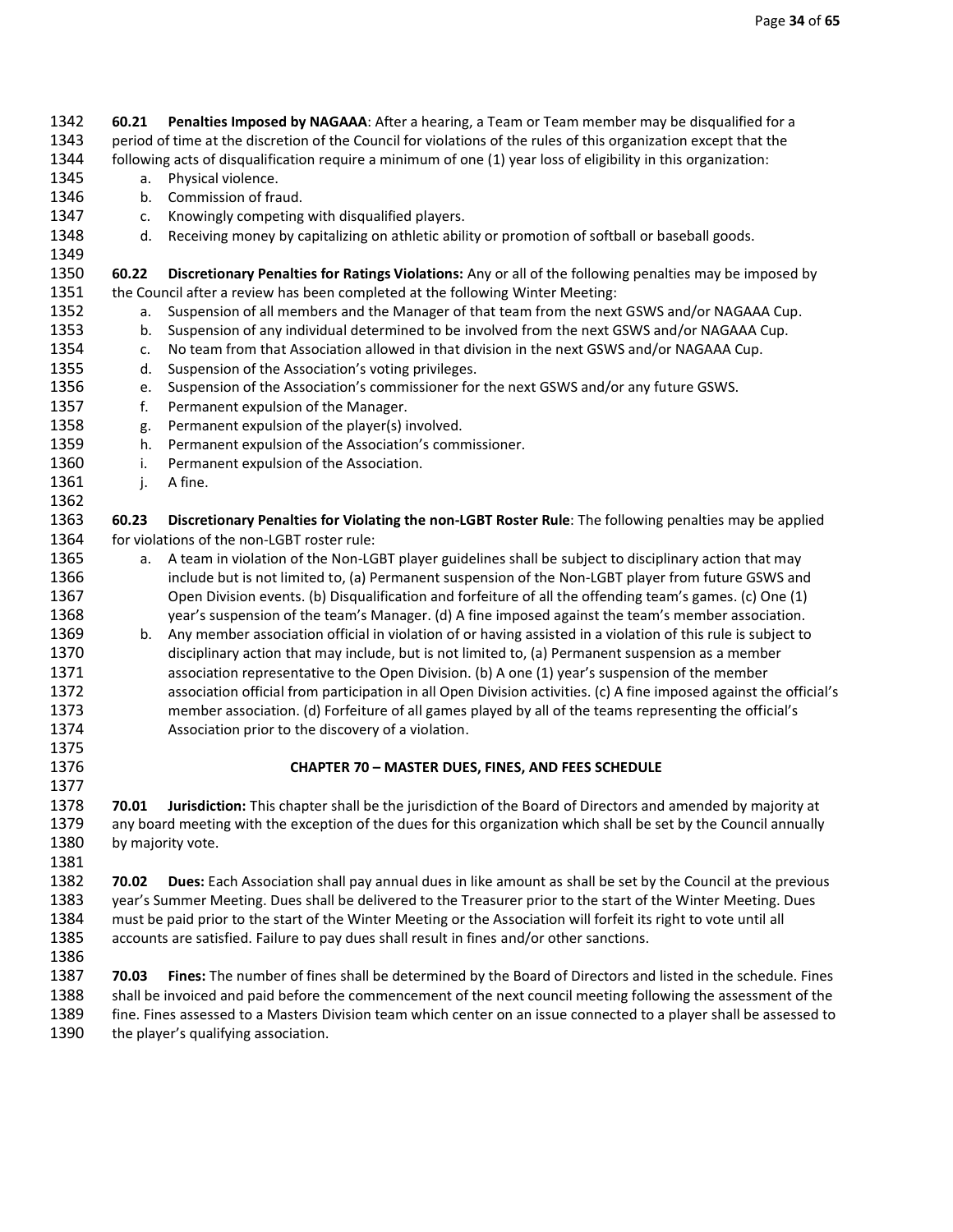**70.04 Appeal of Fines:** All fines, except protest fines, shall be eligible for appeal at the next regular meeting of the council after the fine is assessed through the process established by the Ethics Committee. A fine may only be waived by a two-thirds (2/3) vote of the Council. A member association will not be required to pay such fine until 1394 the conclusion of the next regular meeting, if appealing the assessed fine through a properly submitted business item, until the outcome of the appeals process. The association shall be considered in good standing while appealing.

- 1397
- 1399

1398 **70.05 Schedule:** The dues, fee, and fine schedule of this organization is:

KEY: The Index column matches the dues, fee, or fine to the corresponding deadline in the deadline schedule. The Reference column indicates the Governing Manual reference.

|                          |                      |                  | <b>DUES SCHEDULE</b>                              |                                 |  |  |  |
|--------------------------|----------------------|------------------|---------------------------------------------------|---------------------------------|--|--|--|
| <b>INDEX</b>             | <b>ISSUE AREA</b>    | <b>REFERENCE</b> | <b>APPLICATION</b>                                | <b>AMOUNT</b>                   |  |  |  |
| A                        | Membership           | 1.04(b)          | <b>Member Dues</b>                                | \$350                           |  |  |  |
|                          | Expectation          |                  |                                                   |                                 |  |  |  |
|                          |                      |                  | <b>FEE SCHEDULE</b>                               |                                 |  |  |  |
|                          | <b>ISSUE AREA</b>    | <b>REFERENCE</b> | <b>APPLICATION</b>                                | <b>AMOUNT</b>                   |  |  |  |
| $\mathsf{I}$             | GSWS                 | 30.11            | Host City Bid Fee                                 | \$2500                          |  |  |  |
| $\overline{\phantom{a}}$ | NAGAAA Cup           | ----------       | Host City Bid Fee                                 | \$1500                          |  |  |  |
| S                        | GSWS                 | 30.21(a)         | Fee for appeal of pool play                       | \$50                            |  |  |  |
|                          |                      |                  | forfeit disqualification                          |                                 |  |  |  |
| Ţ                        | GSWS                 | 30.40            | <b>GSWS Team fee</b>                              | \$500/team                      |  |  |  |
| K                        | GSWS                 | 30.30            | <b>GSWS Player fee</b>                            | \$30 per person                 |  |  |  |
| L                        | GSWS                 | 30.41            | <b>GSWS Host Hotel Deposit</b>                    | \$500/per team                  |  |  |  |
| --                       | <b>NAGAAA Cup</b>    | 40.10            | NAGAAA Cup Team Fee                               | \$450/team                      |  |  |  |
| $\sf T$                  | Protests             | 50.14(b)         | Pool Play Protest Fee                             | \$20/question                   |  |  |  |
| $\mathsf{T}$             | Protests             | 50.141           | <b>Double Elimination</b>                         | \$40/question                   |  |  |  |
|                          |                      |                  | <b>Protest Fee</b>                                |                                 |  |  |  |
| $\sf T$                  | Protests             | 50.14(a)         | Non-Rating Protest Fee                            | \$50                            |  |  |  |
|                          | <b>FINE SCHEDULE</b> |                  |                                                   |                                 |  |  |  |
|                          | <b>ISSUE AREA</b>    | <b>REFERENCE</b> | <b>APPLICATION</b>                                | <b>AMOUNT</b>                   |  |  |  |
| A                        | Membership           | 1.04(a)          | Failure to pay dues                               | \$100                           |  |  |  |
|                          | Expectations         |                  |                                                   |                                 |  |  |  |
| B                        | Membership           | 1.04(a)          | Failure to update member                          | \$100                           |  |  |  |
|                          | Expectations         |                  | association information                           |                                 |  |  |  |
| $\sf B$                  | Membership           | 1.04(a)          | Failure to send a delegate                        | \$100                           |  |  |  |
|                          | Expectations         |                  | to Winter/Summer                                  |                                 |  |  |  |
|                          |                      |                  | Meetings                                          |                                 |  |  |  |
| E                        | Regular              | 20.10            | Fine for filing regular                           | \$100                           |  |  |  |
|                          | Season               |                  | season rosters after                              |                                 |  |  |  |
|                          |                      |                  |                                                   |                                 |  |  |  |
|                          | Rosters              |                  | deadline                                          |                                 |  |  |  |
| F                        | Regular              | 20.10            | Fine for changes to                               | \$100                           |  |  |  |
|                          | Season               |                  | submitted regular season                          |                                 |  |  |  |
|                          | Rosters              |                  | rosters (7/16/2022 -                              |                                 |  |  |  |
|                          |                      |                  | 8/1/2022                                          |                                 |  |  |  |
| $\mathsf{O}$             | <b>GSWS Rosters</b>  | 20.11,<br>20.12, | Fine for GSWS Player<br>Changes in roster interim | \$100 per player per occurrence |  |  |  |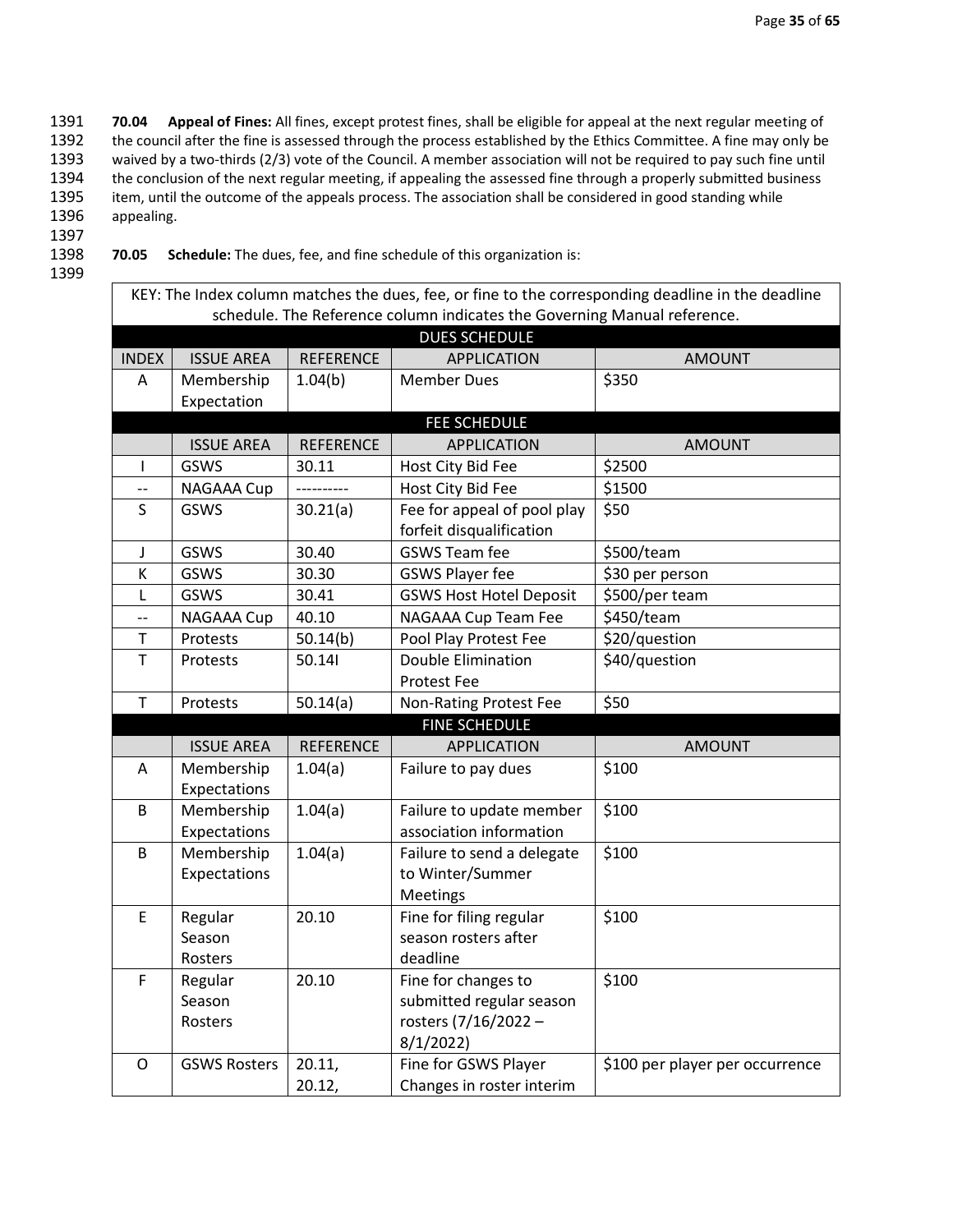|              |                     |            | period (8/2/2022 - NOON      |                                                                |
|--------------|---------------------|------------|------------------------------|----------------------------------------------------------------|
|              |                     |            | CDT 8/21/2022)               |                                                                |
| Q            | <b>GSWS Rosters</b> | 20.11 and  | Fine for GSWS                | \$100 per player                                               |
|              |                     | 20.12      | Administrative Changes in    |                                                                |
|              |                     |            | pool play period.            |                                                                |
|              |                     |            | (12:01pm CDT 08/21/2022      |                                                                |
|              |                     |            | - End of Summer Meeting)     |                                                                |
| Q            | <b>GSWS Rosters</b> | 20.11,     | Fine for GSWS Player         | \$250 per player per occurrence                                |
|              |                     | 20.12, and | Changes in pool play         |                                                                |
|              |                     | 20.20      | period. (12:01pm CDT         |                                                                |
|              |                     |            | 08/21/2022 - End of          |                                                                |
|              |                     |            | <b>Summer Meetings)</b>      |                                                                |
| J            | GSWS                | 30.40      | Fine for late payment        | \$100                                                          |
|              |                     |            | GSWS team fee                |                                                                |
| J            | <b>GSWS Rosters</b> | 30.43      | Fine for failure to send     | \$500                                                          |
|              |                     |            | one (1) team to GSWS         |                                                                |
| T            | <b>GSWS Rosters</b> | 20.11 and  | Fine for a team violating    | \$100                                                          |
|              |                     | 20.12      | the non-LGBT rule            |                                                                |
| T            | <b>GSWS Rosters</b> | 20.11 and  | Fine for an association      | \$100                                                          |
|              |                     | 20.12      | official assisting a team in |                                                                |
|              |                     |            | violating the non-LGBT       |                                                                |
|              |                     |            | rule                         |                                                                |
| Τ            | Protests            | 50.03      | Fine for failure of member   | \$100                                                          |
|              |                     |            | association to fulfill       |                                                                |
|              |                     |            | protest duty                 |                                                                |
|              | Protests            | 20.25 and  | Fine for failure of member   | \$100                                                          |
|              |                     | 50.38      | association to attend        |                                                                |
|              |                     |            | rating workshop              |                                                                |
| $\mathsf{T}$ | Protests            | 50.31      | Fine for protests upheld     | \$500                                                          |
|              |                     |            | on non-ratings issues        |                                                                |
| Τ            | Protests            | 50.32      | Fine for protest(s) upheld   | \$100/question                                                 |
|              |                     |            | on a single question         |                                                                |
| Τ            | Protests            | 50.32      | Fine for protest upheld on   | The sum of the fine of all                                     |
|              |                     |            | multiple questions           | questions protested and upheld<br>and the fine for each lesser |
|              |                     |            |                              | individual question protested                                  |
|              |                     |            |                              | and upheld (e.g., 5 questions                                  |
|              |                     |            |                              | upheld = $$500 + $400 + $300 +$                                |
|              |                     |            |                              | $$200 + $100 = $1500$                                          |
| T            | Protests            | 50.33      | Fine for protest(s) upheld   | \$500                                                          |
|              |                     |            | causing a team to move       |                                                                |
|              |                     |            | up a division                |                                                                |
| T            | Protests            | 50.36      | Fine for one (1) team with   | \$500                                                          |
|              |                     |            | three (3) or more protests   |                                                                |
|              |                     |            | upheld in the duration of a  |                                                                |
|              |                     |            | single event                 |                                                                |
|              |                     |            |                              |                                                                |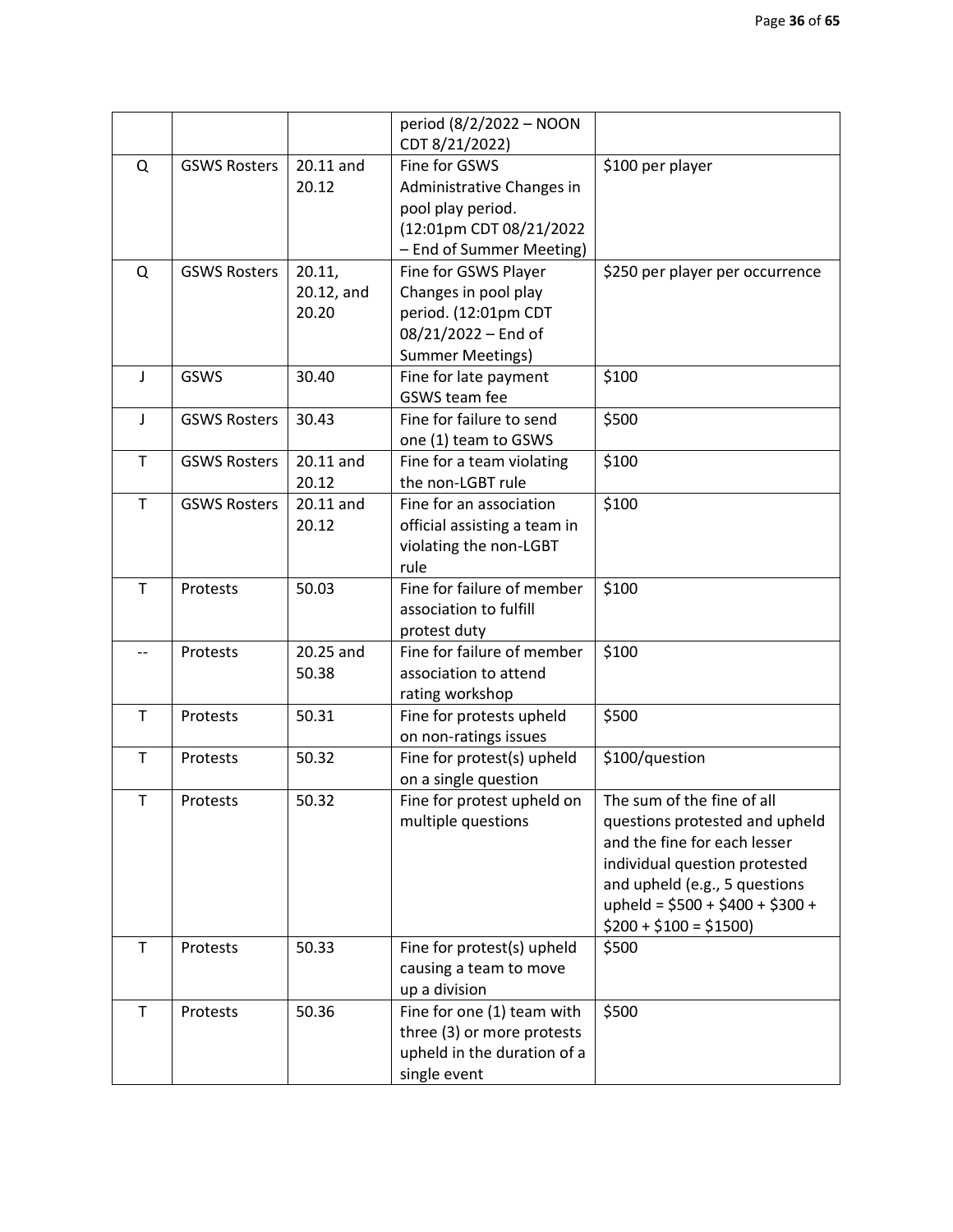|                                                                                               | <b>Ethics</b>                                                                                   | 60.22    | Discretionary fine for    | Amount, up to \$2500, to be   |  |  |  |
|-----------------------------------------------------------------------------------------------|-------------------------------------------------------------------------------------------------|----------|---------------------------|-------------------------------|--|--|--|
|                                                                                               |                                                                                                 |          | rating violations         | determined by the Board of    |  |  |  |
|                                                                                               |                                                                                                 |          |                           | Directors upon application of |  |  |  |
|                                                                                               |                                                                                                 |          |                           | the fine by the Ethics        |  |  |  |
|                                                                                               |                                                                                                 |          |                           | Committee                     |  |  |  |
|                                                                                               | <b>Ethics</b>                                                                                   | 60.23(a) | Discretionary fines for   | Amount, minimum \$100, to be  |  |  |  |
|                                                                                               |                                                                                                 |          | violation of the non-LGBT | determined by the Board of    |  |  |  |
|                                                                                               |                                                                                                 |          | rule by a team            | Directors upon application of |  |  |  |
|                                                                                               |                                                                                                 |          |                           | the fine by the Ethics        |  |  |  |
|                                                                                               |                                                                                                 |          |                           | Committee                     |  |  |  |
|                                                                                               | <b>Ethics</b>                                                                                   | 60.23(b) | Discretionary fine for    | Amount, minimum \$100, to be  |  |  |  |
|                                                                                               |                                                                                                 |          | violation of the non-LGBT | determined by the Board of    |  |  |  |
|                                                                                               |                                                                                                 |          | rule by member            | Directors upon application of |  |  |  |
|                                                                                               |                                                                                                 |          | association officials.    | the fine by the Ethics        |  |  |  |
|                                                                                               |                                                                                                 |          |                           | Committee                     |  |  |  |
|                                                                                               | NOTE: This schedule shows all fees and fines as set by the Board of Directors. Some amounts may |          |                           |                               |  |  |  |
| be included in the chapters of the Governing Manual for ease of reference. In the case of any |                                                                                                 |          |                           |                               |  |  |  |

**discrepancy, this schedule controls the amount of the fee and/or fine.**

1400

1401 **70.06 Deadlines:** The deadlines for certain and specific activities are as follows in the table:

| KEY: The Index column matches the deadline to the corresponding due, fee, or fine in that schedule. The |  |
|---------------------------------------------------------------------------------------------------------|--|
| Reference column indicates the Governing Manual reference.                                              |  |

| <b>DEADLINE TABLE</b> |                                                                                          |                  |                                         |                                    |  |  |  |  |  |
|-----------------------|------------------------------------------------------------------------------------------|------------------|-----------------------------------------|------------------------------------|--|--|--|--|--|
|                       | All deadlines are at 11:59pm Central on the day listed unless explicitly noted otherwise |                  |                                         |                                    |  |  |  |  |  |
| <b>INDEX</b>          | <b>ISSUE AREA</b>                                                                        | <b>REFERENCE</b> | <b>APPLICATION/ISSUE</b>                | <b>DEADLINE</b>                    |  |  |  |  |  |
| A                     | Membership                                                                               | 1.04(b)          | Membership Dues Deadline                | Prior to start of Winter           |  |  |  |  |  |
|                       | Expectations                                                                             |                  |                                         | <b>Meetings</b>                    |  |  |  |  |  |
| B                     | Membership                                                                               | 1.04(b)          | <b>Reporting of Member Association</b>  | Within 30 days of local            |  |  |  |  |  |
|                       | Expectations                                                                             |                  | Changes (officers, tournaments, etc.    | change                             |  |  |  |  |  |
| $\mathsf{C}$          | Council                                                                                  | 2.07             | Deadline for Items of Business          | These dates will be set prior      |  |  |  |  |  |
|                       |                                                                                          |                  | requiring Council action, not           | to Winter and Summer               |  |  |  |  |  |
|                       |                                                                                          |                  | including disciplinary proceedings.     | Mtgs by the Secretary              |  |  |  |  |  |
|                       |                                                                                          |                  |                                         |                                    |  |  |  |  |  |
| D                     | Council/Ethics                                                                           | 60.03            | Deadline for petitions for disciplinary | 90 days prior to start of          |  |  |  |  |  |
|                       |                                                                                          |                  | action                                  | <b>Winter/Summer Meetings</b>      |  |  |  |  |  |
| E                     | Regular                                                                                  | 20.10            | Deadline for submission of proper       | July 15th                          |  |  |  |  |  |
|                       | Season                                                                                   |                  | Regular Season rosters                  |                                    |  |  |  |  |  |
|                       | Rosters                                                                                  |                  |                                         |                                    |  |  |  |  |  |
| F                     | Regular                                                                                  | 20.10            | Period for late submission of or        | July 16th                          |  |  |  |  |  |
|                       | Season                                                                                   |                  | revision to Regular Season rosters;     | $-TO-$                             |  |  |  |  |  |
|                       | Rosters                                                                                  |                  | fine incurred                           | August 1st 11:59pm PDT             |  |  |  |  |  |
| G                     | Regular                                                                                  | 20.10            | Final Deadline for Regular Season       | August 2 <sup>nd</sup> 12:00am PDT |  |  |  |  |  |
|                       | Season                                                                                   |                  | rosters - No changes (including         |                                    |  |  |  |  |  |
|                       | Rosters                                                                                  |                  | ratings) or submissions following this  |                                    |  |  |  |  |  |
|                       |                                                                                          |                  | deadline.                               |                                    |  |  |  |  |  |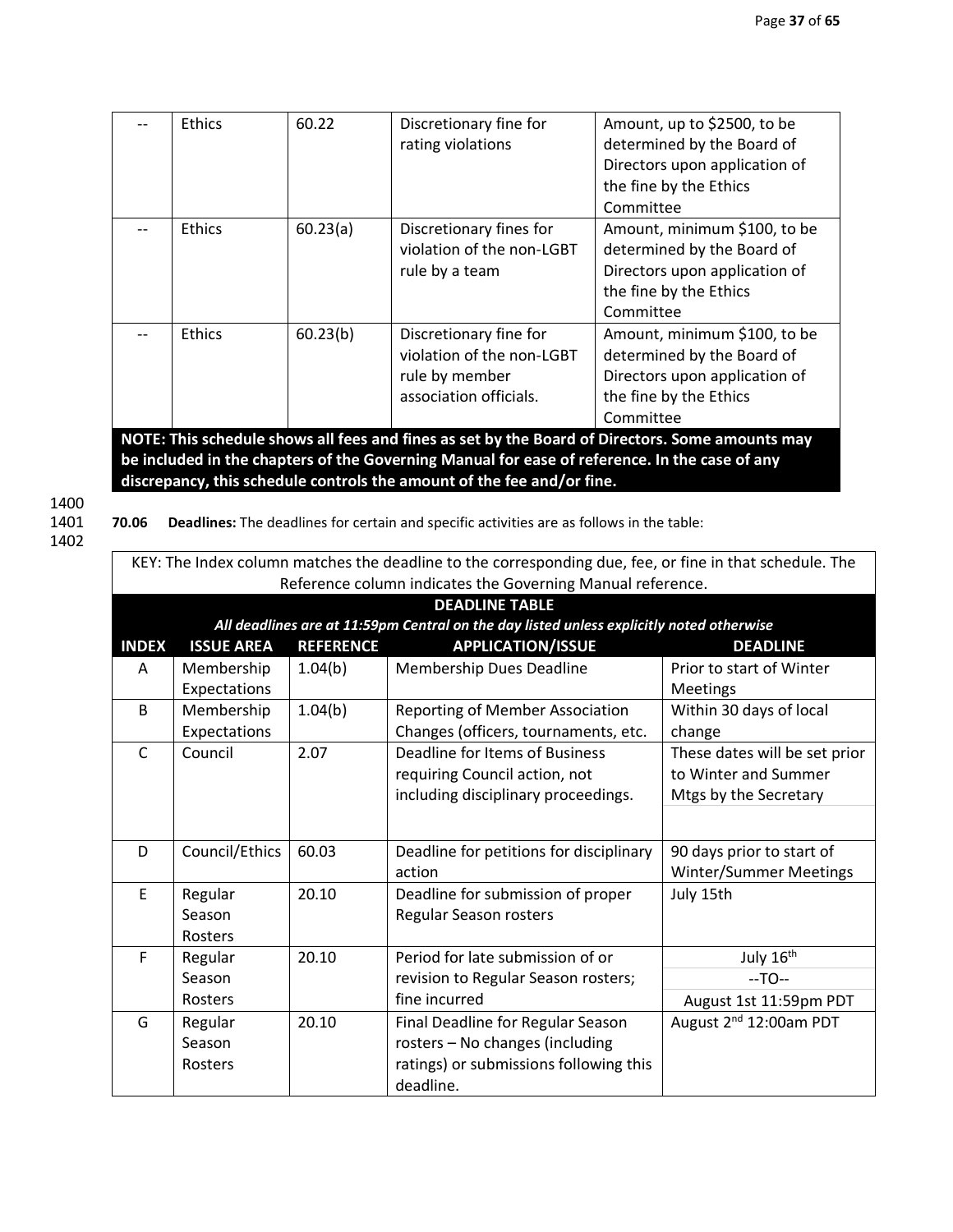| H            | GSWS         | 30.04                    | Deadline for nomination of umpires<br>for GSWS                         | <b>End of Winter Meetings</b>                                |
|--------------|--------------|--------------------------|------------------------------------------------------------------------|--------------------------------------------------------------|
| $\mathbf{I}$ | GSWS         | 30.21                    | Deadline for Host City Bid Deposit<br>2.5 year cycle.                  | <b>Start of the Winter Meeting</b><br>8:00am CDT (2025 GSWS) |
| J            | GSWS         | 30.60                    | <b>GSWS Team Fee Deadline</b>                                          | July 15th                                                    |
| K            | GSWS         | 30.60                    | <b>GSWS Team Berth Reservations</b>                                    | July 15th                                                    |
|              |              |                          | Deadline                                                               |                                                              |
| L            | GSWS         | 30.61                    | <b>GSWS Host Hotel Deposit Deadline</b>                                | July 15th                                                    |
| M            | GSWS         | 20.20                    | Deadline for proper GSWS                                               | August 1st                                                   |
|              |              |                          | <b>Tournament Team Rosters</b>                                         |                                                              |
| N            | GSWS         | $\overline{\phantom{a}}$ | Deadline for submission of USA                                         | August 1st                                                   |
|              |              |                          | Softball (ASA) cards (1 per team)                                      |                                                              |
| $\mathsf O$  | GSWS         | 20.11,                   | Period for late submission of adding                                   | August 2nd                                                   |
|              |              | 20.12, and               | or dropping of players. No changes                                     | $-TO-$                                                       |
|              |              | 20.20                    | to ratings permitted. No fine for                                      | Aug 22nd                                                     |
|              |              |                          | admin changes.                                                         | 12:00pm CDT                                                  |
| P            | GSWS         | 20.11,                   | Period for revision to GSWS                                            | August 22nd                                                  |
|              |              | 20.12, and               | Tournament Rosters; fine incurred                                      | 12:01pm CDT                                                  |
|              |              | 20.20                    |                                                                        | $---TO---$                                                   |
|              |              |                          |                                                                        | <b>End of Summer Meetings</b>                                |
| Q            | GSWS         | 20.11,                   | Deadline for final GSWS Tournament                                     | <b>End of Summer Meetings</b>                                |
|              |              | 20.12, and               | rosters                                                                |                                                              |
|              |              | 20.20                    |                                                                        |                                                              |
| $\mathsf{R}$ | GSWS         | 20.11 and<br>20.12       | Deadline to cancel GSWS Team                                           | August 1st                                                   |
| $\sf S$      | GSWS         | 30.21(a)                 | berth reservation (with refund)<br>Deadline to appeal forfeit games in | Prior to beginning of double                                 |
|              |              |                          | pool play of GSWS                                                      | elimination in the team's                                    |
|              |              |                          |                                                                        | division                                                     |
| $\mathsf{T}$ | GSWS         | 50.14(b)                 | Deadline to pay Protest fees                                           | Due at the time of filing a                                  |
|              |              |                          |                                                                        | protest                                                      |
| U            | GSWS         | 30.41(a)                 | Request a refund to GSWS hotel                                         | First day of December                                        |
|              |              |                          | deposit                                                                | following GSWS                                               |
| V            | Hall of Fame | 100.04                   | Hall of Fame Nomination period                                         | June 1st                                                     |
|              |              |                          | opens                                                                  | 12:01am CDT                                                  |
| W            | Hall of Fame | 100.04                   | Hall of Fame Nomination period                                         | January 15th                                                 |
|              |              |                          | closes                                                                 |                                                              |
| X            | Hall of Fame | 100.05                   | Hall of Fame Nominations and                                           | January 31st                                                 |
|              |              |                          | ballots delivered to members                                           | 12:00am CDT                                                  |
| Υ            | Hall of Fame | 100.05                   | Hall of Fame Ballots due                                               | March 3rd                                                    |
| Z            | Hall of Fame | 100.06                   | Hall of Fame Chair notifies                                            | March 17th                                                   |
|              |              |                          | nominators of results of election                                      |                                                              |
| AA           | Hall of Fame | 100.08                   | Deadline for Hall of Fame Booster                                      | August 1st                                                   |
|              |              |                          | Club donations for program inclusion                                   |                                                              |
| AB           | Board of     | 4.01                     | Deadline for Board of Directors                                        | Month end following                                          |
|              | Directors    |                          | revision of deadlines                                                  | Spring/Fall Working                                          |
|              |              |                          |                                                                        | sessions                                                     |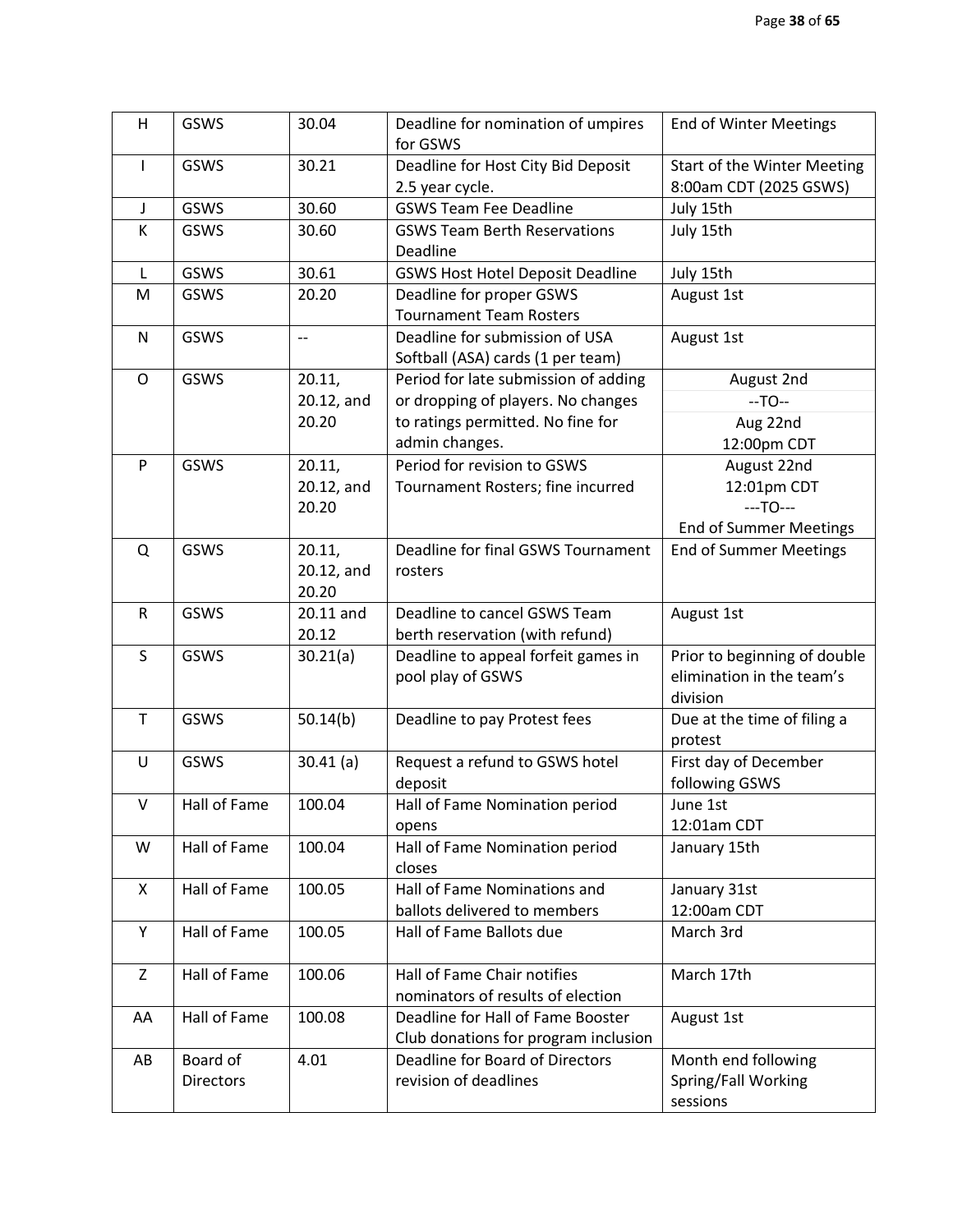|              | AC    | NAGAAA Cup                 | 40.10 | Deadline for Intent to Bid for<br>NAGAAA Cup 2024                                                                       | <b>Start of Winter Meetings</b> |
|--------------|-------|----------------------------|-------|-------------------------------------------------------------------------------------------------------------------------|---------------------------------|
|              | AD    | NAGAAA Cup                 | 40.11 | Deadline to pay team fee for                                                                                            | March 15th                      |
|              |       |                            |       | NAGAAA Cup                                                                                                              | 11:59pm PST                     |
|              | AE    | NAGAAA Cup                 | 40.11 | Deadline to submit rosters for                                                                                          | April 1st                       |
|              |       |                            |       | NAGAAA Cup; no changes allowed                                                                                          | 11:59pm PST                     |
|              |       |                            |       | following this deadline                                                                                                 |                                 |
|              | AF    | NAGAAA Cup                 | 40.11 | Period of late submission of adding                                                                                     | April 2nd - April 8th 11:50     |
|              |       |                            |       | or dropping of players to NAGAAA                                                                                        | <b>PST</b>                      |
|              |       |                            |       | Cup rosters.                                                                                                            |                                 |
|              | AG    | NAGAAA Cup                 | 40.11 | Deadline for final NAGAAA Cup                                                                                           | April 9th                       |
|              |       |                            |       | rosters.                                                                                                                |                                 |
|              |       |                            |       | NOTE: This table includes deadlines set by the Board of Directors and those set by the Council and/or committees        |                                 |
|              |       |                            |       | for the ease of reference of the members. If there are any discrepancies between the language in the chapters of        |                                 |
|              |       |                            |       | the Governing Manual and this table, this table shall be considered to the correct deadline.                            |                                 |
| 1403         |       |                            |       |                                                                                                                         |                                 |
| 1404         |       |                            |       | <b>CHAPTER 80 - BUDGET AND FISCAL POLICY</b>                                                                            |                                 |
| 1405         |       |                            |       |                                                                                                                         |                                 |
| 1406         | 80.01 |                            |       | Jurisdiction: This chapter shall be the jurisdiction of the Council and amended by majority at any council              |                                 |
| 1407         |       |                            |       | meeting except that the amount of any fees shall be the jurisdiction of the Board of Directors and amended at any       |                                 |
| 1408         |       | board meeting by majority. |       |                                                                                                                         |                                 |
| 1409         |       |                            |       |                                                                                                                         |                                 |
| 1410         | 80.02 |                            |       | Payments: All payments of any amount to this organization shall be made in form of check, credit card, or               |                                 |
| 1411         |       |                            |       | wire transfer. Cash payments may only be accepted for the payment of protest fees.                                      |                                 |
| 1412         |       |                            |       |                                                                                                                         |                                 |
| 1413         | 80.03 |                            |       | Revenue Sharing from Funds Not Restricted: Any sponsorship funds collected by NAGAAA and allocated                      |                                 |
| 1414         |       |                            |       | by the sponsor for member associations, shall be disbursed by the Treasurer to all member associations in good          |                                 |
| 1415<br>1416 |       |                            |       | standing. The funds shall be distributed equally. Member associations will only be eligible for these funds when in     |                                 |
| 1417         |       |                            |       | compliance with any and all terms and conditions required by sponsor.                                                   |                                 |
| 1418         | 80.04 |                            |       | Administrative Fee for Sponsorships: Notwithstanding other provisions of this chapter, all corporate                    |                                 |
| 1419         |       |                            |       | sponsorships shared with member associations and GSWS or NAGAAA Cup host cities will incur a five-percent (5%)          |                                 |
| 1420         |       |                            |       | fee. At the end of each fiscal year, this administrative fee will be dispersed to all participating member associations |                                 |
| 1421         |       |                            |       | as designated by the corporate sponsors for that year and the remainder of the funds are to be disbursed equally        |                                 |
| 1422         |       |                            |       | to all non-participating member associations. The funds will be dispersed to each league at the Winter Meetings of      |                                 |
| 1423         |       | the completed fiscal year. |       |                                                                                                                         |                                 |
| 1424         |       |                            |       |                                                                                                                         |                                 |
| 1425         | 80.05 |                            |       | Commissions Due to Member Associations: NAGAAA shall credit to member associations two and one-                         |                                 |
| 1426         |       |                            |       | half percent (2.5%) of any corporate sponsor lead that member association provides to NAGAAA that materializes          |                                 |
| 1427         |       |                            |       | in a new corporate sponsorship. This two and one-half percent (2.5%) shall be an annual commission for as long as       |                                 |
| 1428         |       |                            |       | that corporate sponsor remains a corporate sponsor. The two and one-half percent (2.5%) shall be on sponsorship         |                                 |
| 1429         |       |                            |       | funds allocated to NAGAAA and not on sponsorships earmarked for distribution to member associations.                    |                                 |
| 1430         |       |                            |       |                                                                                                                         |                                 |
| 1431         |       |                            |       | <b>CHAPTER 81 - MASTER COMPENSATION SCHEDULE</b>                                                                        |                                 |
| 1432         |       |                            |       |                                                                                                                         |                                 |
| 1433         | 81.01 |                            |       | Jurisdiction: This chapter shall be the jurisdiction of the Board of Directors and amended by majority at               |                                 |
| 1434         |       | any board meeting.         |       |                                                                                                                         |                                 |
| 1435         |       |                            |       |                                                                                                                         |                                 |
| 1436         | 81.02 |                            |       | Salaries and Benefits: No person shall be considered an employee eligible for full-time or part-time                    |                                 |
| 1437         |       |                            |       | employment in this organization unless authorized in this chapter.                                                      |                                 |
| 1438         |       |                            |       |                                                                                                                         |                                 |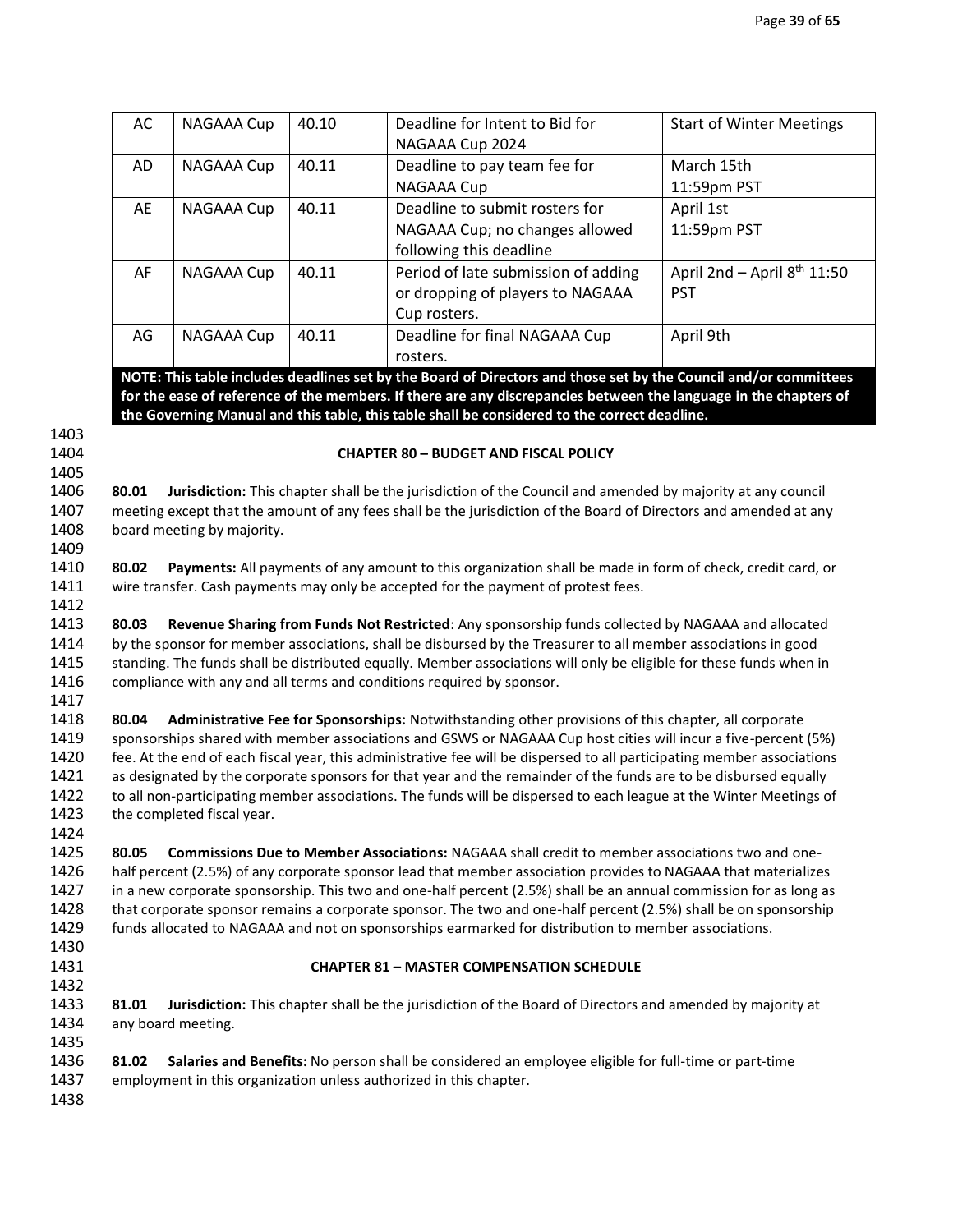| 1439 | 81.03    | Numbers of Persons: Unless specifically stated in the bylaws or policies of this organization, the Board of           |
|------|----------|-----------------------------------------------------------------------------------------------------------------------|
| 1440 |          | Directors shall determine the number of persons appointed to specific roles as needed.                                |
| 1441 |          |                                                                                                                       |
| 1442 | 81.04    | Meeting per diems: A \$50 per day per diem shall be paid to the Board of Directors, Committee Chairs,                 |
| 1443 |          | and Parliamentarian for the duration of any regular and/or special meeting of the Council. The Umpire-in-Chief is     |
| 1444 |          | granted a \$300 per diem for the duration of the summer meetings to prepare for the GSWS.                             |
| 1445 |          |                                                                                                                       |
| 1446 | 81.05    | Tournament per diems: A \$50 per day per diem shall be paid to the Board of Directors, Athletic Director,             |
| 1447 |          | Assistant Athletic Director(s), Protest Chair and Assistant Protest Chair(s) for every day present and working during |
| 1448 |          | the duration of the GSWS and NAGAAA Cup. A \$350 per day per diem shall be paid to the Umpire-in-Chief for the        |
| 1449 |          | duration of the GSWS and NAGAAA Cup. A \$175 per day per diem shall be paid to the Assistant Umpire(s)-in-Chief       |
| 1450 |          | for the duration of the GSWS and NAGAAA Cup.                                                                          |
| 1451 |          |                                                                                                                       |
| 1452 | 81.06    | Umpires: Umpires for the GSWS and NAGAAA Cup shall be paid \$30 for each game officiated. The Board                   |
| 1453 |          | of Directors may provide merit bonuses not to exceed \$500 to the Umpire-in-Chief and Assistant Umpire-in-            |
| 1454 |          | Chief(s) as they see fit.                                                                                             |
| 1455 |          |                                                                                                                       |
| 1456 | 81.07    | Expenses: The Board of Directors shall determine and pay the reasonable and necessary expenses for the                |
| 1457 |          | compensated volunteers of this organization which shall include, but are not limited to, travel expenses, car rental, |
| 1458 |          | hotel and lodging.                                                                                                    |
| 1459 |          |                                                                                                                       |
| 1460 |          | <b>CHAPTER 85 - CONFLICT OF INTEREST POLICY</b>                                                                       |
| 1461 |          |                                                                                                                       |
| 1462 | 85.01    | Jurisdiction: This chapter shall be the jurisdiction of the Council and amended by majority at any council            |
| 1463 | meeting. |                                                                                                                       |
| 1464 |          |                                                                                                                       |
| 1465 | 85.02    | Purpose: The purpose of this conflict of interest policy is to protect this tax-exempt organization's                 |
| 1466 |          | (NAGAAA Open Softball Division Inc) interest when it is contemplating entering into a transaction or arrangement      |
| 1467 |          | that might benefit the private interest of an officer or director of the Organization or might result in a possible   |
| 1468 |          | excess benefit transaction. This policy is intended to supplement but not replace any applicable state and federal    |
| 1469 |          | laws governing conflict of interest applicable to nonprofit and charitable organizations.                             |
| 1470 |          |                                                                                                                       |
| 1471 | 85.03    | Definitions: The following definitions apply to this chapter:                                                         |
| 1472 | a.       | Interested Person - Any director, principal officer, or member of a committee with governing board                    |
| 1473 |          | delegated powers, who has a direct or indirect financial interest, as defined below, is an interested                 |
| 1474 |          | person.                                                                                                               |
| 1475 | b.       | Financial Interest - A person has a financial interest if the person has, directly or indirectly, through             |
| 1476 |          | business, investment, or family: (a) An ownership or investment interest in any entity with which the                 |
| 1477 |          | Organization has a transaction or arrangement, (b) A compensation arrangement with the Organization or                |
| 1478 |          | with any entity or individual with which the Organization has a transaction or arrangement, or (c) A                  |
| 1479 |          | potential ownership or investment interest in, or compensation arrangement with, any entity or                        |
| 1480 |          | individual with which the Organization is negotiating a transaction or arrangement. Compensation                      |
| 1481 |          | includes direct and indirect remuneration as well as gifts or favors that are not insubstantial. A financial          |
| 1482 |          | interest is not necessarily a conflict of interest. Under this chapter, a person who has a financial interest         |
| 1483 |          | may have a conflict of interest only if the appropriate governing board or committee decides that a                   |
| 1484 |          | conflict of interest exists.                                                                                          |
| 1485 |          |                                                                                                                       |
| 1486 | 85.04    | Annual Statements: Each director, principal officer and member of a committee with governing board                    |
| 1487 |          | delegated powers shall, prior to each meeting, sign a statement which affirms such person:                            |
| 1488 | a.       | Has received a copy of the conflicts of interest policy,                                                              |
| 1489 | b.       | Has read and understands the policy,                                                                                  |
| 1490 | c.       | Has agreed to comply with the policy, and                                                                             |
| 1491 | d.       | Understands the Organization is charitable and in order to maintain its federal tax exemption it must                 |
|      |          |                                                                                                                       |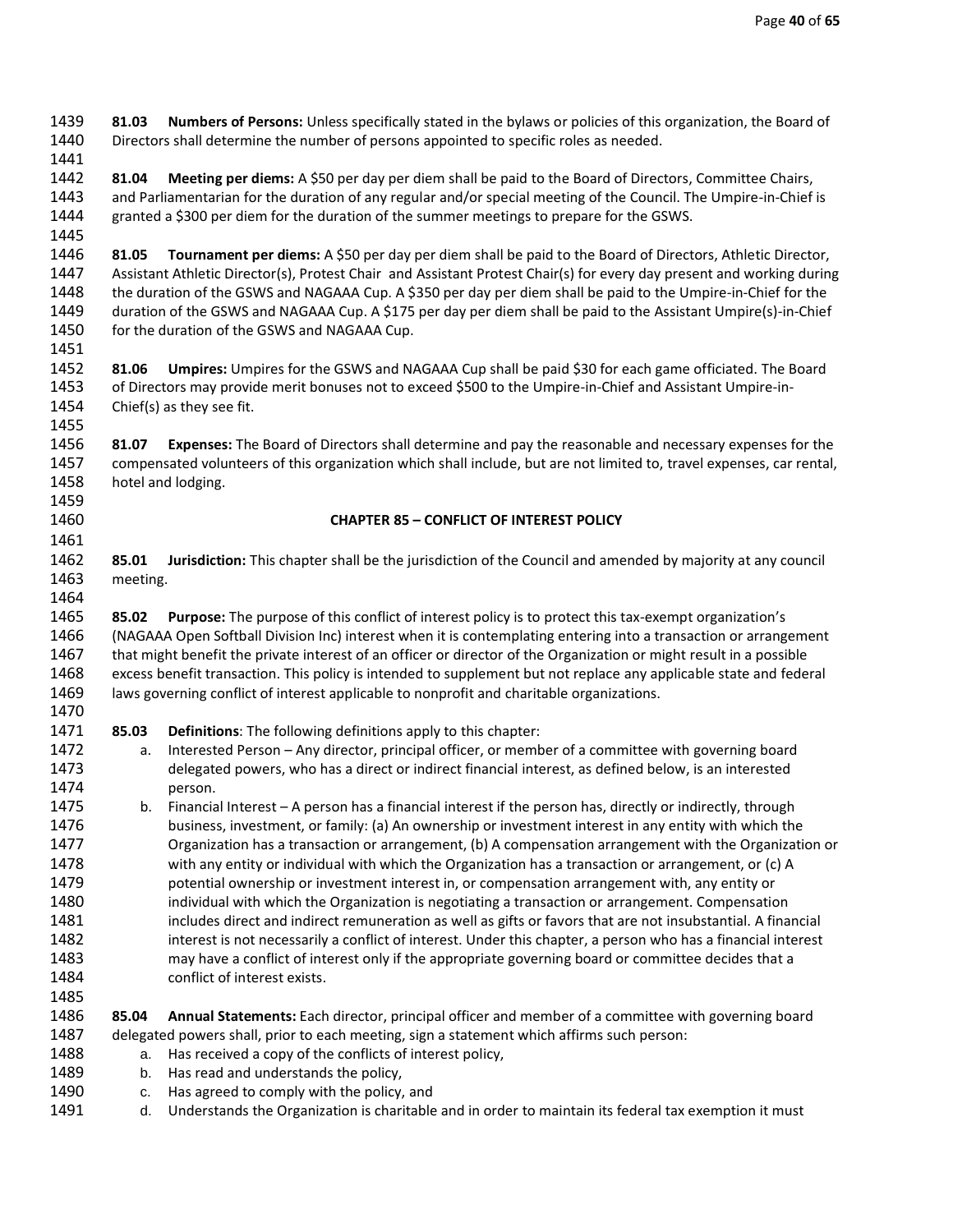engage primarily in activities which accomplish one (1) or more of its tax-exempt purposes.

 **85.05 Compensation:** A voting member of the governing board who receives compensation, directly or indirectly, from the Organization for services is precluded from voting on matters pertaining to that member's compensation. A voting member of any committee whose jurisdiction includes compensation matters and who receives compensation, directly or indirectly, from the Organization for services is precluded from voting on matters pertaining to that member's compensation. No voting member of the governing board or any committee whose jurisdiction includes compensation matters and who receives compensation, directly or indirectly, from the Organization, either individually or collectively, is prohibited from providing information to any committee regarding compensation. 

#### **SECTION 1 – PROCEDURES**

 **85.10 Procedures:** This organization shall follow the procedures listed in this section to determine if a conflict exists.

 **85.11 Duty to Disclose**: In connection with any actual or possible conflict of interest, an interested person must disclose the existence of the financial interest and be given the opportunity to disclose all material facts to the directors and members of committees with governing board delegated powers considering the proposed 1511 transaction or arrangement.

 **85.12 Determining Whether a Conflict of Interest Exists:** After disclosure of the financial interest and all material facts, and after any discussion with the interested person, he/she shall leave the governing board or committee meeting while the determination of a conflict of interest is discussed and voted upon. The remaining board or committee members shall decide if a conflict of interest exists.

 **85.13 Procedures for Addressing the Conflict of Interest**: An interested person may make a presentation at the governing board or committee meeting, but after the presentation, he/she shall leave the meeting during the discussion of, and the vote on, the transaction or arrangement involving the possible conflict of interest. The chairperson of the governing board or committee shall, if appropriate, appoint a disinterested person or committee to investigate alternatives to the proposed transaction or arrangement. After exercising due diligence, the governing board or committee shall determine whether the Organization can obtain with reasonable efforts a more advantageous transaction or arrangement from a person or entity that would not give rise to a conflict of interest. If a more advantageous transaction or arrangement is not reasonably possible under circumstances not producing a conflict of interest, the governing board or committee shall determine by a majority vote of the disinterested directors whether the transaction or arrangement is in the Organization's best interest, for its own benefit, and whether it is fair and reasonable. In conformity with the above determination it shall make its decision as to whether to enter into the transaction or arrangement.

 **85.14 Violations of the Conflicts of Interest Policy:** If the governing board or committee has reasonable cause to believe a member has failed to disclose actual or possible conflicts of interest it shall inform the member of the basis for such belief and afford the member an opportunity to explain the alleged failure to disclose. If, after hearing the member's response and after making further investigation as warranted by the circumstances, the governing board or committee determines the member has failed to disclose an actual or possible conflict of interest, it shall take appropriate disciplinary and corrective action.

 **85.15 Records of Proceedings:** The minutes of the governing board and all committees with board delegated powers shall contain: (a) the names of the persons who disclosed or otherwise were found to have a financial interest in connection with an actual or possible conflict of interest, the nature of the financial interest, any action taken to determine whether a conflict of interest was present, and the governing boards or committee's decision as to whether a conflict of interest in fact existed.; and (b) the names of the persons who were present for discussions and votes relating to the transaction or arrangement, the content of the discussion, including any alternatives to the proposed transaction or arrangement, and a record of any votes taken in connection with the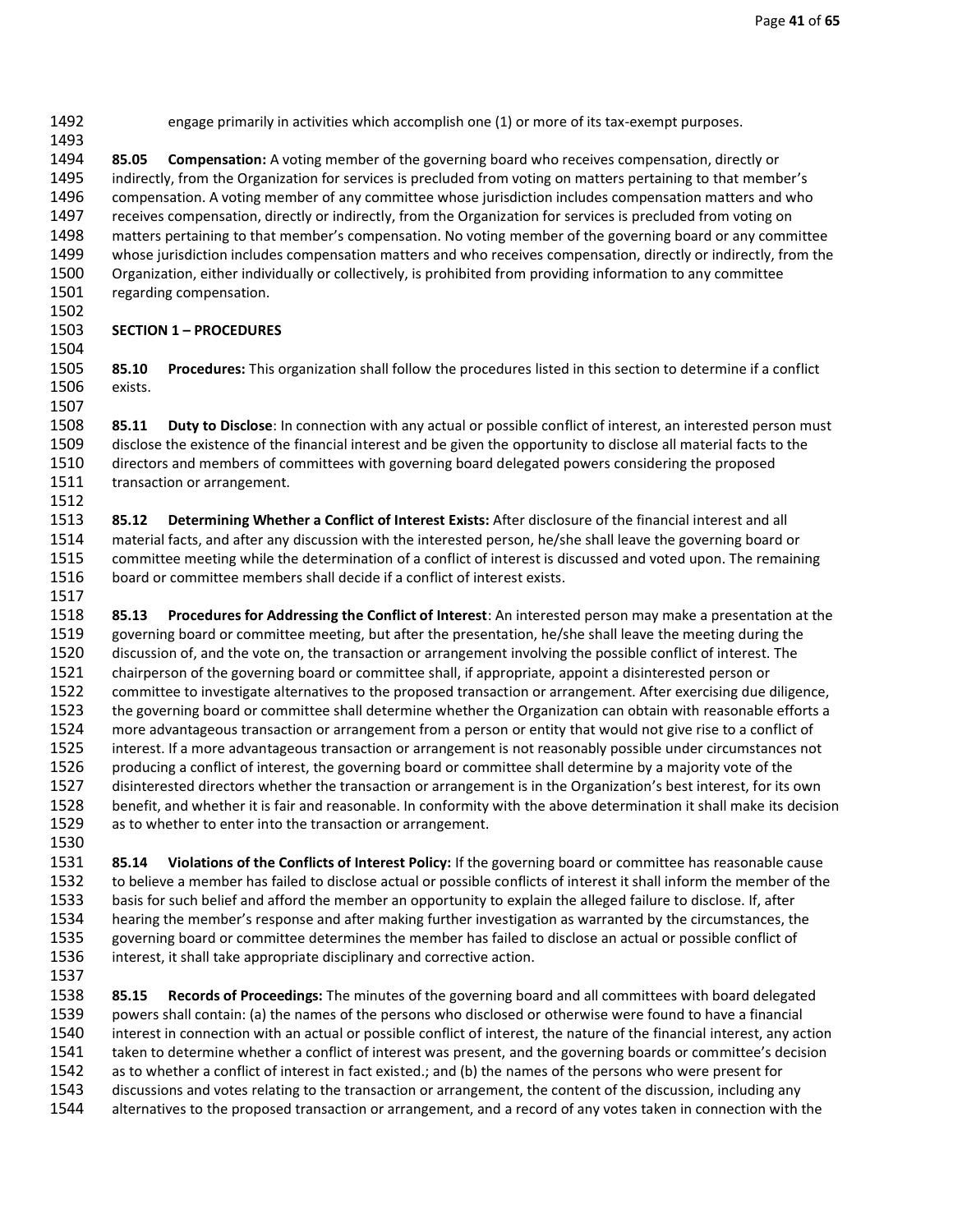| 1545         | proceedings. |                                                                                                                                                                                                                                         |
|--------------|--------------|-----------------------------------------------------------------------------------------------------------------------------------------------------------------------------------------------------------------------------------------|
| 1546         |              |                                                                                                                                                                                                                                         |
| 1547         |              | <b>SECTION 2 - PERIODIC REVIEWS</b>                                                                                                                                                                                                     |
| 1548         |              |                                                                                                                                                                                                                                         |
| 1549         | 85.20        | Periodic Reviews: To ensure the Organization operates in a manner consistent with charitable purposes                                                                                                                                   |
| 1550         |              | and does not engage in activities that could jeopardize its tax- exempt status, periodic reviews shall be conducted.                                                                                                                    |
| 1551         |              | The periodic reviews shall, at a minimum, include the following subjects:                                                                                                                                                               |
| 1552         | a.           | Whether compensation arrangements and benefits are reasonable, based on competent survey                                                                                                                                                |
| 1553         |              | information, and the result of arm's length bargaining.                                                                                                                                                                                 |
| 1554         | b.           | Whether partnerships, joint ventures, and arrangements with management organizations conform to the                                                                                                                                     |
| 1555         |              | Organization's written policies, are properly recorded, reflect reasonable investment or payments for                                                                                                                                   |
| 1556         |              | goods and services, further charitable purposes and do not result in inurnment, impermissible private                                                                                                                                   |
| 1557         |              | benefit or in an excess benefit transaction.                                                                                                                                                                                            |
| 1558         |              |                                                                                                                                                                                                                                         |
| 1559         | 85.21        | Use of Outside Experts: When conducting the periodic reviews as provided for in this chapter, NAGAAA                                                                                                                                    |
| 1560         |              | Open Division Inc., may, but need not, use outside advisors. If outside experts are used, their use shall not relieve                                                                                                                   |
| 1561         |              | the governing board of its responsibility for ensuring periodic reviews are conducted.                                                                                                                                                  |
| 1562         |              |                                                                                                                                                                                                                                         |
| 1563         |              | <b>CHAPTER 90 - DRAFTING AND REVISION MANUAL</b>                                                                                                                                                                                        |
| 1564         |              |                                                                                                                                                                                                                                         |
| 1565         | 90.01        | Jurisdiction: This chapter shall be the jurisdiction of the Governance Committee and amended by majority                                                                                                                                |
| 1566         |              | at any committee meeting.                                                                                                                                                                                                               |
| 1567         |              |                                                                                                                                                                                                                                         |
| 1568         |              | <b>SECTION 1 - FORM AND STYLE OF GOVERNING DOCUMENTS</b>                                                                                                                                                                                |
| 1569         |              |                                                                                                                                                                                                                                         |
| 1570         | 90.10        | General Form: This organization utilizes a consolidated governance manual which shall include the                                                                                                                                       |
| 1571         |              | Articles of Incorporation, Bylaws, and subordinate policies. All distinct policy measures shall be located within                                                                                                                       |
| 1572         |              | chapters of this manual.                                                                                                                                                                                                                |
| 1573         |              |                                                                                                                                                                                                                                         |
| 1574         | 90.11        | Structure of Manual: The manual shall be divided into four (4) volumes, each with individual chapters                                                                                                                                   |
| 1575<br>1576 |              | which may contain individual sections and/or sub-sections. Volumes shall be denoted by Roman numeral. Chapters                                                                                                                          |
| 1577         |              | and sections shall be denoted by Arabic numeral. Each chapter shall have sub-sections denoted by Arabic numeral<br>with at least two (2), but no more than three (3), decimal places listed and may or may not have sections listed. No |
| 1578         |              | subsection shall be placed in a section if the first number to the right of the decimal point is a zero. Each sub-                                                                                                                      |
| 1579         |              | section placed within a section shall have the first number to the right of the decimal point correspond to the                                                                                                                         |
| 1580         |              | number of the section. Any delineation of a sub-section is limited to one (1) order which shall be indicated with a                                                                                                                     |
| 1581         |              | small-case letter of the Latin alphabet. Notwithstanding this section, the Articles of Incorporation shall be                                                                                                                           |
| 1582         |              | presented as filed with the State of Wisconsin. The entire governance manual shall contain line numbers, running                                                                                                                        |
| 1583         |              | in continuous fashion for ease of reference.                                                                                                                                                                                            |
| 1584         |              |                                                                                                                                                                                                                                         |
| 1585         | 90.12        | Headlines without Authority: The table of contents of the governance manual and/or headlines of                                                                                                                                         |
| 1586         |              | chapters, sections, and/or sub-sections are without authority and listed for reference purposes only. The                                                                                                                               |
| 1587         |              | Governance Committee shall alter the table and/or headlines to best reflect the contents as it sees fit.                                                                                                                                |
| 1588         |              |                                                                                                                                                                                                                                         |
| 1589         | 90.13        | Pronoun Usage: In all cases in this organization, the use of any pronoun shall apply to any gender identity.                                                                                                                            |
| 1590         |              |                                                                                                                                                                                                                                         |
| 1591         | 90.14        | Standard Usage of Common terms: The following terms shall be applied in the following manner:                                                                                                                                           |
| 1592         | a.           | Organization - NAGAAA, Open Softball Division, Inc.                                                                                                                                                                                     |
| 1593         | b.           | Member Association - an individual member league who is recognized as a member of the organization.                                                                                                                                     |
| 1594         |              | Delegate or council member, not including a member of the board, may be used in place of member                                                                                                                                         |
| 1595         |              | association.                                                                                                                                                                                                                            |
| 1596         | c.           | Board - the NAGAAA Board of Directors                                                                                                                                                                                                   |
| 1597         |              |                                                                                                                                                                                                                                         |
|              |              |                                                                                                                                                                                                                                         |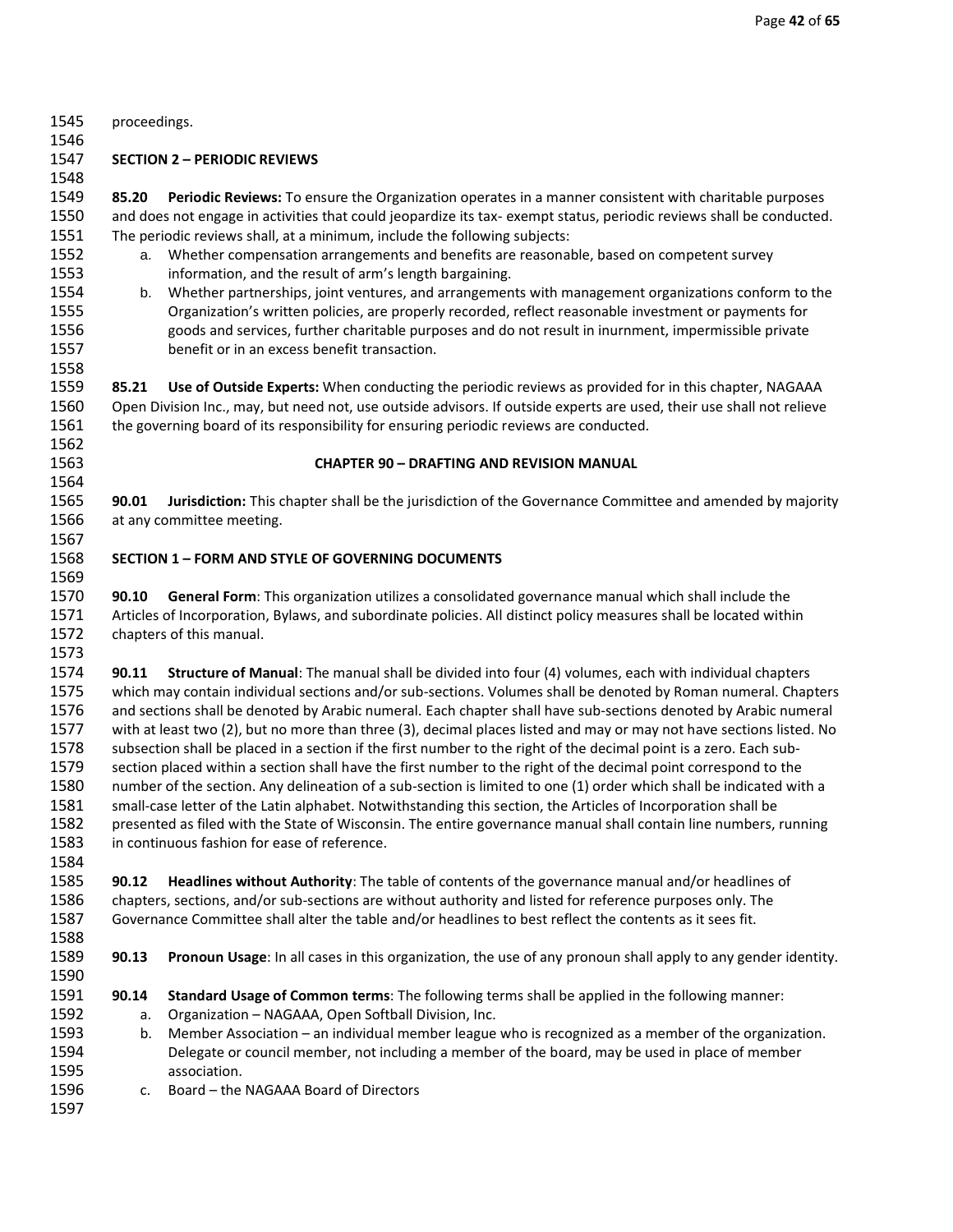- 
- 

### **SECTION 2 – AMENDMENTS**

 **90.20 Amendments**: The Governance Committee shall prepare a standard form for council and committee use for amendments to the governance manual. Amendments shall be reviewed by the committee and/or 1605 parliamentarian who shall concur that the amendment conforms to the form and style of the governing manual. A<br>1606 non-concurrence by the committee and/or parliamentarian shall not prevent action on the amendment but non-concurrence by the committee and/or parliamentarian shall not prevent action on the amendment but shall be relayed to the Council and/or committee of jurisdiction.

 **90.21 Revisions:** Upon adoption, the committee shall assist the parliamentarian and/or Secretary in preparing adopted revisions to the manual for publication.

 **90.22 Notice of Revisions:** The Secretary shall provide notice to the members whenever revisions are authorized by the body of jurisdiction and published by the Secretary.

 **90.23 Annotations of Changes:** The committee, in conjunction with the Secretary, shall compile and record a cross-reference log of amendments adopted to the governance manual and the minutes of the action.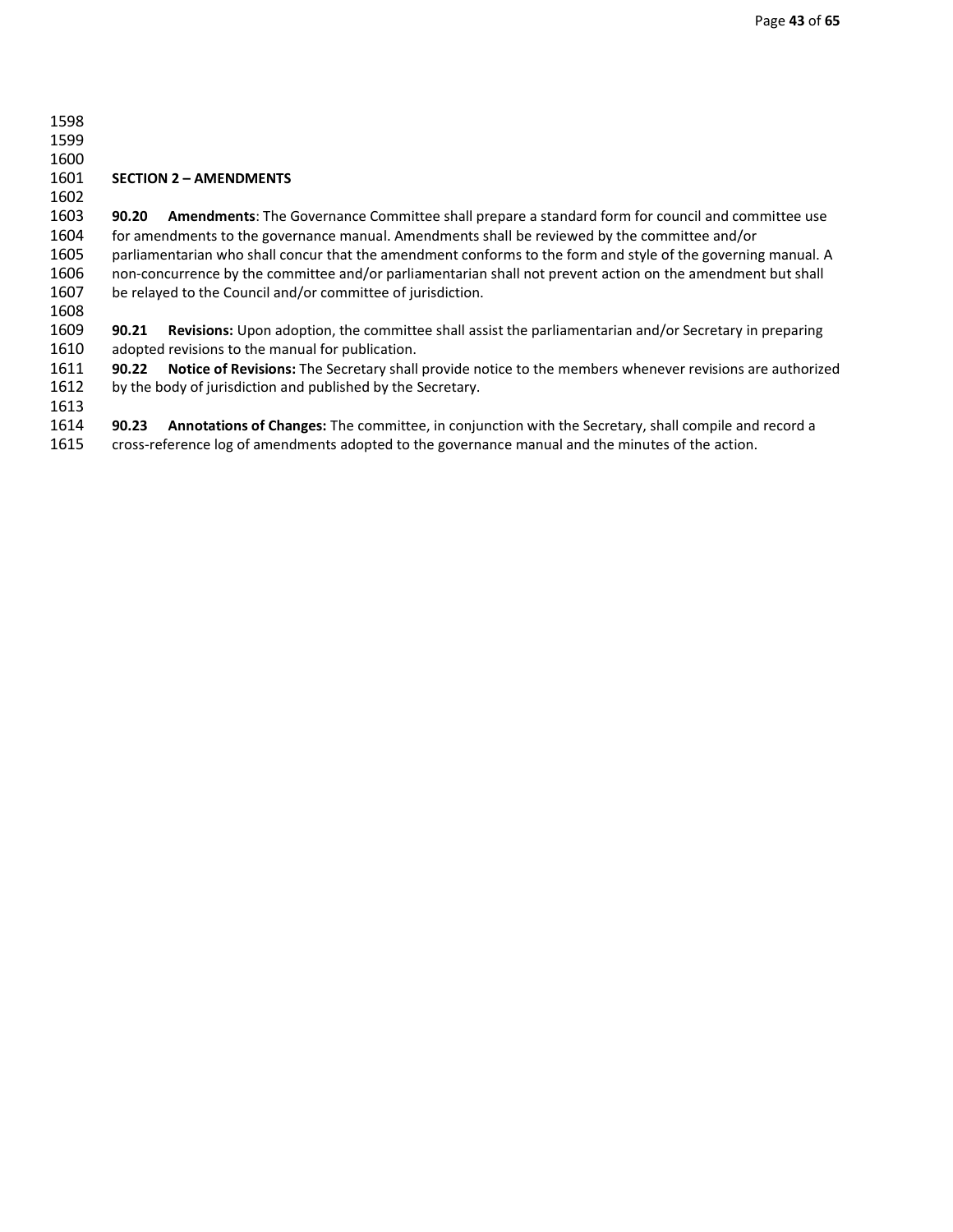# 1616 **VOLUME IV – ADMINISTRATIVE POLICIES**

|                            |             |                                                                                               | <b>FAU</b> |
|----------------------------|-------------|-----------------------------------------------------------------------------------------------|------------|
| <b>VOLUME 4</b>            |             |                                                                                               |            |
| Administrative<br>Policies | Chapter 100 | NAGAAA Hall of Fame                                                                           | 42         |
|                            | Chapter 101 | <b>NAGAAA Archives</b>                                                                        | 44         |
|                            | Chapter 110 | Job Descriptions of the Board of Directors                                                    | 44         |
|                            | Chapter 111 | Job Descriptions of the Appointed Officers of the Board<br>of Directors and This Organization | 53         |
|                            | Chapter 115 | Nomination Process for Candidates for the Board of<br><b>Directors</b>                        | 54         |
|                            | Chapter 116 | Background Check Policy for Candidates for the Board of<br><b>Directors</b>                   | 55         |
|                            | Chapter 200 | Regular Season Roster Submission Policy                                                       | 56         |
|                            | Chapter 250 | Ineligible Player Roster and Policy                                                           | 57         |
|                            | Chapter 300 | <b>GSWS Tournament Roster Submission Policy</b>                                               | 57         |
|                            | Chapter 305 | <b>GSWS Host Hotel Deposit and Requirements</b>                                               | 58         |
|                            | Chapter 331 | <b>GSWS Umpire Selection Policy</b>                                                           | 59         |
|                            | Chapter 341 | <b>GSWS Host City Metropolitan Areas</b>                                                      | 60         |

#### 1618 **CHAPTER 100 – NAGAAA HALL OF FAME**

1619

1627

1639

Chapter 810 Payment Terms of Sponsorship Contracts 61

1620 **100.01 Jurisdiction:** This chapter shall be the jurisdiction of the Board of Directors and amended by majority at 1621 any board meeting. 1622

 **100.02 Purpose and Authority:** There is created the NAGAAA Hall of Fame which shall be a program of this organization. The purpose of this program is to recognize the individuals that have made a significant contribution to the NAGAAA organization, the game, and the LGBTQ+ community. The authority for this program is found in 4.01 of the Governing Manual.

 **100.03 Membership and Leadership:** Membership in the Hall of Fame is achieved through election by two-thirds (2/3) vote of the living members of the Hall of Fame voting on the annual ballot or through selection by the Veterans sub-committee of the Hall of Fame. Leadership of the Hall of Fame is vested in the Chair of the Hall of Fame program as appointed. The chair shall make recommendations to the Board of Directors on policies and matters affecting the Hall of Fame, coordinate administrative operations for the Hall of Fame, and facilitate dialogue with the Council at the bi-annual Council meetings. The chair shall work collaboratively with the Hall of Fame Board Liaison. Any duty or task of this chapter may be performed by the chair or board liaison regardless of 1635 the strictures of this chapter when agreed to by both parties.

1636 a. Members of the former NAGAAA Women's Division Hall of Fame shall not be considered members of this 1637 Hall of Fame. Any individual may utilize years of membership in the former Women's Division to achieve 1638 the minimum requirement of membership for this program.

 **100.04 Nomination of Members:** Nominations for membership in the Hall of Fame shall be made in the form and manner provided for by the Hall of Fame chair and in the established time period listed in this chapter. There are no restrictions on whom may make a nomination for the Hall of Fame but you may not self-nominate. Nominees must have been active in NAGAAA for at least ten (10) years to be nominated. The chairperson of the Hall of Fame

PAGE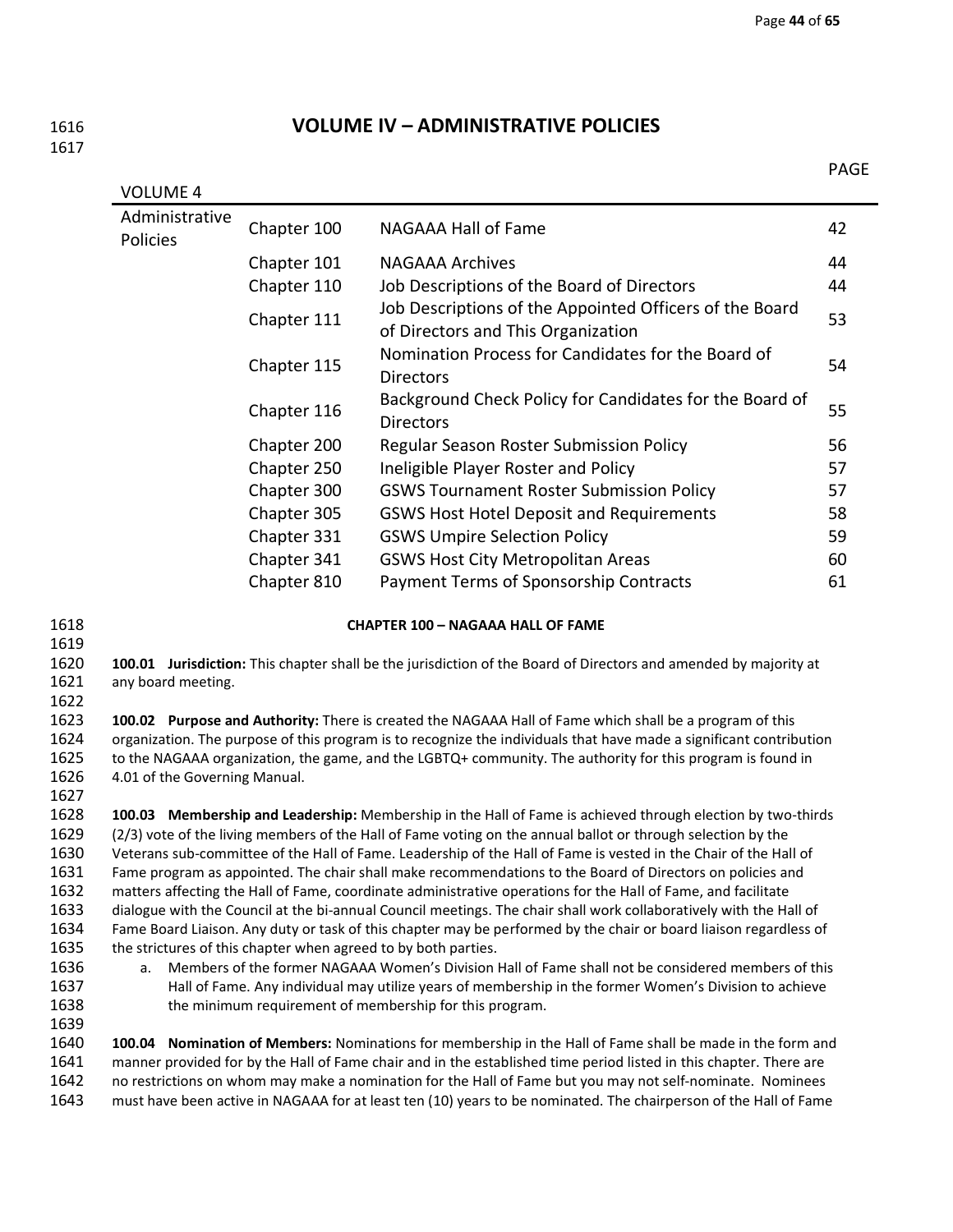shall communicate to the living members of the Hall of Fame all deadlines for nominations and issue appropriate reminder as they see fit.

 **100.05 Election of Members:** By the date listed in this chapter, the Hall of Fame Chair shall send all legal nominations to the members of the Hall of Fame with a ballot for each nomination. The Chair shall work in conjunction with the Webmaster to make ballot access feasible for the members of the Hall of Fame. Each living Hall of Fame member shall vote "Yes" or "No" indicating whether or not to permit membership for the nominee. The ballots shall be returned by the date listed in this chapter. The Hall of Fame Chair and Board Liaison shall individually review, tally, and audit the ballots to determine the number of votes each nominee received and if election was achieved.

- a. At the close of the balloting process described in this section, the Chair shall appoint the Veterans Committee, consisting of twelve (12) living Hall of Fame members. The Chair shall forward all nominations (with biographical information) which received at least fifty percent (50%) of the votes of the living members but were not elected to the Hall of Fame to these committee members.
- b. Notwithstanding this section, the Veterans committee, shall be granted seven (7) days to review the nominations and each member shall cast a ballot of "Yes" or "No" for each nomination. The Veterans committee shall elect, by a two-thirds (2/3) vote of their number voting, any number of persons to the Hall of Fame deserving of the recognition consistent with the purposes of this program and regardless of nomination or election by the balance of the existing Hall of Fame members. The Chair and Board Liaison shall audit the results of the Veterans Committee.

 **100.06 Results of Election:** No later than June 15, and beginning in 2020 and thereafter, no later than March 1, the Hall of Fame Chair shall notify each nominator of an elected nominee of the results of the balloting who shall be provided one (1) week to communicate to the nominees the results of the election. Following this notice, the Hall of Fame Chair shall draft a communication to the Hall of Fame and Board of Directors the identities of the newly elected members of the Hall of Fame. The Chair shall report the results to the members of the Hall of Fame. The Secretary shall report this information to the NAGAAA Council, member associations, and the general public. 

 **100.07 Hall of Fame Induction:** Newly elected members of the Hall of Fame shall be inducted at a dinner held in conjunction with the annual Gay Softball World Series (GSWS). Inductees shall receive one (1) complimentary ticket to the event. The Induction Dinner shall be a NAGAAA sanctioned event and subject to all policies and procedures of this organization.

- a. At the winter meeting in the year of the GSWS, the Host City shall provide to the chair a list of available venue options for the Hall of Fame dinner. Within sixty (60) days of the adjournment of the Winter Meeting, the Hall of Fame chair shall have selected a venue, prepared a draft contract for review by the Operations Director and execution by the Commissioner, and communicated said to the Host City and Board of Directors. The venue and conduct of the dinner shall conform to guidelines created and maintained by the Chair.
- b. The Chair shall be responsible for creating the program of the Induction dinner, designing and procuring the new inductee shirts, and general logistics and operations of the induction.

 **100.08 Suspension of Rights and Privileges:** Any member of the Hall of Fame not in good standing as a member of NAGAAA shall be suspended of all rights and privileges as a member of the Hall of Fame, including participation in any NAGAAA sanctioned event until compliance is achieved and good-standing restored in the determination of 1688 the Hall of Fame chair and NAGAAA Treasurer.

 a. Not in good standing shall be liberally construed and interpreted to indicate any member who is deemed ineligible by this organization to participate in any NAGAAA sanctioned event for any variety of reasons.

 **100.09 Deadlines:** The deadlines established for the Hall of Fame shall be incorporated into the Master Deadline schedule of this organization.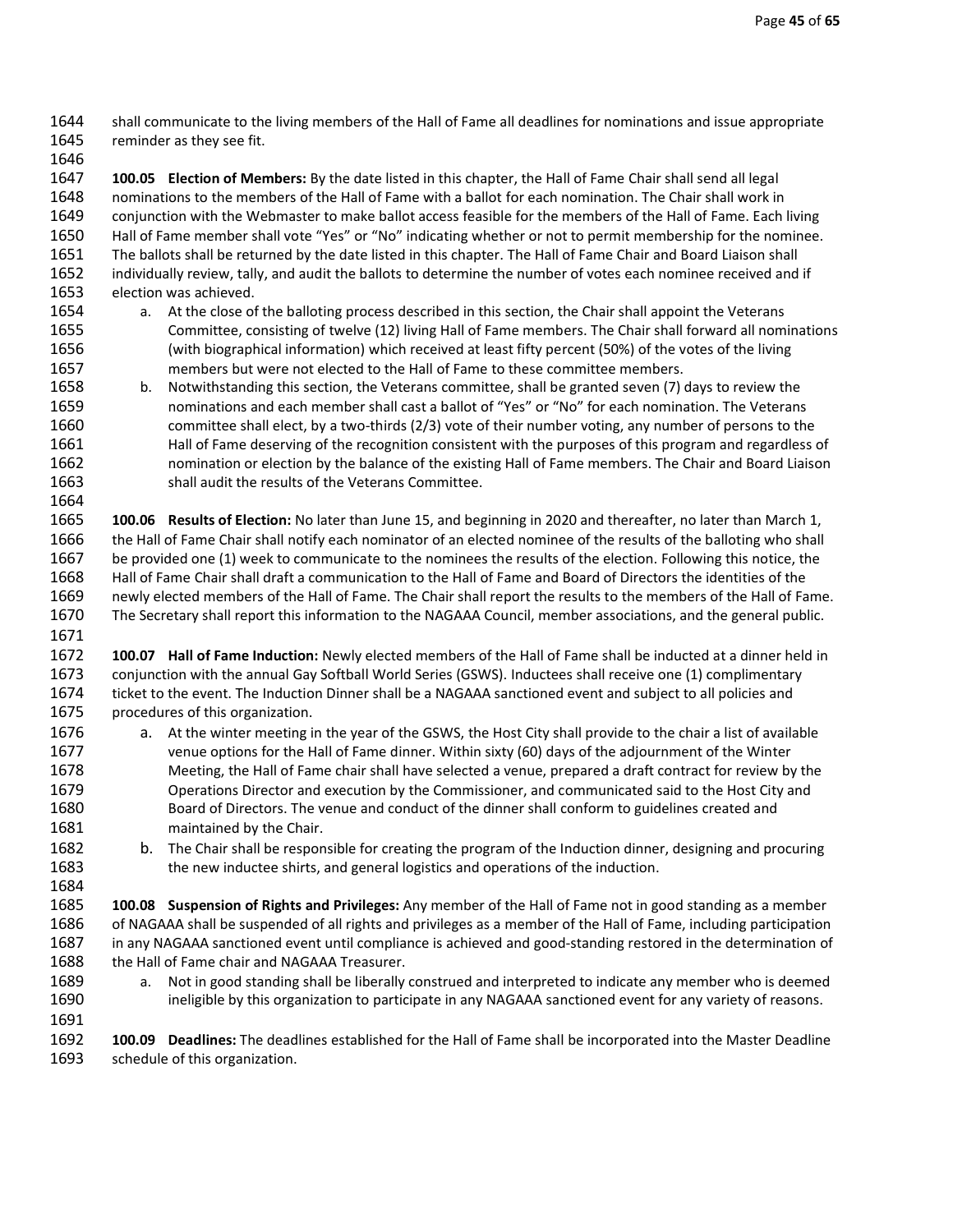| 1694<br>1695                         |                                                                                                                                                                                                                                                                                                     | <b>CHAPTER 101 - NAGAAA ARCHIVES</b>                                                                                                                                                                                                                                                                                                                                                                |  |  |  |
|--------------------------------------|-----------------------------------------------------------------------------------------------------------------------------------------------------------------------------------------------------------------------------------------------------------------------------------------------------|-----------------------------------------------------------------------------------------------------------------------------------------------------------------------------------------------------------------------------------------------------------------------------------------------------------------------------------------------------------------------------------------------------|--|--|--|
| 1696<br>1697<br>1698                 |                                                                                                                                                                                                                                                                                                     | 101.01 Jurisdiction: This chapter shall be the jurisdiction of the Board of Directors and amended by majority at<br>any board meeting.                                                                                                                                                                                                                                                              |  |  |  |
| 1699<br>1700<br>1701<br>1702<br>1703 |                                                                                                                                                                                                                                                                                                     | 101.02 Purpose and Authority: There is created the NAGAAA Archives which shall be a program of this<br>organization. The purpose of this program is to preserve and commemorate the history of the organization, its<br>significance, and the people who founded, sustained, and contributed to its legacy. The authority for this program<br>is found in 4.01 and 3.01(j) of the Governing Manual. |  |  |  |
| 1704<br>1705<br>1706<br>1707         |                                                                                                                                                                                                                                                                                                     | 101.03 Chair Authorized to Act: The chair of the NAGAAA Archives, as appointed pursuant to the Bylaws, is<br>authorized to collect, organize, store, and display artifacts and memorabilia (real and/or virtual), which are<br>representative of the organization and events, subject to the authorized budget of this program.                                                                     |  |  |  |
| 1708                                 |                                                                                                                                                                                                                                                                                                     | <b>CHAPTER 110 - JOB DESCRIPTIONS OF THE BOARD OF DIRECTORS</b>                                                                                                                                                                                                                                                                                                                                     |  |  |  |
| 1709<br>1710<br>1711<br>1712         | (NOTE: These chapters contain some revisions to Board of Directors job descriptions following changes to the Board<br>structure approved by the Council. The Board will complete the revisions in the spring and summer of 2019 and<br>provide a further revision.)                                 |                                                                                                                                                                                                                                                                                                                                                                                                     |  |  |  |
| 1713<br>1714<br>1715<br>1716         |                                                                                                                                                                                                                                                                                                     | 110.01 Jurisdiction: This chapter shall be the jurisdiction of the Board of Directors and amended by majority at<br>any board meeting.                                                                                                                                                                                                                                                              |  |  |  |
| 1717<br>1718<br>1719<br>1720         | 110.02 Purpose and Authority: The purpose of this program is to list, detail, and report the job descriptions of<br>the officers of this organization and other select offices as determined by the Board of Directors. The authority for<br>this program is found in 4.04 of the Governing Manual. |                                                                                                                                                                                                                                                                                                                                                                                                     |  |  |  |
| 1721<br>1722<br>1723                 | 110.03 Members of the Board of Directors: All elected officers of this organization are members of the Board of<br>Directors.                                                                                                                                                                       |                                                                                                                                                                                                                                                                                                                                                                                                     |  |  |  |
| 1724<br>1725                         |                                                                                                                                                                                                                                                                                                     | <b>SECTION 1 - GENERAL BOARD MEMBER JOB DESCRIPTION</b>                                                                                                                                                                                                                                                                                                                                             |  |  |  |
| 1726                                 |                                                                                                                                                                                                                                                                                                     | 110.10 General Responsibilities of All Board Members: Every member of the Board of Directors is responsible                                                                                                                                                                                                                                                                                         |  |  |  |
| 1727<br>1728                         | for:<br>а.                                                                                                                                                                                                                                                                                          | Overall governance of NAGAAA by establishing and monitoring policies and programs and supporting                                                                                                                                                                                                                                                                                                    |  |  |  |
| 1729                                 |                                                                                                                                                                                                                                                                                                     | development and effectiveness of Board of Directors.                                                                                                                                                                                                                                                                                                                                                |  |  |  |
| 1730<br>1731                         | b.                                                                                                                                                                                                                                                                                                  | Establish strategic purpose and direction for NAGAAA by participating in regular working sessions to<br>create operating policies and procedures and monitoring its performance.                                                                                                                                                                                                                    |  |  |  |
| 1732<br>1733                         | c.                                                                                                                                                                                                                                                                                                  | Represent NAGAAA and its programs and services to stakeholders, including delegate, member<br>associations, players, Hall of Famers, sponsors and partners.                                                                                                                                                                                                                                         |  |  |  |
| 1734<br>1735                         | d.                                                                                                                                                                                                                                                                                                  | Demonstrate fiscal responsibility and ensure the financial health of NAGAAA through conformance to up-<br>to-date fiscal policies and procedures and through ongoing analysis of financial reports.                                                                                                                                                                                                 |  |  |  |
| 1736<br>1737<br>1738                 | e.<br>f.                                                                                                                                                                                                                                                                                            | Ensure effective performance of NAGAAA's programs through ongoing program planning and evaluation.<br>Ensure conformance to federal, state, and local laws and agency policies and procedures.                                                                                                                                                                                                      |  |  |  |
| 1739                                 |                                                                                                                                                                                                                                                                                                     | 110.11 General Duties of All Board Members: Every member of the Board of Directors has the following duties:                                                                                                                                                                                                                                                                                        |  |  |  |
| 1740                                 | a.                                                                                                                                                                                                                                                                                                  | Attends all board meetings, including working sessions, and votes as a member in good standing.                                                                                                                                                                                                                                                                                                     |  |  |  |
| 1741                                 | b.                                                                                                                                                                                                                                                                                                  | Serves on at least one committee and attends 80% of committee meetings.                                                                                                                                                                                                                                                                                                                             |  |  |  |
| 1742                                 | c.                                                                                                                                                                                                                                                                                                  | Builds collegial working relationship that contributes to consensus.                                                                                                                                                                                                                                                                                                                                |  |  |  |
| 1743                                 | d.                                                                                                                                                                                                                                                                                                  | Contributes financially as able to NAGAAA.                                                                                                                                                                                                                                                                                                                                                          |  |  |  |
| 1744<br>1745                         | e.<br>f.                                                                                                                                                                                                                                                                                            | Attends all Council meetings, the GSWS, and NAGAAA Cup.<br>Makes serious commitment to participate actively in Board and committee work.                                                                                                                                                                                                                                                            |  |  |  |
| 1746                                 | g.                                                                                                                                                                                                                                                                                                  | Volunteers for and willingly accepts assignments and completes them thoroughly and on time.                                                                                                                                                                                                                                                                                                         |  |  |  |
|                                      |                                                                                                                                                                                                                                                                                                     |                                                                                                                                                                                                                                                                                                                                                                                                     |  |  |  |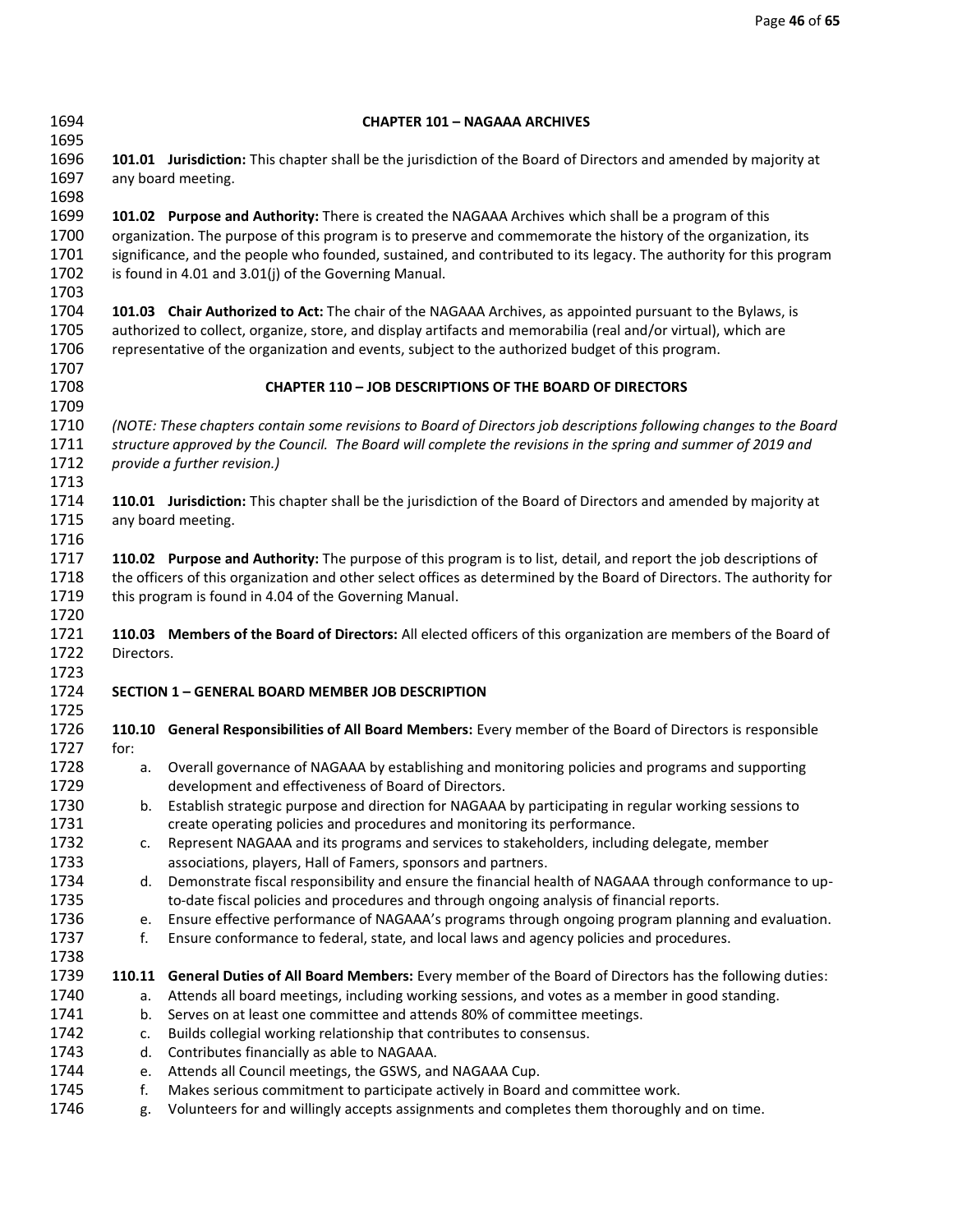h. Stays informed about Board policies and committee matters, prepares themselves well for meetings, and reviews and comments on minutes and reports. **110.12 General Time and Financial Commitment of Board Members:** Every member of the Board of Directors will have varying amounts of time required for their specific office. Each Board member should expect and be prepared to dedicate at least 500 hours over a calendar year to the work of the organization with a rapidly changing schedule. Financial support of the organization is encouraged. Membership on the Board is a serious role and will require significant time away from family, work, and local community. **110.13 Benefits of Board Members:** Service on the Board of Directors is a rewarding opportunity to lead a significant and relevant organization to the lives of LGBTQ+ athletes. It is a privilege and honor to be a leader of 1758 this organization and be leaders building the foundation of future success of this organization. 1759<br>1760 **SECTION 2 – COMMISSIONER 110.20 Officer Title:** Commissioner **110.21 Responsibilities:** The Commissioner is responsible and accountable for the following objectives, tasks, roles, and duties: a. Vision and Mission: The Commissioner shall communicate the mission and vision of this organization, coordinate and lead the strategic thinking towards the establishment of long and short-term goals, lead 1768 the board in developing a mission driven culture, and work to create a culture of mutual respect and inclusiveness. b. Leadership Development: The Commissioner shall recruit and develop leaders to serve on committees of this organization, ensure the participation of elected and appointed leaders of this organization. c. Management: The Commissioner shall ensure adherence to legal standards and ethical norms and be responsible for the management of this organization, including responsibility for compliance with the governing documents and internal policies of this organization. d. External Relations: The Commissioner shall be responsible for the external relations of this organization 1776 and act as the ambassador for the organization. **110.22 Duties:** In fulfilling the responsibilities of office, the Commissioner shall perform the following duties: a. Preside over meetings of the council, board, host cities and committee chairs. b. Oversee the general operations of the NAGAAA Board and the organization. 1781 c. Set meeting dates and prepare agendas. d. Review agendas and supporting materials prior to meetings. 1783 e. Attend all board meetings and other meetings necessary for the operation of the organization. f. Appoint the Parliamentarian at each Council meeting. g. Negotiate and execute all contracts for this organization. 1786 h. Coordinate and partner with the Treasurer to create a proposed annual budget. 1787 i. Serve as co-signer of NAGAAA checking account. 1788 j. Maintain an acute working knowledge of the issues pertaining to NAGAAA. 1789 k. Provide leadership support and advice to the officers and leaders of this organization. l. Manage communications and documents for Membership Applications, Proof of Voting Rights, and GSWS bid intents. m. Attend GSWS. n. Other duties as prescribed by the governing documents of this organization. o. Other duties as determined by the Board of Directors. **110.23 Knowledge, Skills, and Abilities:** The Commissioner should demonstrate understanding and competence in the following knowledge, skills, and abilities: a. Professional experience with leadership training. b. Diplomatic Skills.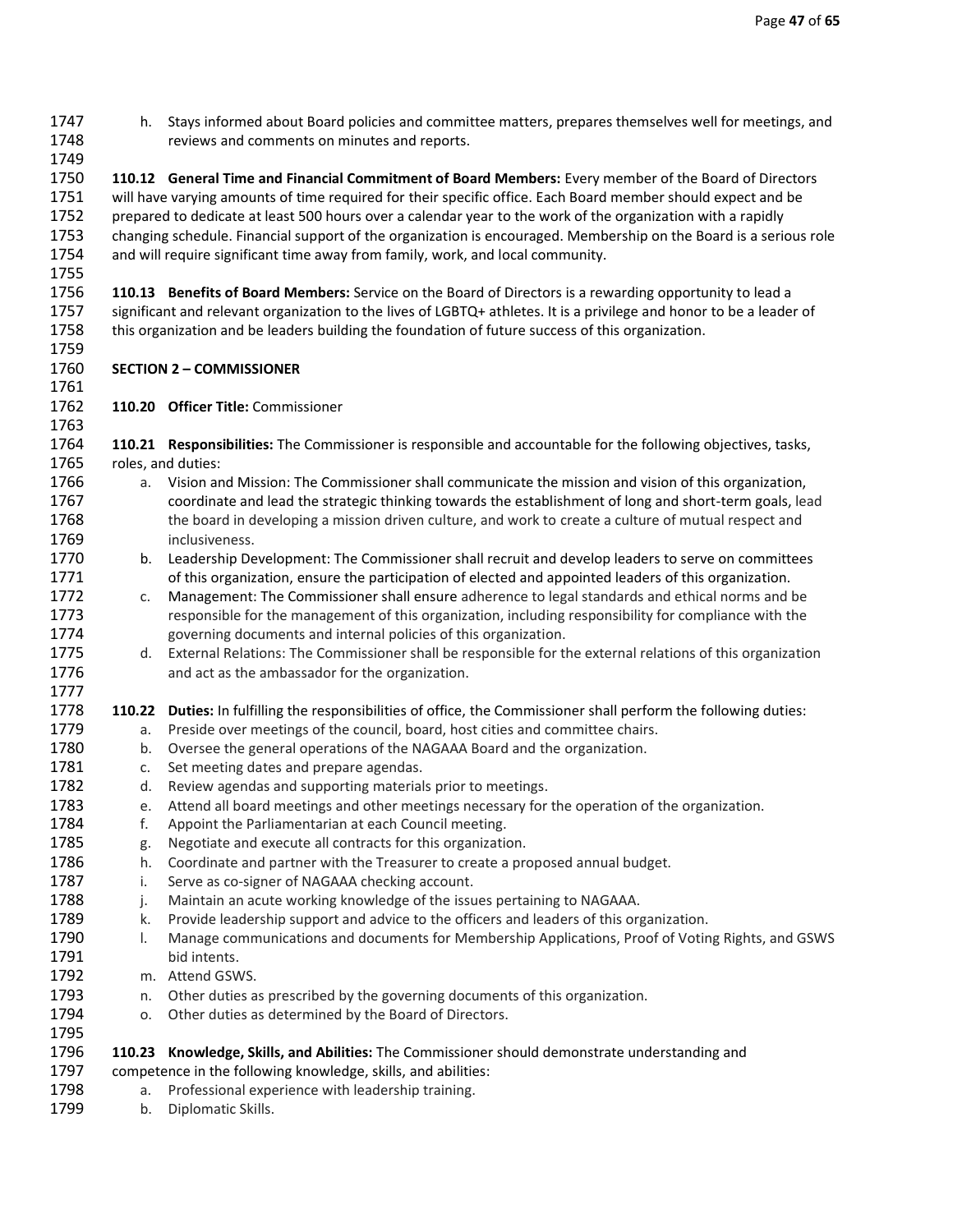| 1800 | c.      | A natural affinity for cultivating relationships.                                                                    |  |
|------|---------|----------------------------------------------------------------------------------------------------------------------|--|
| 1801 | d.      | Public Speaking.                                                                                                     |  |
| 1802 | e.      | Passion for improving lives.                                                                                         |  |
| 1803 | f.      | Commitment to the mission and vision of the organization.                                                            |  |
| 1804 |         |                                                                                                                      |  |
| 1805 |         | 110.24 Time and Financial Commitment: The Commissioner should be prepared to dedicate significant                    |  |
| 1806 |         | amounts of time to the leadership of and planning for this organization, including significant time apart from       |  |
| 1807 |         | family, relationships, and work. The Commissioner must have the ability to travel. Attendance at and work for        |  |
| 1808 |         | this organization will consume roughly 2,500 - 3,000 hours per calendar year.                                        |  |
| 1809 |         |                                                                                                                      |  |
| 1810 |         | 110.25 Benefits: The benefits of this office include travel opportunities across North America, increased            |  |
| 1811 |         | networking opportunities with other athletic organizations, commercial enterprises, and non-profit organizations,    |  |
| 1812 |         | interaction and leadership with an international organization, refining and sharpening of management and             |  |
| 1813 |         | organizational skills, and development of life-long and rewarding relationships with LGBTQ+ leaders and athletes.    |  |
| 1814 |         |                                                                                                                      |  |
| 1815 |         | 110.26 Programs: The Commissioner serves ex officio to all NAGAAA Programs.                                          |  |
| 1816 |         |                                                                                                                      |  |
| 1817 |         | 110.27 Committees: The Commissioner serves ex officio in all NAGAAA Committees and is the designated                 |  |
| 1818 |         | liaison of the Board to the Hall of Fame and Archives Program committees.                                            |  |
| 1819 |         |                                                                                                                      |  |
| 1820 |         | <b>SECTION 3 - DIRECTOR OF COMPETITION</b>                                                                           |  |
| 1821 |         |                                                                                                                      |  |
| 1822 |         | 110.30 Officer Title: Director of Competition                                                                        |  |
| 1823 |         |                                                                                                                      |  |
| 1824 |         | 110.31 Responsibilities: The Director of Competition is responsible and accountable for the following                |  |
| 1825 |         | objectives, tasks, roles, and duties:                                                                                |  |
| 1826 | a.      | Competition: The NAGAAA ratings, rules of fair play, protests, and other relevant issues of the game.                |  |
| 1827 | b.      | Leadership: The Director of Competition is responsible for maintaining a working relationship with the               |  |
| 1828 |         | Commissioner and other officers and knowledge of the mission and vision of this organization.                        |  |
| 1829 |         |                                                                                                                      |  |
| 1830 |         | 110.32 Duties: In fulfilling the responsibilities of office, the Director of Competition shall perform the following |  |
| 1831 | duties: |                                                                                                                      |  |
| 1832 | a.      | Oversee operation of the NAGAAA roster and player database.                                                          |  |
| 1833 | b.      | Oversee the NAGAAA rating system.                                                                                    |  |
| 1834 | c.      | Attend all board meetings and other meetings necessary for the operation of the organization.                        |  |
| 1835 | d.      | Maintain an acute working knowledge of the issues pertaining to NAGAAA.                                              |  |
| 1836 | e.      | Provide leadership support and advice to the officers and leaders of this organization.                              |  |
| 1837 | f.      | Attend GSWS.                                                                                                         |  |
| 1838 | g.      | Other duties as prescribed by the governing documents of this organization.                                          |  |
| 1839 | h.      | Other duties as determined by the Commissioner and/or the Board of Directors.                                        |  |
| 1840 |         |                                                                                                                      |  |
| 1841 |         | 110.33 Knowledge, Skills, and Abilities: The Director of Competition should demonstrate understanding and            |  |
| 1842 |         | competence in the following knowledge, skills, and abilities:                                                        |  |
| 1843 | a.      | Effective communication including facilitating group discussions and oral and written skills.                        |  |
| 1844 | b.      | Management of people.                                                                                                |  |
| 1845 | c.      | Policy and process development.                                                                                      |  |
| 1846 | d.      | Diplomatic Skills.                                                                                                   |  |
| 1847 | e.      | Problem solving ability, including technology awareness for emerging solutions.                                      |  |
| 1848 | f.      | Prioritize competing interests and goals, manage time to ensure successful completion of all work                    |  |
| 1849 |         | assignments and engage constituents to acquire feedback and insights.                                                |  |
| 1850 | g.      | Maintain a thorough understanding of the NAGAAA Rating System, the Protest Process Protocols, USA                    |  |
| 1851 |         | Softball rules, NAGAAA's Delegate Toolkit and online tools.                                                          |  |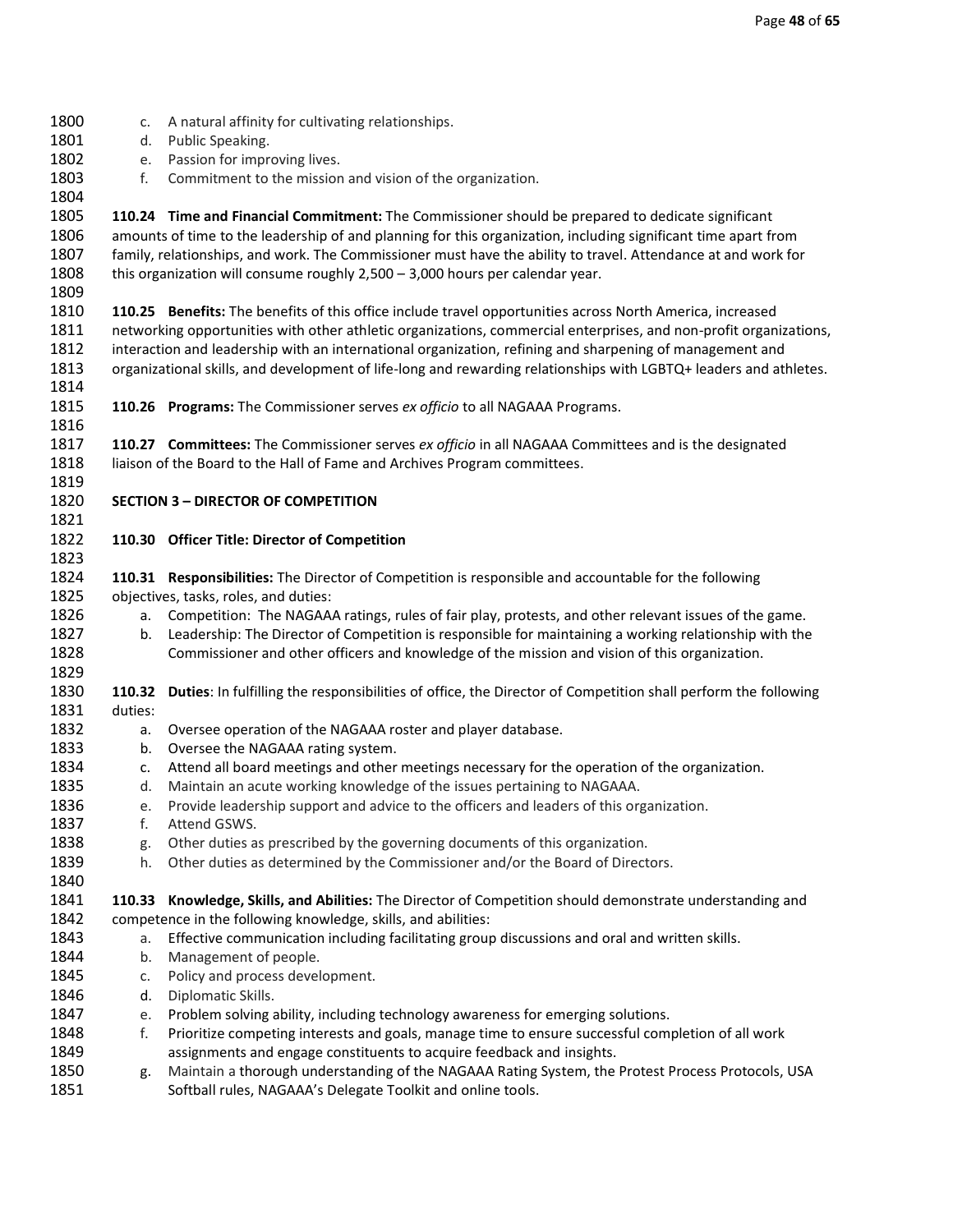**110.34 Time and Financial Commitment:** The Director of Competition should be prepared to dedicate significant amounts of time to the administration and execution of NAGAAA sanctioned tournaments, including significant time apart from family, relationships, and work during those periods. The Director of Competition must have the ability to travel. Attendance at and work for this organization will consume roughly 1,500-2,000 hours per calendar year. 

 **110.35 Benefits:** The benefits of this office include travel opportunities across North America, operating and administering the largest LGBTQ+ single sport week-long event in the world, increased networking opportunities with other athletic organizations, commercial enterprises, and non-profit organizations, interaction and leadership with an international organization, refining and sharpening of management and organizational skills, and development of life-long and rewarding relationships with LGBTQ+ leaders and athletes.

 **110.36 Programs:** The Director of Competition is not assigned to any program but assists as requested and able.

 **110.37 Committees:** The Director of Competition is the designated liaison of the Board to the Competition committee.

**SECTION 4 – SECRETARY**

- **110.40 Officer Title:** Secretary
- **110.41 Responsibilities:** The Secretary is responsible and accountable for the following objectives, tasks, roles, and duties:
- 1876 a. Governing Documents: The Secretary shall maintain, update, and record all governing documents and 1877 official actions of this organization, including the minutes and action of the Council and Board of Directors with assistance from the Governance Committee.
- b. Communication: The Secretary shall maintain and execute all official internal communications to the member associations, council, committee chairs, and other relevant parties.
- 1881 c. Marketing/Brand: The Secretary shall ensure the organization's website and social media are updated and maintained.
- **110.42 Duties:** In fulfilling the responsibilities of office, the Secretary shall perform the following duties:
- a. Maintain and utilize an email system for all levels of administration.
- b. Record and develop minutes from council meetings.
- 1887 c. Update and manage Governing Manual with assistance of Governance committee.
- d. Collect member association information that is beneficial to the Board of Directors including: Officer Positions, tournament information, Voting Representative declaration, USA Softball membership of teams.
- e. Coordinate order of Board shirts with NAGAAA Apparel Vendor.
- 1892 f. Facilitate Host Hotel blocks for all meetings under the direction of the Commissioner.
- g. Communicate and interact with voting representatives and member associations.
- h. Distribute constituent emails received from NAGAAA website to appropriate officer for response.
- i. Facilitate any necessary filings of administrative changes for NAGAAA that occur.
- 1896 j. Manage NAGAAA social media outlets.
- 1897 k. Manage Survey Monkey account.
- 1898 l. Collect USA Softball proof for teams participating in GSWS and NAGAAA Cup.
- m. Produce necessary documents for meetings.
- n. Maintain a history of NAGAAA documentation through Google Drive.
- 1901 o. Participate in Board Conference Calls and Council Meetings.
- p. Assist w/preparation for Council Meetings.
- q. Develop and implement a marketing plan for expanding awareness and elevating the NAGAAA brand to all audiences internal and external.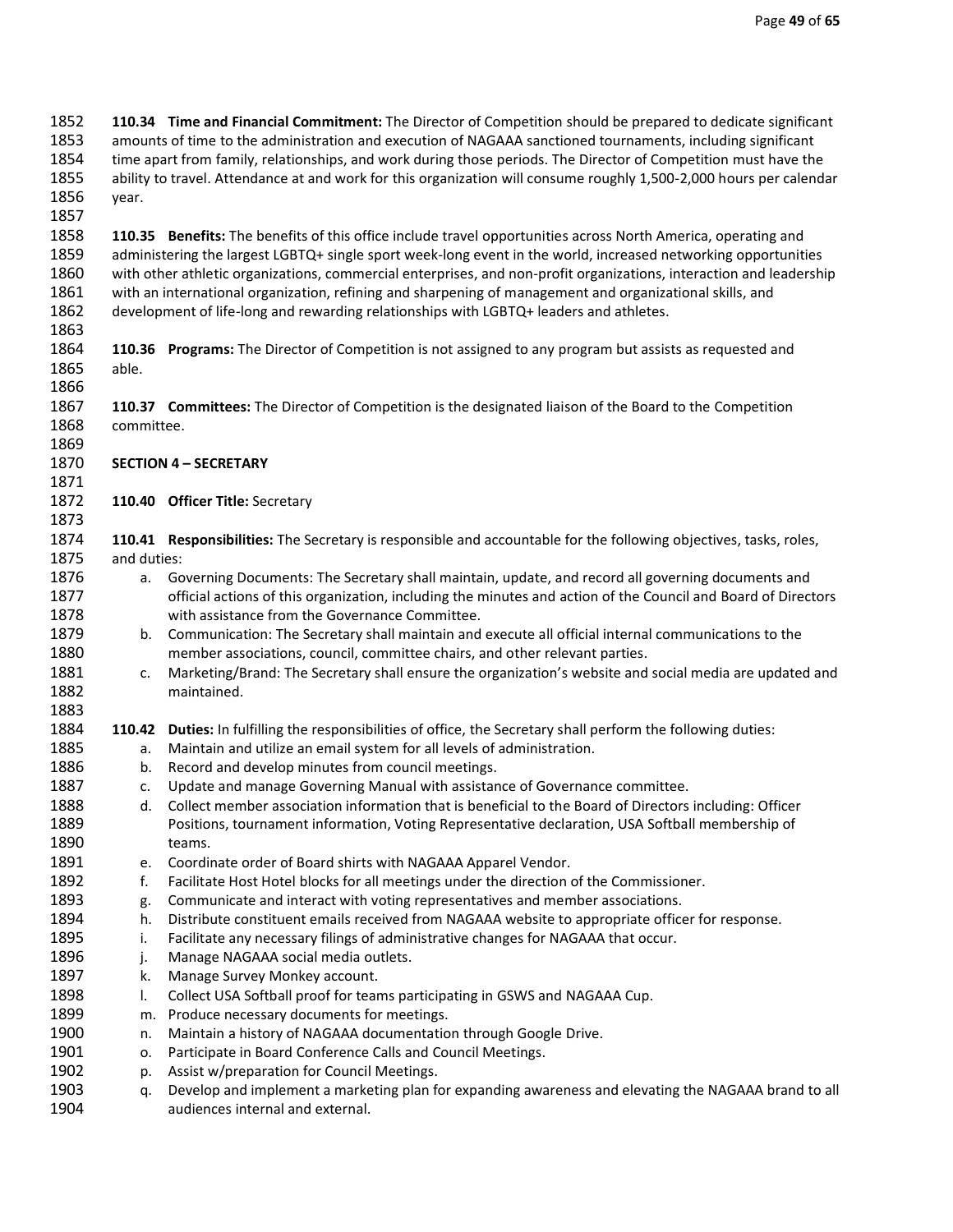| 1905 | r.          | Prepare and distribute press releases and marketing communications that promote NAGAAA's brand and                   |  |
|------|-------------|----------------------------------------------------------------------------------------------------------------------|--|
| 1906 |             | our events.                                                                                                          |  |
| 1907 | s.          | Oversee all NAGAAA social media (Facebook, Twitter, Instagram, etc.).                                                |  |
| 1908 | t.          | Update and maintain the NAGAAA website.                                                                              |  |
| 1909 | u.          | Provide support to Board members as requested.                                                                       |  |
| 1910 | v.          | Attend GSWS.                                                                                                         |  |
| 1911 |             | w. Assist w/GSWS (as assigned by Athletic Director).                                                                 |  |
| 1912 | х.          | Other duties as prescribed by the governing documents of this organization.                                          |  |
| 1913 |             | y. Other duties as determined by the Commissioner and/or the Board of Directors.                                     |  |
| 1914 |             |                                                                                                                      |  |
| 1915 |             | 110.43 Knowledge, Skills, and Abilities: The Secretary should demonstrate understanding and competence in            |  |
| 1916 |             | the following knowledge, skills, and abilities:                                                                      |  |
| 1917 |             | a. Good communications skills.                                                                                       |  |
| 1918 | b.          | Able to speak in front of large groups.                                                                              |  |
| 1919 | c.          | Good organizational skills.                                                                                          |  |
| 1920 | d.          | Basic computer knowledge.                                                                                            |  |
| 1921 | e.          | Advanced knowledge of Email, Google Drive, and Microsoft Office.                                                     |  |
| 1922 | f.          | Ability to travel.                                                                                                   |  |
| 1923 |             |                                                                                                                      |  |
| 1924 |             | 110.44 Time and Financial Commitment: The Secretary should be prepared to dedicate significant amounts of            |  |
| 1925 |             | time to the administration and execution of the duties of the office, including significant time apart from family,  |  |
| 1926 |             | relationships, and work. The Secretary must have the ability to travel. Attendance at and work for this organization |  |
| 1927 |             | will consume roughly 800-1,000 hours per calendar year.                                                              |  |
| 1928 |             |                                                                                                                      |  |
| 1929 |             | 110.45 Benefits: The benefits of this office include travel opportunities across North America, interaction and      |  |
| 1930 |             | leadership with an international organization and its members, refining and sharpening of management and             |  |
| 1931 |             | organizational skills, and development of life-long and rewarding relationships with LGBTQ+ leaders and athletes.    |  |
| 1932 |             |                                                                                                                      |  |
| 1933 |             |                                                                                                                      |  |
|      |             | 110.46 Programs: The Secretary is not assigned to any program but assists as requested and able.                     |  |
| 1934 |             |                                                                                                                      |  |
| 1935 |             | 110.47 Committees: The Secretary is the designated liaison of the Board to the Marketing Communications and          |  |
| 1936 |             | Governance committees.                                                                                               |  |
| 1937 |             |                                                                                                                      |  |
| 1938 |             | <b>SECTION 5 - TREASURER</b>                                                                                         |  |
| 1939 |             |                                                                                                                      |  |
| 1940 |             | 110.50 Officer Title: Treasurer                                                                                      |  |
| 1941 |             |                                                                                                                      |  |
| 1942 |             | 110.51 Responsibilities: The Treasurer is responsible and accountable for the following objectives, tasks, roles,    |  |
| 1943 | and duties: |                                                                                                                      |  |
| 1944 | а.          | Account and Investment management                                                                                    |  |
| 1945 | b.          | Financial transaction oversight                                                                                      |  |
| 1946 | c.          | Budget development and compliance                                                                                    |  |
| 1947 | d.          | Financial Policies development and compliance                                                                        |  |
| 1948 | e.          | Reporting of fiscal status                                                                                           |  |
| 1949 |             |                                                                                                                      |  |
| 1950 |             | 110.52 Duties: In fulfilling the responsibilities of office, the Treasurer shall perform the following duties:       |  |
| 1951 | a.          | Selection and designation of financial institutions                                                                  |  |
| 1952 | b.          | Creating and serving as legal signatory on checks                                                                    |  |
| 1953 | c.          | Managing investments of excess and reserve funds                                                                     |  |
| 1954 | d.          | Ensure the organizations financial activities are in compliance with G.A.A.P. (Generally Accepted                    |  |
| 1955 |             | Accounting Principles) and IRS code pertaining to 501c3 status of the organization                                   |  |
| 1956 | e.          | Be knowledgeable about who has access to the organization's funds                                                    |  |
| 1957 | f.          | Be knowledgeable of any outstanding bills or debts owed                                                              |  |
|      |             |                                                                                                                      |  |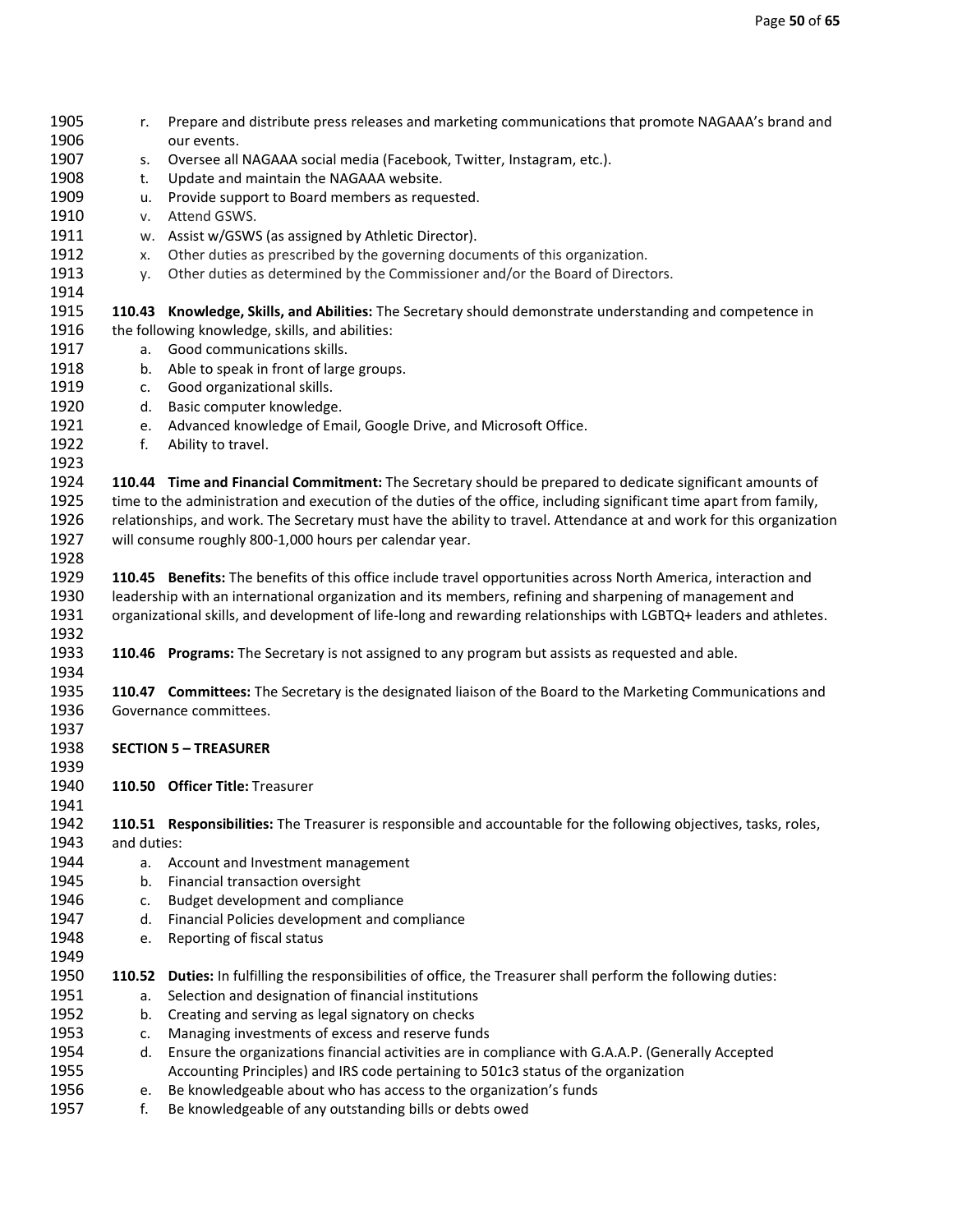| 1959<br>Develop the annual budget as well as comparing the actual revenues and expenses incurred against the<br>h.<br>1960<br>budget.<br>1961<br>Overseeing the development of and compliance with the organization's financial policies.<br>i.<br>1962<br>Report regularly to the Board of key financial events, trends, concerns, and assessment of fiscal health<br>j.<br>1963<br>Complete required financial reporting forms in a timely fashion and report said to the board<br>k.<br>1964<br>Provide support to Board members as requested.<br>I.<br>1965<br>m. Attend GSWS.<br>1966<br>Assist w/GSWS (as assigned by Athletic Director).<br>n.<br>1967<br>Other duties as prescribed by the governing documents of this organization.<br>о.<br>1968<br>Other duties as determined by the Commissioner and/or the Board of Directors.<br>р.<br>1969<br>1970<br>110.53 Knowledge, Skills, and Abilities: The Treasurer should demonstrate understanding and competence in<br>1971<br>the following knowledge, skills, and abilities:<br>1972<br><b>Financial literacy</b><br>а. –<br>1973<br>General accounting knowledge<br>b.<br>1974<br>Attention to detail<br>c.<br>1975<br>Timeliness in completing tasks<br>d.<br>1976<br>Neat and accurate record keeping<br>e.<br>1977<br>Willingness to ask questions<br>f.<br>1978<br>Trustworthiness<br>g.<br>1979<br>1980<br>110.54 Time and Financial Commitment: The Treasurer should be prepared to dedicate significant amounts of<br>1981<br>time to the administration and execution of the duties of the office, including significant time apart from family,<br>1982<br>relationships, and work. The Treasurer must have the ability to travel. Attendance at and work for this organization<br>1983<br>will consume roughly 2,000-2,500 hours per calendar year.<br>1984<br>1985<br>110.55 Benefits: The benefits of this office include travel opportunities across North America, interaction and<br>1986<br>leadership with an international organization and its members, refining and sharpening of management and<br>1987<br>organizational skills, and development of life-long and rewarding relationships with LGBTQ+ leaders and athletes.<br>1988<br>1989<br>110.56 Programs: The Treasurer is not assigned to any program but assists as requested and able.<br>1990<br>1991<br>110.57 Committees: The Treasurer is the designated liaison of the Board to the Finance committee.<br>1992<br>1993<br><b>SECTION 6 - PARTNERSHIPS</b><br>1994<br>1995<br>110.60 Officer Title: Director of Partnerships<br>1996<br>1997<br>110.61 Responsibilities: The Director of Partnerships is responsible and accountable for the following<br>1998<br>objectives, tasks, roles, and duties:<br>1999<br>Financial/In-Kind Support: The Director of Partnerships officer shall build and maintain long-term business<br>а.<br>2000<br>relationships with organizations who can, financially or in-kind, affect the bottom line of the<br>2001<br>organization's annual projected budget and offset expenses through revenue.<br>2002<br>Marketing/Brand: The Business Development officer shall ensure the organization's brand is elevated,<br>b.<br>2003<br>and the organization's presence in the print media is positive and proactive.<br>2004<br>2005<br>110.62 Duties: In fulfilling the responsibilities of office, the Director of Partnerships shall perform the following<br>2006<br>duties:<br>2007<br>Develop and implement a strategic plan for obtaining one-time sponsorships and long-term<br>a.<br>2008<br>partnerships at the NAGAAA level and act as an advisor to the GSWS host committee(s) on all things<br>2009<br>pertaining to local/GSWS sponsorships.<br>2010<br>Create a partnership packet that effectively communicates the value that can be gained from being a<br>b. | 1958 | g. | Develop systems for keeping cash flow manageable |  |  |
|-------------------------------------------------------------------------------------------------------------------------------------------------------------------------------------------------------------------------------------------------------------------------------------------------------------------------------------------------------------------------------------------------------------------------------------------------------------------------------------------------------------------------------------------------------------------------------------------------------------------------------------------------------------------------------------------------------------------------------------------------------------------------------------------------------------------------------------------------------------------------------------------------------------------------------------------------------------------------------------------------------------------------------------------------------------------------------------------------------------------------------------------------------------------------------------------------------------------------------------------------------------------------------------------------------------------------------------------------------------------------------------------------------------------------------------------------------------------------------------------------------------------------------------------------------------------------------------------------------------------------------------------------------------------------------------------------------------------------------------------------------------------------------------------------------------------------------------------------------------------------------------------------------------------------------------------------------------------------------------------------------------------------------------------------------------------------------------------------------------------------------------------------------------------------------------------------------------------------------------------------------------------------------------------------------------------------------------------------------------------------------------------------------------------------------------------------------------------------------------------------------------------------------------------------------------------------------------------------------------------------------------------------------------------------------------------------------------------------------------------------------------------------------------------------------------------------------------------------------------------------------------------------------------------------------------------------------------------------------------------------------------------------------------------------------------------------------------------------------------------------------------------------------------------------------------------------------------------------------------------------------------------------------------------------------------------------------------------------------------------------------------------------------------------------------------------------------------------------------------------------------------------------------------------------------------------------------------------------------------------------------------------------------------------------------------------------------------------------------------------------------------------------------------------------------------------------------------------------------------------|------|----|--------------------------------------------------|--|--|
|                                                                                                                                                                                                                                                                                                                                                                                                                                                                                                                                                                                                                                                                                                                                                                                                                                                                                                                                                                                                                                                                                                                                                                                                                                                                                                                                                                                                                                                                                                                                                                                                                                                                                                                                                                                                                                                                                                                                                                                                                                                                                                                                                                                                                                                                                                                                                                                                                                                                                                                                                                                                                                                                                                                                                                                                                                                                                                                                                                                                                                                                                                                                                                                                                                                                                                                                                                                                                                                                                                                                                                                                                                                                                                                                                                                                                                                                   |      |    |                                                  |  |  |
|                                                                                                                                                                                                                                                                                                                                                                                                                                                                                                                                                                                                                                                                                                                                                                                                                                                                                                                                                                                                                                                                                                                                                                                                                                                                                                                                                                                                                                                                                                                                                                                                                                                                                                                                                                                                                                                                                                                                                                                                                                                                                                                                                                                                                                                                                                                                                                                                                                                                                                                                                                                                                                                                                                                                                                                                                                                                                                                                                                                                                                                                                                                                                                                                                                                                                                                                                                                                                                                                                                                                                                                                                                                                                                                                                                                                                                                                   |      |    |                                                  |  |  |
|                                                                                                                                                                                                                                                                                                                                                                                                                                                                                                                                                                                                                                                                                                                                                                                                                                                                                                                                                                                                                                                                                                                                                                                                                                                                                                                                                                                                                                                                                                                                                                                                                                                                                                                                                                                                                                                                                                                                                                                                                                                                                                                                                                                                                                                                                                                                                                                                                                                                                                                                                                                                                                                                                                                                                                                                                                                                                                                                                                                                                                                                                                                                                                                                                                                                                                                                                                                                                                                                                                                                                                                                                                                                                                                                                                                                                                                                   |      |    |                                                  |  |  |
|                                                                                                                                                                                                                                                                                                                                                                                                                                                                                                                                                                                                                                                                                                                                                                                                                                                                                                                                                                                                                                                                                                                                                                                                                                                                                                                                                                                                                                                                                                                                                                                                                                                                                                                                                                                                                                                                                                                                                                                                                                                                                                                                                                                                                                                                                                                                                                                                                                                                                                                                                                                                                                                                                                                                                                                                                                                                                                                                                                                                                                                                                                                                                                                                                                                                                                                                                                                                                                                                                                                                                                                                                                                                                                                                                                                                                                                                   |      |    |                                                  |  |  |
|                                                                                                                                                                                                                                                                                                                                                                                                                                                                                                                                                                                                                                                                                                                                                                                                                                                                                                                                                                                                                                                                                                                                                                                                                                                                                                                                                                                                                                                                                                                                                                                                                                                                                                                                                                                                                                                                                                                                                                                                                                                                                                                                                                                                                                                                                                                                                                                                                                                                                                                                                                                                                                                                                                                                                                                                                                                                                                                                                                                                                                                                                                                                                                                                                                                                                                                                                                                                                                                                                                                                                                                                                                                                                                                                                                                                                                                                   |      |    |                                                  |  |  |
|                                                                                                                                                                                                                                                                                                                                                                                                                                                                                                                                                                                                                                                                                                                                                                                                                                                                                                                                                                                                                                                                                                                                                                                                                                                                                                                                                                                                                                                                                                                                                                                                                                                                                                                                                                                                                                                                                                                                                                                                                                                                                                                                                                                                                                                                                                                                                                                                                                                                                                                                                                                                                                                                                                                                                                                                                                                                                                                                                                                                                                                                                                                                                                                                                                                                                                                                                                                                                                                                                                                                                                                                                                                                                                                                                                                                                                                                   |      |    |                                                  |  |  |
|                                                                                                                                                                                                                                                                                                                                                                                                                                                                                                                                                                                                                                                                                                                                                                                                                                                                                                                                                                                                                                                                                                                                                                                                                                                                                                                                                                                                                                                                                                                                                                                                                                                                                                                                                                                                                                                                                                                                                                                                                                                                                                                                                                                                                                                                                                                                                                                                                                                                                                                                                                                                                                                                                                                                                                                                                                                                                                                                                                                                                                                                                                                                                                                                                                                                                                                                                                                                                                                                                                                                                                                                                                                                                                                                                                                                                                                                   |      |    |                                                  |  |  |
|                                                                                                                                                                                                                                                                                                                                                                                                                                                                                                                                                                                                                                                                                                                                                                                                                                                                                                                                                                                                                                                                                                                                                                                                                                                                                                                                                                                                                                                                                                                                                                                                                                                                                                                                                                                                                                                                                                                                                                                                                                                                                                                                                                                                                                                                                                                                                                                                                                                                                                                                                                                                                                                                                                                                                                                                                                                                                                                                                                                                                                                                                                                                                                                                                                                                                                                                                                                                                                                                                                                                                                                                                                                                                                                                                                                                                                                                   |      |    |                                                  |  |  |
|                                                                                                                                                                                                                                                                                                                                                                                                                                                                                                                                                                                                                                                                                                                                                                                                                                                                                                                                                                                                                                                                                                                                                                                                                                                                                                                                                                                                                                                                                                                                                                                                                                                                                                                                                                                                                                                                                                                                                                                                                                                                                                                                                                                                                                                                                                                                                                                                                                                                                                                                                                                                                                                                                                                                                                                                                                                                                                                                                                                                                                                                                                                                                                                                                                                                                                                                                                                                                                                                                                                                                                                                                                                                                                                                                                                                                                                                   |      |    |                                                  |  |  |
|                                                                                                                                                                                                                                                                                                                                                                                                                                                                                                                                                                                                                                                                                                                                                                                                                                                                                                                                                                                                                                                                                                                                                                                                                                                                                                                                                                                                                                                                                                                                                                                                                                                                                                                                                                                                                                                                                                                                                                                                                                                                                                                                                                                                                                                                                                                                                                                                                                                                                                                                                                                                                                                                                                                                                                                                                                                                                                                                                                                                                                                                                                                                                                                                                                                                                                                                                                                                                                                                                                                                                                                                                                                                                                                                                                                                                                                                   |      |    |                                                  |  |  |
|                                                                                                                                                                                                                                                                                                                                                                                                                                                                                                                                                                                                                                                                                                                                                                                                                                                                                                                                                                                                                                                                                                                                                                                                                                                                                                                                                                                                                                                                                                                                                                                                                                                                                                                                                                                                                                                                                                                                                                                                                                                                                                                                                                                                                                                                                                                                                                                                                                                                                                                                                                                                                                                                                                                                                                                                                                                                                                                                                                                                                                                                                                                                                                                                                                                                                                                                                                                                                                                                                                                                                                                                                                                                                                                                                                                                                                                                   |      |    |                                                  |  |  |
|                                                                                                                                                                                                                                                                                                                                                                                                                                                                                                                                                                                                                                                                                                                                                                                                                                                                                                                                                                                                                                                                                                                                                                                                                                                                                                                                                                                                                                                                                                                                                                                                                                                                                                                                                                                                                                                                                                                                                                                                                                                                                                                                                                                                                                                                                                                                                                                                                                                                                                                                                                                                                                                                                                                                                                                                                                                                                                                                                                                                                                                                                                                                                                                                                                                                                                                                                                                                                                                                                                                                                                                                                                                                                                                                                                                                                                                                   |      |    |                                                  |  |  |
|                                                                                                                                                                                                                                                                                                                                                                                                                                                                                                                                                                                                                                                                                                                                                                                                                                                                                                                                                                                                                                                                                                                                                                                                                                                                                                                                                                                                                                                                                                                                                                                                                                                                                                                                                                                                                                                                                                                                                                                                                                                                                                                                                                                                                                                                                                                                                                                                                                                                                                                                                                                                                                                                                                                                                                                                                                                                                                                                                                                                                                                                                                                                                                                                                                                                                                                                                                                                                                                                                                                                                                                                                                                                                                                                                                                                                                                                   |      |    |                                                  |  |  |
|                                                                                                                                                                                                                                                                                                                                                                                                                                                                                                                                                                                                                                                                                                                                                                                                                                                                                                                                                                                                                                                                                                                                                                                                                                                                                                                                                                                                                                                                                                                                                                                                                                                                                                                                                                                                                                                                                                                                                                                                                                                                                                                                                                                                                                                                                                                                                                                                                                                                                                                                                                                                                                                                                                                                                                                                                                                                                                                                                                                                                                                                                                                                                                                                                                                                                                                                                                                                                                                                                                                                                                                                                                                                                                                                                                                                                                                                   |      |    |                                                  |  |  |
|                                                                                                                                                                                                                                                                                                                                                                                                                                                                                                                                                                                                                                                                                                                                                                                                                                                                                                                                                                                                                                                                                                                                                                                                                                                                                                                                                                                                                                                                                                                                                                                                                                                                                                                                                                                                                                                                                                                                                                                                                                                                                                                                                                                                                                                                                                                                                                                                                                                                                                                                                                                                                                                                                                                                                                                                                                                                                                                                                                                                                                                                                                                                                                                                                                                                                                                                                                                                                                                                                                                                                                                                                                                                                                                                                                                                                                                                   |      |    |                                                  |  |  |
|                                                                                                                                                                                                                                                                                                                                                                                                                                                                                                                                                                                                                                                                                                                                                                                                                                                                                                                                                                                                                                                                                                                                                                                                                                                                                                                                                                                                                                                                                                                                                                                                                                                                                                                                                                                                                                                                                                                                                                                                                                                                                                                                                                                                                                                                                                                                                                                                                                                                                                                                                                                                                                                                                                                                                                                                                                                                                                                                                                                                                                                                                                                                                                                                                                                                                                                                                                                                                                                                                                                                                                                                                                                                                                                                                                                                                                                                   |      |    |                                                  |  |  |
|                                                                                                                                                                                                                                                                                                                                                                                                                                                                                                                                                                                                                                                                                                                                                                                                                                                                                                                                                                                                                                                                                                                                                                                                                                                                                                                                                                                                                                                                                                                                                                                                                                                                                                                                                                                                                                                                                                                                                                                                                                                                                                                                                                                                                                                                                                                                                                                                                                                                                                                                                                                                                                                                                                                                                                                                                                                                                                                                                                                                                                                                                                                                                                                                                                                                                                                                                                                                                                                                                                                                                                                                                                                                                                                                                                                                                                                                   |      |    |                                                  |  |  |
|                                                                                                                                                                                                                                                                                                                                                                                                                                                                                                                                                                                                                                                                                                                                                                                                                                                                                                                                                                                                                                                                                                                                                                                                                                                                                                                                                                                                                                                                                                                                                                                                                                                                                                                                                                                                                                                                                                                                                                                                                                                                                                                                                                                                                                                                                                                                                                                                                                                                                                                                                                                                                                                                                                                                                                                                                                                                                                                                                                                                                                                                                                                                                                                                                                                                                                                                                                                                                                                                                                                                                                                                                                                                                                                                                                                                                                                                   |      |    |                                                  |  |  |
|                                                                                                                                                                                                                                                                                                                                                                                                                                                                                                                                                                                                                                                                                                                                                                                                                                                                                                                                                                                                                                                                                                                                                                                                                                                                                                                                                                                                                                                                                                                                                                                                                                                                                                                                                                                                                                                                                                                                                                                                                                                                                                                                                                                                                                                                                                                                                                                                                                                                                                                                                                                                                                                                                                                                                                                                                                                                                                                                                                                                                                                                                                                                                                                                                                                                                                                                                                                                                                                                                                                                                                                                                                                                                                                                                                                                                                                                   |      |    |                                                  |  |  |
|                                                                                                                                                                                                                                                                                                                                                                                                                                                                                                                                                                                                                                                                                                                                                                                                                                                                                                                                                                                                                                                                                                                                                                                                                                                                                                                                                                                                                                                                                                                                                                                                                                                                                                                                                                                                                                                                                                                                                                                                                                                                                                                                                                                                                                                                                                                                                                                                                                                                                                                                                                                                                                                                                                                                                                                                                                                                                                                                                                                                                                                                                                                                                                                                                                                                                                                                                                                                                                                                                                                                                                                                                                                                                                                                                                                                                                                                   |      |    |                                                  |  |  |
|                                                                                                                                                                                                                                                                                                                                                                                                                                                                                                                                                                                                                                                                                                                                                                                                                                                                                                                                                                                                                                                                                                                                                                                                                                                                                                                                                                                                                                                                                                                                                                                                                                                                                                                                                                                                                                                                                                                                                                                                                                                                                                                                                                                                                                                                                                                                                                                                                                                                                                                                                                                                                                                                                                                                                                                                                                                                                                                                                                                                                                                                                                                                                                                                                                                                                                                                                                                                                                                                                                                                                                                                                                                                                                                                                                                                                                                                   |      |    |                                                  |  |  |
|                                                                                                                                                                                                                                                                                                                                                                                                                                                                                                                                                                                                                                                                                                                                                                                                                                                                                                                                                                                                                                                                                                                                                                                                                                                                                                                                                                                                                                                                                                                                                                                                                                                                                                                                                                                                                                                                                                                                                                                                                                                                                                                                                                                                                                                                                                                                                                                                                                                                                                                                                                                                                                                                                                                                                                                                                                                                                                                                                                                                                                                                                                                                                                                                                                                                                                                                                                                                                                                                                                                                                                                                                                                                                                                                                                                                                                                                   |      |    |                                                  |  |  |
|                                                                                                                                                                                                                                                                                                                                                                                                                                                                                                                                                                                                                                                                                                                                                                                                                                                                                                                                                                                                                                                                                                                                                                                                                                                                                                                                                                                                                                                                                                                                                                                                                                                                                                                                                                                                                                                                                                                                                                                                                                                                                                                                                                                                                                                                                                                                                                                                                                                                                                                                                                                                                                                                                                                                                                                                                                                                                                                                                                                                                                                                                                                                                                                                                                                                                                                                                                                                                                                                                                                                                                                                                                                                                                                                                                                                                                                                   |      |    |                                                  |  |  |
|                                                                                                                                                                                                                                                                                                                                                                                                                                                                                                                                                                                                                                                                                                                                                                                                                                                                                                                                                                                                                                                                                                                                                                                                                                                                                                                                                                                                                                                                                                                                                                                                                                                                                                                                                                                                                                                                                                                                                                                                                                                                                                                                                                                                                                                                                                                                                                                                                                                                                                                                                                                                                                                                                                                                                                                                                                                                                                                                                                                                                                                                                                                                                                                                                                                                                                                                                                                                                                                                                                                                                                                                                                                                                                                                                                                                                                                                   |      |    |                                                  |  |  |
|                                                                                                                                                                                                                                                                                                                                                                                                                                                                                                                                                                                                                                                                                                                                                                                                                                                                                                                                                                                                                                                                                                                                                                                                                                                                                                                                                                                                                                                                                                                                                                                                                                                                                                                                                                                                                                                                                                                                                                                                                                                                                                                                                                                                                                                                                                                                                                                                                                                                                                                                                                                                                                                                                                                                                                                                                                                                                                                                                                                                                                                                                                                                                                                                                                                                                                                                                                                                                                                                                                                                                                                                                                                                                                                                                                                                                                                                   |      |    |                                                  |  |  |
|                                                                                                                                                                                                                                                                                                                                                                                                                                                                                                                                                                                                                                                                                                                                                                                                                                                                                                                                                                                                                                                                                                                                                                                                                                                                                                                                                                                                                                                                                                                                                                                                                                                                                                                                                                                                                                                                                                                                                                                                                                                                                                                                                                                                                                                                                                                                                                                                                                                                                                                                                                                                                                                                                                                                                                                                                                                                                                                                                                                                                                                                                                                                                                                                                                                                                                                                                                                                                                                                                                                                                                                                                                                                                                                                                                                                                                                                   |      |    |                                                  |  |  |
|                                                                                                                                                                                                                                                                                                                                                                                                                                                                                                                                                                                                                                                                                                                                                                                                                                                                                                                                                                                                                                                                                                                                                                                                                                                                                                                                                                                                                                                                                                                                                                                                                                                                                                                                                                                                                                                                                                                                                                                                                                                                                                                                                                                                                                                                                                                                                                                                                                                                                                                                                                                                                                                                                                                                                                                                                                                                                                                                                                                                                                                                                                                                                                                                                                                                                                                                                                                                                                                                                                                                                                                                                                                                                                                                                                                                                                                                   |      |    |                                                  |  |  |
|                                                                                                                                                                                                                                                                                                                                                                                                                                                                                                                                                                                                                                                                                                                                                                                                                                                                                                                                                                                                                                                                                                                                                                                                                                                                                                                                                                                                                                                                                                                                                                                                                                                                                                                                                                                                                                                                                                                                                                                                                                                                                                                                                                                                                                                                                                                                                                                                                                                                                                                                                                                                                                                                                                                                                                                                                                                                                                                                                                                                                                                                                                                                                                                                                                                                                                                                                                                                                                                                                                                                                                                                                                                                                                                                                                                                                                                                   |      |    |                                                  |  |  |
|                                                                                                                                                                                                                                                                                                                                                                                                                                                                                                                                                                                                                                                                                                                                                                                                                                                                                                                                                                                                                                                                                                                                                                                                                                                                                                                                                                                                                                                                                                                                                                                                                                                                                                                                                                                                                                                                                                                                                                                                                                                                                                                                                                                                                                                                                                                                                                                                                                                                                                                                                                                                                                                                                                                                                                                                                                                                                                                                                                                                                                                                                                                                                                                                                                                                                                                                                                                                                                                                                                                                                                                                                                                                                                                                                                                                                                                                   |      |    |                                                  |  |  |
|                                                                                                                                                                                                                                                                                                                                                                                                                                                                                                                                                                                                                                                                                                                                                                                                                                                                                                                                                                                                                                                                                                                                                                                                                                                                                                                                                                                                                                                                                                                                                                                                                                                                                                                                                                                                                                                                                                                                                                                                                                                                                                                                                                                                                                                                                                                                                                                                                                                                                                                                                                                                                                                                                                                                                                                                                                                                                                                                                                                                                                                                                                                                                                                                                                                                                                                                                                                                                                                                                                                                                                                                                                                                                                                                                                                                                                                                   |      |    |                                                  |  |  |
|                                                                                                                                                                                                                                                                                                                                                                                                                                                                                                                                                                                                                                                                                                                                                                                                                                                                                                                                                                                                                                                                                                                                                                                                                                                                                                                                                                                                                                                                                                                                                                                                                                                                                                                                                                                                                                                                                                                                                                                                                                                                                                                                                                                                                                                                                                                                                                                                                                                                                                                                                                                                                                                                                                                                                                                                                                                                                                                                                                                                                                                                                                                                                                                                                                                                                                                                                                                                                                                                                                                                                                                                                                                                                                                                                                                                                                                                   |      |    |                                                  |  |  |
|                                                                                                                                                                                                                                                                                                                                                                                                                                                                                                                                                                                                                                                                                                                                                                                                                                                                                                                                                                                                                                                                                                                                                                                                                                                                                                                                                                                                                                                                                                                                                                                                                                                                                                                                                                                                                                                                                                                                                                                                                                                                                                                                                                                                                                                                                                                                                                                                                                                                                                                                                                                                                                                                                                                                                                                                                                                                                                                                                                                                                                                                                                                                                                                                                                                                                                                                                                                                                                                                                                                                                                                                                                                                                                                                                                                                                                                                   |      |    |                                                  |  |  |
|                                                                                                                                                                                                                                                                                                                                                                                                                                                                                                                                                                                                                                                                                                                                                                                                                                                                                                                                                                                                                                                                                                                                                                                                                                                                                                                                                                                                                                                                                                                                                                                                                                                                                                                                                                                                                                                                                                                                                                                                                                                                                                                                                                                                                                                                                                                                                                                                                                                                                                                                                                                                                                                                                                                                                                                                                                                                                                                                                                                                                                                                                                                                                                                                                                                                                                                                                                                                                                                                                                                                                                                                                                                                                                                                                                                                                                                                   |      |    |                                                  |  |  |
|                                                                                                                                                                                                                                                                                                                                                                                                                                                                                                                                                                                                                                                                                                                                                                                                                                                                                                                                                                                                                                                                                                                                                                                                                                                                                                                                                                                                                                                                                                                                                                                                                                                                                                                                                                                                                                                                                                                                                                                                                                                                                                                                                                                                                                                                                                                                                                                                                                                                                                                                                                                                                                                                                                                                                                                                                                                                                                                                                                                                                                                                                                                                                                                                                                                                                                                                                                                                                                                                                                                                                                                                                                                                                                                                                                                                                                                                   |      |    |                                                  |  |  |
|                                                                                                                                                                                                                                                                                                                                                                                                                                                                                                                                                                                                                                                                                                                                                                                                                                                                                                                                                                                                                                                                                                                                                                                                                                                                                                                                                                                                                                                                                                                                                                                                                                                                                                                                                                                                                                                                                                                                                                                                                                                                                                                                                                                                                                                                                                                                                                                                                                                                                                                                                                                                                                                                                                                                                                                                                                                                                                                                                                                                                                                                                                                                                                                                                                                                                                                                                                                                                                                                                                                                                                                                                                                                                                                                                                                                                                                                   |      |    |                                                  |  |  |
|                                                                                                                                                                                                                                                                                                                                                                                                                                                                                                                                                                                                                                                                                                                                                                                                                                                                                                                                                                                                                                                                                                                                                                                                                                                                                                                                                                                                                                                                                                                                                                                                                                                                                                                                                                                                                                                                                                                                                                                                                                                                                                                                                                                                                                                                                                                                                                                                                                                                                                                                                                                                                                                                                                                                                                                                                                                                                                                                                                                                                                                                                                                                                                                                                                                                                                                                                                                                                                                                                                                                                                                                                                                                                                                                                                                                                                                                   |      |    |                                                  |  |  |
|                                                                                                                                                                                                                                                                                                                                                                                                                                                                                                                                                                                                                                                                                                                                                                                                                                                                                                                                                                                                                                                                                                                                                                                                                                                                                                                                                                                                                                                                                                                                                                                                                                                                                                                                                                                                                                                                                                                                                                                                                                                                                                                                                                                                                                                                                                                                                                                                                                                                                                                                                                                                                                                                                                                                                                                                                                                                                                                                                                                                                                                                                                                                                                                                                                                                                                                                                                                                                                                                                                                                                                                                                                                                                                                                                                                                                                                                   |      |    |                                                  |  |  |
|                                                                                                                                                                                                                                                                                                                                                                                                                                                                                                                                                                                                                                                                                                                                                                                                                                                                                                                                                                                                                                                                                                                                                                                                                                                                                                                                                                                                                                                                                                                                                                                                                                                                                                                                                                                                                                                                                                                                                                                                                                                                                                                                                                                                                                                                                                                                                                                                                                                                                                                                                                                                                                                                                                                                                                                                                                                                                                                                                                                                                                                                                                                                                                                                                                                                                                                                                                                                                                                                                                                                                                                                                                                                                                                                                                                                                                                                   |      |    |                                                  |  |  |
|                                                                                                                                                                                                                                                                                                                                                                                                                                                                                                                                                                                                                                                                                                                                                                                                                                                                                                                                                                                                                                                                                                                                                                                                                                                                                                                                                                                                                                                                                                                                                                                                                                                                                                                                                                                                                                                                                                                                                                                                                                                                                                                                                                                                                                                                                                                                                                                                                                                                                                                                                                                                                                                                                                                                                                                                                                                                                                                                                                                                                                                                                                                                                                                                                                                                                                                                                                                                                                                                                                                                                                                                                                                                                                                                                                                                                                                                   |      |    |                                                  |  |  |
|                                                                                                                                                                                                                                                                                                                                                                                                                                                                                                                                                                                                                                                                                                                                                                                                                                                                                                                                                                                                                                                                                                                                                                                                                                                                                                                                                                                                                                                                                                                                                                                                                                                                                                                                                                                                                                                                                                                                                                                                                                                                                                                                                                                                                                                                                                                                                                                                                                                                                                                                                                                                                                                                                                                                                                                                                                                                                                                                                                                                                                                                                                                                                                                                                                                                                                                                                                                                                                                                                                                                                                                                                                                                                                                                                                                                                                                                   |      |    |                                                  |  |  |
|                                                                                                                                                                                                                                                                                                                                                                                                                                                                                                                                                                                                                                                                                                                                                                                                                                                                                                                                                                                                                                                                                                                                                                                                                                                                                                                                                                                                                                                                                                                                                                                                                                                                                                                                                                                                                                                                                                                                                                                                                                                                                                                                                                                                                                                                                                                                                                                                                                                                                                                                                                                                                                                                                                                                                                                                                                                                                                                                                                                                                                                                                                                                                                                                                                                                                                                                                                                                                                                                                                                                                                                                                                                                                                                                                                                                                                                                   |      |    |                                                  |  |  |
|                                                                                                                                                                                                                                                                                                                                                                                                                                                                                                                                                                                                                                                                                                                                                                                                                                                                                                                                                                                                                                                                                                                                                                                                                                                                                                                                                                                                                                                                                                                                                                                                                                                                                                                                                                                                                                                                                                                                                                                                                                                                                                                                                                                                                                                                                                                                                                                                                                                                                                                                                                                                                                                                                                                                                                                                                                                                                                                                                                                                                                                                                                                                                                                                                                                                                                                                                                                                                                                                                                                                                                                                                                                                                                                                                                                                                                                                   |      |    |                                                  |  |  |
|                                                                                                                                                                                                                                                                                                                                                                                                                                                                                                                                                                                                                                                                                                                                                                                                                                                                                                                                                                                                                                                                                                                                                                                                                                                                                                                                                                                                                                                                                                                                                                                                                                                                                                                                                                                                                                                                                                                                                                                                                                                                                                                                                                                                                                                                                                                                                                                                                                                                                                                                                                                                                                                                                                                                                                                                                                                                                                                                                                                                                                                                                                                                                                                                                                                                                                                                                                                                                                                                                                                                                                                                                                                                                                                                                                                                                                                                   |      |    |                                                  |  |  |
|                                                                                                                                                                                                                                                                                                                                                                                                                                                                                                                                                                                                                                                                                                                                                                                                                                                                                                                                                                                                                                                                                                                                                                                                                                                                                                                                                                                                                                                                                                                                                                                                                                                                                                                                                                                                                                                                                                                                                                                                                                                                                                                                                                                                                                                                                                                                                                                                                                                                                                                                                                                                                                                                                                                                                                                                                                                                                                                                                                                                                                                                                                                                                                                                                                                                                                                                                                                                                                                                                                                                                                                                                                                                                                                                                                                                                                                                   |      |    |                                                  |  |  |
|                                                                                                                                                                                                                                                                                                                                                                                                                                                                                                                                                                                                                                                                                                                                                                                                                                                                                                                                                                                                                                                                                                                                                                                                                                                                                                                                                                                                                                                                                                                                                                                                                                                                                                                                                                                                                                                                                                                                                                                                                                                                                                                                                                                                                                                                                                                                                                                                                                                                                                                                                                                                                                                                                                                                                                                                                                                                                                                                                                                                                                                                                                                                                                                                                                                                                                                                                                                                                                                                                                                                                                                                                                                                                                                                                                                                                                                                   |      |    |                                                  |  |  |
|                                                                                                                                                                                                                                                                                                                                                                                                                                                                                                                                                                                                                                                                                                                                                                                                                                                                                                                                                                                                                                                                                                                                                                                                                                                                                                                                                                                                                                                                                                                                                                                                                                                                                                                                                                                                                                                                                                                                                                                                                                                                                                                                                                                                                                                                                                                                                                                                                                                                                                                                                                                                                                                                                                                                                                                                                                                                                                                                                                                                                                                                                                                                                                                                                                                                                                                                                                                                                                                                                                                                                                                                                                                                                                                                                                                                                                                                   |      |    |                                                  |  |  |
|                                                                                                                                                                                                                                                                                                                                                                                                                                                                                                                                                                                                                                                                                                                                                                                                                                                                                                                                                                                                                                                                                                                                                                                                                                                                                                                                                                                                                                                                                                                                                                                                                                                                                                                                                                                                                                                                                                                                                                                                                                                                                                                                                                                                                                                                                                                                                                                                                                                                                                                                                                                                                                                                                                                                                                                                                                                                                                                                                                                                                                                                                                                                                                                                                                                                                                                                                                                                                                                                                                                                                                                                                                                                                                                                                                                                                                                                   |      |    |                                                  |  |  |
|                                                                                                                                                                                                                                                                                                                                                                                                                                                                                                                                                                                                                                                                                                                                                                                                                                                                                                                                                                                                                                                                                                                                                                                                                                                                                                                                                                                                                                                                                                                                                                                                                                                                                                                                                                                                                                                                                                                                                                                                                                                                                                                                                                                                                                                                                                                                                                                                                                                                                                                                                                                                                                                                                                                                                                                                                                                                                                                                                                                                                                                                                                                                                                                                                                                                                                                                                                                                                                                                                                                                                                                                                                                                                                                                                                                                                                                                   |      |    |                                                  |  |  |
|                                                                                                                                                                                                                                                                                                                                                                                                                                                                                                                                                                                                                                                                                                                                                                                                                                                                                                                                                                                                                                                                                                                                                                                                                                                                                                                                                                                                                                                                                                                                                                                                                                                                                                                                                                                                                                                                                                                                                                                                                                                                                                                                                                                                                                                                                                                                                                                                                                                                                                                                                                                                                                                                                                                                                                                                                                                                                                                                                                                                                                                                                                                                                                                                                                                                                                                                                                                                                                                                                                                                                                                                                                                                                                                                                                                                                                                                   |      |    |                                                  |  |  |
|                                                                                                                                                                                                                                                                                                                                                                                                                                                                                                                                                                                                                                                                                                                                                                                                                                                                                                                                                                                                                                                                                                                                                                                                                                                                                                                                                                                                                                                                                                                                                                                                                                                                                                                                                                                                                                                                                                                                                                                                                                                                                                                                                                                                                                                                                                                                                                                                                                                                                                                                                                                                                                                                                                                                                                                                                                                                                                                                                                                                                                                                                                                                                                                                                                                                                                                                                                                                                                                                                                                                                                                                                                                                                                                                                                                                                                                                   |      |    |                                                  |  |  |
|                                                                                                                                                                                                                                                                                                                                                                                                                                                                                                                                                                                                                                                                                                                                                                                                                                                                                                                                                                                                                                                                                                                                                                                                                                                                                                                                                                                                                                                                                                                                                                                                                                                                                                                                                                                                                                                                                                                                                                                                                                                                                                                                                                                                                                                                                                                                                                                                                                                                                                                                                                                                                                                                                                                                                                                                                                                                                                                                                                                                                                                                                                                                                                                                                                                                                                                                                                                                                                                                                                                                                                                                                                                                                                                                                                                                                                                                   |      |    |                                                  |  |  |
|                                                                                                                                                                                                                                                                                                                                                                                                                                                                                                                                                                                                                                                                                                                                                                                                                                                                                                                                                                                                                                                                                                                                                                                                                                                                                                                                                                                                                                                                                                                                                                                                                                                                                                                                                                                                                                                                                                                                                                                                                                                                                                                                                                                                                                                                                                                                                                                                                                                                                                                                                                                                                                                                                                                                                                                                                                                                                                                                                                                                                                                                                                                                                                                                                                                                                                                                                                                                                                                                                                                                                                                                                                                                                                                                                                                                                                                                   |      |    |                                                  |  |  |
|                                                                                                                                                                                                                                                                                                                                                                                                                                                                                                                                                                                                                                                                                                                                                                                                                                                                                                                                                                                                                                                                                                                                                                                                                                                                                                                                                                                                                                                                                                                                                                                                                                                                                                                                                                                                                                                                                                                                                                                                                                                                                                                                                                                                                                                                                                                                                                                                                                                                                                                                                                                                                                                                                                                                                                                                                                                                                                                                                                                                                                                                                                                                                                                                                                                                                                                                                                                                                                                                                                                                                                                                                                                                                                                                                                                                                                                                   |      |    |                                                  |  |  |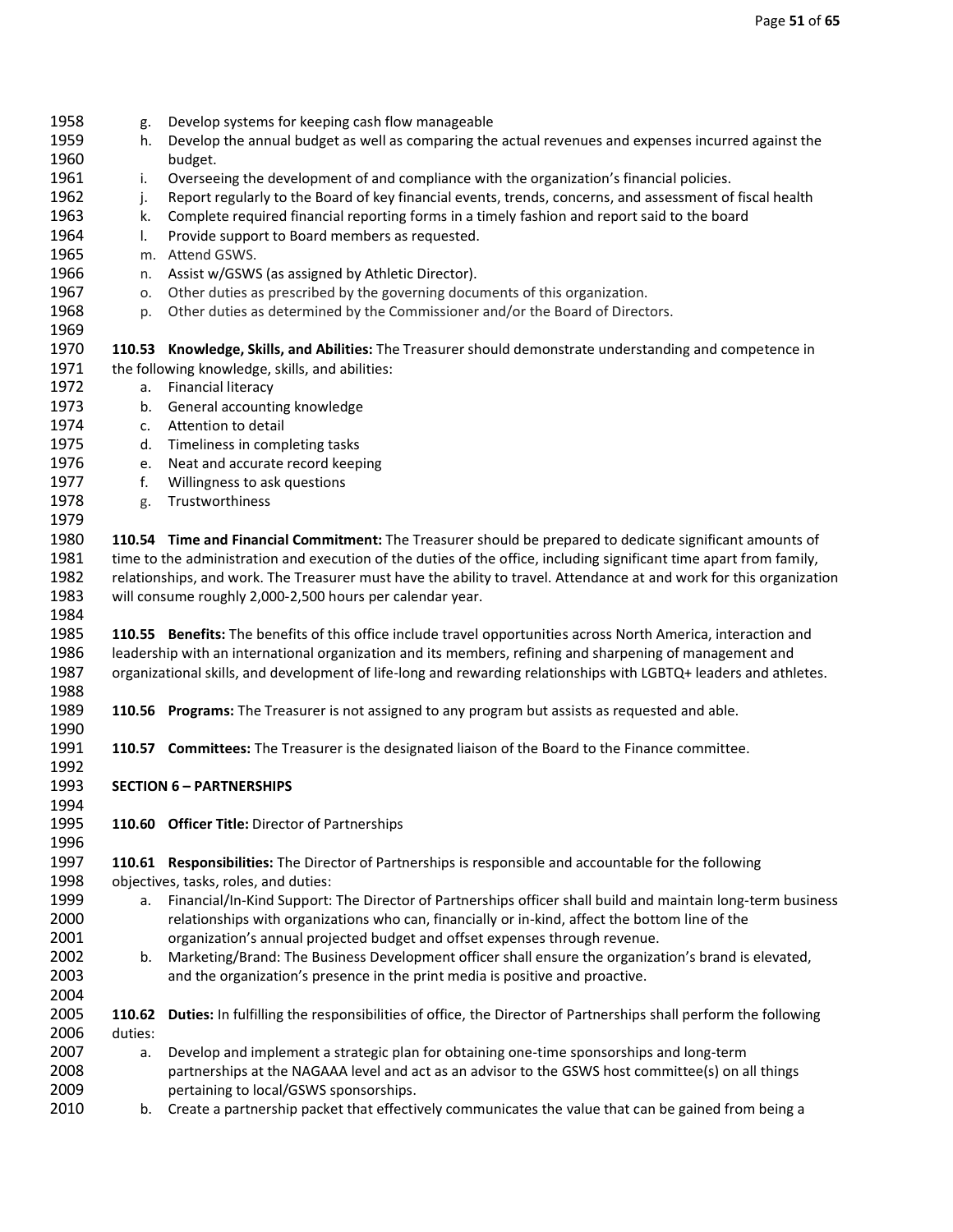| 2011 |                                                                                                                    | partner with NAGAAA and levels of partnerships.                                                                   |  |
|------|--------------------------------------------------------------------------------------------------------------------|-------------------------------------------------------------------------------------------------------------------|--|
| 2012 | c.                                                                                                                 | Coordinate requests for proposals (RFP's) for vendors and other third-party service providers when                |  |
| 2013 |                                                                                                                    | requested.                                                                                                        |  |
| 2014 | d.                                                                                                                 | Prepare contracts for corporate, in-kind and external vendor relationships.                                       |  |
| 2015 | e.                                                                                                                 | Provide oversight for partner brand activation, including materials, signage and advertising, onsite              |  |
| 2016 |                                                                                                                    | vendor placement and promotion, reporting results (ROI) to the brand teams.                                       |  |
| 2017 | f.                                                                                                                 | Conduct ongoing marketing and demographic surveys to elevate the "value" of NAGAAA to our current                 |  |
| 2018 |                                                                                                                    | and potential sponsors and partners.                                                                              |  |
| 2019 | g.                                                                                                                 | Act as an advisor to member associations on all things business development, including the development            |  |
| 2020 |                                                                                                                    | of leads for member associations.                                                                                 |  |
| 2021 | h.                                                                                                                 | Maintain the integrity of the NAGAAA brand.                                                                       |  |
| 2022 | i.                                                                                                                 | Act as an advisor to member associations on all things business development, including the development            |  |
| 2023 |                                                                                                                    | of leads for member associations.                                                                                 |  |
| 2024 | j.                                                                                                                 | Attend GSWS.                                                                                                      |  |
| 2025 | k.                                                                                                                 | Assist with the GSWS (as assigned by Athletic Director).                                                          |  |
| 2026 | I.                                                                                                                 | Other duties as prescribed by the governing documents of this organization.                                       |  |
| 2027 |                                                                                                                    | m. Other duties as determined by the Commissioner and/or the Board of Directors.                                  |  |
| 2028 |                                                                                                                    |                                                                                                                   |  |
| 2029 |                                                                                                                    | 110.63 Knowledge, Skills, and Abilities: The Director of Partnerships should demonstrate understanding and        |  |
| 2030 |                                                                                                                    | competence in the following knowledge, skills, and abilities:                                                     |  |
| 2031 | a.                                                                                                                 | Strong communications skills.                                                                                     |  |
| 2032 | b.                                                                                                                 | Design and branding experience.                                                                                   |  |
| 2033 | c.                                                                                                                 | Able to forge a relationship with print publications and media.                                                   |  |
| 2034 | d.                                                                                                                 | Experience with project management software (Trello, Huddle and/or Excel).                                        |  |
| 2035 | e.                                                                                                                 | Cloud storage knowledge (Dropbox and/or Google Drive).                                                            |  |
| 2036 | f.                                                                                                                 | Knowledge of social media channels, including Hootsuite.                                                          |  |
| 2037 | g.                                                                                                                 | Strong marketing and communications skills (Word/PPT).                                                            |  |
| 2038 | h.                                                                                                                 | Sales/development background and presentation (PPT).                                                              |  |
| 2039 | i.                                                                                                                 | Online meeting platforms (FreeConferenceCall.com).                                                                |  |
| 2040 | j.                                                                                                                 | Research and trend analysis (Internet, Google Analytics, Grant Station and/or Survey Monkey).                     |  |
| 2041 |                                                                                                                    |                                                                                                                   |  |
| 2042 |                                                                                                                    | 110.64 Time and Financial Commitment: The Director of Partnerships should be prepared to dedicate significant     |  |
| 2043 |                                                                                                                    | amounts of time to the administration and execution of the duties of the office, including significant time apart |  |
| 2044 | from family, relationships, and work. The Business Development officer must have the ability to travel. Attendance |                                                                                                                   |  |
| 2045 | at and work for this organization will consume roughly 400-800 hours per calendar year.                            |                                                                                                                   |  |
| 2046 |                                                                                                                    |                                                                                                                   |  |
| 2047 |                                                                                                                    | 110.65 Benefits: The benefits of this office include travel opportunities across North America, interaction and   |  |
| 2048 | leadership with an international organization and its members, the reward of assisting member associations with    |                                                                                                                   |  |
| 2049 | marketing, PR, and sponsorship ideas, development of sales, contract negotiation and communication skills, and     |                                                                                                                   |  |
| 2050 | development of life-long and rewarding relationships with LGBTQ+ leaders and athletes.                             |                                                                                                                   |  |
| 2051 |                                                                                                                    |                                                                                                                   |  |
| 2052 |                                                                                                                    | 110.66 Programs: The Director of Partnerships is not assigned to any program but assists as requested and         |  |
| 2053 | able.                                                                                                              |                                                                                                                   |  |
| 2054 |                                                                                                                    |                                                                                                                   |  |
| 2055 |                                                                                                                    | 110.67 Committees: The Director of Partnerships is the designated liaison of the Board to the Sponsorship         |  |
| 2056 | committee.                                                                                                         |                                                                                                                   |  |
| 2057 |                                                                                                                    |                                                                                                                   |  |
| 2058 |                                                                                                                    | <b>SECTION 7 - OPERATIONS DIRECTOR</b>                                                                            |  |
| 2059 |                                                                                                                    |                                                                                                                   |  |
| 2060 |                                                                                                                    | 110.70 Officer Title: Operations Director                                                                         |  |
| 2061 |                                                                                                                    |                                                                                                                   |  |
| 2062 |                                                                                                                    | 110.71 Responsibilities: The Operations Director is responsible and accountable for the following objectives,     |  |
| 2063 |                                                                                                                    | tasks, roles, and duties:                                                                                         |  |
|      |                                                                                                                    |                                                                                                                   |  |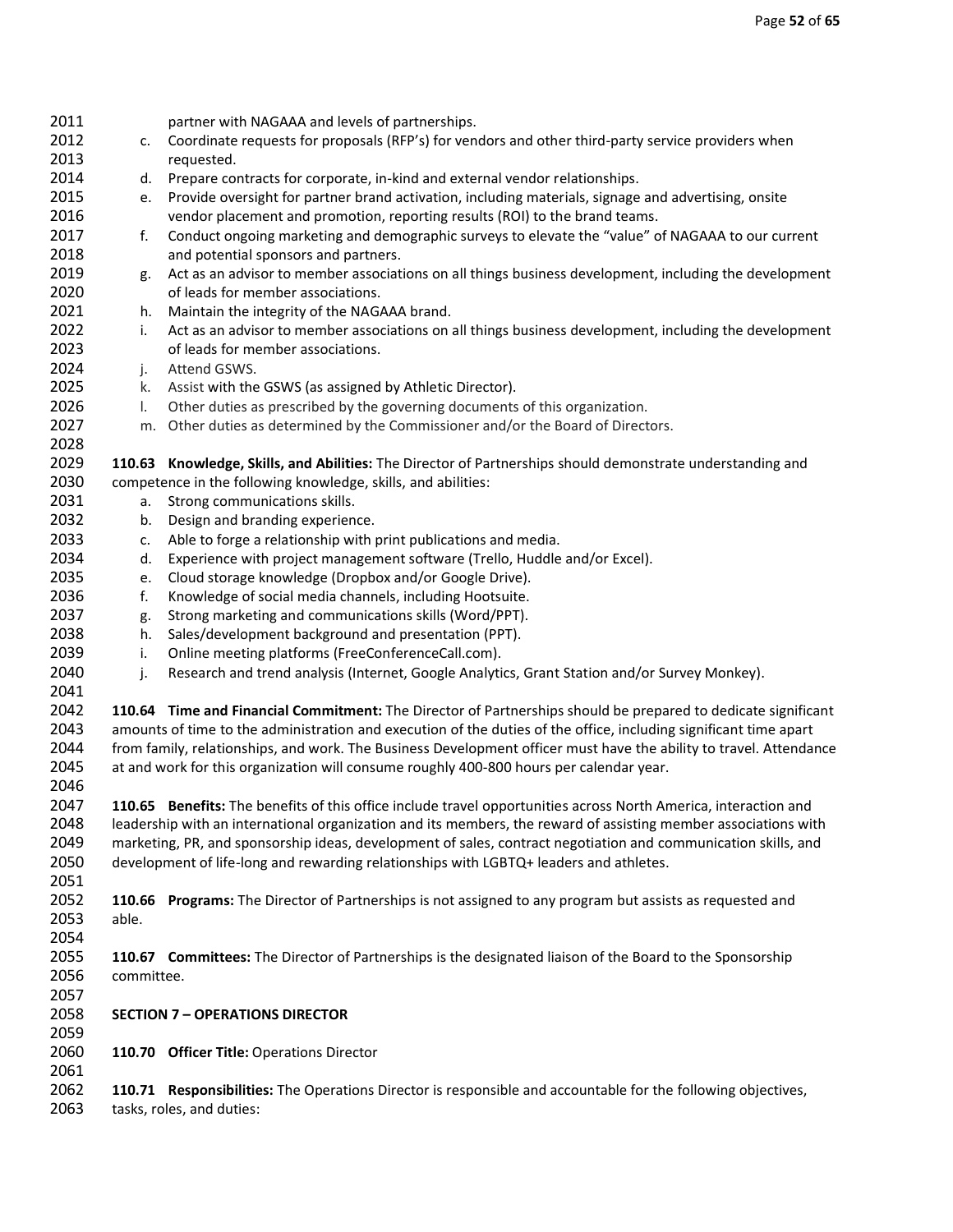| 2064 | а.       | Governance Duties: The Operations Director shall prioritize, execute, and be accountable for the                 |
|------|----------|------------------------------------------------------------------------------------------------------------------|
| 2065 |          | fulfillment of the duties of this organization to its members as a body corporate.                               |
| 2066 | b.       | Communications: The Operations Director shall maintain and execute all official internal                         |
| 2067 |          | communications to the Board of Directors.                                                                        |
| 2068 | c.       | Administrative Duties: The Operations Director shall prioritize, execute, and be accountable for the             |
| 2069 |          | fulfillment of all administrative and logistical duties including adherence to legal standards and ethical       |
| 2070 |          | norms.                                                                                                           |
| 2071 | d.       | Leadership Accountability: The Operations Director shall facilitate project management and                       |
| 2072 |          | accountability systems for the duties and responsibilities of the Board of Directors, Committee chairs,          |
| 2073 |          | and other leaders within this organization.                                                                      |
| 2074 | e.       | Membership: The Operations Director shall field and answer constituent matters from existing and                 |
| 2075 |          | potential member associations in conjunction with committee assigned membership duties.                          |
| 2076 |          |                                                                                                                  |
| 2077 |          | 110.72 Duties: In fulfilling the responsibilities of office, the Operations Director shall perform the following |
| 2078 | duties:  |                                                                                                                  |
| 2079 | a.       | Under the oversight of the Commissioner, guide the general operations of the NAGAAA Board and the                |
| 2080 |          | organization.                                                                                                    |
| 2081 |          | b. Attend all board meetings and other meetings necessary for the operation of the organization.                 |
| 2082 | c.       | In conjunction with the Commissioner, set meeting dates, prepare agendas, and review meeting materials           |
| 2083 |          | prior to meetings.                                                                                               |
| 2084 | d.       | Coordinate all logistical duties and planning details for Council, Board, and committee meetings and             |
| 2085 |          | corporate activities.                                                                                            |
| 2086 | e.       | Coordinate and partner with the Treasurer and Commissioner to create a proposed annual budget.                   |
| 2087 | f.       | Maintain an acute working knowledge of the issues pertaining to NAGAAA.                                          |
| 2088 | g.       | Facilitate any necessary filings of administrative changes for NAGAAA that occur.                                |
| 2089 | h.       | Implement project management and accountability systems for this organization.                                   |
| 2090 | i.       | Appoint project teams as necessary for the completion of projects and tasks.                                     |
| 2091 | j.       | Provide reports to the Board of Directors and leadership on status of projects/duties/tasks.                     |
| 2092 | k.       | Provide leadership support and advice to the officers and leaders of this organization.                          |
| 2093 | I.       | Receive board candidate nominations.                                                                             |
| 2094 |          | m. Arrange for background checks of candidates who accept nomination.                                            |
| 2095 | n.       | Attend GSWS and assist as requested by the Athletic Director.                                                    |
| 2096 | о.       | Other duties as prescribed by the governing documents of this organization.                                      |
| 2097 | p.       | Other duties as determined by the Commissioner and/or the Board of Directors.                                    |
| 2098 | q.       | Aid the committee assigned membership duties in communication with existing and potential new                    |
| 2099 |          | member associations.                                                                                             |
| 2100 |          | Collect and maintain executed contracts.                                                                         |
| 2101 | s.       | Maintain template of Partnership Agreement.                                                                      |
| 2102 | t.       | Facilitate systems/processes for how the Board executes collaborative duties including monthly to-do             |
| 2103 |          | lists.                                                                                                           |
| 2104 |          |                                                                                                                  |
| 2105 |          | 110.73 Knowledge, Skills, and Abilities: The Operations Director should demonstrate understanding and            |
| 2106 |          | competence in the following knowledge, skills, and abilities:                                                    |
| 2107 | а.       | Proficiency and understanding of the Governing Manual, NAGAAA operations, and other relevant                     |
| 2108 |          | governing and administrative applications for this organization.                                                 |
| 2109 | b.       | Good communications skills, including written and oral skills.                                                   |
| 2110 | c.       | Project management experience and demonstrable skills                                                            |
| 2111 | d.       | Ability to work cooperatively with others.                                                                       |
| 2112 | e.       | Dispute resolution skills.                                                                                       |
| 2113 | f.       | Good organization skills.                                                                                        |
| 2114 |          | Ability to travel.                                                                                               |
| 2115 | g.<br>h. | Commitment to the mission and vision of the organization.                                                        |
|      |          |                                                                                                                  |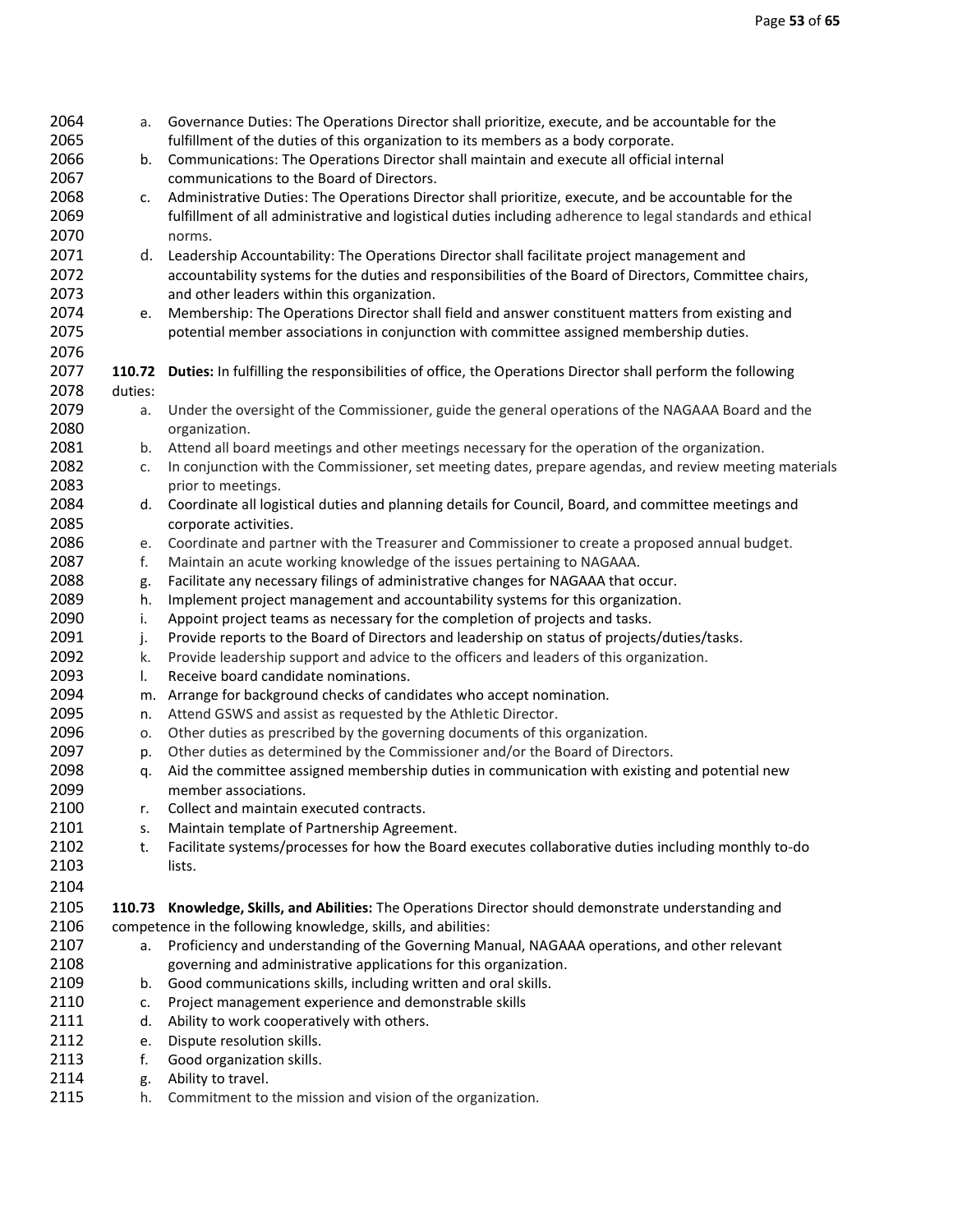**110.74 Time and Financial Commitment:** The Operations Director should be prepared to dedicate significant amounts of time to the planning and execution of the strategic vision for this organization, including significant time apart from family, relationships, and work. The Operations Director must have the ability to travel. Attendance at and work for this organization will consume roughly 2,000 – 2,500 hours per calendar year.

 **110.75 Benefits:** The benefits of this office include travel opportunities across North America, increased networking opportunities with other athletic organizations, commercial enterprises, and non-profit organizations, interaction and leadership with an international organization, refining and sharpening of management and organizational skills, and development of life-long and rewarding relationships with LGBTQ+ leaders and athletes. 

**110.76 Programs:** The Operations Director is not assigned to any program but assists as requested and able.

 **110.77 Committees:** The Operations Director serves *ex officio* in all NAGAAA Committees for the purposes of logistics and administrative board direction and is the designated liaison of the Membership committee.

- **SECTION 8 – ATHLETIC DIRECTOR**
- **110.80 Officer Title:** Athletic Director
- **110.81 Responsibilities:** The Athletics Director is responsible and accountable for the following objectives, tasks, roles, and duties:
- a. Athletics: The Athletic Director shall have responsibility for the planning, preparation, and operation of NAGAAA sanctioned tournaments with emphasis on the rules of the game, official tournament operations communications, tournament registration, tournament discipline, game equipment and other relevant issues of the game.
- b. Communication: The Athletic Director is responsible to ensure that communication pertaining to NAGAAA sanctioned tournaments accurately conveys requirements, deadlines and processes that facilitate member city participation.
- c. Leadership: The Athletic Director is responsible for maintaining a working relationship with the Commissioner and other officers and knowledge of the mission and vision of this organization.

**110.82 Duties:** In fulfilling the responsibilities of office, the Athletic Director shall perform the following duties:

- a. Manage the operations team for each NAGAAA sanctioned tournament including but not limited to the UIC, Assistant Athletic Directors, Athletics Committee Members, Board Members, Host City Committee Members and Host City Volunteers.
- b. Oversee successful operation of the NAGAAA Cup and GSWS including working with the Commissioner to certify bids for the NAGAAA Cup and GSWS.
- c. Prepare communications for the member associations related to NAGAAA event issues.
- d. Attend all board meetings and other meetings necessary for the operation of the organization.
- E. Serve as co-signer of NAGAAA checking account.
- 2157 f. Provide advice and knowledge to the Treasurer on the fiscal conditions and cash flow of sanctioned tournament for the preparation of the budget.
- 2159 g. Maintain an acute working knowledge of the issues pertaining to NAGAAA.
- 2160 h. Provide leadership support and advice to the officers and leaders of this organization.
- 2161 i. Attend GSWS and NAGAAA Cup.
- J. Other duties as prescribed by the governing documents of this organization.
- 2163 K. Other duties as determined by the Commissioner and/or the Board of Directors.

- **110.83 Knowledge, Skills, and Abilities:** The Athletics Director should demonstrate understanding and
- 2166 competence in the following knowledge, skills, and abilities: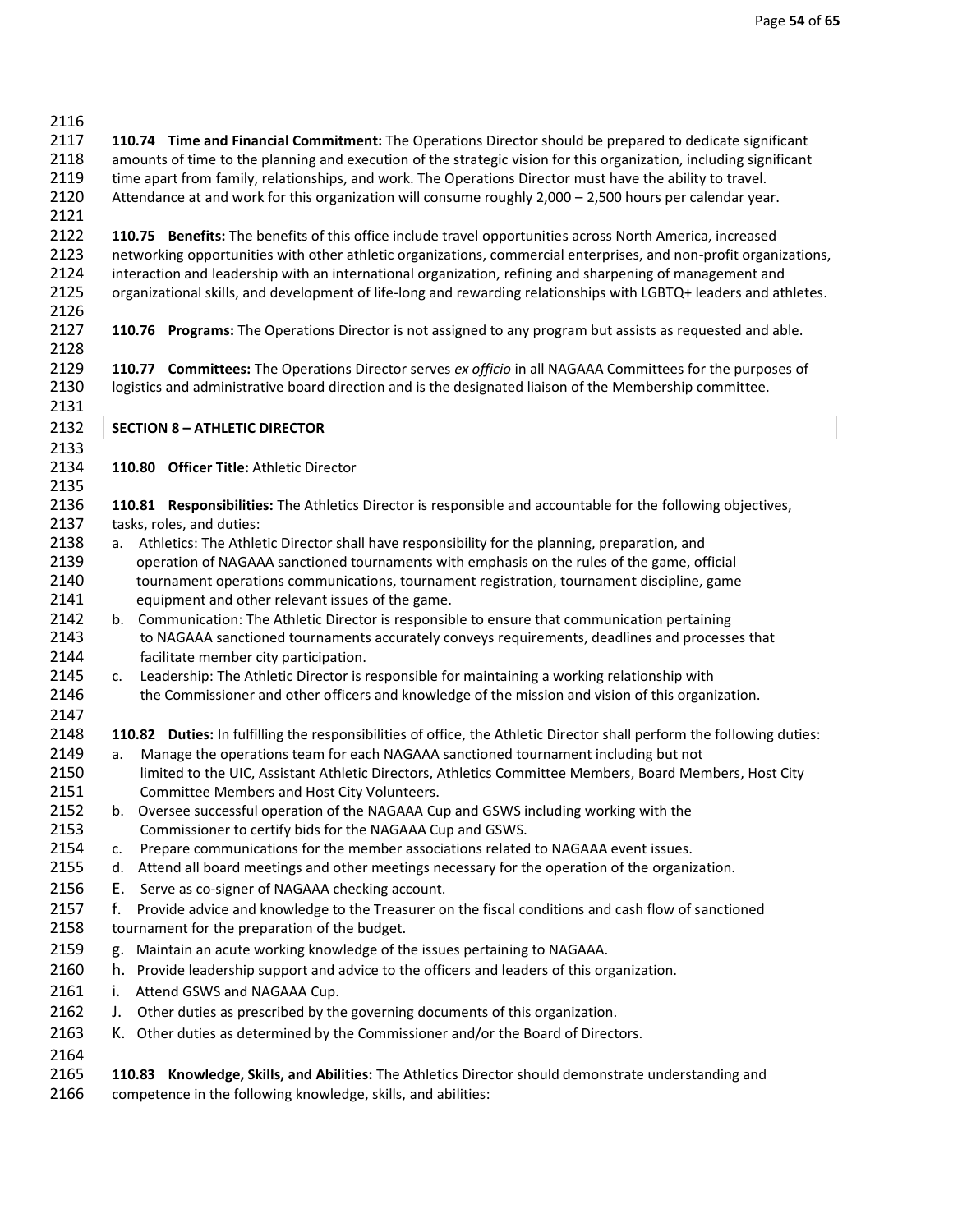| 2167         | Effective communication including facilitating group discussions and oral and written skills.<br>a.                  |
|--------------|----------------------------------------------------------------------------------------------------------------------|
| 2168         | Management of people.<br>b.                                                                                          |
| 2169         | Policy and process development.<br>c.                                                                                |
| 2170         | Diplomatic Skills.<br>d.                                                                                             |
| 2171         | Problem solving ability, including technology awareness for emerging solutions.<br>e.                                |
| 2172         | Prioritize competing interests and goals, manage time to ensure successful completion of all<br>f.                   |
| 2173         | work assignments and engage constituents to acquire feedback and insights.                                           |
| 2174         | Maintain a thorough understanding of the NAGAAA Rules of Play, Bracket and Game<br>g.                                |
| 2175         | Scheduling, USA Softball rules and registration requirements.                                                        |
| 2176         |                                                                                                                      |
| 2177         |                                                                                                                      |
| 2178         | 110.84 Time and Financial Commitment: The Athletics Director should be prepared to dedicate significant              |
| 2179         | amounts of time to the administration and execution of the duties of the office, including significant time apart    |
| 2180         | from family, relationships, and work. The Athletic Director must have the ability to travel. Attendance at and       |
| 2181         | work for this organization will consume roughly $1,500 - 2,000$ hours per calendar year.                             |
| 2182         |                                                                                                                      |
| 2183         | 110.85 Benefits: The benefits of this office include travel opportunities across North America, operating            |
| 2184         | and administering the largest LGBTQ+ single sport week-long event in the world, increased networking                 |
| 2185         | opportunities with other athletic organizations, commercial enterprises, and non-profit organizations,               |
| 2186         | interaction and leadership with an international organization, refining and sharpening of management                 |
| 2187         | and organizational skills, and development of life-long and rewarding relationships with LGBTQ+ leaders              |
| 2188         | and athletes.                                                                                                        |
| 2189         |                                                                                                                      |
| 2190         | 110.86 Programs: The Athletics Director is not assigned to any program but assists as requested and able.            |
| 2191         |                                                                                                                      |
| 2192         | 110.87 Committees: The Athletic Director is the designated liaison of the Board to the Athletics                     |
| 2193         | committee and the GSWS Operations team.                                                                              |
| 2194         |                                                                                                                      |
| 2195         | CHAPTER 111 - JOB DESCRIPTIONS OF THE APPOINTED OFFICERS OF THE BOARD OF DIRECTORS AND THIS                          |
| 2196         | <b>ORGANIZATION</b>                                                                                                  |
| 2197         |                                                                                                                      |
| 2198         | 111.01 Jurisdiction. This chapter shall be the jurisdiction of the Board of Directors and amended by majority at     |
| 2199         | any board meeting.                                                                                                   |
| 2200         |                                                                                                                      |
| 2201         | 111.02 Purpose and Authority. The purpose of this program is to list, detail, and report the job descriptions of all |
| 2202         | appointed, non-voting Officers of the Board and Organization                                                         |
| 2203         |                                                                                                                      |
| 2204         | <b>SECTION 1 - EMERITUS ADVISORY COUNCIL</b>                                                                         |
| 2205         |                                                                                                                      |
| 2206         | 111.10 Officer Title: Emeritus Advisory Council                                                                      |
| 2207         |                                                                                                                      |
| 2208         | 111.11 Responsibilities: The Emeritus Advisory Council is an advisory council of previous board members to act       |
| 2209         | as an advisor to the current Board of Directors in matters relating to the organization and for procedural           |
| 2210         | questions during policy development.                                                                                 |
| 2211         |                                                                                                                      |
| 2212         | 111.12 Time and Financial Commitment: The Emeritus Advisory Council should be prepared to dedicate                   |
| 2213         | moderate amounts of time to the duties of the office. The Emeritus Advisory Council must have the ability to         |
|              |                                                                                                                      |
|              |                                                                                                                      |
| 2214         | travel(when applicable). Attendance at and work for this organization will consume roughly 100-200 hours per         |
| 2215<br>2216 | calendar year.                                                                                                       |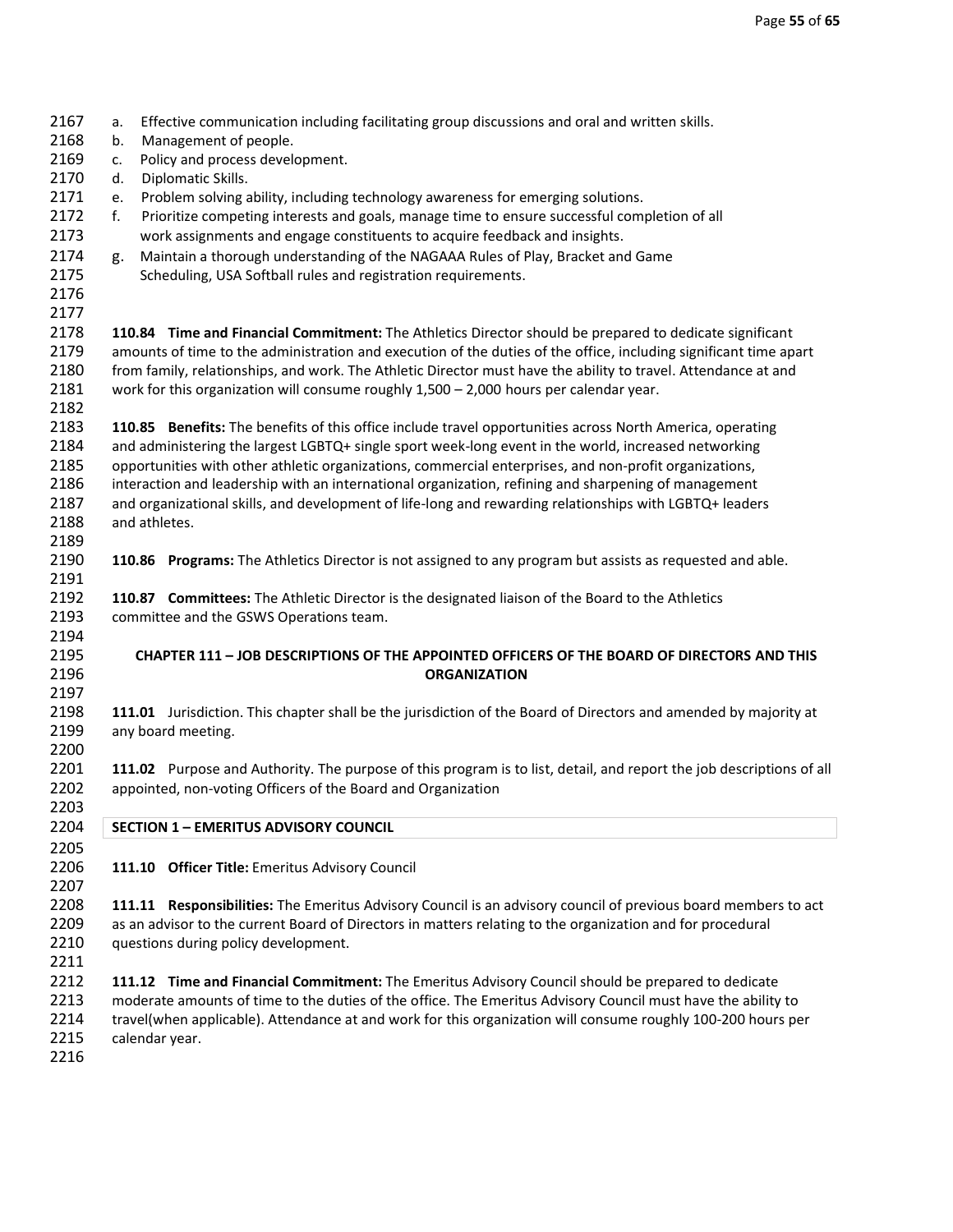2218 leadership with an international organization and its members, and development of life-long and rewarding 2219 relationships with LGBTQ+ leaders and athletes. **111.14 Programs:** The Emeritus Advisory Council is not assigned to any NAGAAA program. **111.15 Committees:** The Emeritus Advisory Council serves all committees at the request of the Commissioner. **SECTION 2 – PARLIAMENTARIAN 111.20 Officer Title:** Parliamentarian **111.21 Responsibilities:** The Parliamentarian is an advisor to the Commissioner during the conduct of meetings 2230 and to the Board of Directors and committees in matters relating to the governance of this organization and for<br>2231 procedural questions during policy development. procedural questions during policy development. **111.22 Duties:** In fulfilling the responsibilities of office, the Parliamentarian shall perform the following duties: a. Attend Council Meetings. b. Attend Board of Directors meetings and calls as required. c. Interpret enacted policy. d. Provide advice to the chair of the Council and committee chairs. e. Rule on matters of parliamentary law and procedural practice. f. Draft policy as required. g. Communicate with member associations on behalf of the Commissioner and/or Board of Directors. **111.23 Knowledge, Skills, and Abilities:** The Parliamentarian should demonstrate understanding and competence in the following knowledge, skills, and abilities: a. Mastered proficiency in parliamentary law, Robert's Rules of Order, Wisconsin Corporate Law, Internal Revenue Code, and other prevailing governance statutes. 2246 b. Excellent proficiency and understanding of the Governing Manual and NAGAAA operations. 2247 c. Good communications skills, including written and oral skills. d. Ability to work cooperatively with others. e. Dispute resolution skills. f. Good organization skills. g. Ability to travel. **111.24 Time and Financial Commitment:** The Parliamentarian should be prepared to dedicate moderate amounts of time to the duties of the office. The Parliamentarian must have the ability to travel. Attendance at and work for this organization will consume roughly 100-200 hours per calendar year. **111.25 Benefits:** The benefits of this office include travel opportunities across North America, interaction and leadership with an international organization and its members, and development of life-long and rewarding relationships with LGBTQ+ leaders and athletes. **111.26 Programs:** The Parliamentarian is not assigned to any NAGAAA program. **111.27 Committees:** The Parliamentarian serves all committees *ex officio* at the request of the Commissioner. **CHAPTER 115 – NOMINATION PROCESS FOR CANDIDATES FOR THE BOARD OF DIRECTORS 115.01 Jurisdiction:** This chapter shall be the jurisdiction of the Board of Directors and amended by majority at 2268 any board meeting. 

**111.13 Benefits:** The benefits of this office include travel opportunities across North America, interaction and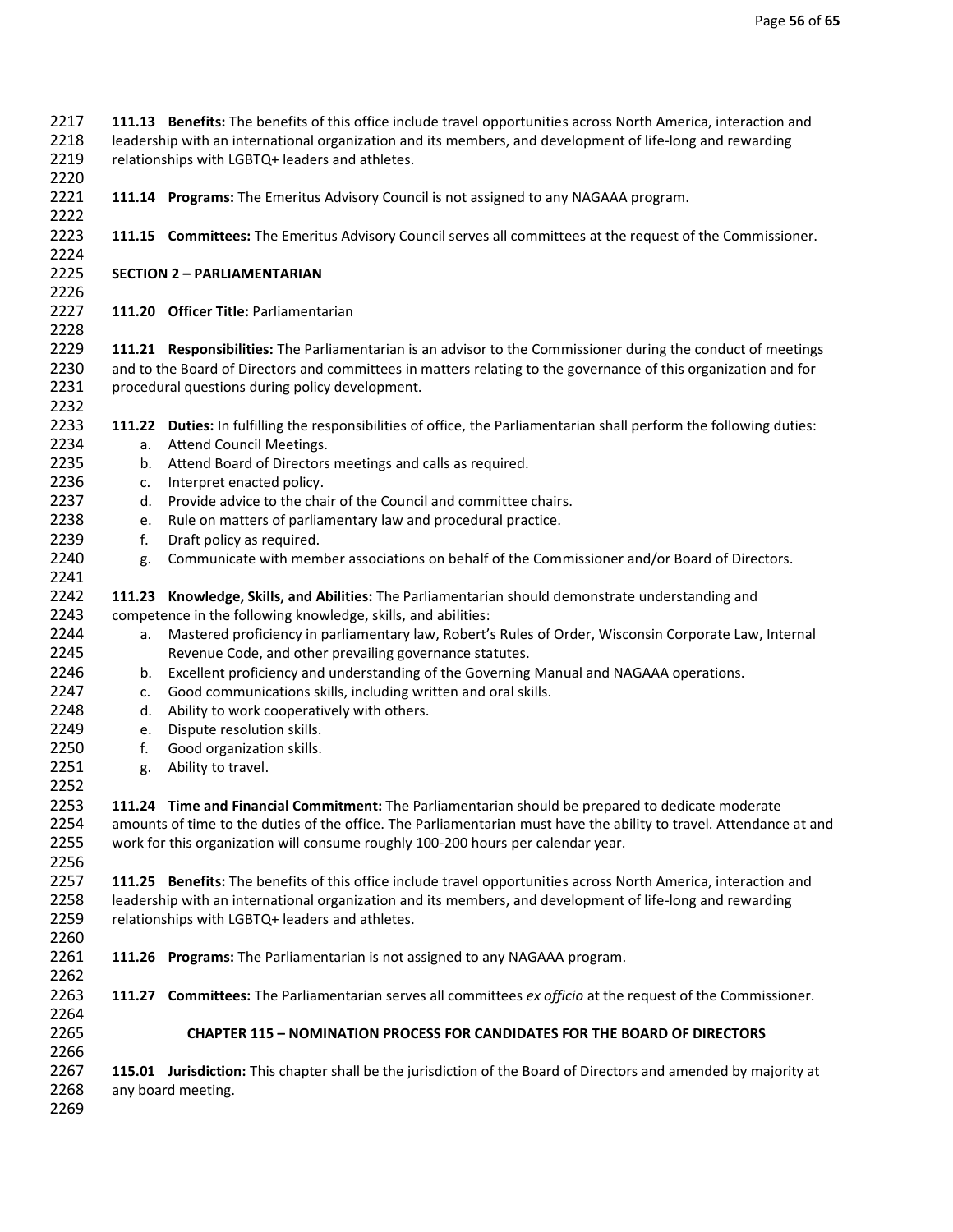**115.02 Purpose and Authority:** The purpose of this policy is to provide a process and parameters for nomination of candidates to the Board of Directors of this organization. The authority for this policy is granted in 2.08 of the Governing Manual.

 **115.03 Nomination Process Oversight:** The Operations Director shall be responsible for oversight of this nomination process and ensuring that appropriate actions are taken by this organization, its vendors, and 2276 volunteers to comply with and implement this policy. In the event that the Operations Director shall be a candidate for any office in the nomination period, a member of the Board of Directors chosen by the board whom 2278 is not a nominee shall replace the Operations Director for responsibility of the process. This replacement official shall be empowered and required to perform all acts designated to the Operations Director as listed in this chapter.

 **115.04 Nomination Period and Notice:** On the day of the adjournment of the Summer Meeting of the Council, 2283 the Secretary shall, in writing, inform the members of the Council of the opening of the nomination period for<br>2284 candidates to the Board of Directors. The Operations Director shall instruct the appropriate person o candidates to the Board of Directors. The Operations Director shall instruct the appropriate person or persons to open the on-line nomination form on this same day. The nomination period shall remain open until 11:59 PM PST 2286 of the forty-fifth (45) day preceding the next Winter Meeting. 

 **115.05 Nominator and Nominee Eligibility:** Nominations may be only made by the members of the Council. This 2289 includes only one (1) voting representative from each member association and the voting members of the Board of Directors. Nominations from any other person, including, but not limited to committee chairs, guests of the council, member association players or officers, or NAGAAA volunteers are not legal and shall not be considered by this organization. Any person in good standing in NAGAAA, regardless of any membership or activity level may be nominated for the Board of Directors. 

- **115.06 Required Information:** Nominators are required to provide the following information in the nomination:
- a. Nominator First and Last Name
- b. Nominator Phone
- c. Nominator Email
- d. Nominee First and Last Name
- e. Nominee Address, including City, State, and Zip
- f. Nominee Phone
- g. Nominee Email
- h. Nominee Member Association Affiliation (if any)
- i. Office Nominated For

 **115.07 Consent to Nomination:** The Operations Director shall notify any person nominated of the nomination in writing and provide all needed biographical and consent forms following the close of the nomination period. Any 2308 person nominated for office and whom is eligible to that office shall consent in writing, in the form and manner provided for by the Board of Directors, to accept the nomination, to agree to and abide by the Board Member Expectations if so elected, and to undergo the mandatory background check process as appropriate. This consent shall be delivered to nominee via electronic mail and shall be returned to the Operations Director by the nominee by the thirtieth (30) day preceding the Winter Meeting. Any consent not signed nor completed fully shall constitute a non-consent to the nomination. Any nominee desiring to not consent to nomination is requested to make such a declaration in writing to the Operations Director via electronic mail at the earliest possible date. Upon the deadline for this consent or declination of nomination to be submitted, the Operations Director shall inform the Board of Directors of the list of nominees for each office, which shall be considered candidates for that office henceforth 2317 until the election is completed. 

#### **CHAPTER 116 – BACKGROUND CHECK POLICY FOR CANDIDATES FOR THE BOARD OF DIRECTORS**

 **116.01 Jurisdiction:** This chapter shall be the jurisdiction of the Board of Directors and amended by majority at 2322 any board meeting.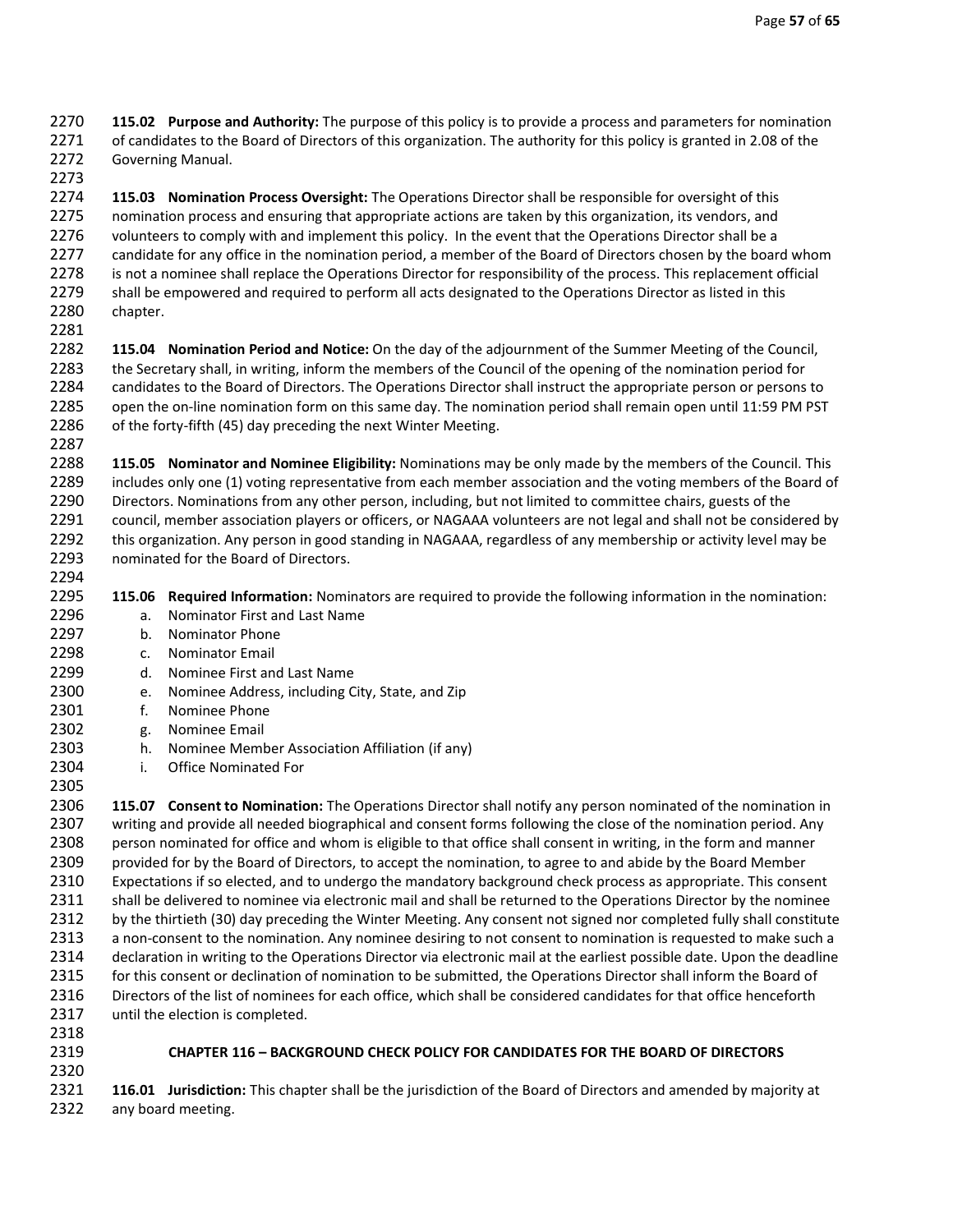**116.02 Purpose and Authority:** The purpose of this policy is to provide a policy and process governing the background check of candidates for candidates to the Board of Directors of this organization. Nothing in this policy 2326 shall be construed to bar the election of any candidate that the Council may choose to elect. The authority for this policy is granted in 2.08 of the Governing Manual.

 **116.03 Background Process Oversight:** A member, herein the "designee", of the Board of Directors shall be 2330 designated by the Board and be responsible for oversight of this background check policy and process and ensuring 2331 that appropriate actions are taken by this organization, its vendors, and volunteers to comply with and implement 2332 this policy. 

 **116.04 Required Checks and Applicability:** Any person, regardless of office or incumbency, who has consented to be a candidate for office shall be subject to a criminal felony background check through a county criminal search 2336 and a national criminal search. Additionally, any person, regardless of office or incumbency, who has consented to<br>2337 their nomination for a specific office which has financial signatory powers as designated by the their nomination for a specific office which has financial signatory powers as designated by the Board of Directors (currently the Commissioner, Operations Director, and Treasurer) shall be subject to a civil process check of bankruptcy actions of any kind (ex: Ch. 7, Ch. 11, etc.) in the preceding one (1) year from the date of the background check.

 **116.05 Process Considerations:** The designee shall ensure that the required background checks are performed by 2343 the vendor and collect the report from the vendor. Should there be a record of a felony conviction or a bankruptcy within the last year on a candidate(s) for fiscal signatory offices, the designee shall inform the Commissioner of this record. If the Commissioner is a nominee for the office for which a nominee has a record of this activity, the designee shall inform the next non-elected Board member of this record. The designee and Commissioner, or next non-elected Board member, shall together engage the nominee in conversation regarding the circumstances of the record and inform the nominee of the duty to disclose this information to the Council prior to election if so determined. It shall be the decision, jointly, of the designee and Commissioner, or next non-elected Board member, to determine if the record must be disclosed.

 **116.06 Duty to Disclose:** It is the duty of the Board of Directors to disclose the record in question of any nominee 2353 if so decided by the designee and Commissioner, or next non-elected Board member. This disclosure shall be made 2354 by the designee to the Council prior to any election for that office and the nominee shall be afforded the opportunity to provide context and/or personal disclosure of the record prior to the disclosure by the designee. 2356 The act of disclosure by the Board shall be conducted appropriately conveying only known facts, honoring the 2357 dignity of all persons involved, and without personal comment or opinion as the nature of the record. 

 **116.07 Nomination Declined at Any Time:** Any nominee may decline their nomination to office at any time, including after consenting to the nomination, in writing to the designee. Such a declination shall immediately halt any background check or disclosure.

 **116.08 Records Confidential:** The records received by this organization as a result of this policy shall be strictly confidential and destroyed immediately after the election for which they have been obtained is completed and a nominee elected.

**CHAPTER 200 – REGULAR SEASON ROSTER SUBMISSION POLICY**

 **200.01 Jurisdiction:** This chapter shall be the jurisdiction of the Board of Directors and amended by majority at any board meeting.

 **200.02 Purpose and Authority:** The purpose of this chapter is to list the requirements for submission of the regular season rosters. The authority for this program is found in 20.10 of the Governing Manual.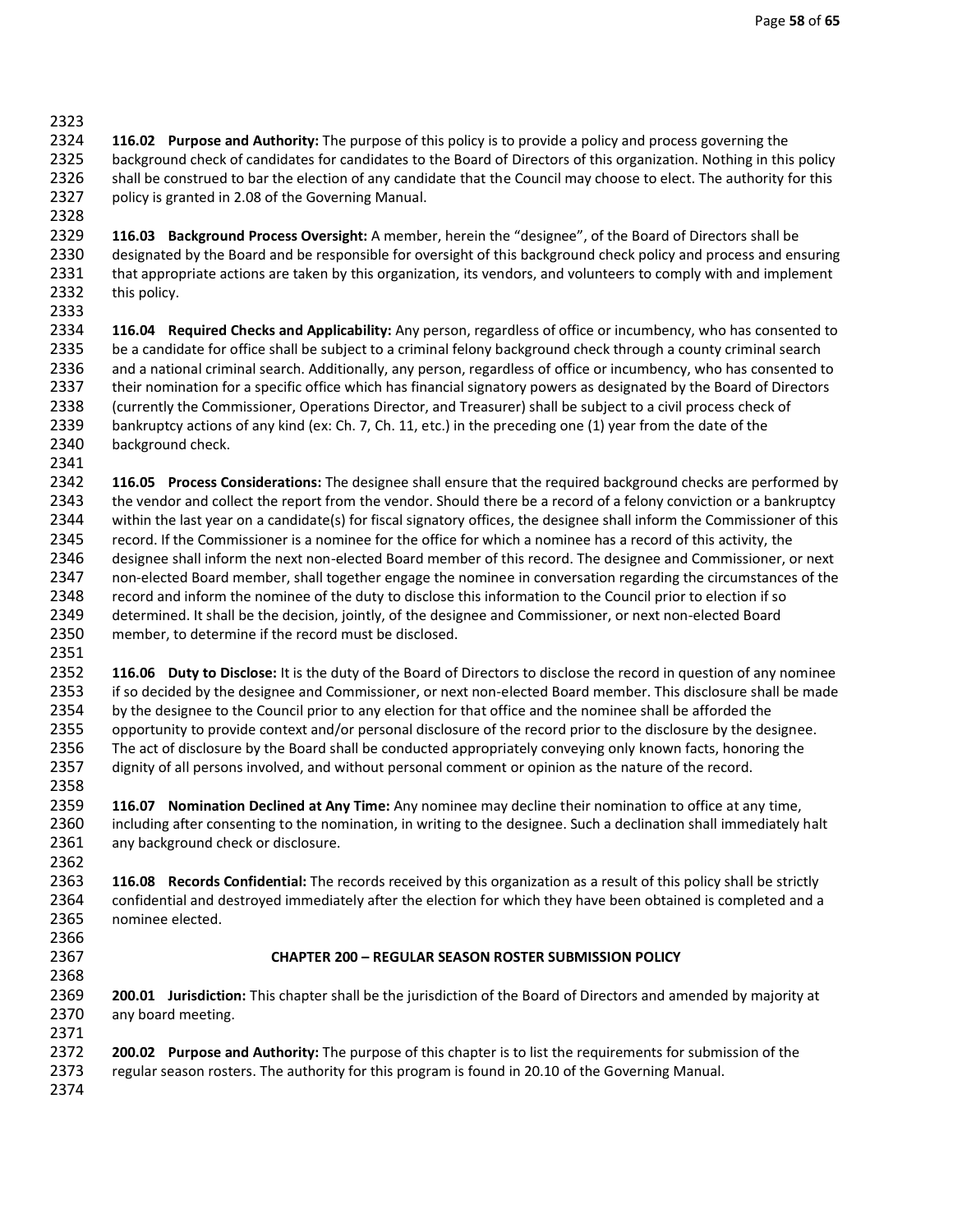**200.03 Submission of the Rosters:** Each member association shall submit, by the deadline listed in Chapter 70, the following information for each team and each player in the member association's qualifying season, excluding 2377 players who played in that association in a non-qualifying status. The Commissioner or highest elected leadership 2378 of each member association is responsible for ensuring that this expectation of NAGAAA membership is met. a. Teams: Each team of the regular qualifying season shall be reported by its known name and shall report 2380 its manager and their contact information.

- b. Rosters: Each player of a team shall be reported on the player's team roster and be identified by the player's preferred first name, legal last name as it appears on a government issued identification and their birthyear (yyyy)
- 2384 c. Ratings: Each player shall have the rating assigned by the member association submitted along with the regular season roster. No rating for any player may be changed in any way at any time by any association following the deadline listed in Chapter 70.

 **200.04 Manner of Submission:** The regular season rosters shall be submitted through the NAGAAA delegate toolkit. Member associations are encouraged to begin this process of submission well in advance of the deadline and seek the assistance of the Director of Competition for help in entering this data. Any entry made into the 2391 toolkit may be revised at any time without penalty before the deadline for submission of the rosters.

 **200.05 Sanctions:** All sanctions for errors, omissions, or failure to comply with the required submission of rosters shall be listed in Chapter 70.

#### **CHAPTER 250 – INELIGIBLE PLAYER ROSTER AND POLICY**

 **250.01 Jurisdiction:** This chapter shall be the jurisdiction of the Board of Directors and amended by majority at any board meeting.

 **250.02 Purpose and Authority:** The purpose of this chapter is to codify the responsibilities for the ineligible player list (formerly the banned player list) and create standard definitions for use. The authority for this program is found in 4.01 of the Governing Manual.

 **250.03 Definitions:** The following definitions apply to this chapter and the Governing Manual in their plain meaning:

 a. Good-Standing: A member is in "good-standing" when they are not suspended or expelled from participation in NAGAAA sanctioned events by action of the Council or for failure to meet all financial requirements.

 **250.04 Maintenance of the Ineligible List:** Following any action which would require any person to be placed on the ineligible list, the Director of Competition shall report the information listed in this section to the Webmaster who shall update the list accordingly. The Webmaster shall maintain the ineligible list in a secure area of the NAGAAA delegate toolkit with access controlled as authorized by the Director of Competition. The Webmaster shall cause the list to be updated when a player is removed from suspension or expulsion and keep archived all 2416 information from the list on the player so removed.

- a. Information to be collected: This information is needed for each person placed on the ineligible list; full legal name of the person, date of suspension or expulsion, member association of the person (as available), period of suspension or expulsion, and reason for suspension or expulsion.
- 

#### **CHAPTER 300 – GSWS TOURNAMENT ROSTER SUBMISSION POLICY**

 **300.01 Jurisdiction:** This chapter shall be the jurisdiction of the Board of Directors and amended by majority at 2424 any board meeting. 

 **300.02 Purpose and Authority:** The purpose of this chapter is to list the requirements for submission of rosters to NAGAAA. The authority for this program is found in 20.13 – 20.18 of the Governing Manual.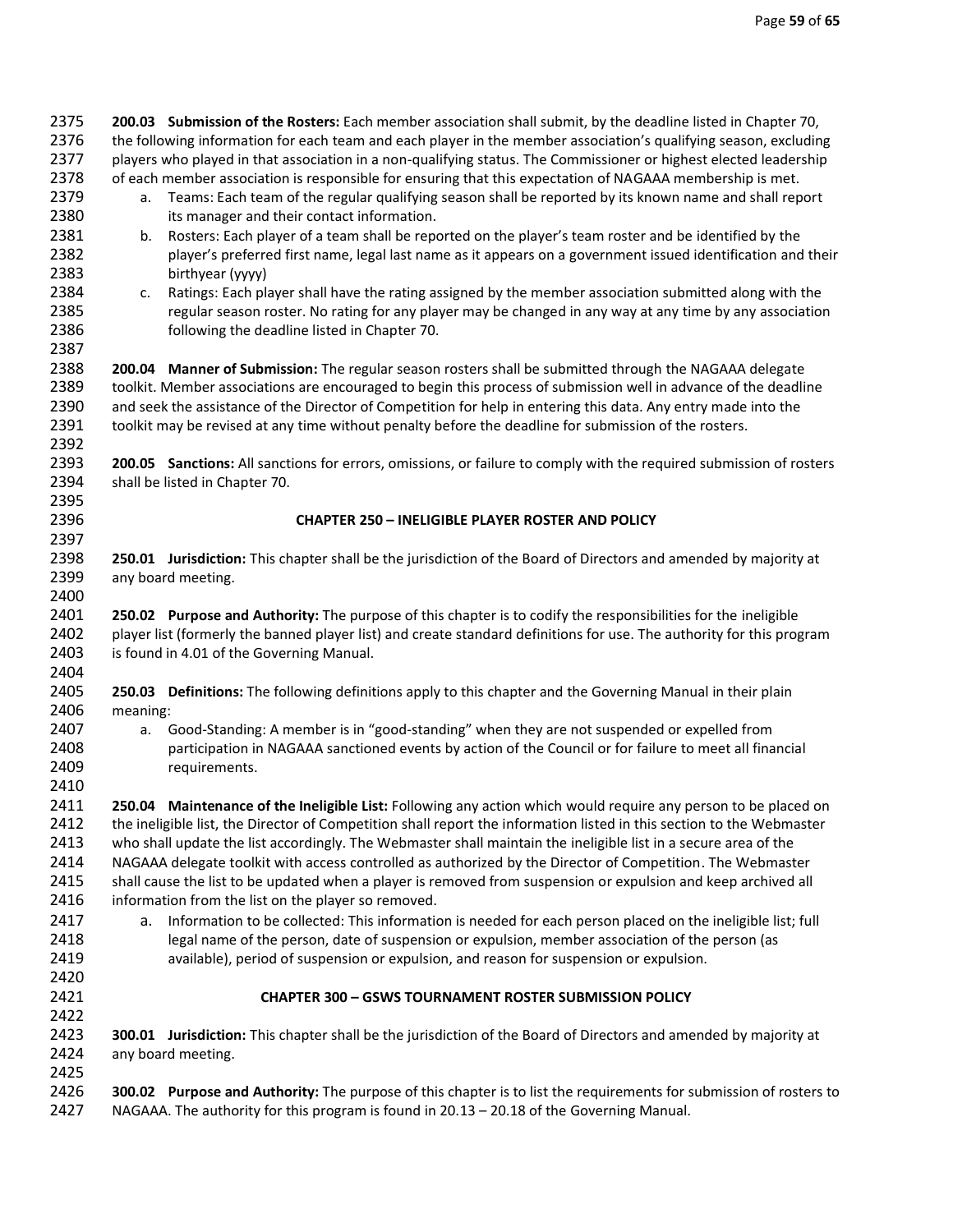**300.03 Submission of the Rosters:** Each member association shall submit by the deadline listed in Chapter 70 the 2430 following information for each team that it is entering in the Gay Softball World Series, excluding players who 2431 played in that association in a non-qualifying status. The Commissioner or highest elected leadership of each member association is responsible for ensuring that this expectation of NAGAAA membership is met. 2433 a. Teams: Each team shall be reported by its known name and shall report its manager and their contact information. b. Rosters: Each player of a team shall be reported on the player's team roster and be identified by the player's preferred first name, legal last name as it appears on a government issued identification. And their birthyear (yyyy) **300.04 Manner of Submission:** The GSWS Tournament rosters shall be submitted through the NAGAAA delegate 2440 toolkit. Member associations are encouraged to begin this process of submission well in advance of the deadline 2441 and seek the assistance of the Director of Competition for help in entering this data. GSWS rosters may not be submitted after the deadline listed in Chapter 70. **300.05 Classes Corrections/Changes:** There are created two (2) different classes of changes that may be made to 2445 a GSWS roster for which each class will have a corresponding different sanction or penalty. 2446 a. GSWS Administrative Changes: This class is defined as any correction to a rostered member's name or date of birth entry. b. GSWS Player Changes: This class is defined as any correction to a roster wherein a rostered member is deleted or added. **300.06 Changes Prohibited:** The following changes to a GSWS roster are prohibited: 2452 a. Any change to a player's rating is a change to a regular season roster and is governed by Chapter 200. A player rating change following the deadline listed in Chapter 70 is prohibited. b. Following the submission of a GSWS roster, there can be no change made to that roster that would cause the team rating to increase above the team rating that was submitted before the deadline. **300.07 USA Softball (ASA) Cards:** Every team that is entered in the GSWS must present a USA Softball (ASA) member card. Such cards may be purchased from local member associations or through NAGAAA. The Board of Directors shall publicize the manner of obtaining said cards to each member association. Cards are required by the deadline listed in Chapter 70. **300.08 Entry Fees and Berth Reservations:** Each team must pay its entry fee by the deadline listed in Chapter 70. Member Associations must reserve berths in each division by the deadline listed in Chapter 70 and may cancel any berth reservation before the deadline listed in Chapter 70 for a full refund of fees paid. **300.09 Sanctions:** All sanctions for errors, omissions, or failure to comply with the required submission of rosters 2467 shall be listed in Chapter 70 and clearly delineate the sanctions for each class of changes authorized in this section. Each correction of either class of correction shall be counted individually, and the sanction applied to each count. a. The Director of Competition and/or Commissioner may provide for exceptions to the deadlines and rules of the GSWS rosters without penalty on a case by case basis for the purposes of overcoming a hardship on the part of that team for circumstances that are beyond the natural control of the team and significantly impair or negate the ability of the team to participate in the GSWS. This rule shall be known as the "hardship rule". **CHAPTER 305 – GSWS HOST HOTEL DEPOSIT AND REQUIREMENTS 305.01 Jurisdiction:** This chapter shall be the jurisdiction of the Board of Directors and amended by majority at any board meeting.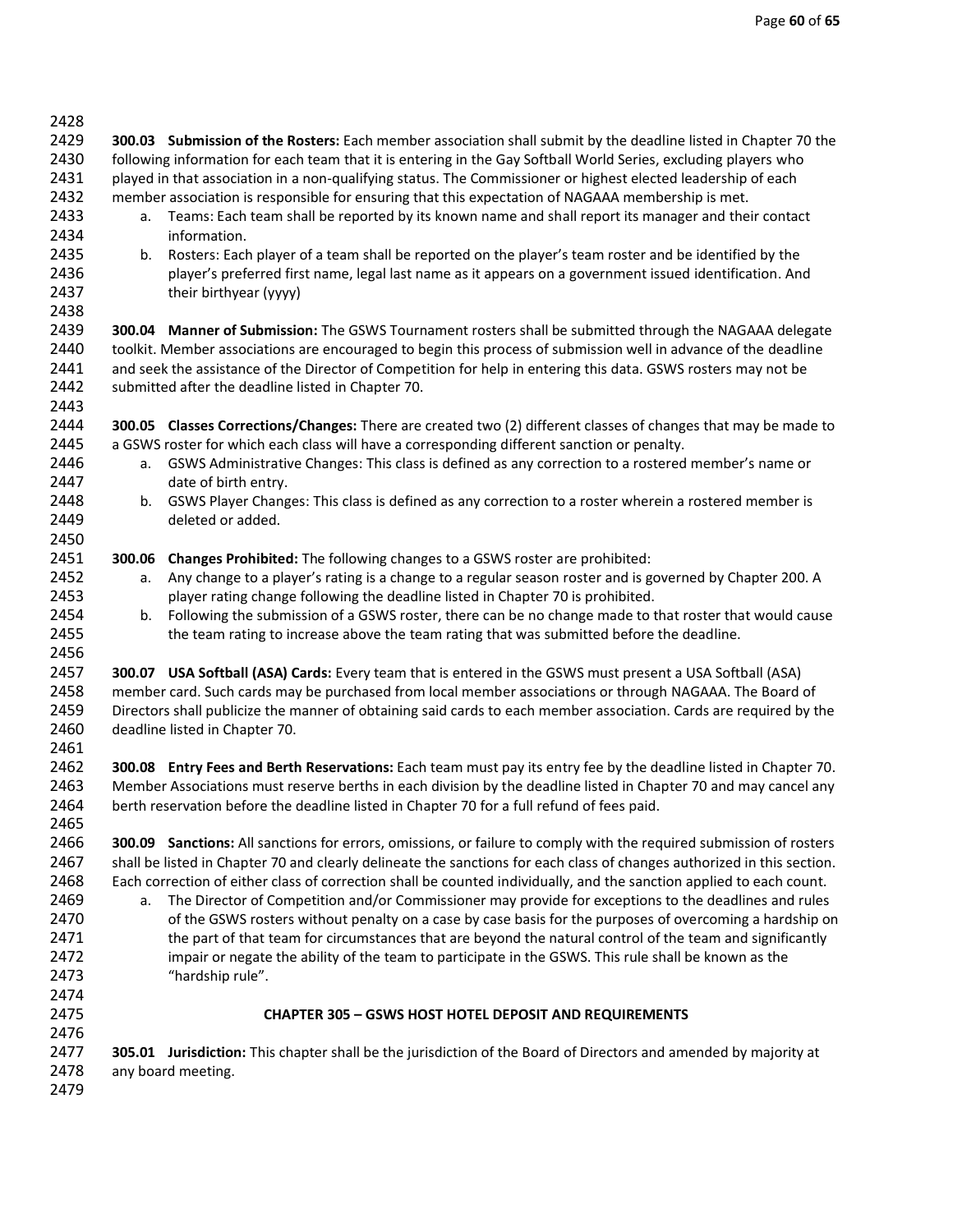**305.02 Purpose and Authority:** The purpose of this policy is to establish the required number of room nights 2481 reserved per team for the GSWS, the amount of the required deposit, the deadline for payment of that deposit, 2482 and the process for reimbursement of the deposit and conditions thereof. The authority for this policy is granted in 30.41 of the Governing Manual.

 **305.03 Requirements of Teams:** Each team of any member association entering the GSWS shall provide a **\$500** 2486 deposit payable to the Treasurer by July 15 to satisfy the host hotel requirement. Each team paying such a deposit must occupy a room at the tournament rate and provide evidence of 15 room nights of occupation at a host hotel of the GSWS as designated by NAGAAA. This requirement is not in effect on any team whose member association is the host association for that year's GSWS or any member association's team who primary metropolitan area is within ninety (90) miles of the metropolitan area of the GSWS host member association.

 **305.04 Evidence of Occupation of Rooms:** The Treasurer may determine that a member association has met the 2493 requirement of room nights by submission of receipts from the member association indicating that said rooms<br>2494 vere occupied. These receipts must be submitted to the Treasurer via email or postal mail after the GSWS were occupied. These receipts must be submitted to the Treasurer via email or postal mail after the GSWS but no 2495 later than 30 days preceding the Winter Meeting immediately following the GSWS. In lieu of the submission of 2496 receipts, the Treasurer may make a determination that the requirement is met by utilizing a master list from the host hotel indicating that occupation of rooms occurred. The Treasurer shall notify each member association, via 2498 the Secretary, prior to the GSWS if receipts will be needed or if the host hotel shall provide a master list of room occupants.

 **305.05 Reimbursement of Deposit:** The Treasurer shall return the appropriate deposit amount to each member association which has met the required number of room nights per team by check to the member association representative in attendance at the Winter Meeting following the GSWS. 

#### **CHAPTER 331– GSWS UMPIRE SELECTION POLICY**

 **331.01 Jurisdiction:** This chapter shall be the jurisdiction of the Board of Directors and amended by majority at any board meeting.

 **331.02 Purpose and Authority:** The purpose of this policy is to ensure the selection of umpires consistent with the rules, regulations, and acts of this organization. The authority for this policy is granted in 30.04 of the Governing Manual.

 **331.03 Umpire Reviews:** The UIC shall annually review umpires at the GSWS. Performance reviews of umpires shall be the domain of the UIC and shared with the NAGAAA Board of Directors as necessary by either party. Performance Reviews will be completed as follows: All first- and second-year umpires will be evaluated with a detailed evaluation form. All umpires with three (3) plus years of experience will be verbally counseled when areas of improvement exist. The verbal conversation will be documented and submitted with the final group of evaluations for that year's GSWS Report. Any umpire who receives an overall "needs improvement" evaluation, and/or is involved in an unprofessional encounter/incident with a player/manger will be automatically suspended for the following GSWS. A longer suspension may be assigned depending on the egregious nature of the incident. The final decision will be made jointly by the UIC staff and Athletic Director. Any umpire not so suspended is considered in good standing.

 **331.035 UIC Appointment:** The Commissioner shall appoint the UIC by November 1st of a calendar for the GSWS of the following year.

**2528 331.04 Umpire Nomination:** The UIC shall seek nominations of umpires for the GSWS by November 1<sup>st</sup> from the commissioners or authorized representatives of member associations. Such nominations shall be delivered by 2530 January  $1<sup>st</sup>$  to the UIC.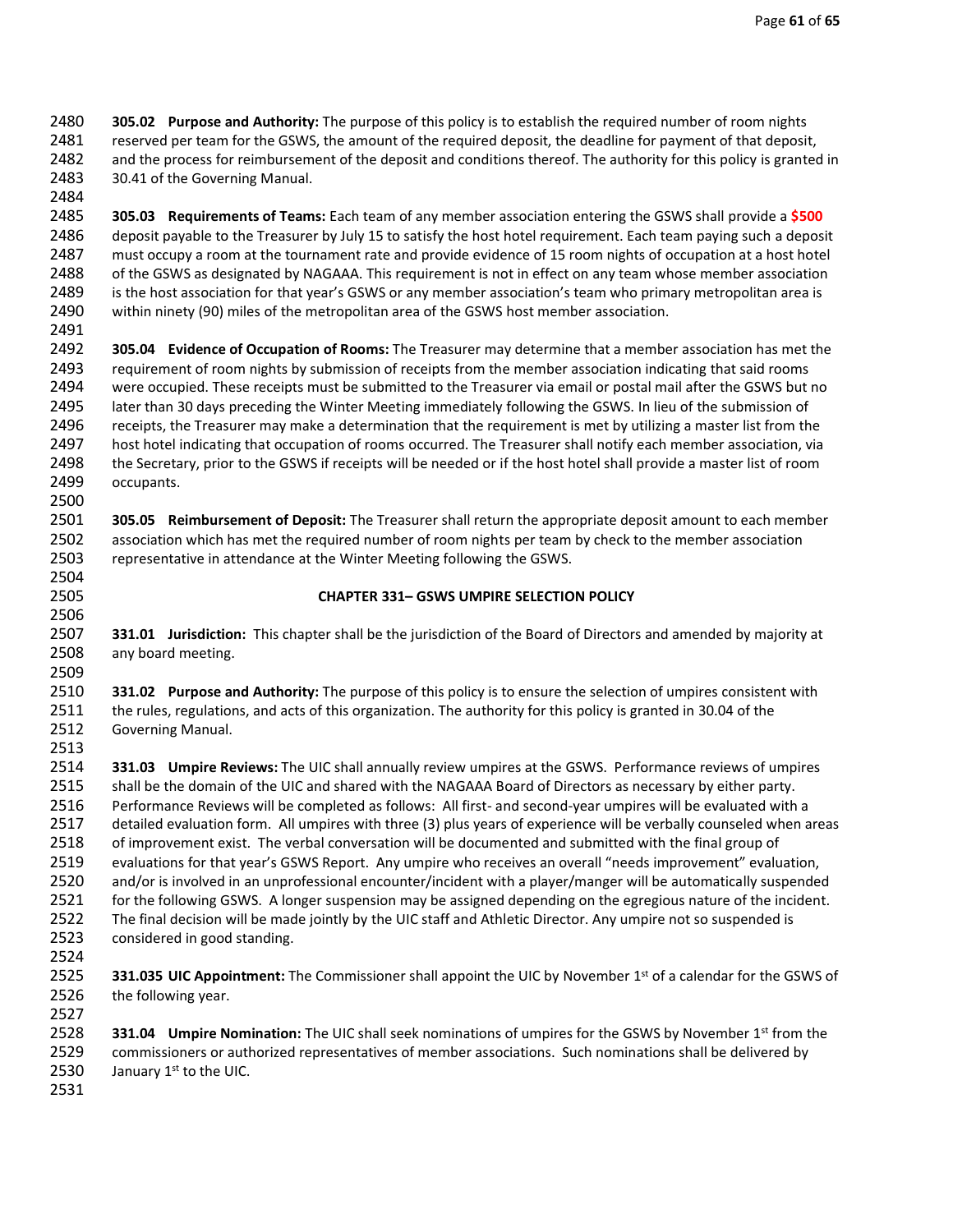**331.05 Umpire Selection:** The UIC shall, by May 31<sup>st</sup>, select and invite umpires to officiate the GSWS after considering the nominations of the members and the reviews of the umpire from previous years. Umpires will be awarded a position in that year's GSWS based on their order of response to an invitation (i.e. first to respond, first awarded). In order to assure consistency and experience with GSWS umpires, the UIC will issue two invitations.

- a. First, by February 15, umpires in good standing with five plus (5+) years of GSWS experience will be invited for the upcoming GSWS. Eighty percent (80%) of the allotted umpire slots will be filled from this umpire pool receiving the first invitation and those responding affirmatively to the invitation. After this 80% threshold has been met, a wait list will be started of those umpires whom responded to the invitation but were not awarded a position.
- b. Second, on March 1, umpires in good standing and with less than five (5) years of GSWS experience and all newly recommended umpires will be invited. The remaining twenty percent (20%) of the allotted umpire slots will be filled from this umpire pool receiving the second invitation and those responding affirmatively to the invitation. After the 20% threshold has been met, all names of those umpires from the second pool whom responded to the invitation but were not awarded a position will be added to the wait list started from first umpire pool.
- c. If on March 15, there are any open umpire slots and no wait list, then umpires from either pool may fill the slots at the discretion of the UIC.

Umpire selection shall represent the diversity of NAGAAA, including international membership.

 **331.06 Notification to Umpires:** The UIC shall inform all nominated umpires of the status of their nomination by 2552 April 1st. The UIC shall inform the Secretary of invited and selected umpires by May  $31^{st}$ . Selected umpires must 2553 provide the UIC staff with a copy of their current year USA Softball (ASA) or Softball Canada certification by July  $1^{st}$  in order to be eligible to umpire in the upcoming GSWS. It is the individual umpire's responsibility to confirm their certification has been received and accepted by the UIC staff.

#### **CHAPTER 341 – GSWS HOST CITY METROPOLITAN AREAS**

 **341.01 Jurisdiction:** This chapter shall be the jurisdiction of the Board of Directors and amended by majority at 2560 any board meeting.

 **341.02 Purpose and Authority:** The purpose of this policy is to establish the metropolitan areas of each member association solely for the purposes of hosting the GSWS. The authority for this policy is granted in 30.13 of the Governing Manual.

 **341.03 Metropolitan Areas of the Member Associations:** The current metropolitan areas of each member association are listed in the table below. Member associations are identified by the predominant city of each or their common name:

| <b>MEMBER CITY</b>      | <b>METROPOLITAN AREA</b>                     |
|-------------------------|----------------------------------------------|
| ATLANTA, GA             | Atlanta-Athens-Clarke-Sandy Springs, GA CSA  |
| AUSTIN, TX              | Austin-Round Rock, TX MSA                    |
| BIRMINGHAM, AL          | Birmingham-Hoover-Talladega, AL CSA          |
| BOSTON, MA              | Boston-Worcester-Providence, MA-RI-NH-CT CSA |
| CHICAGO, IL             | Chicago-Naperville, IL-IN-WI CSA             |
| COLUMBUS, OH            | Columbus-Marion-Zanesville, OH CSA           |
| DALLAS, TX              | Dallas-Fort Worth, TX-OK CSA                 |
| DENVER, CO              | Denver-Aurora, CO CSA                        |
| DES MOINES, IA          | Des Moines-Ames-West Des Moines, IA CSA      |
| FORT LAUDERDALE, FL     | Miami-Fort Lauderdale-Port St. Lucie, FL CSA |
| <b>HOUSTON, TX</b>      | Houston-The Woodlands, TX CSA                |
| <b>INDIANAPOLIS, IN</b> | Indianapolis-Carmel-Muncie, IN CSA           |
| <b>IOWA CITY, IA</b>    | Cedar Rapids-Iowa City, IA CSA               |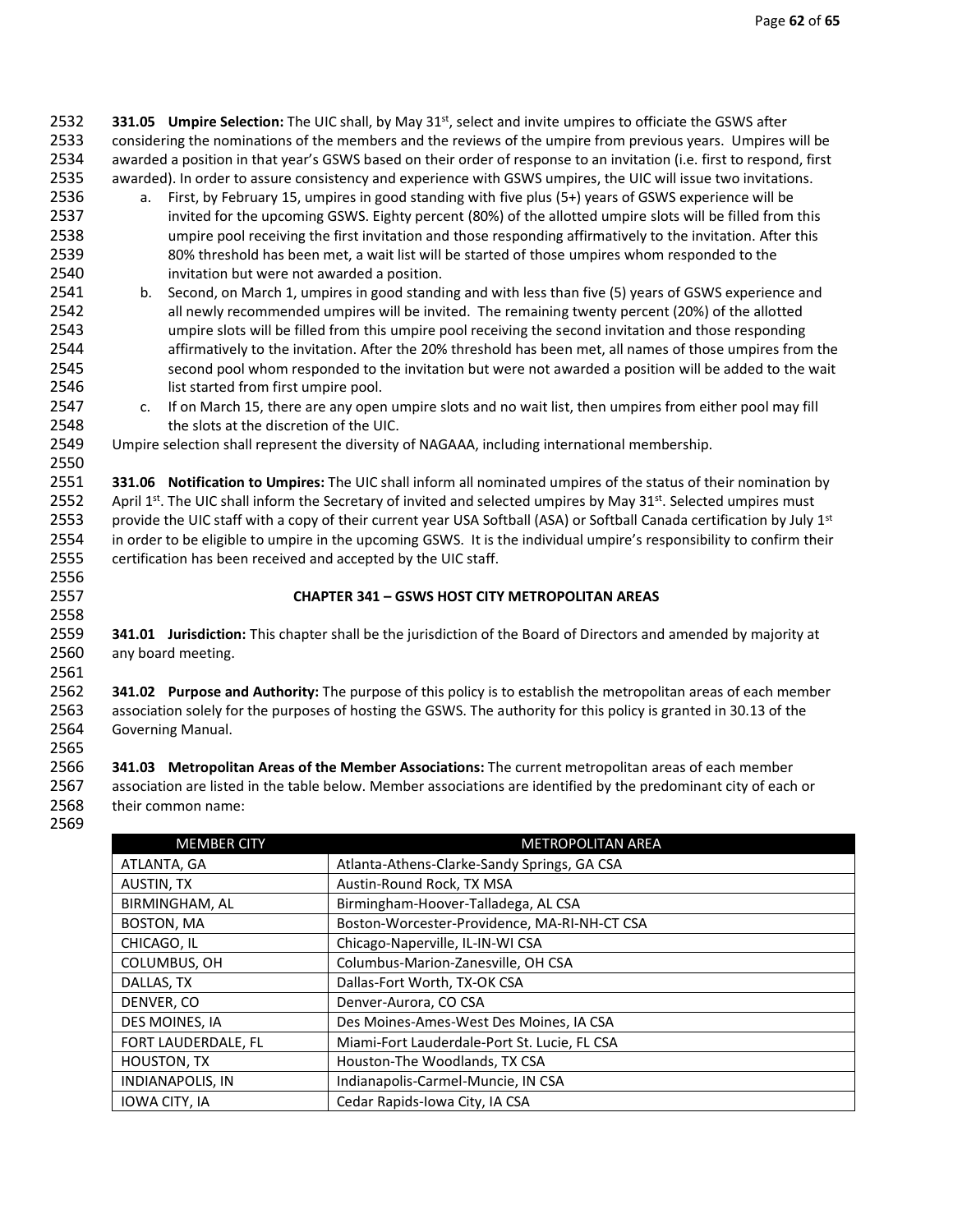| KANSAS CITY, MO      | Kansas City-Overland Park-Kansas City, MO-KS CSA   |
|----------------------|----------------------------------------------------|
| KNOXVILLE, TN        | Knoxville-Morristown-Sevierville, TN CSA           |
| LAS VEGAS, NV        | Las Vegas-Henderson, NV-AZ CSA                     |
| LONG BEACH, CA       | Los Angeles-Long Beach, CA CSA                     |
| LOS ANGELES, CA      | Los Angeles-Long Beach, CA CSA                     |
| LOUISVILLE, KY       | Louisville-Elizabethtown-Bardstown, KY CSA         |
| MADISON, WI          | Madison-Janesville-Beloit, WI CSA                  |
| MEMPHIS, TN          | Memphis-Forrest City, TN-MS-AR CSA                 |
| MID-ATLANTIC         | Virginia Beach-Norfolk, VA-NC CSA                  |
| MILWAUKEE, WI        | Milwaukee-Racine-Waukesha, WI CSA                  |
| NASHVILLE, TN        | Nashville-Davidson-Murfreesboro, TN CSA            |
| NEW ORLEANS, LA      | New Orleans-Metairie-Hammond, LA-MS CSA            |
| NEW YORK, NY         | New York-Newark, NY-NJ-CT-PA CSA                   |
| OKLAHOMA CITY, OK    | Oklahoma City-Shawnee, OK CSA                      |
| ORLANDO, FL          | Orlando-Deltona-Daytona Beach, FL CSA              |
| PALM SPRINGS, CA     | Riverside-San Bernardino-Ontario, CA MSA           |
| PHILADELPHIA, PA     | Philadelphia-Reading-Camden, PA-NJ-DE-MD CSA       |
| PHOENIX, AZ          | Phoenix-Mesa-Scottsdale, AZ MSA                    |
| PORTLAND, OR         | Portland-Vancouver-Salem, OR-WA CSA                |
| PROVIDENCE           | Providence-Warwick, RI-MA MSA                      |
| SACRAMENTO, CA       | Sacramento-Roseville, CA CSA                       |
| SAN ANTONIO, TX      | San Antonio-New Braunfels, TX MSA                  |
| SAN DIEGO, CA        | San Diego-Carlsbad, CA MSA                         |
| SAN FRANCISCO, CA    | San Jose-San Francisco-Oakland, CA CSA             |
| SAN JOSE, CA         | San Jose-San Francisco-Oakland, CA CSA             |
| SEATTLE, WA          | Seattle-Tacoma, WA CSA                             |
| ST. LOUIS, MO        | St. Louis-St. Charles-Farmington, MO-IL CSA        |
| SOUTHERN NEW ENGLAND | Hartford-West Hartford, CT CSA                     |
| TAMPA, FL            | Tampa-St. Petersburg-Clearwater, FL MSA            |
| TORONTO, ON          | Toronto (Mississauga, Brampton) CMA                |
| TULSA, OK            | Tulsa-Muskogee-Bartlesville, OK CSA                |
| <b>TWIN CITIES</b>   | Minneapolis-St. Paul, MN-WI CSA                    |
| VANCOUVER, BC        | Vancouver (Surrey) CMA                             |
| WASHINGTON, D.C.     | Washington-Baltimore-Arlington, DC-MD-VA-WV-PA CSA |

#### 2571 **CHAPTER 810 – PAYMENT TERMS OF SPONSORSHIP CONTRACTS**

2573 **810.01 Jurisdiction:** This chapter shall be the jurisdiction of the Board of Directors and amended by majority at 2574 any board meeting.

 **810.02 Purpose and Authority:** The purpose of this policy is to create enforceability of payments provisions in sponsorship contracts, ensure said provisions are included in sponsorship contracts, and assist with budget development and cash flow of the organization by creating certainty around receivables. The authority for this policy is granted in 4.01 of the Governing Manual.

2581 **810.03 Terms of Payment:** All sponsorship contracts or any contract with an amount due to NAGAAA shall have a 2582 payment due date for the full balance or a schedule of payments with due dates for each payment included in the 2583 contract before it may be executed by this organization.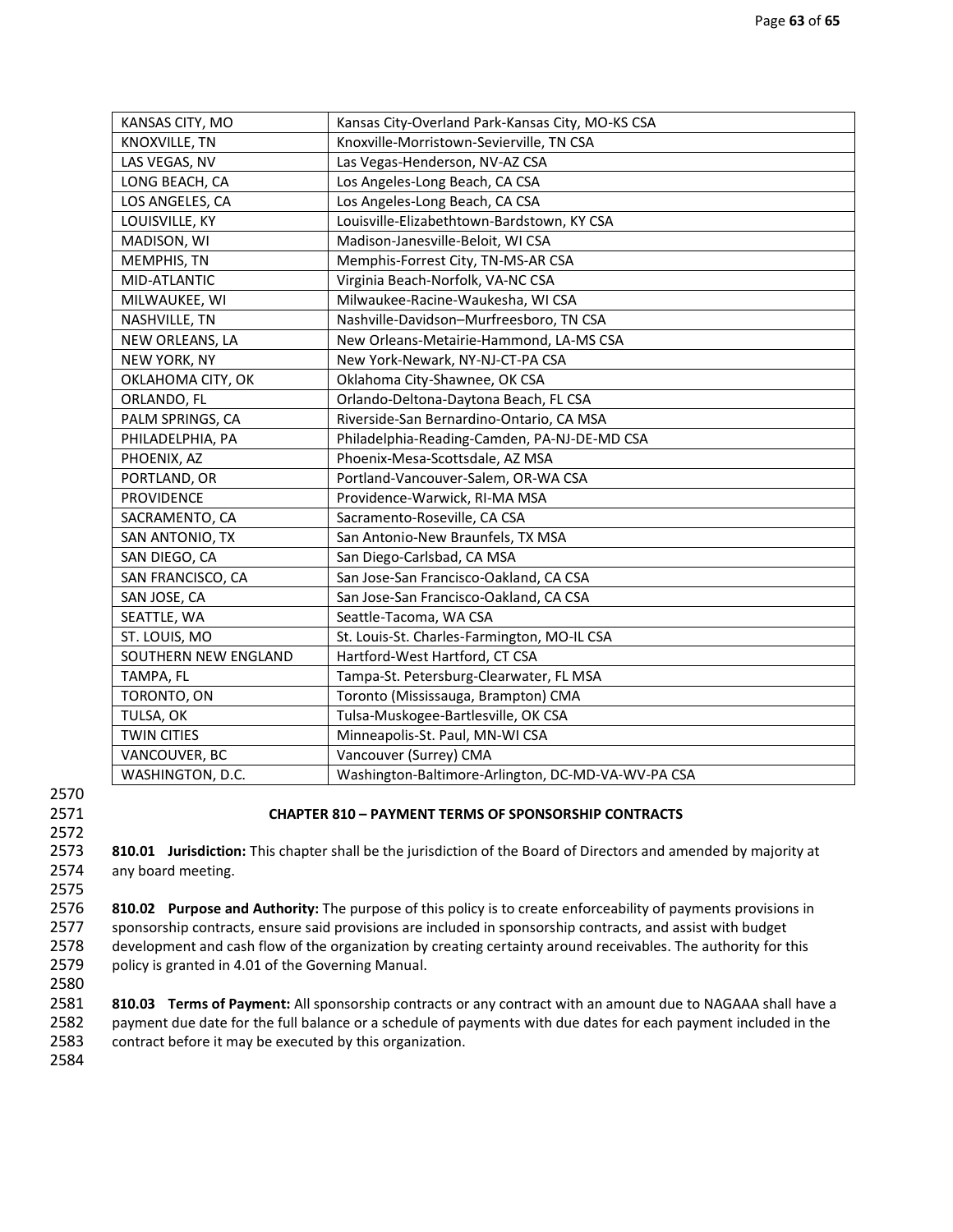- 2585 **810.04 Invoices:** The Treasurer shall be provided a copy of the payment terms or payment schedule for each
- 2586 executed sponsorship contract and shall invoice the sponsor according to that schedule and a reminder for any<br>2587 amount that is past due 30, 60, or 90+ days amount that is past due 30, 60, or 90+ days